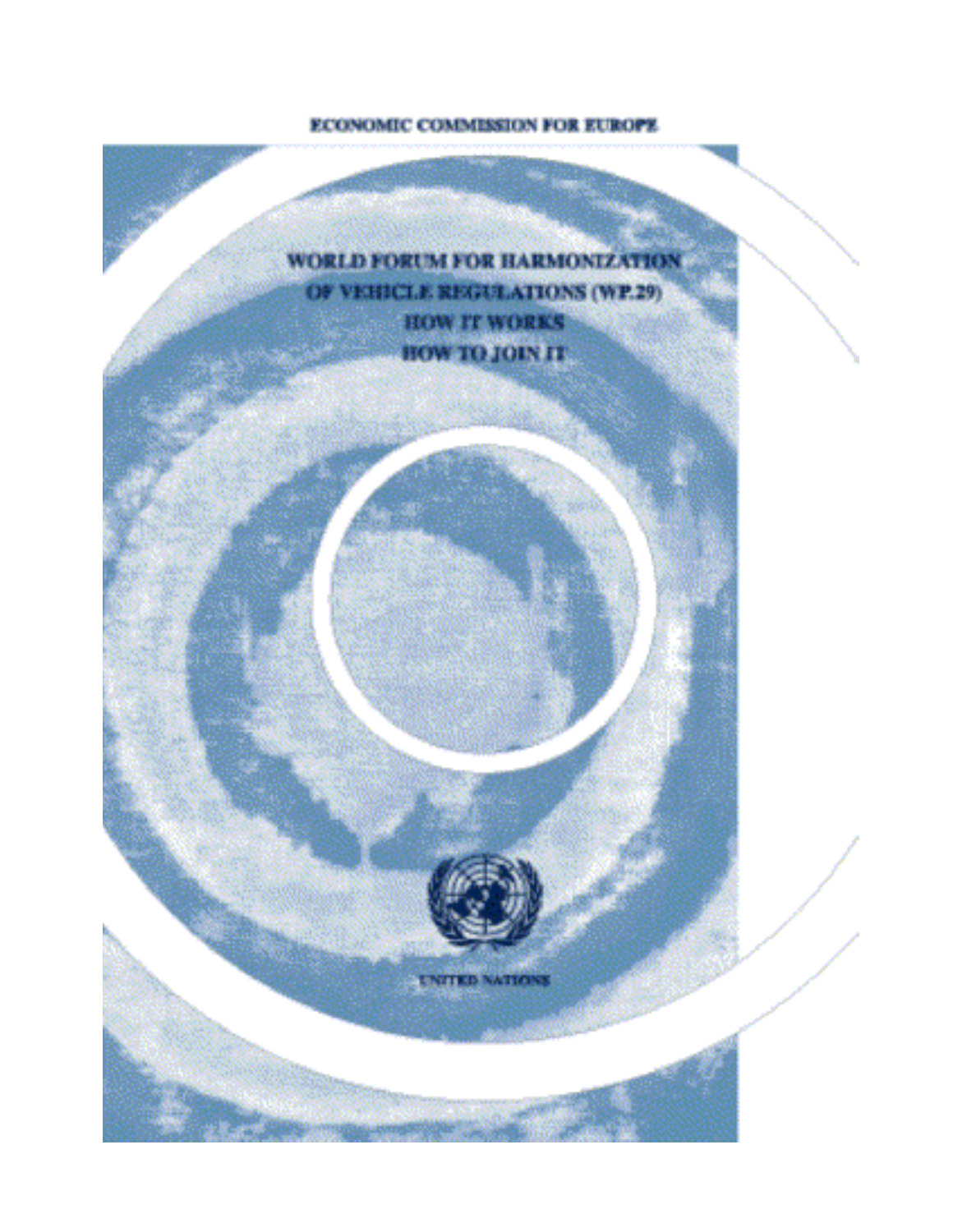# **ECONOMIC COMMISSION FOR EUROPE**

# **WORLD FORUM FOR HARMONIZATION OF VEHICLE REGULATIONS (WP.29) HOW IT WORKS HOW TO JOIN IT**



**UNITED NATIONS New York and Geneva, 2002**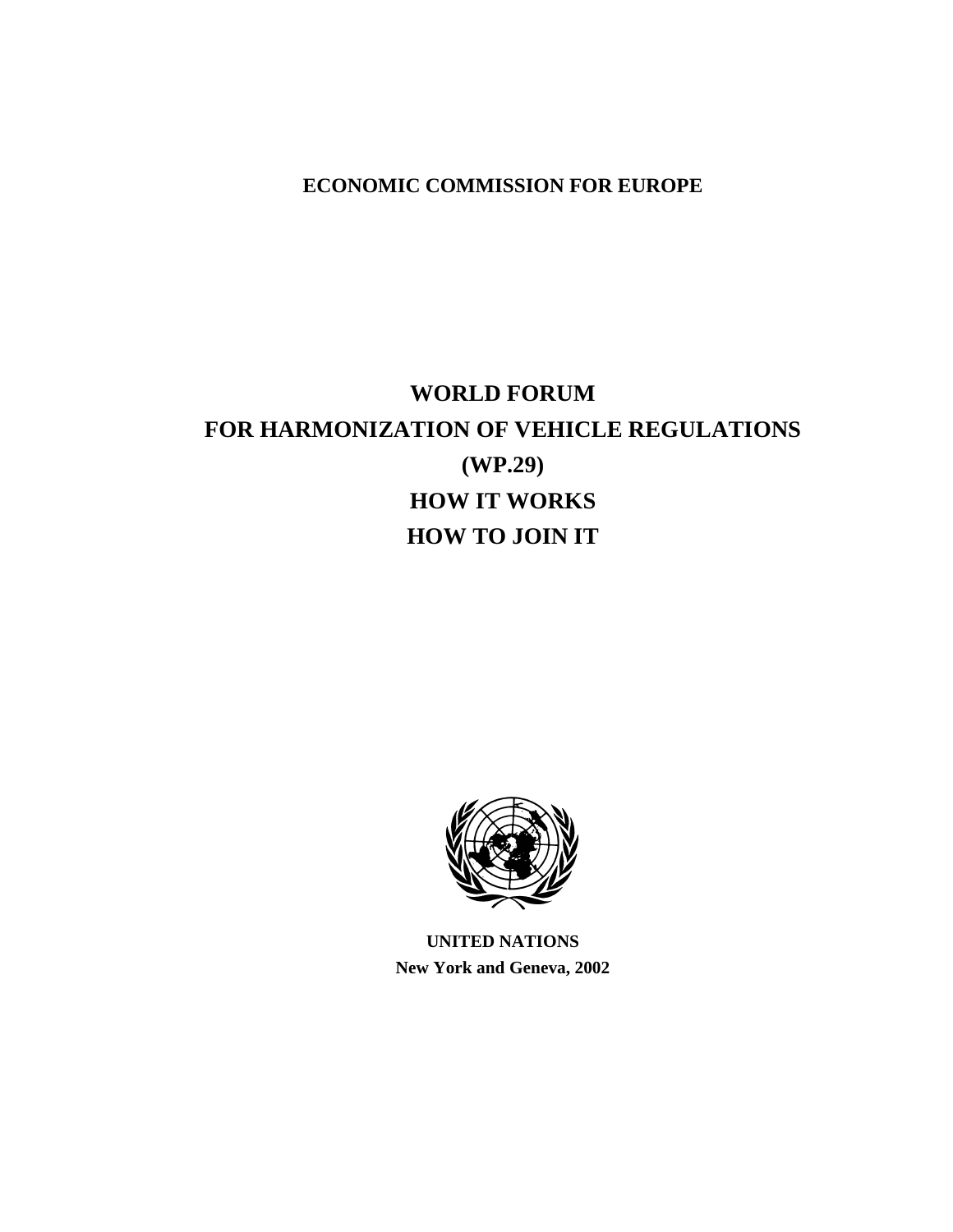Copyright © United Nations, 2002 All rights reserved Printed at United Nations, Geneva (Switzerland)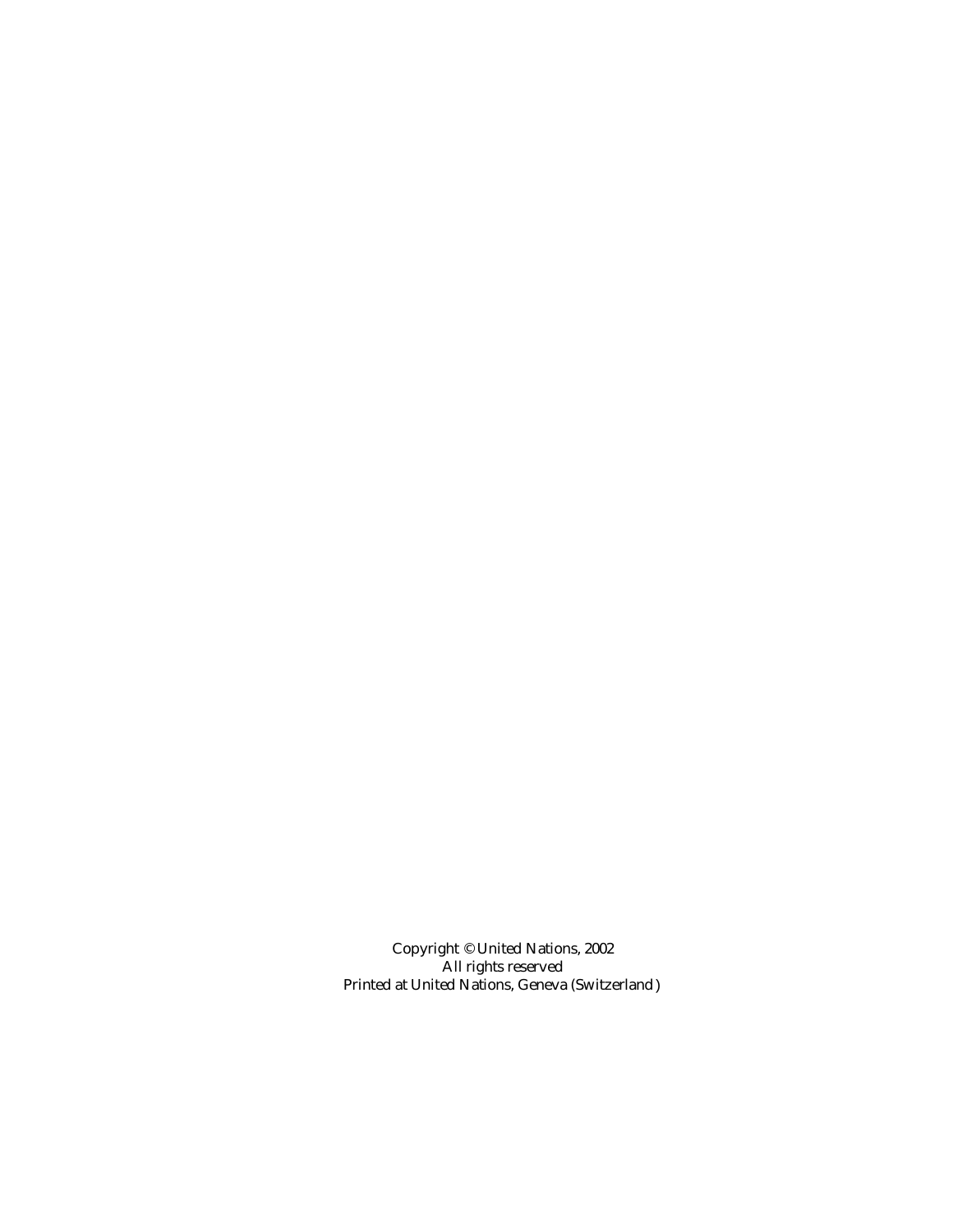### FOREWORD

This is the second edition of the publication, frequently referred to as the "Blue Book." It describes the basis for and operation of the Working Party on the Construction of Vehicles (WP.29), a subsidiary body of the United Nations, Economic Commission for Europe, Inland Transport Committee.

This edition marks not only the beginning of a new millennium, but more important, the transformation of WP.29 from an organization with a primary focus on the performance of vehicles constructed in Europe, to one that will henceforth expressly address global issues regarding vehicle safety, environmental pollution, energy and anti-theft. This transformation is reflected in the new name of the organization. Effective with the one-hundred-and-twentieth session of WP.29, 7-11 March 2000, the organization became "World Forum for Harmonization of Vehicle Regulations (WP.29)", meaning that the well-recognized "WP.29" designation will remain in use.

The growth of the world vehicle population and its impact on society, and the evolution of engine-powered vehicle markets from regional to global have focused attention on several needs. First, there is a need to provide higher levels of vehicle safety, environmental protection, energy efficiency and vehicle security. Second, there is a need to reduce the diversity of regulatory requirements regarding vehicle safety and environmental performance in order to facilitate global commerce in these products. The recognition by many countries throughout the world of WP.29's accomplishments during the past forty-seven years in reducing the diversity of regulatory requirements within Europe set the stage for its transformation to a "world forum".

This document presents a comprehensive view of WP.29 beginning with a brief history from its inception as a regional forum through its recent transformation into a world forum. The principal intent of this document is to present the organizational structure and operational process of WP.29 and its subsidiary bodies and their relationship to specific multinational agreements under the United Nations.

Participation in the "World Forum for Harmonization of Vehicle Regulations (WP.29)" is open to all interested parties in accordance with its Terms of Reference and Rules of Procedure. It is hoped that this document will serve to enlighten and invite governments and non-governmental organizations throughout the world to participate in the development and harmonization of "world" regulations for vehicle safety, environmental pollution, energy sources and anti theft.

> Bernard Gauvin Chairman of WP.29

At Geneva, Switzerland, 10 November 2000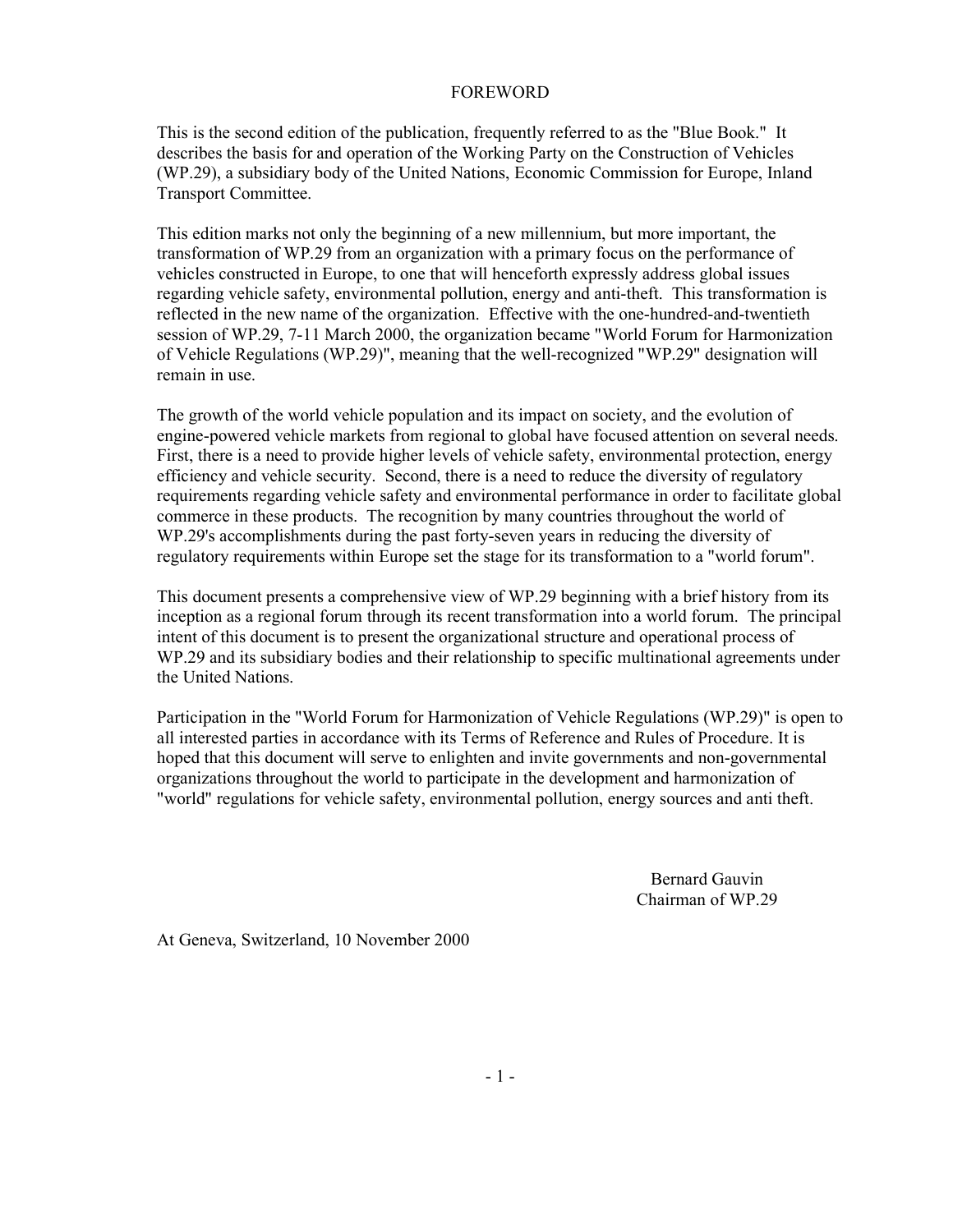# ACKNOWLEDGEMENT

The work of the Forum is only possible because of the consistent and dedicated work of the participants. WP.29 wished to acknowledge the contribution of the many experts to both the work of the Forum, over many years, and to the drafting of this publication.

In particular, WP.29 wishes to acknowledge the personal contribution of Mr. Giacomo Pocci, WP.29's first Honorary Chairman, who has been active in its work since the beginning and who was its Chairman for thirty-one years. His contribution helped also to compile the concise historical sections of this publication.

# NOTE

The information in this document reflects the situation as at the end of January 2002.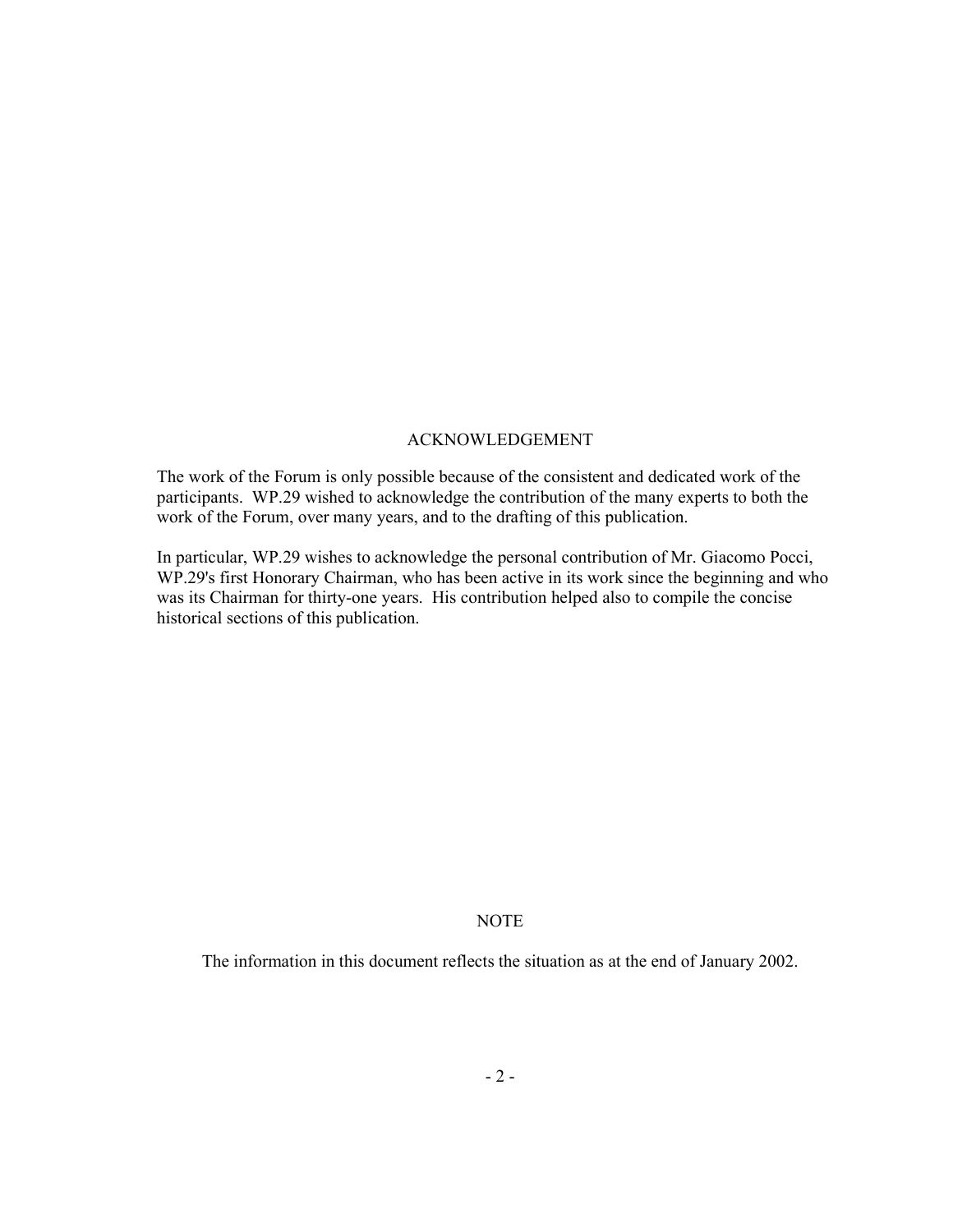|                 |                                                                                                                                                                                                                                                                                                                                                            | Page |
|-----------------|------------------------------------------------------------------------------------------------------------------------------------------------------------------------------------------------------------------------------------------------------------------------------------------------------------------------------------------------------------|------|
|                 |                                                                                                                                                                                                                                                                                                                                                            |      |
|                 |                                                                                                                                                                                                                                                                                                                                                            |      |
| $Chapter 1$ :   |                                                                                                                                                                                                                                                                                                                                                            |      |
| $Chapter II$ :  |                                                                                                                                                                                                                                                                                                                                                            |      |
| $Chapter III$ : |                                                                                                                                                                                                                                                                                                                                                            |      |
| $Chapter IV$ :  |                                                                                                                                                                                                                                                                                                                                                            |      |
| Chapter $V$ :   |                                                                                                                                                                                                                                                                                                                                                            |      |
| $Chapter VI$ :  | Special Considerations and Actions                                                                                                                                                                                                                                                                                                                         |      |
| <b>ANNEXES</b>  |                                                                                                                                                                                                                                                                                                                                                            |      |
| Annex $1$ :     | Terms of Reference and Rules of Procedure<br>of the World Forum for Harmonization of                                                                                                                                                                                                                                                                       |      |
| Annex $II$ :    | Agreement Concerning the Adoption of Uniform<br>Technical Prescriptions for Wheeled Vehicles,<br>Equipment and Parts which can be Fitted and/or<br>be Used on Wheeled Vehicles and the Conditions<br>for Reciprocal Recognition of Approvals Granted<br>on the Basis of these Prescriptions (Revision 2 of<br>the Agreement, which had been done at Geneva |      |
| Annex III :     | Agreement Concerning the Establishing of<br>Global Technical Regulations for Wheeled Vehicles,<br>Equipment and Parts which can be Fitted and/or be<br>Used on Wheeled Vehicles, done at Geneva                                                                                                                                                            |      |
| Annex IV:       | Agreement Concerning the Adoption of Uniform<br><b>Conditions for Periodical Technical Inspections</b><br>of Wheeled Vehicles and the Reciprocal Recognition<br>of Such Inspections, done at Vienna                                                                                                                                                        |      |

# **CONTENTS**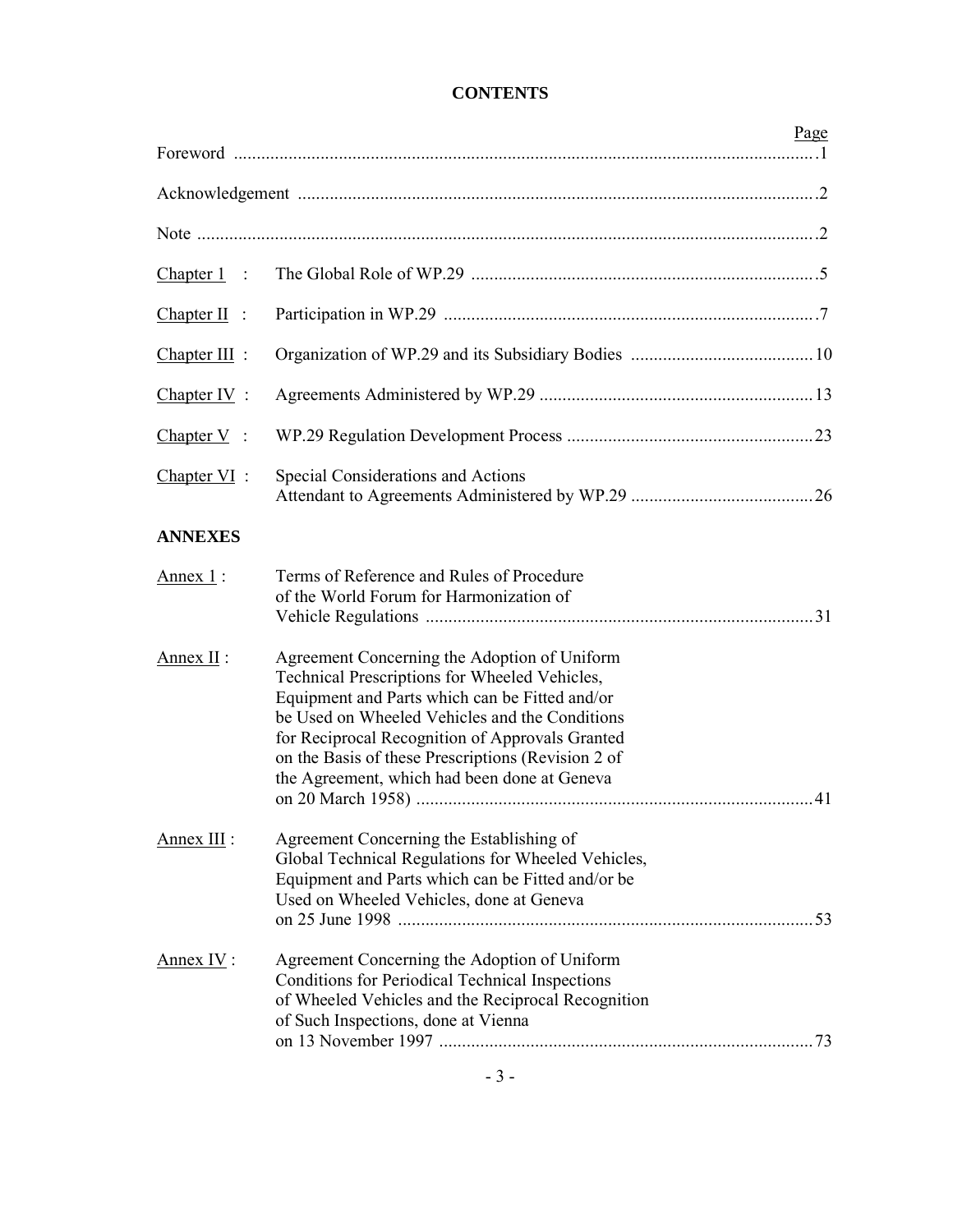# **CONTENTS** (continued)

# Page

| Annex V:                                                                  | List of Non-Governmental Organizations                                                      |  |  |
|---------------------------------------------------------------------------|---------------------------------------------------------------------------------------------|--|--|
|                                                                           | Currently Participating on a Regular Basis                                                  |  |  |
| Annex VI:                                                                 | National and Regional Regulatory                                                            |  |  |
| Section 1:<br>Section $2$ :<br>Section $3$ :<br>Section 4 :<br>Section 5: |                                                                                             |  |  |
| <b>CHARTS</b>                                                             |                                                                                             |  |  |
| Chapter III :                                                             | $Char1$ -                                                                                   |  |  |
| Chapter $IV$ :                                                            | Chart 2 -<br>Contracting Parties to the 1998 Global Agreement  19<br>Chart 3 -<br>Chart 4 - |  |  |
| Chapter $VI$ :                                                            | Chart 5 -<br>UNECE World Forum WP.29<br>Chart 6 -                                           |  |  |
| Annex VI:                                                                 |                                                                                             |  |  |
| Section $1$ :                                                             | <b>European Community</b><br>Operation of EC type-approval<br>Appendix $2 -$                |  |  |
| Section 2:                                                                | Japan<br>Procedure Flow from Vehicle Examination to                                         |  |  |
| Section 4:                                                                | United States of America                                                                    |  |  |

\* \* \*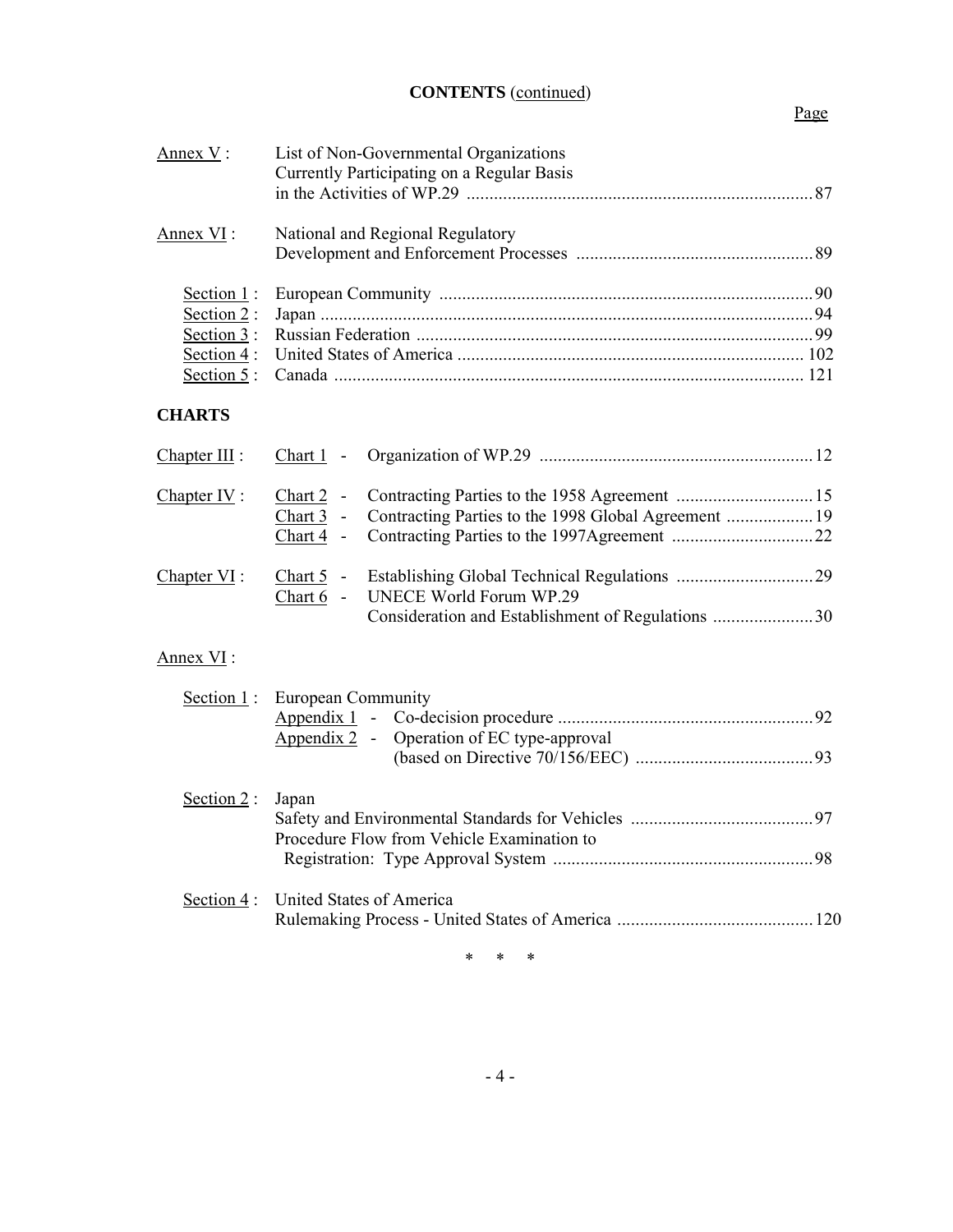# Chapter I

# **The Global Role of WP.29**

World Forum for Harmonization of Vehicle Regulations (WP.29), previously known as the Working Party on the Construction of Vehicles, was established on 6 June 1952 within the framework of the Inland Transport Committee (ITC), by Resolution No. 45 of the Subcommittee on Road Transport (SC.1) of the Economic Commission for Europe of the United Nations (UNECE). The Resolution called for the establishment of a working party of experts competent in the field of technical requirements for vehicles in order to implement the general technical provisions set out in the Convention on Road Traffic adopted in Geneva in 1949. Those provisions identified vehicle characteristics as a major cause of road traffic crashes, deaths and injuries.

WP.29 held its first session from 10 to 13 February 1953, attended by nine governments 1/ and five non-governmental organizations 2/. The first report indicated the kinds of matter that were of concern at the time, i.e. whether one or two red lights should be installed at the rear of motor vehicles, etc. Gradually, a program of work took shape and concerns began to be expressed in terms of accident prevention (active safety). A noteworthy accomplishment was the conclusion of an Agreement signed in Rome in 1956 in the form of an exchange of letters (indirectly sponsored by WP.29) between the governments of the Federal Republic of Germany, France, Italy and the Netherlands, on the subject of adoption of uniform and harmonized requirements for headlamps emitting an asymmetrical passing beam.

The Rome Agreement of 1956 was significant in that it was the first step towards the official recognition of the need within Europe for an Agreement that not only addresses the safety concerns posed by road traffic but also tackles the problems of diverse state regulations which can disrupt the free flow of commerce across state borders. Trade considerations were important at a time when Europe was in the process of reconstructing itself. The facilitation of safe and efficient transportation systems within Europe, which was the primary focus of the ITC, played an important role in that endeavour. In March 1958, the Federal Republic of Germany proposed that an agreement be established under the auspices of UNECE in order to facilitate the adoption of uniform conditions of approval and the reciprocal recognition of approval for motor vehicle equipment and parts. Thus the Agreement was done on 20 March 1958 and it entered into force on 20 June 1959, upon the signature of several European countries. WP.29 was naturally appointed the administrative body of the Agreement. The harmonized headlamp regulation that was concluded in Rome became the first UNECE Regulation to be annexed to the 1958 Agreement.

 $\_$ 

<sup>1/</sup> Belgium, France, Italy, the Netherlands, Sweden, Switzerland, the United Kingdom and the United States of America (representing the occupational zones of Germany).

<sup>2/</sup> World Touring and Automobile Organization (OTA); International Road Federation (IRF); International Road Transport Union (IRU); International Organization for Standardization (ISO); International Permanent Bureau of Motor Manufacturers (BPICA).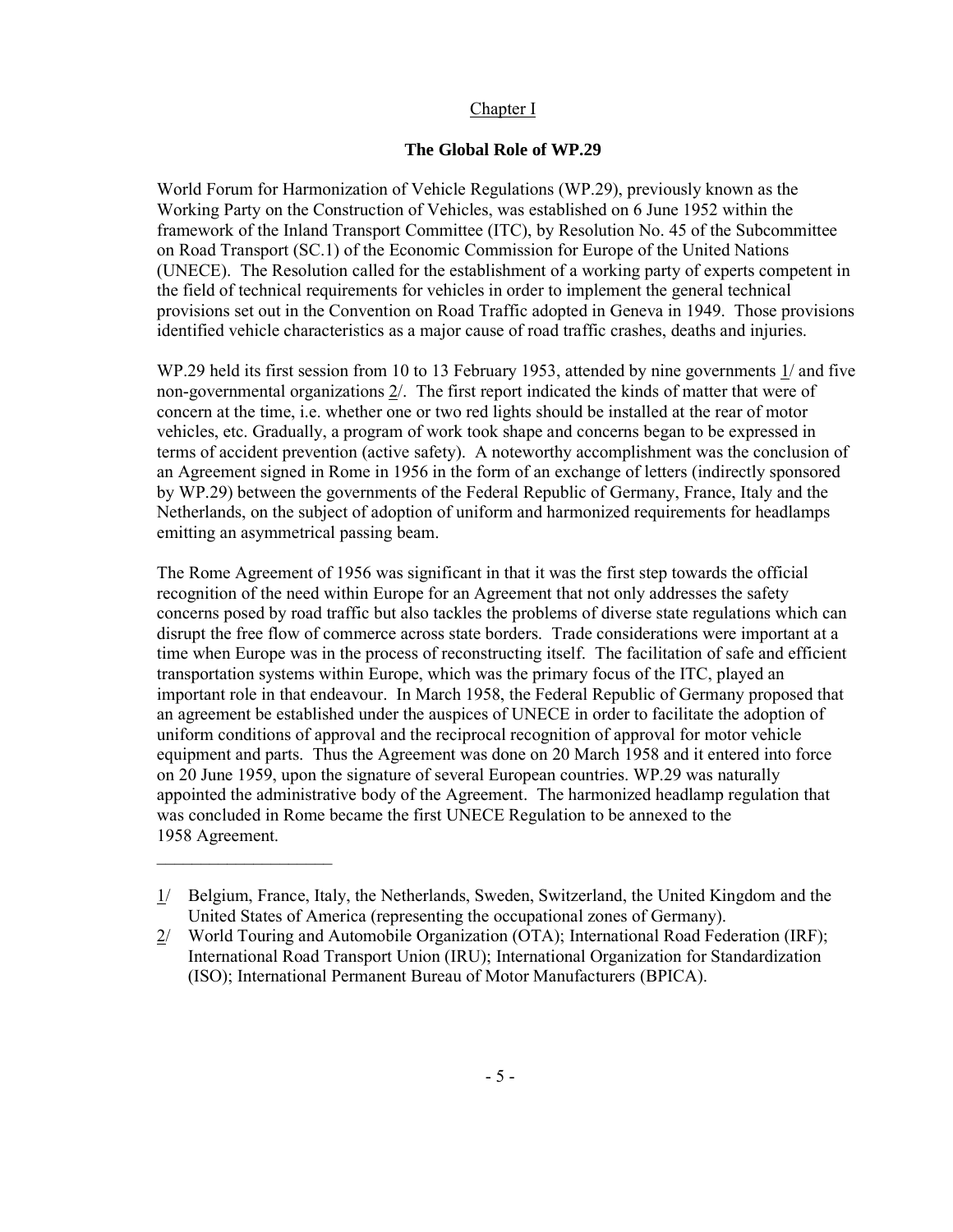Since then, WP.29 and its working subsidiary expert bodies began to look beyond active safety and into addressing the reduction of the effects of accidents on the human body (passive safety). In addition, WP.29 became interested in the problems of environmental protection: air quality (threatened by pollution from exhaust gases) and the limitation of disturbances due to noise from motor vehicles. At first, it took some time to establish Regulations. However, WP.29 became gradually very efficient in managing its activities resulting in the establishment of 114 UNECE Regulations. The participation in WP.29 also grew as more European and non-European countries became interested in its work and in adherence to the 1958 Agreement. In addition to the United States of America and Canada, which participated in WP.29 since its inception, Japan and Australia have attended the meetings regularly for over 20 years. The Republic of South Africa and the Republic of Korea have participated for a few years. People's Republic of China, Thailand, Brazil, and Argentina have also participated, but to a lesser degree. In 1998, Japan became the first non-European country to accede to the 1958 Agreement, followed by Australia in 2000, South Africa in 2001 and New Zealand in 2002.

With the growing need for global harmonization and at the recommendation of the Administrative Committee for the Coordination of Work (WP.29/AC.2), the United States proposed to WP.29 a new Global Agreement. The new Agreement was negotiated under the leadership of Japan, the European Community and the United States of America, and was concluded on 25 June 1998. Thus was formed the 1998 Global Agreement which entered into force on 25 August 2000. This Global Agreement shall allow countries which are not ready to or cannot assume the adoption and implementation of obligations of the 1958 Agreement, including mutual recognition obligations, to engage in an effective way in the development of harmonized global technical regulations. The establishment of the 1998 Global Agreement, which will be administered also by WP.29, completed the transformation of WP.29 into the "World Forum for Harmonization of Vehicle Regulations (WP.29)". The new name, which was proposed by Japan, became effective at the one-hundred-and-twentieth session in March 2000.

WP.29 currently administers three Agreements: the 1958 Agreement, the 1998 Global Agreement and the 1997 Agreement on Periodical Technical Inspections. Subsidiary Working Parties which had developed from the former "Groups of Rapporteurs" and "Meetings of Experts" assist WP.29 in researching, analyzing and developing requirements for technical regulations in the areas of their expertise: Pollution and Energy (GRPE), General Safety Provisions (GRSG), Brakes and Running Gear (GRRF), Lighting and Light-Signalling (GRE), Passive Safety (GRSP) and Noise (GRB).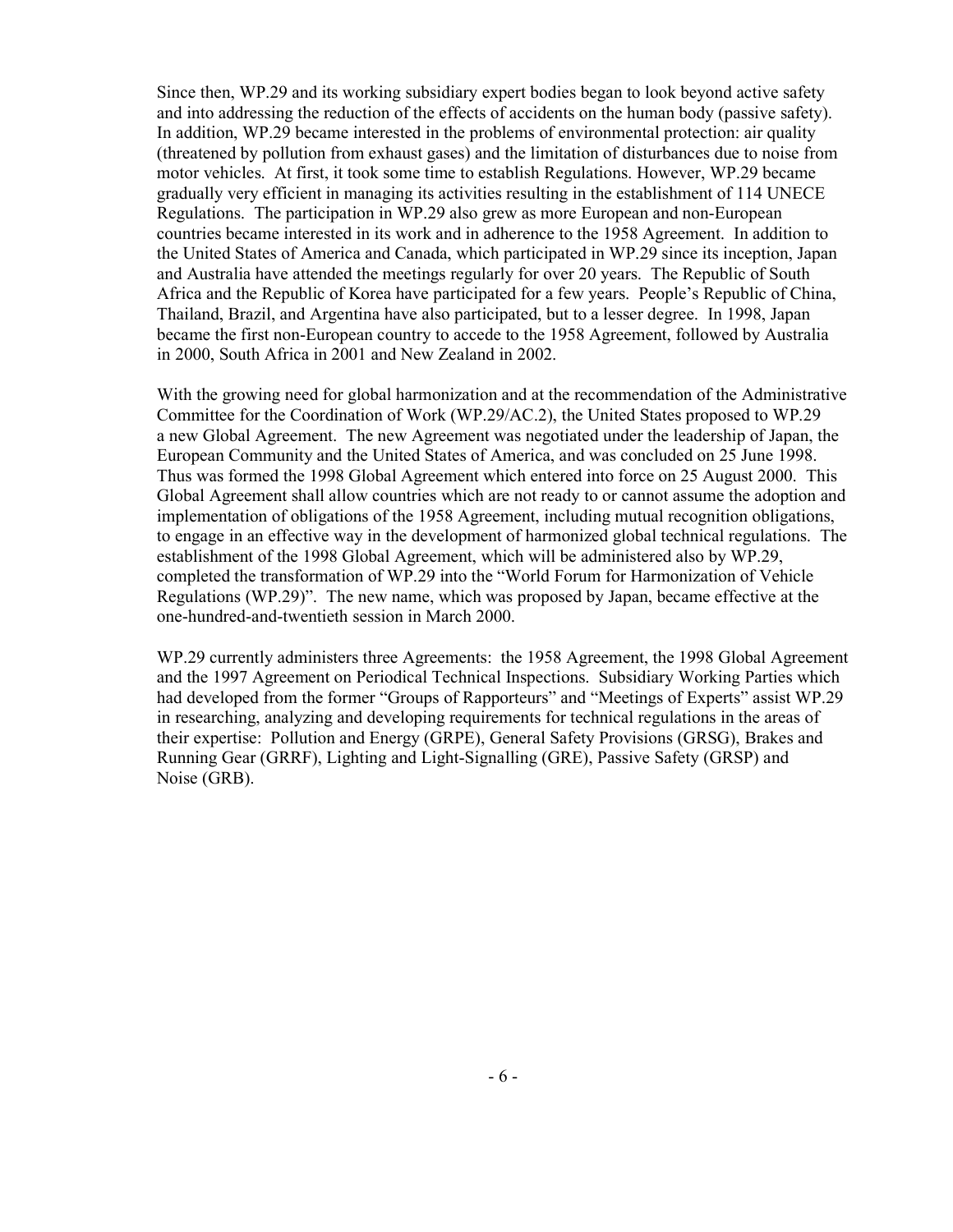# Chapter II

# **Participation in WP.29**

WP.29 fosters worldwide participation in its activities by encouraging cooperation and collaboration between countries and regional economic integration organizations with regard to technical matters that come before it and before its Working Parties. WP.29 also encourages an open and transparent dialogue between government regulators, other technical experts competent in the field of technical requirements for vehicles, and the general public, in order to ensure that best safety and environmental practices are adopted and economic implications are taken into account in the development of regulations. The meetings of WP.29 are public. Any government and any other interested party may attend and observe the proceedings of the meetings.

# Participation of Governments

In accordance with Rule 1 of the Terms of Reference and Rules of Procedure of WP.29 (Annex I), any country member of the United Nations, and any regional economic integration organization set up by countries members of the United Nations, may participate fully or in a consultative capacity in the activities of WP.29 and become a contracting party to the Agreements administered by WP.29. For specific details on participation in WP.29, please refer to the Terms of Reference and Rules of Procedure in Annex I.

The official process for becoming a participant is simply to send a letter signed by the authorized official of an interested country or regional economic integration organization (REIO) notifying the Secretariat of WP.29 of the desire of that country or REIO to send representative(s) to the meetings and to participate in the activities of WP.29.

If a country or REIO wishes to become a contracting party to an Agreement administered by WP.29, its consent to be bound by that agreement must be in accordance with the provisions of that Agreement. Those provisions include signature, and notifications of ratification, acceptance, approval or accession. Please refer to Article 6 of the 1958 Agreement, Article 9 of the 1998 Global Agreement and Article 4 of the 1997 Agreement on Periodical Technical Inspections, as presented in Annexes II, III and IV respectively.

While an Agreement is open for signature and a country or REIO expresses its consent to be bound by an Agreement by signing it, the signing must be:

- done by a Head of State, Head of Government or Minister for Foreign Affairs of that country, or
- authorized by the Full Powers signed by one of the afore mentioned representatives of a country or REIO, indicating clearly the title of the Agreement and the name and function of the official authorized to sign.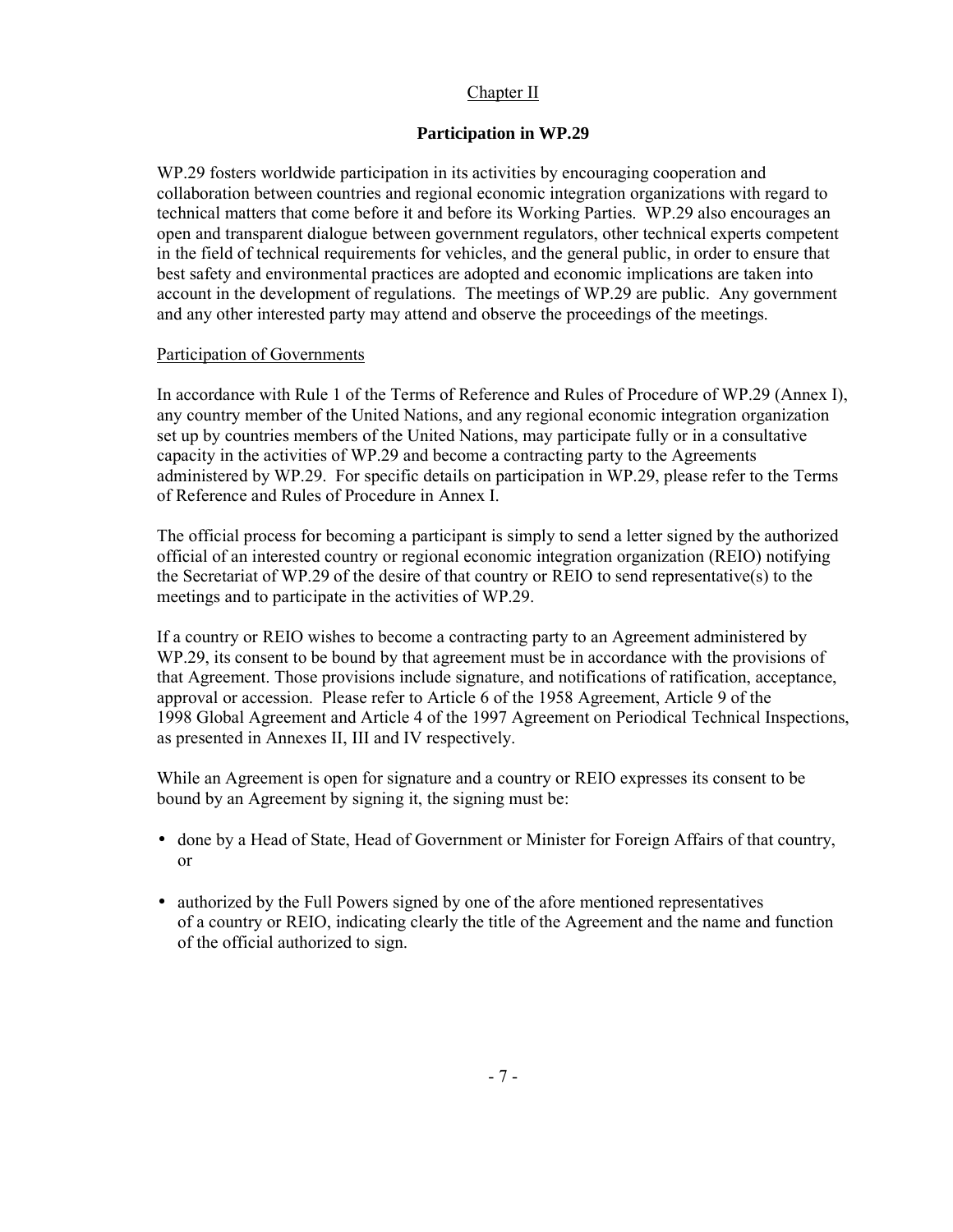At the time of signing, or in the text of Full Powers, it shall be expressively indicated if the signature is definitive, or only a simple signature, subject to ratification.

For the Agreements in force, for which the period of opening for signature had been closed, a country or REIO may express its consent to be bound by an Agreement by depositing an instrument of accession with the Secretary-General of the United Nations.

### Participation of Non-Governmental Organizations

In accordance with Rule 1 of the Terms of Reference and Rules of Procedure, non-governmental organizations (NGOs) may participate in a consultative capacity in WP.29. In order for an NGO to participate in WP.29, it must first be accredited a consultative status to ECOSOC - the Economic and Social Council of the United Nations. By attaining consultative status with ECOSOC, NGOs can contribute to the work programs and goals of the UNECE WP.29 by serving as technical experts or advisers and consultants to Governments and the Secretariat. The number of NGOs participating at any one time in the activities of WP29 and its subsidiary bodies typically varies between six and fifteen, depending on the agenda of topics, with a smaller range at the sessions of subsidiary Working Parties and informal working groups.

NGOs are substantive contributors to the process of developing UNECE wheeled vehicle safety, environmental, energy and anti-theft regulations. They are often called upon for technical data and advice. In special cases, they generate support for their positions by investing in testing and analysis, and making the resulting information available to the experts developing the regulations. On occasions and in response to requests made by the technical experts, they have provided proposals for regulations and amendments to existing regulations. They have also advocated certain policy positions and provided testimony to legislative bodies of participating governments.

To apply for consultative status, an organization shall send a letter of intent to the NGO section of the Division for ECOSOC Support and Coordination in the Department of Economic and Social Affairs and request an application form for consideration.

The mailing address is:

NGO Section ECOSOC Support and Coordination Department of Economic and Social Affairs United Nations Headquarters Room DC1 B 1480 New York, NY 10017 (USA) Fax: +1 (212) 963-9248 E-mail: desangosection@un.org

The letter requesting the application form should be on the organization's letterhead and signed by its Secretary-General or President. Included with this letter should be the NGO's mission statement, a brief description of its main activities, and a description of the nature of the NGO's organization (e.g., a national coalition of x number of NGOs, or an international NGO with y number of affiliates). Once the NGO section receives the letter of intent, the application package containing a questionnaire and background material is mailed to the organization.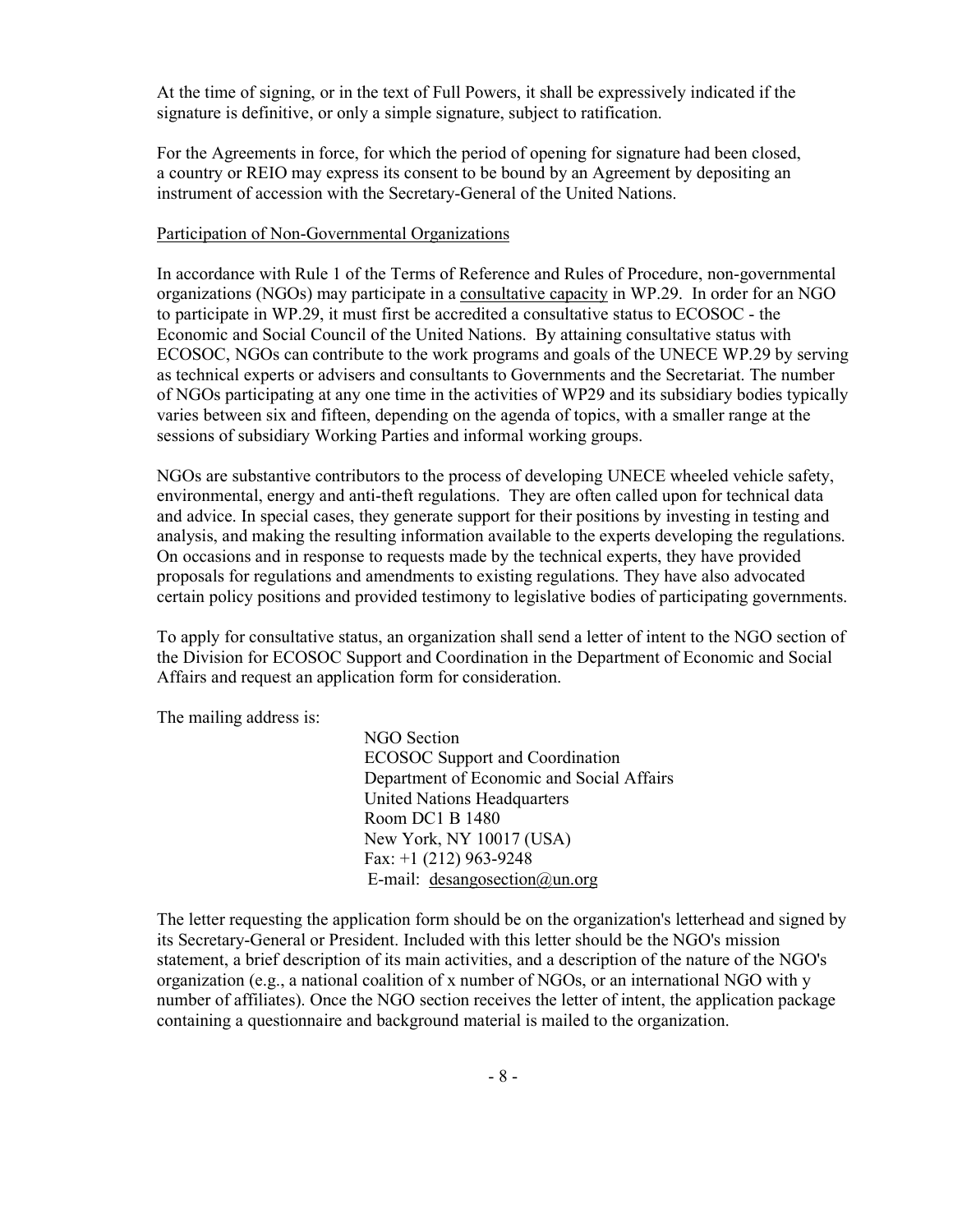The deadline for receiving completed applications is June 1 of each year. ECOSOC's Committee on NGOs (outlined above) meets on an annual basis to review these applications. The 19 member Committee then recommends to ECOSOC which applications should be granted. The recommendation goes to the full Economic and Social Council, which makes the final decision.

Annex V lists those NGOs that currently participate on a regular basis in the activities of WP.29 and its subsidiary bodies.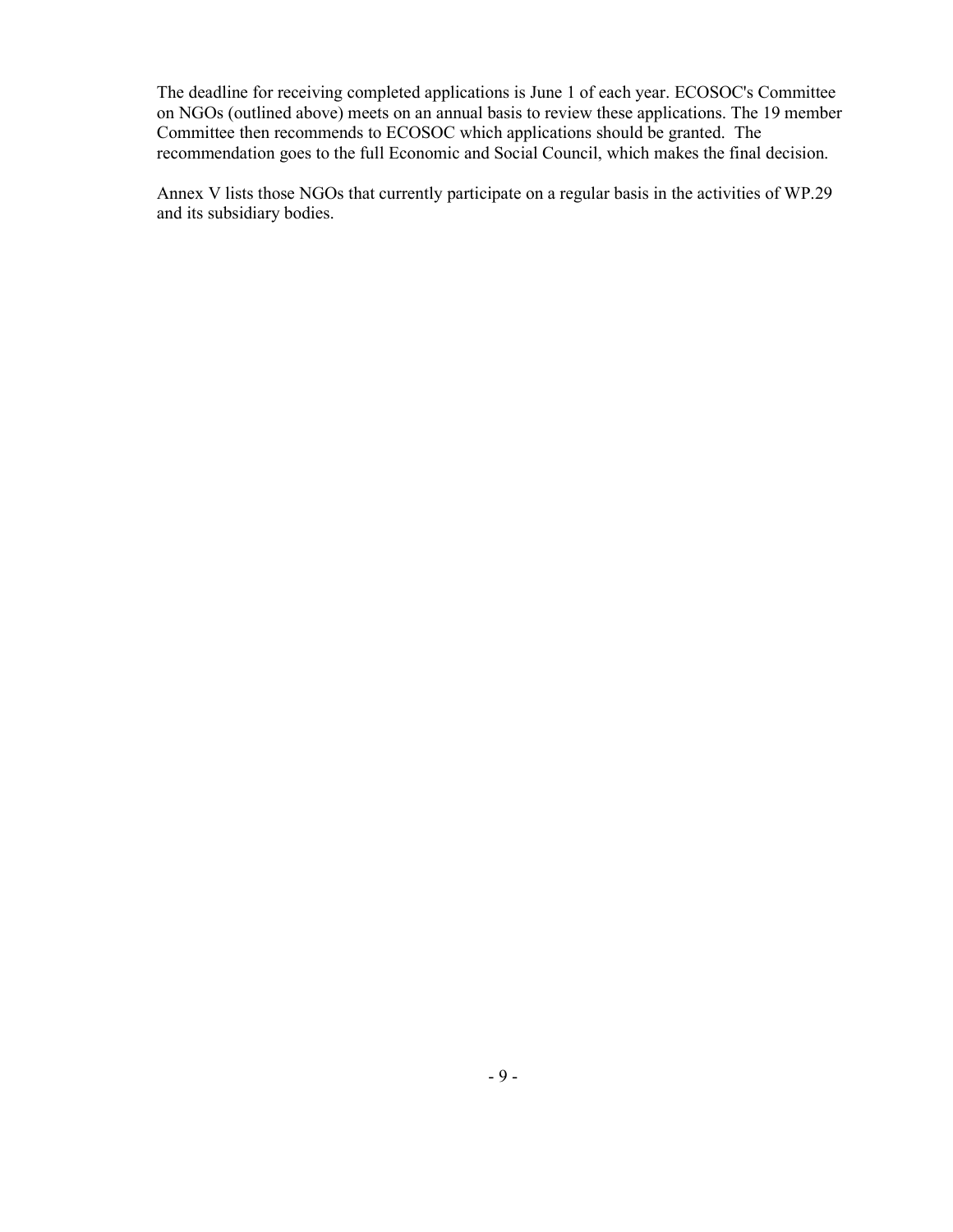# Chapter III

# **Organization of WP.29 and its Subsidiary Bodies**

WP.29 is a working party under the United Nations Economic Commission for Europe's Inland Transport Committee. As stated previously, it has now become the World Forum for the Harmonization of Vehicle Regulations (WP.29) - see organizational chart below. Its role and that of its subsidiary Working Parties is to develop new regulations, harmonize existing regulations and amend and update current UNECE Regulations that address the areas of concern covered by the Agreements administered by WP.29.

The day-to-day management of the activities of WP.29 is carried out by the UNECE Secretariat. The Secretariat provides the administrative support for all sessions, including the preparation of the reports. The coordination of work of WP.29 is managed by a small Steering Committee (WP.29/AC.2) comprised of the Chairperson, Vice-Chairperson and Secretariat of WP.29, the Chairperson and Vice-Chairperson of Executive Committee attendant to each of the Agreements administered by WP.29, the representatives of the European Community, Japan and the United States of America, and the Chairperson and Vice-Chairperson of each subsidiary Working Party of WP.29. The duties of WP.29/AC.2 are to develop and recommend a Programme of Work to WP.29, review the reports and recommendations of the subsidiary Working Parties and identify items that require action by WP.29 and the time frame for their consideration, and provide recommendations to WP.29. For additional information regarding the Terms of Reference and Rules of Procedure of WP.29, please refer to Annex I.

Regularly, sessions of WP.29 are held three times a year. Those of the subsidiary Working Parties of Experts (GRs) are held twice a year by each of them. The WP.29/AC.2 meetings are held prior to each WP.29 session. The primary areas of concern by the GRs are:

# Active safety of vehicles and their parts (crash avoidance)

The regulations in this area seek to improve the behaviour, handling and equipment of vehicles so as to decrease the likelihood of a road crash. Some of the regulations seek to increase the ability of drivers to detect and avoid hazardous circumstances. Others seek to increase the ability of drivers to maintain control of their vehicles. Specific examples of current regulations include ones applying to lighting and light-signalling devices, braking and running gear, including steering, tyres and rollover stability. This area of technology is rapidly changing. The advent of advanced (e.g., electronic, computer, and communication) technologies is providing opportunities for seeking new remedies that can help drivers avoid crashes.

# Passive safety of vehicles and their parts (crashworthiness)

The regulations in this area seek to minimize the chance and severity of injury for the occupants of a vehicle and/or other road users in the event of a crash. Extensive use is made of crash statistics to identify safety problems for which a regulation or amendment to an existing regulation is needed and define a proper cost/benefit approach when improving performance requirements in this area. This is important, given the overall impact of new requirements on vehicle construction, design and cost. Specific examples of current regulations include ones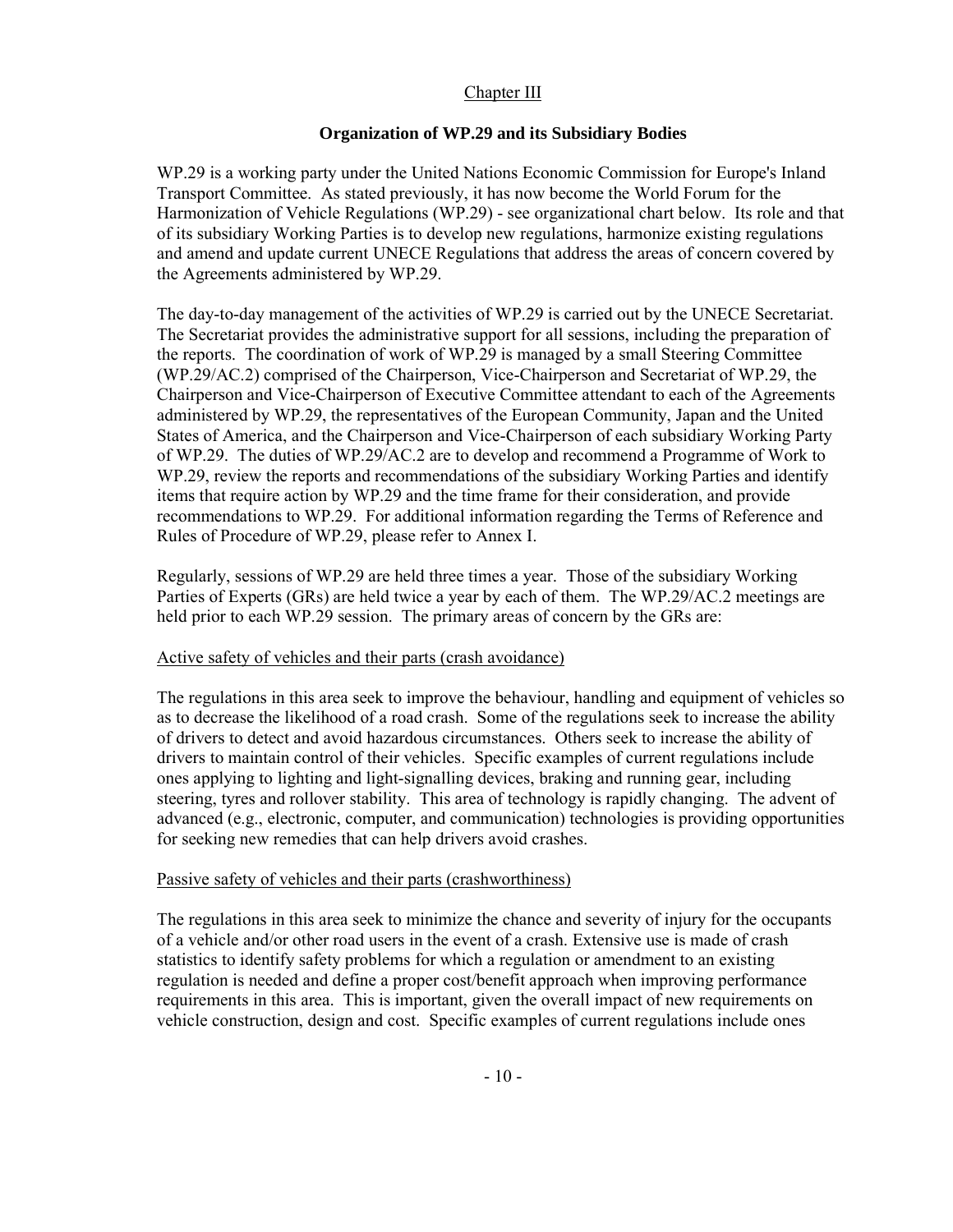addressing the ability of the vehicle structure to manage crash energy and resist intrusion into the passenger compartment, occupant restraint and protection systems for children and adults, seat structure, glazing, door latches and door retention, pedestrian protection and for motorcycles, the quality of the protective helmet for the rider. This area of technology also is changing rapidly and becoming more complex. Examples include advanced protection devices that adjust their performance in response to the circumstances of individual crashes. In addition, changes in the vehicle population are raising issues of vehicle compatibility and aggressivity.

# Environmental considerations

The regulations in this area are of great importance to health and welfare of society. In general, they address questions of the pollution of the environment, noise disturbances, and conservation of energy (fuel consumption). The existing regulations are regularly amended and new regulations are developed in order to take account of the technical progress and the wish of the Contracting Parties to the Agreement to further reduce negative influences of motor transport on the environment.

# General safety considerations

The regulations in this area address vehicle and component features which are not directly linked to the above-mentioned subject areas. For example, windshield wipers and washers, controls and displays and glazing are grouped under this heading. Further, theft prevention and the considerations of public transport vehicles for which special expertise is needed in establishing their performance requirements are covered in this category.

# Special technical considerations

In some cases, a specific problem needs to be solved urgently or needs to be addressed by persons having a special expertise. In such situations, a special informal group may be entrusted with the analysis of the problem and invited to prepare a proposal for a regulation. Although such cases have traditionally been kept to a minimum, the rapid development of complex new technologies is increasing the necessity for using this special approach.

### Subsidiary bodies of WP.29 responsible for the different Regulations:

Proposals to WP.29 for new regulations and amendments to existing UNECE Regulations are referred by WP.29 to its subsidiary bodies for preparation of technical recommendations. Each subsidiary body consists of people whose expertise is relevant to the area covered by the body. The current allocation of subject matter responsibility among the subsidiary bodies developed at the time of the original "Groupes des Rapporteurs", some of which were later merged to form the more recent "Meetings of Experts". The work of the subsidiary bodies has proved to be so useful and indispensable that they have been given permanent status under the UNECE and, in turn, have recently been renamed "Working Parties." There are currently six Working Parties subsidiary to WP.29. In order to observe tradition and to maintain continuity concerning the titles of these subsidiary bodies, the abbreviation "GR" (coming from the time of "Groupes des Rapporteurs" and the names of those Groups in the French language) is being kept in the acronyms of the Working Parties and in the symbols of their working documents: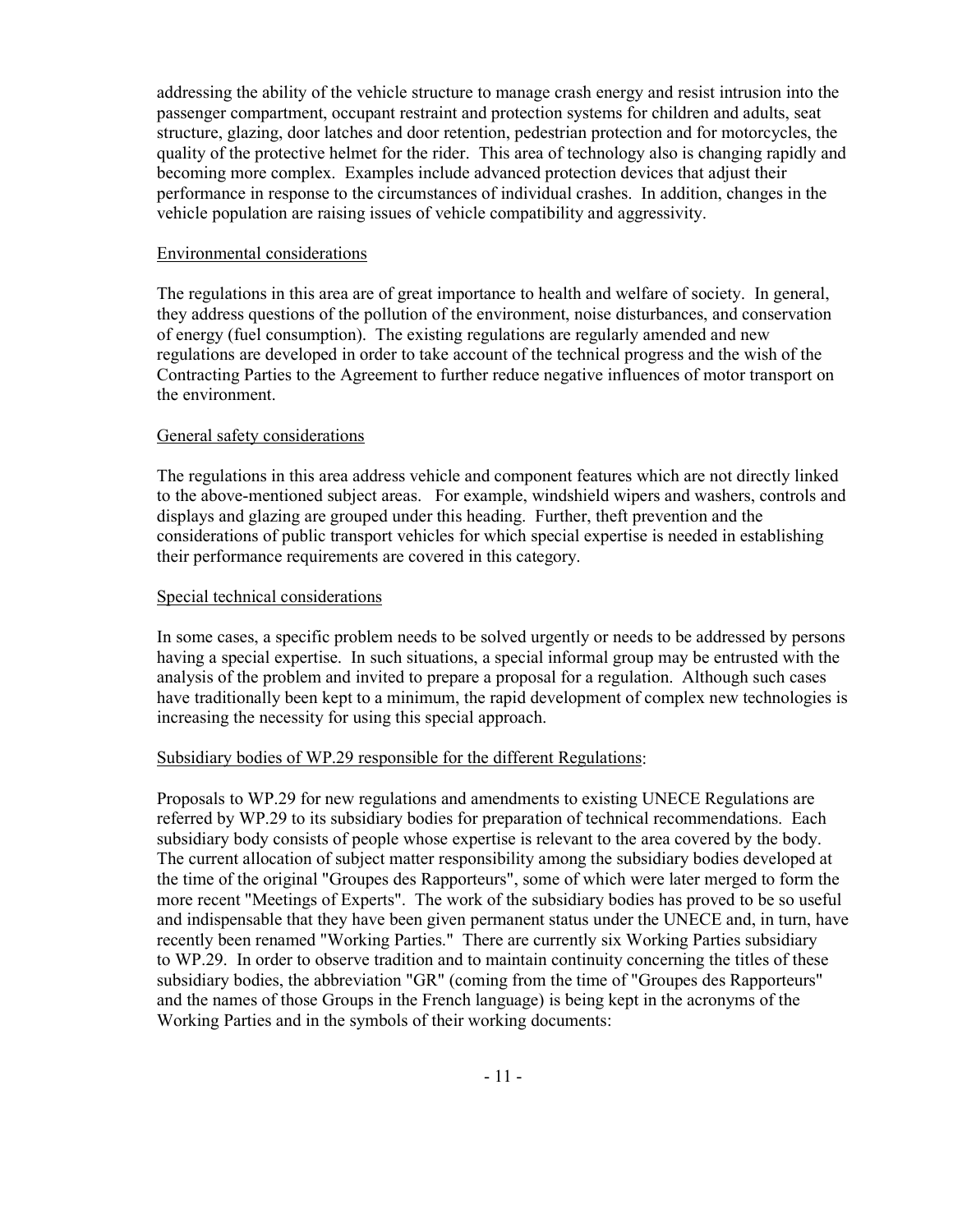Responsible for Active Safety: Working Party on Lighting and Light-Signalling

 $(GRE)$ ;

Working Party on Brakes and Running Gear (GRRF);

Responsible for General Safety Questions including Public Service Vehicles:

Responsible for Passive Safety: Working Party on Passive Safety (GRSP);

Responsible for Environment Protection: Working Party on Pollution and Energy (GRPE);

Working Party on Noise (GRB);

Working Party on General Safety Provisions (GRSG);

Special Technical Issues: Informal group(s) which are formed by, and report their work to one of the established Working Parties subsidiary to WP.29.

# **CHART 1**

# ORGANIZATION OF WP.29

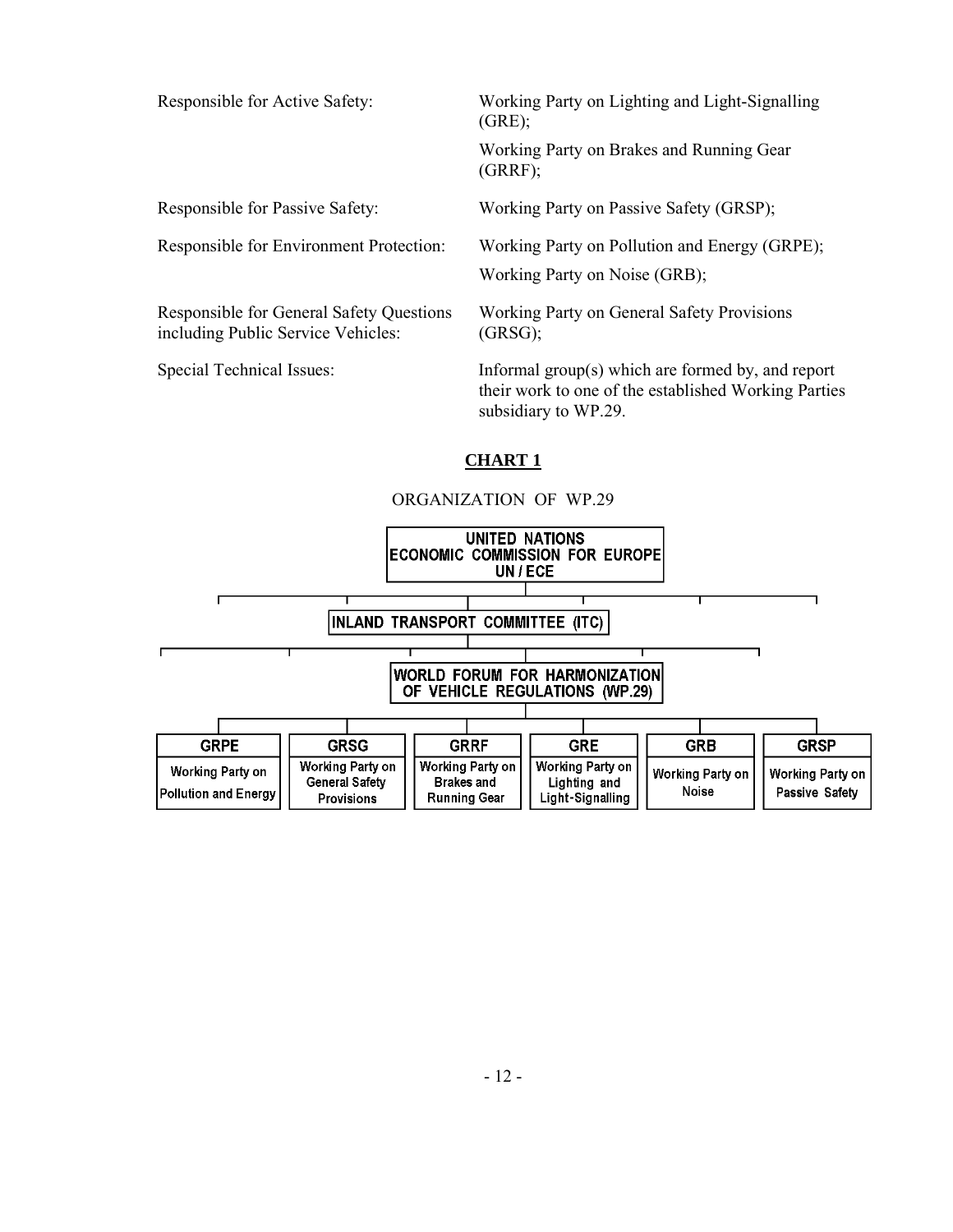# Chapter IV

# **Agreements Administered by WP.29**

# The 1958 Agreement

The 1958 Agreement was done on 20 March 1958, entered into force on 20 June 1959, amended on 10 November 1967, and again revised on 16 October 1995 under the auspices of the UNECE WP.29. The purpose of the Agreement is to provide procedures for establishing uniform prescriptions regarding new motor vehicles and motor vehicle equipment and for reciprocal acceptance of approvals issued under Regulations annexed to this Agreement. At the moment, reciprocal recognition under the Agreement is only for vehicle systems, parts and equipment, not for the entire vehicle. Regulations adopted by Contracting Parties pursuant to the Agreement govern the approval of motor vehicles and motor vehicle equipment for sale in those countries. The Agreement was originally intended to address only safety requirements, but has since been amended to encompass environmental (air and noise pollution emission), energy and anti theft prescriptions.

The 1958 Agreement currently has 38 Contracting Parties, of which 33 are European UNECE member countries. Other Contracting Parties include the European Community (regional economic integration organization), Japan, Australia, South Africa and New Zealand. Chart 2 lists the Contracting Parties to the Agreement and the date of application of the Agreement by those Parties. Ireland is a European Community Member State, which by virtue of the European Community accession to the Agreement applies the UNECE Regulations that the Community applies.

The Agreement has 114 UNECE Regulations annexed to it. These Regulations govern passenger cars, light trucks, heavy trucks, trailers, mopeds and motorcycles, public service vehicles, and other vehicle types and their equipment and parts, and have been adopted to varying degrees by the Contracting Parties. The reciprocal recognition of type approvals among Contracting Parties applying the Regulations has facilitated trade in motor vehicles and equipment throughout Europe. In recent years, the WP.29 has been used as forum for harmonizing UNECE Regulations and EC Directives. For the complete text of the 1958 Agreement, please refer to Annex II.

# Principal Elements of 1958 Agreement:

- Members of the UNECE, as well as other members of the United Nations and Regional Economic Integration Organizations that participate in UNECE activities, are eligible to become Contracting Parties to the 1958 Agreement. (Article 6)
- The 1958 Agreement seeks to establish Regulations for wheeled vehicles, equipment and parts which can be fitted and/or be used on wheeled vehicles, and conditions for granting type approvals and their reciprocal recognition for use by Contracting Parties who choose to implement Regulations largely through type approval.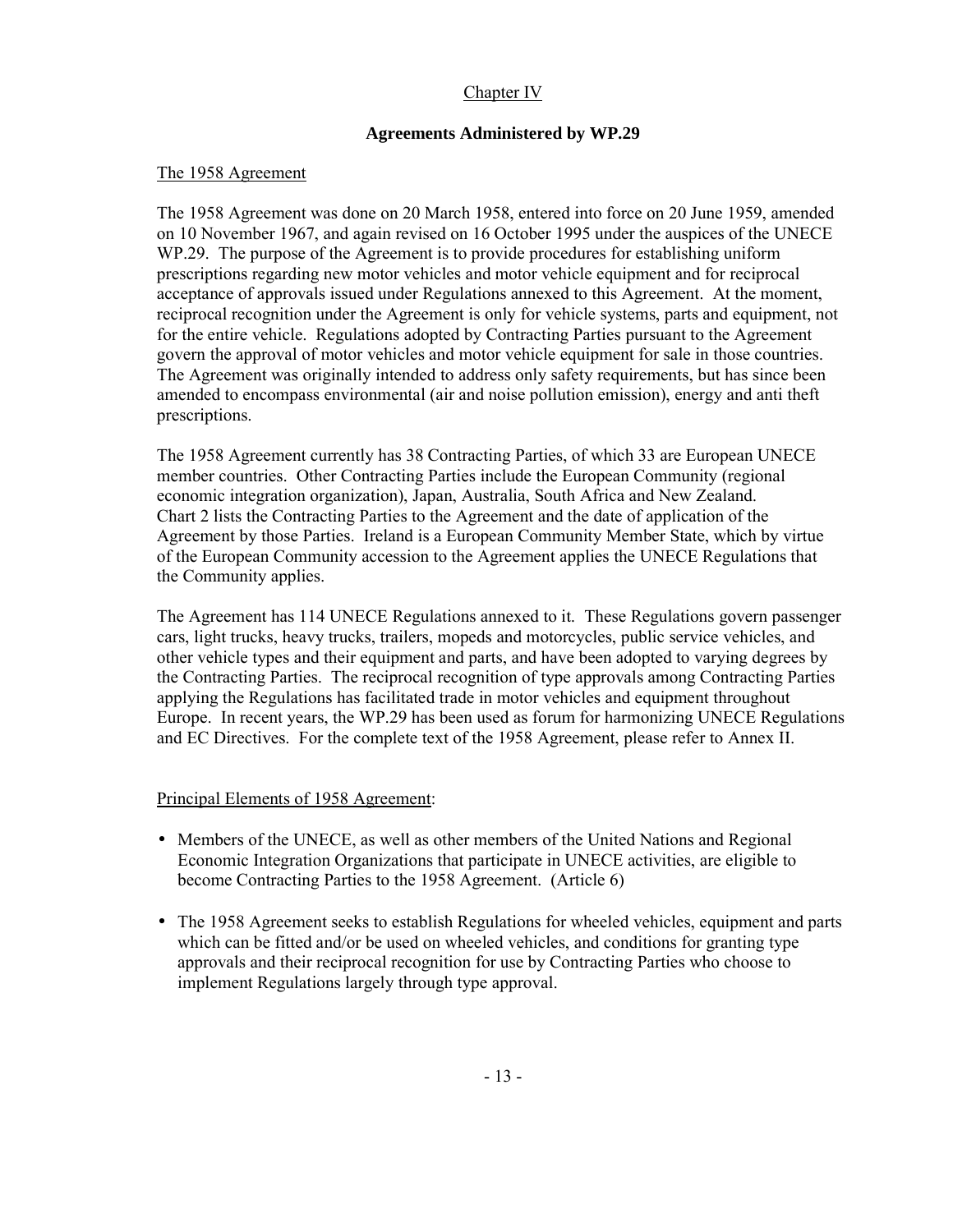- The Administrative Committee of the 1958 Agreement (AC.1) is composed of all the Contracting Parties to the 1958 Agreement. The Administrative Committee oversees the process of developing and amending Regulations and adopts the Regulations or amendments to the Regulations once they are developed.
- The Agreement does not preclude those countries whose rules and regulations are implemented through self-certification (manufacturer's certification) from becoming Contracting Parties (Article 1 para. 1), and it recognizes self-certification as an alternative to type approval (Article 2).
- Under the Agreement, new Regulations and amendments to existing Regulations are established by a vote of two-thirds majority of Contracting Parties present and voting. The established Regulation is forwarded to the UN Secretary-General and then notified to each Contracting Party.
- The new Regulation or amendment to an existing Regulation enters into force for all Contracting Parties that have not notified the Secretary-General of their objection within six months after the notification, unless more than one-third of the Contracting Parties so object. If more than one-third of the Contracting Parties object, the Regulation or amendment does not enter into force for any Contracting Party.
- Regulations under the 1958 Agreement are required to include technical requirements and alternative requirements as appropriate; test methods by which performance requirements are to be demonstrated; the conditions for granting type approvals and their reciprocal recognition, including markings and conditions for ensuring conformity of production; and the date on which the Regulation enters into force. (Article 1 para. 2)
- A Contracting Party that has adopted an UNECE Regulation annexed to the Agreement is allowed to grant type approvals for motor vehicle equipment and parts covered by that Regulation and is required to accept the type approval of any other Contracting Party that has adopted the same Regulation.
- The Agreement also permits a Contracting Party, upon notice, to begin applying a Regulation after it has been annexed to the Agreement or to cease application of a Regulation that it has been applying. In the latter case the Contracting Party is required to notify the UN Secretary-General of its decision one year in advance.
- Contracting Parties granting type approvals are required to have the technical competence to grant the approvals and the competence to ensure conformity of production. Each Contracting Party applying the Regulation through type approval may refuse the approvals if the abovementioned requirement is not met.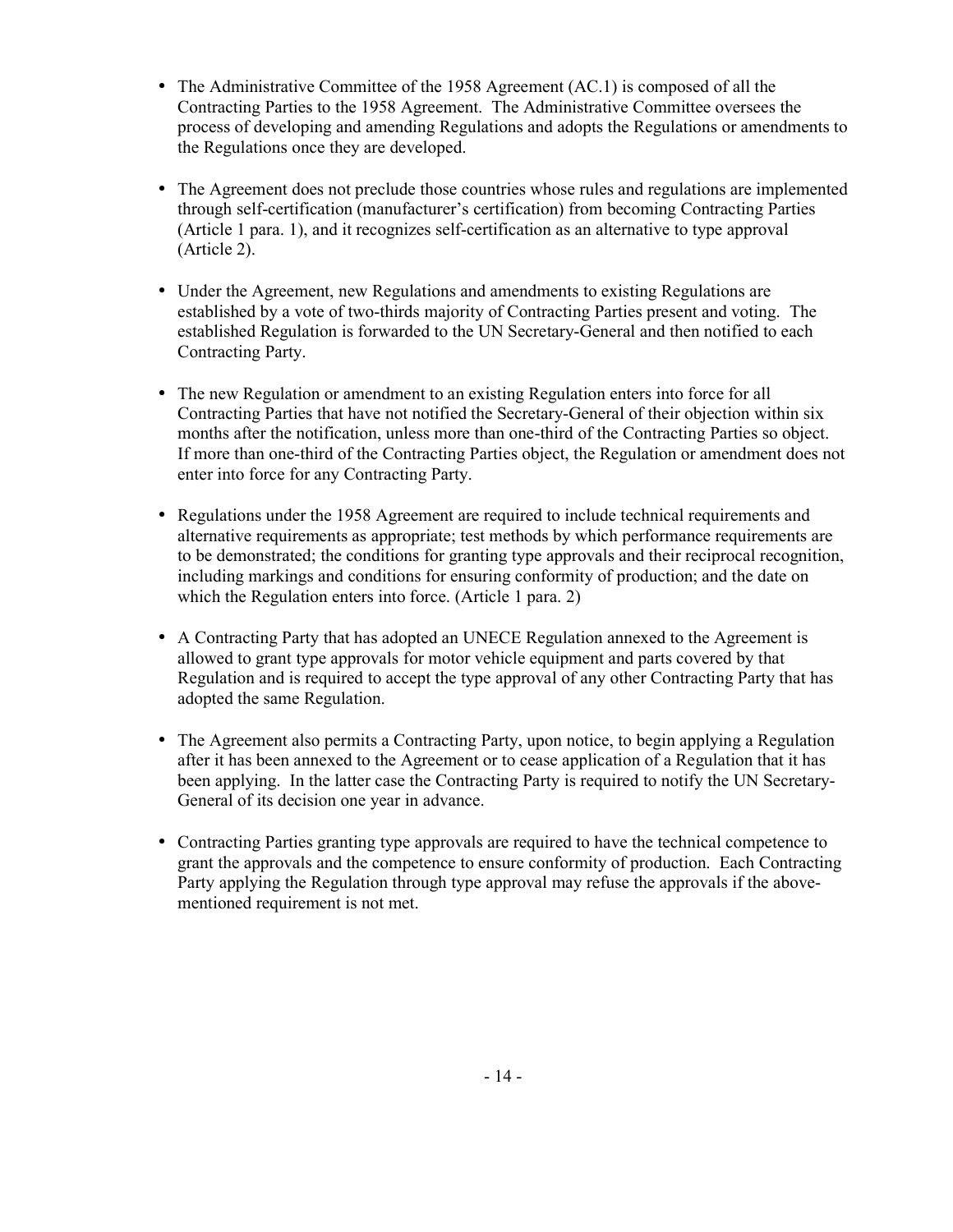#### **CHART 2** - CONTRACTING PARTIES TO THE 1958 AGREEMENT

#### CONCERNING THE ADOPTION OF UNIFORM TECHNICAL PRESCRIPTIONS FOR WHEELED VEHICLES, EQUIPMENT AND PARTS WHICH CAN BE FITTED AND/OR BE USED ON WHEELED VEHICLES AND THE CONDITIONS FOR RECIPROCAL RECOGNITION OF APPROVALS GRANTED ON THE BASIS OF THESE PRESCRIPTIONS (E/ECE/324-E/ECE/TRANS/505/Rev.2)

| Date of entry into force: | Original version:<br>20 June 1959            |                                  |
|---------------------------|----------------------------------------------|----------------------------------|
|                           | Revision 1:<br>10 November 1967              |                                  |
|                           | Revision 2:<br>16 October 1995               |                                  |
| <b>UNECE</b> symbol       | <b>Contracting Party</b>                     | Became Party to the Agreement on |
| E 1                       | <b>GERMANY 1</b>                             | 28.1.1966                        |
| E <sub>2</sub>            | <b>FRANCE</b>                                | 20.6.1959                        |
| E <sub>3</sub>            | <b>ITALY</b>                                 | 26.4.1963                        |
| E <sub>4</sub>            | <b>NETHERLANDS</b>                           | 29.8.1960                        |
| $E$ 5                     | <b>SWEDEN</b>                                | 20.6.1959                        |
| E6                        | <b>BELGIUM</b>                               | 5.9.1959                         |
| E 7                       | <b>HUNGARY</b>                               | 2.7.1960                         |
| E8                        | <b>CZECH REPUBLIC 3/</b>                     | 1.1.1993                         |
| E9                        | SPAIN                                        | 10.10.1961                       |
| E 10                      | YUGOSLAVIA 10/                               | 27.4.1992                        |
| E 11                      | <b>UNITED KINGDOM</b>                        | 16.3.1963                        |
| E 12                      | <b>AUSTRIA</b>                               | 11.5.1971                        |
| E 13                      | <b>LUXEMBOURG</b>                            | 12.12.1971                       |
| E 14                      | <b>SWITZERLAND</b>                           | 28.8.1973                        |
| E 15                      | --------------                               |                                  |
| E 16                      | <b>NORWAY</b>                                | 4.4.1975                         |
| E 17                      | <b>FINLAND</b>                               | 17.9.1976                        |
| E 18                      | <b>DENMARK</b>                               | 20.12.1976                       |
| E 19                      | <b>ROMANIA</b>                               | 21.2.1977                        |
| E 20                      | <b>POLAND</b>                                | 13.3.1979                        |
| E 21                      | PORTUGAL                                     | 28.3.1980                        |
| E 22                      | <b>RUSSIAN FEDERATION</b>                    | 17.2.1987                        |
| E 23                      | <b>GREECE</b>                                | 5.12.1992                        |
| E 24                      | <b>IRELAND 9/</b>                            | 24.3.1998                        |
| E 25                      | <b>CROATIA 5/</b>                            | 8.10.1991                        |
| E 26                      | <b>SLOVENIA 2/</b>                           | 25.6.1991                        |
| E 27                      | <b>SLOVAKIA 4/</b>                           | 1.1.1993                         |
| E 28                      | <b>BELARUS</b>                               | 2.7.1995                         |
| E 29                      | <b>ESTONIA</b>                               | 1.5.1995                         |
| E 30                      |                                              |                                  |
| E 31                      | <b>BOSNIA AND HERZEGOVINA 6/</b>             | 6.3.1992                         |
| E 32                      | <b>LATVIA</b>                                | 18.1.1999                        |
| E 33                      | --------------                               |                                  |
| E 34                      | <b>BULGARIA</b>                              | 21.1.2000                        |
| E 35-36                   | --------------                               |                                  |
| E 37                      | <b>TURKEY</b>                                | 27.2.1996                        |
| E 38-39                   |                                              |                                  |
| E 40                      | THE FORMER YUGOSLAV REPUBLIC OF MACEDONIA 7/ | 17.11.1991                       |
| E 41                      |                                              |                                  |
| E 42                      | EUROPEAN COMMUNITY 8/                        | 24.3.1998                        |
| E 43                      | <b>JAPAN</b>                                 | 24.11.1998                       |
| E 44                      |                                              |                                  |
| E 45                      | <b>AUSTRALIA</b>                             | 25.4.2000                        |
| E 46                      | <b>UKRAINE</b>                               | 30.6.2000                        |
| E 47                      | <b>SOUTH AFRICA</b>                          | 17.6.2001                        |
| E 48                      | <b>NEW ZEALAND</b>                           | 26.1.2002                        |

3/ Succession to Czechoslovakia, Depositary notification C.N.229.1993.TREATIES of 14 December 1993.

1/ Effective 3 October 1990, the German Democratic Republic acceded to the Federal Republic of Germany.<br>
2/ Succession to Yugoslavia, Depositary notification C.N.439.1992.TREATIES -53 of 18 March 1993.<br>
3/ Succession to C 4/ Succession to Czechoslovakia, Depositary notification C.N.184.1993.TREATIES, received on 20 July 1994.

 $\frac{7}{2}$  Succession to Yugoslavia, Depositary notification C.N.142.1998.TREATIES-33 dated 4 May 1998.<br>
8/ Approvals are granted by its Member States using their respective ECE symbol.

 $\frac{8}{9}$  Approvals are granted by its Member States using their respective ECE symbol.<br>9/ By virtue of accession to the Agreement by the European Community on 24 Mai

9/ By virtue of accession to the Agreement by the European Community on 24 March 1998.<br>10/ Succession to Yugoslavia, Depositary notification C.N.276.2001.TREATIES-3 dated 2 A Succession to Yugoslavia, Depositary notification C.N.276.2001.TREATIES-3 dated 2 April 2001.

Succession to Yugoslavia, Depositary notification C.N.439.1992.TREATIES-53 of 18 March 1993.

Succession to Yugoslavia, Depositary notification C.N.66.1994.TREATIES-10 of 31 May 1994.

Succession to Yugoslavia, Depositary notification C.N.35.1994.TREATIES of 2 May 1994.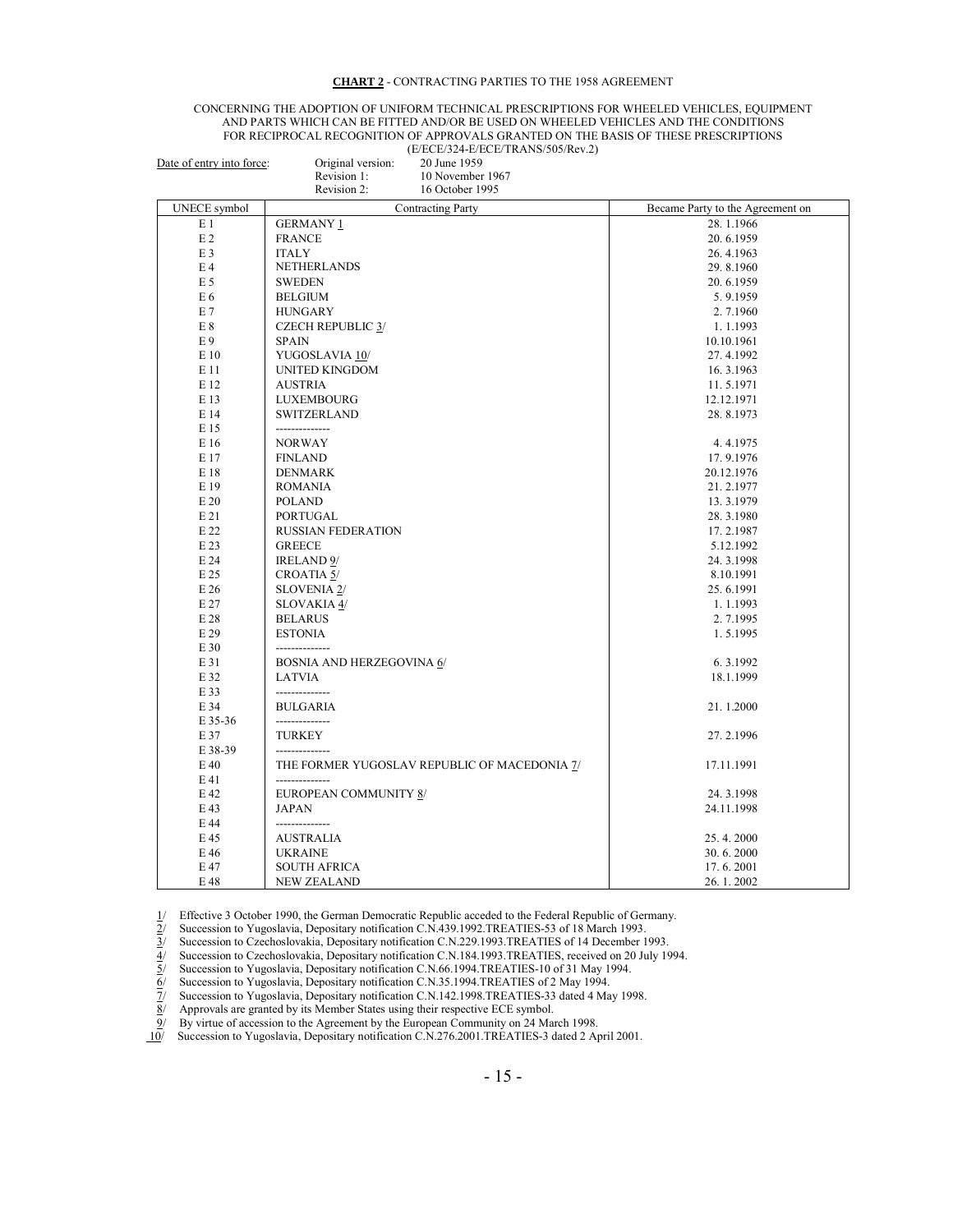# The 1998 Global Agreement

The 1998 Global Agreement was negotiated and concluded under the auspices of the UNECE, under the leadership of the European Community, Japan and the United States of America. It was opened for signature on 25 June 1998 and the United States of America became the first signatory. The Agreement establishes a process through which countries from all regions of the world can jointly develop global technical regulations regarding the safety, environmental protection systems, energy sources and theft prevention of wheeled vehicles, equipment and parts. The covered equipment and parts include, but are not limited to, vehicle construction, exhaust systems, tyres, engines, acoustic shields, anti-theft alarms, warning devices, and child restraint systems.

The ultimate goal of the 1998 Agreement is to continuously improve global safety, decrease environmental pollution and consumption of energy and improve anti-theft performance of vehicles and related components and equipment through globally uniform technical regulations. This shall be done whilst providing a predictable regulatory framework for a global automotive industry and for the consumers and their associations. Unlike the 1958 Agreement, the 1998 Global Agreement does not contain provisions for mutual recognition of approvals, thereby allowing countries which are not ready or are unable to assume the obligations of reciprocal recognition to engage in an effective way in the development of global technical regulations, regardless of the type of compliance and enforcement procedures of those countries. For the complete text of the Agreement, please refer to Annex III.

The 1998 Agreement entered into force on 25 August 2000 for eight Contracting Parties and it has currently 18 Contracting Parties and one signatory country. Chart 3 lists the Contracting Parties to the Agreement and the date of Application of the Agreement by those Parties.

# Principal Elements of the 1998 Global Agreement:

- Members of the UNECE, as well as other members of the United Nations and Economic Integration Organizations formed by countries that participate in UNECE activities, are eligible to become Contracting Parties to the 1998 Agreement. Specialized agencies and organizations that have been granted consultative status in accordance with the provisions of the Agreement may participate in that capacity in the deliberations of particular concern to that agency or organization. (Article 2)
- The Executive Committee of the 1998 Agreement is composed of all the Contracting Parties of the Agreement. The Executive Committee oversees the process of recommending, developing and amending global technical regulations and adopts the global technical regulations or amendments to the regulations once they are developed.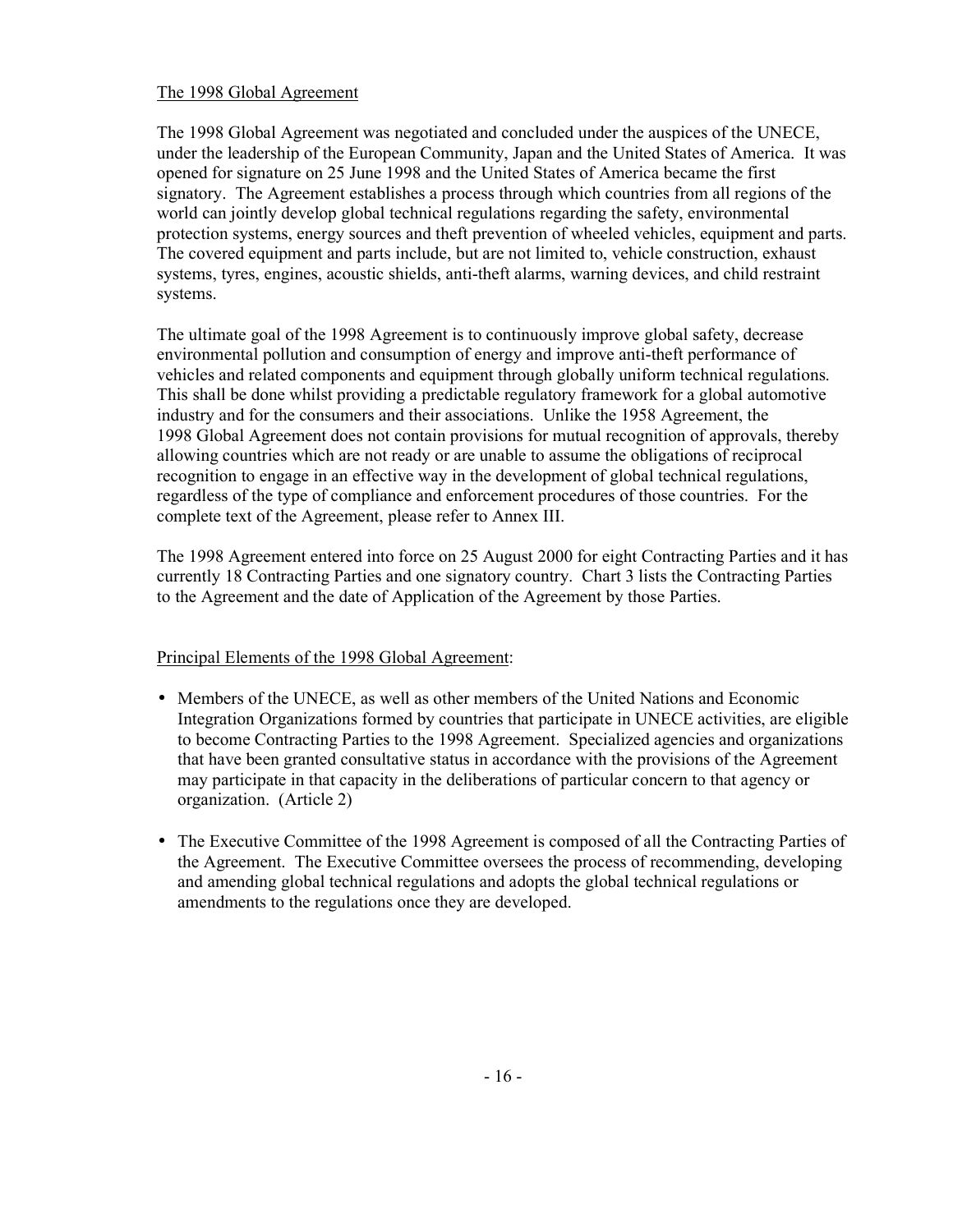- The Agreement explicitly recognizes the importance of continuously improving and seeking high levels of safety and environmental protection and the right of national and subnational authorities to adopt and maintain technical regulations that are more stringently protective of health and the environment than those established at the global level. (Preamble)
- The Agreement explicitly states that one of its purposes is to ensure that actions under the Agreement do not promote, or result in, a lowering of safety and environmental protection within the jurisdiction of the Contracting Parties, including the subnational level. (Article 1)
- To the extent consistent with achieving high levels of environmental protection and vehicle safety, the Agreement also seeks to promote global harmonization of wheeled vehicle and engine regulations. (Preamble)
- The Agreement emphasizes that the development of global technical regulations will be transparent. (Article 1)
- Annex A of the Agreement provides that the term "transparent procedures" includes the opportunity to have views and arguments represented at:
	- (1) meetings of WP.29 and Working Parties through organizations granted consultative status; and
	- (2) meetings of WP.29 Working Parties and of the Executive Committee through premeeting consulting with representatives of Contracting Parties.
- The Agreement provides two different paths to the establishment of global technical regulations. The first is the harmonization of existing regulations or standards. The second is the establishment of a new global technical regulation where there are no existing regulations or standards. (Article 6 paras. 6.2 and 6.3) (see Chart 4)
- The Agreement calls for existing regulations of Contracting Parties needing harmonization to be listed in the Compendium of Candidate Global Regulations in order to facilitate their transition to global regulations. The regulation is added to the Compendium if supported by a vote of one-third of the Contracting Parties present and voting, including the vote of either Japan, the European Community or the United States of America. The Compendium will expand and contract in direct proportion to the existence of regulations needing harmonization. (Article 5)
- The process for developing a harmonized global technical regulation includes a technical review of existing regulations of the Contracting Parties and of the UNECE Regulations, as well as relevant international voluntary standards (e.g., standards of the International Organization for Standardization). If available, comparative assessments of the benefits of these regulations (also known as functional equivalence assessments) are also reviewed. (Article 1, para. 1.1.2 and Article 6, para. 6.2.)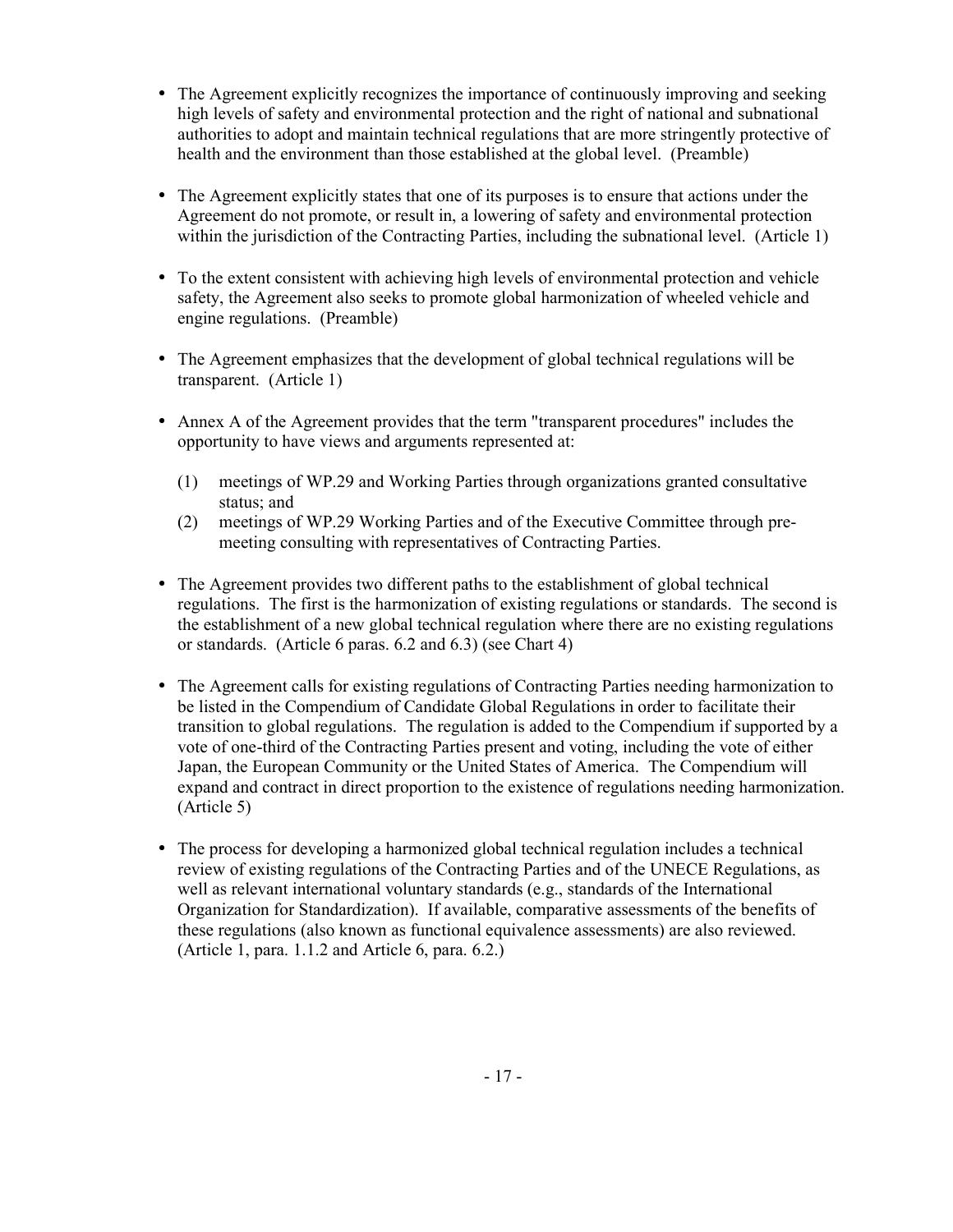- The process for developing a new global technical regulation includes the assessment of technical and economic feasibility and a comparative evaluation of the potential benefits and cost effectiveness of alternative regulatory requirements and the test method(s) by which compliance is to be demonstrated. (Article 6, para. 6.3.)
- The process for amending any global technical regulation follows the same procedures specified in paragraph 6.3 for establishing the global regulation. (Article 6, para. 6.4.)
- To establish a new global technical regulation, there must be a consensus vote. Thus, if any Contracting Party votes against a recommended global technical regulation, it would not be established. (Annex B, Article 7, para. 7.2.)
- Once harmonized or developed, global technical regulations will be established in a Global Registry, which will serve as a repository of global technical regulations that could be adopted by countries from around the world.
- The establishment of a global technical regulation does not obligate Contracting Parties to adopt that global technical regulation into its own laws and regulations. Contracting Parties retain the right to choose whether or not to adopt any technical regulation established as a global technical regulation under the Agreement. (Preamble, Article 7)
- Consistent with the recognition of that right, Contracting Parties have only a limited obligation when a global technical regulation is established under the Agreement. If a Contracting Party voted to establish the global technical regulation, that Contracting Party must initiate the procedures used by the Party to adopt such a global technical regulation as a domestic regulation. (Article 7). Other obligations under the Agreement deal with the notification of the decision to adopt a global technical regulation and the effective date of application of that regulation, the notification of the decision not to adopt the regulation, the decision to rescind or amend a global technical regulation, etc.
- The Agreement allows for global technical regulations to contain a "global" level of stringency for most parties and 'alternative' levels of stringency for developing countries. In this way, all countries, including the least developed ones, can participate in the development, establishment and adoption of global technical regulations. It is anticipated that a developing country may wish to begin by adopting one of the lower levels of stringency and later successively adopt higher levels of stringency. (Article 4)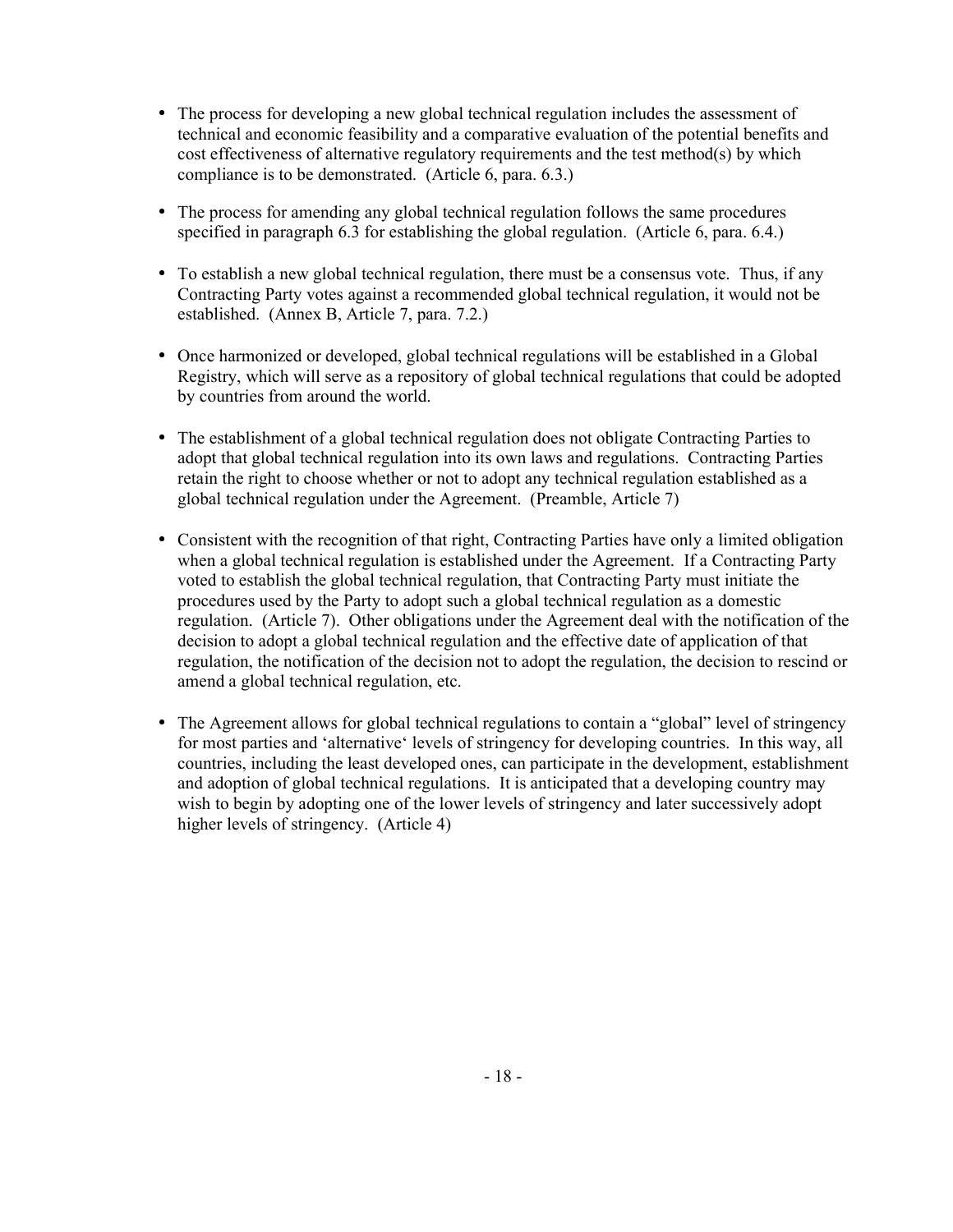#### **CHART 3 -** CONTRACTING PARTIES TO THE 1998 GLOBAL AGREEMENT

#### CONCERNING THE ESTABLISHING OF GLOBAL TECHNICAL REGULATIONS FOR WHEELED VEHICLES, EQUIPMENT AND PARTS WHICH CAN BE FITTED AND/OR BE USED ON WHEELED VEHICLES

### (E/ECE/TRANS/132 and Corr.1)

Date of entry into force: Original version:25 August 2000

| <b>Contracting Party</b>  | Signature / ratification / acceptance /<br>accession date |            | Application of the Agreement on: |
|---------------------------|-----------------------------------------------------------|------------|----------------------------------|
| <b>CANADA</b>             | 22 June 1999                                              | (s)        | 25 August 2000                   |
| UNITED STATES OF AMERICA  | 26 July 1999                                              | (A)        | 25 August 2000                   |
| <b>JAPAN</b>              | 3 August 1999                                             | (A)        | 25 August 2000                   |
| <b>FRANCE</b>             | 4 January 2000                                            | (AA)       | 25 August 2000                   |
| <b>UNITED KINGDOM</b>     | 10 January $2000(s)$                                      | (s)        | 25 August 2000                   |
| EUROPEAN COMMUNITY        | 15 February 2000                                          | (AA)       | 25 August 2000                   |
| <b>GERMANY</b>            | 11 May 2000                                               | (s)        | 25 August 2000                   |
| <b>RUSSIAN FEDERATION</b> | 26 July 2000                                              | (s)        | 25 August 2000                   |
| PEOPLE'S REPUBLIC CHINA   | 10 October 2000                                           | (A)        | 9 December 2000                  |
| <b>REPUBLIC OF KOREA</b>  | 2 November 2000                                           | (a)        | 1 January 2001                   |
| <b>ITALY</b>              | 1 December $2000(a)$                                      | (a)        | 30 January 2001                  |
| <b>SOUTH AFRICA</b>       | 18 April 2001                                             | (A)        | 17 June 2001                     |
| <b>FINLAND</b>            | 8 June 2001                                               | (a)        | 7 August 2001                    |
| <b>HUNGARY</b>            | 22 June 2001                                              | (a)        | 21 August 2001                   |
| <b>TURKEY</b>             | 3 July 2001                                               | (a)        | 1 September 2001                 |
| <b>SLOVAKIA</b>           | 7 November 2001                                           | (a)        | 6 January 2002                   |
| <b>NEW ZEALAND</b>        | 27 November 2001                                          | (a)        | 26 January 2002                  |
| <b>NETHERLANDS</b>        | 4 January 2002                                            | (a)        | 5 March 2002                     |
| <b>SPAIN</b>              |                                                           | $*$<br>(A) |                                  |

(s) Definitive signature

(A) Ratification, Acceptance

(A) Ratification<br>(AA) Approval<br>(a) Accession

Accession

\*/ Signed, subject to ratification on 24 August 2000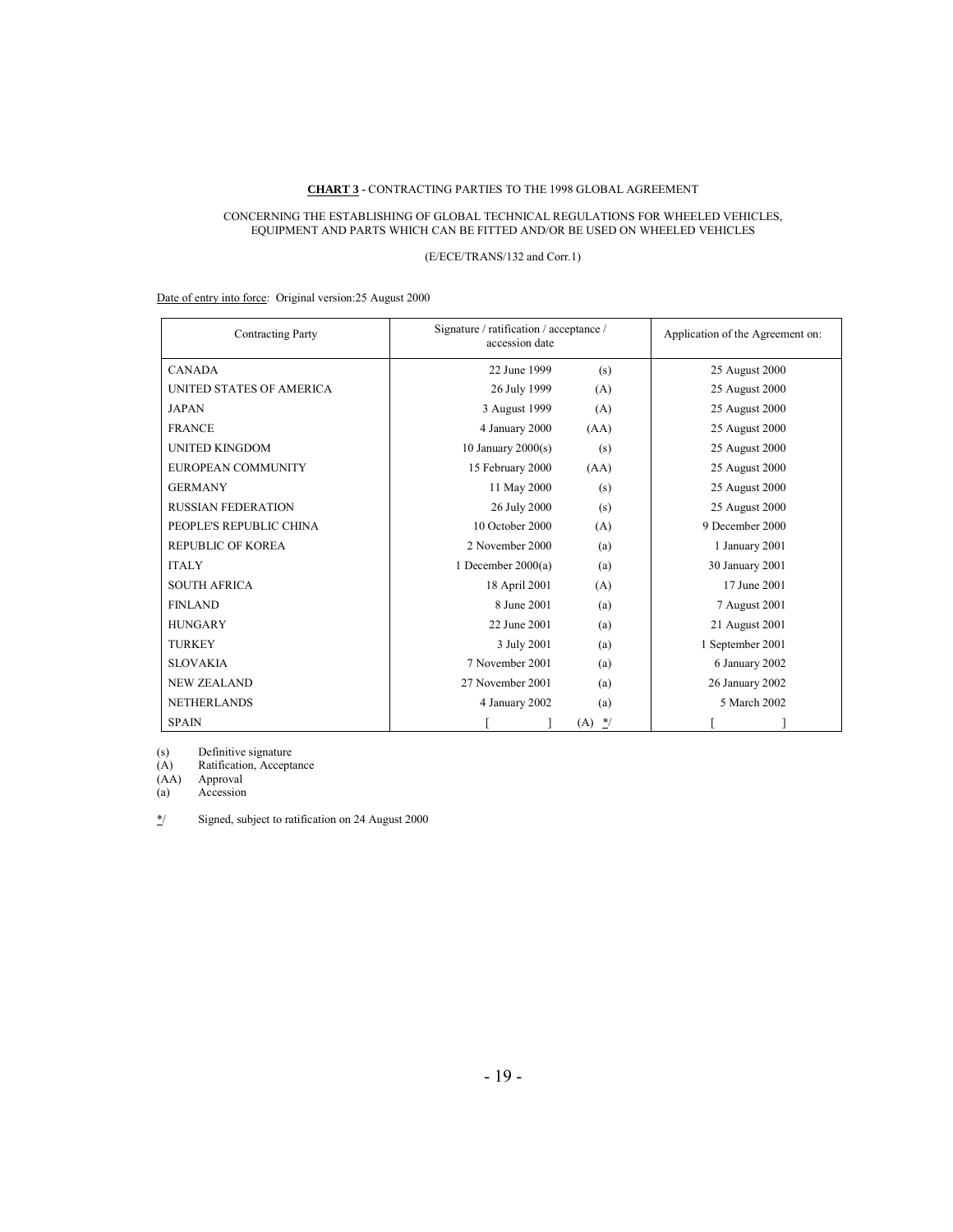# The 1997 Agreement on Periodical Technical Inspections

The 1997 Agreement was done at Vienna on 13 November 1997, during the UNECE Regional Conference on Transport and the Environment and signed by 23 countries (see Chart 4). The Agreement provides the legal framework and procedures for the adoption of uniform Rules for carrying out technical inspections of vehicles in use and for reciprocal recognition of the certificates of such inspections. For the complete text of the Agreement, please refer to Annex IV.

The 1997 Agreement entered into force on 27 January 2001 for five Contracting Parties. It has currently six Contracting Parties and ratification by the other 18 signatory countries is awaited. Chart 4 lists the Contracting Parties to the Agreement and the date of application of the Agreement by those Parties.

Draft Rule No. 1 had been proposed, and endorsed by the ECE Regional Conference on Transport and the Environment. The Administrative Committee of the Agreement at its first session adopted it on 8 March 2001, and it entered into force on 4 December 2001, and was annexed to the Agreement. Rule No. 1 addresses the environmental performance of passenger vehicles carrying more than eight passengers and goods vehicles, both with maximum mass exceeding 3.5 tonnes and used in international transport.

A proposal for draft Rule No. 2 addressing safety of the same categories of vehicles is under consideration by WP.29. It is foreseen that in the future the Agreement may be extended to address all categories of vehicles in international as well as in domestic transport.

Application of the 1997 Agreement on Periodical Technical inspections and its Rule No. 1 is required by the amendment to the 1971 European Agreement supplementing the 1968 Convention on Road Traffic. This amendment to the 1971 Agreement, seeking improved protection of the environment in Europe, entered into force on 27 January 2001. In accordance with the amendment to the 1971 European Agreement, the inspection itself and the international technical inspection certificate, confirming that the vehicle has been inspected in accordance with the Rules annexed to the Agreement, will be required only two years after the entry into force of the amendment, i.e. as from 27 January 2003.

# Principal Elements of the 1997 Agreement:

- Members of the UNECE, as well as other members of the United Nations and Regional Economic Integration Organizations that participate in UNECE activities, are eligible to become Contracting Parties to the 1997 Agreement. (Article 4)
- The 1997 Agreement provides the legal framework and procedures for the adoption of uniform Rules for carrying out technical inspections of vehicles in use and for the reciprocal recognition of the certificates of such inspections.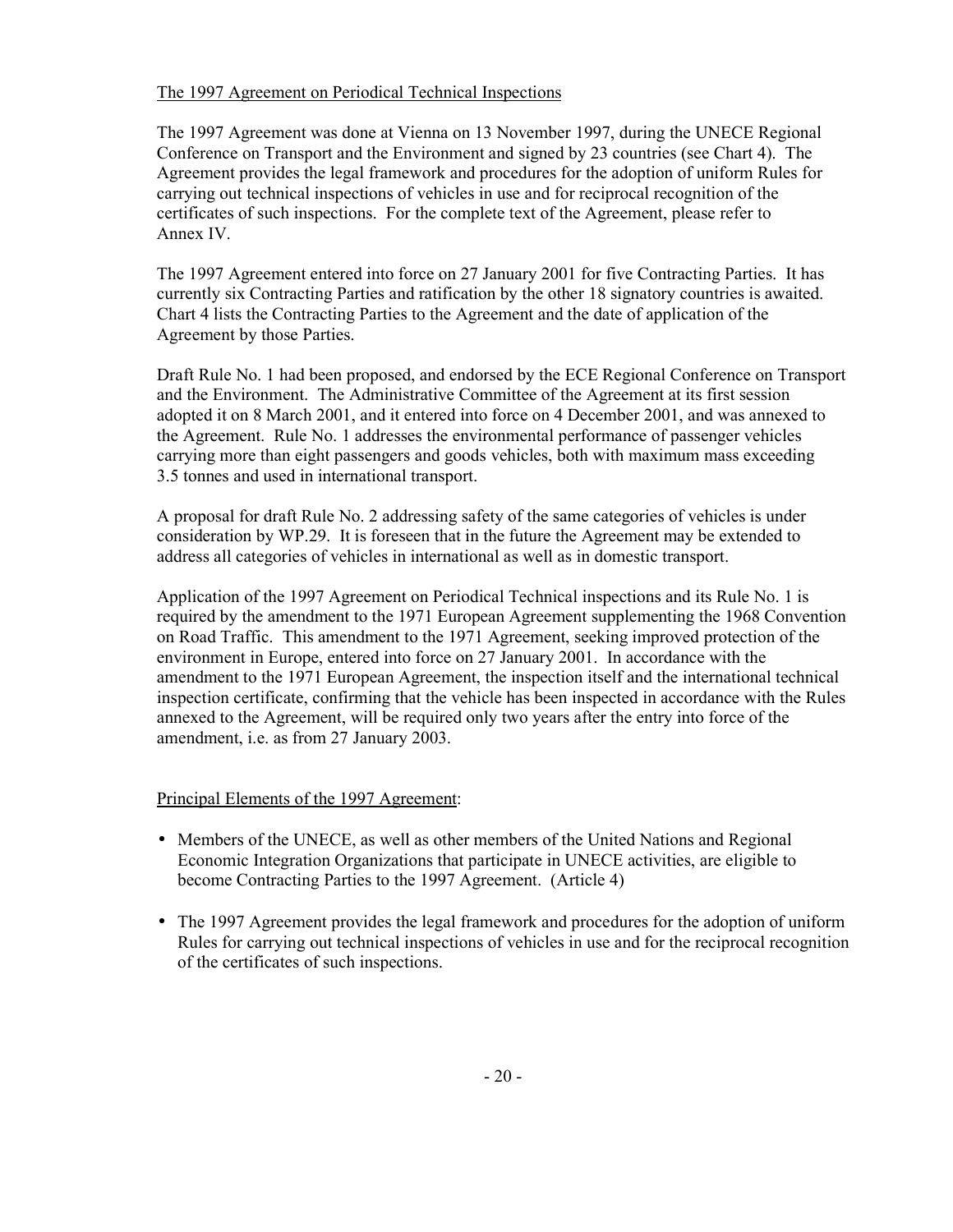- Under the Agreement new Rules and amendments to existing Rules are established by a vote of two-thirds majority of Contracting Parties present and voting. The established Rule is forwarded to the UN Secretary-General and then notified to each Contracting Party. (Articles 1 and 2)
- The new Rule or amendment to an existing Rule enters into force for all Contracting Parties that have not notified the Secretary-General of their objection within six months after the notification, unless more than one-third of the Contracting Parties so object. If more than onethird of the Contracting Parties object, the Rule or amendment does not enter into force for any Contracting Party.
- Rules under the 1997 Agreement list items to be inspected and the principal reasons for rejection. The inspection techniques shall use currently available equipment without dismantling or removing any part of the vehicle.
- The International Technical Inspection Certificate issued by designated inspection authority of a Contracting Party shall be reciprocally recognized by other Contracting Parties applying the same Rule(s).
- The Agreement also permits a Contracting Party, upon notice, to begin applying a Rule after it has been annexed to the Agreement or to cease application of a Rule that it has been applying. In the latter case the Contracting Party is required to notify the UN Secretary-General of its decision one year in advance.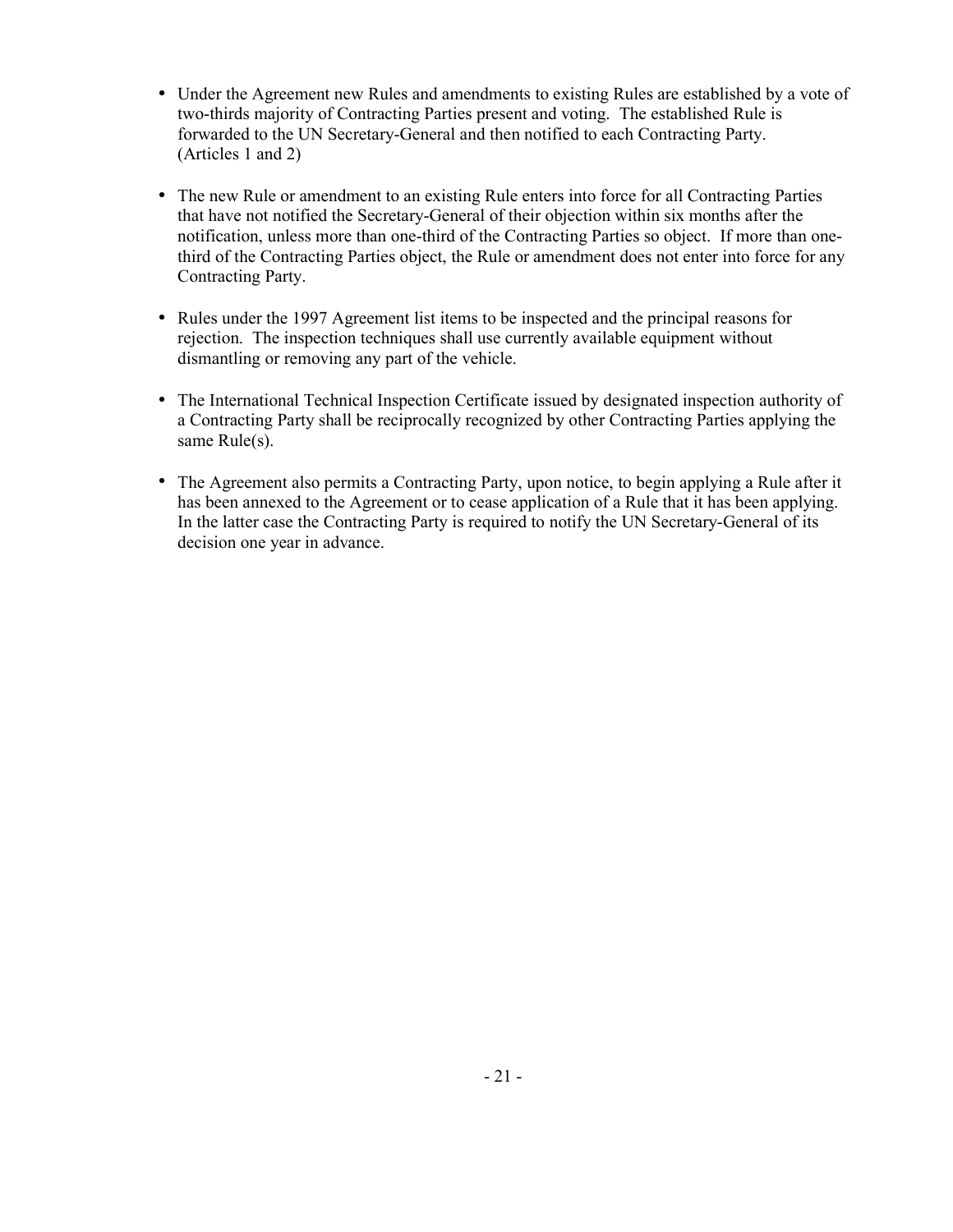### **CHART 4** - CONTRACTING PARTIES TO THE 1997 AGREEMENT

#### CONCERNING THE ADOPTION OF UNIFORM CONDITIONS FOR PERIODICAL TECHNICAL INSPECTIONS OF WHEELED VEHICLES AND THE RECIPROCAL RECOGNITION OF SUCH INSPECTIONS

#### (ECE/RCTE/CONF./4)

Date of entry into force: Original version: 27 January 2001

| <b>Contracting Party</b>  | Signature / ratification / acceptance /<br>accession date |                  | Application of the Agreement on |                 |
|---------------------------|-----------------------------------------------------------|------------------|---------------------------------|-----------------|
| <b>RUSSIAN FEDERATION</b> |                                                           | 13 November 1997 | (s)                             | 27 January 2001 |
| <b>ESTONIA</b>            | 9 September 1998                                          |                  | (a)                             | 27 January 2001 |
| <b>NETHERLANDS</b>        | 5 February 1999                                           |                  | (A)                             | 27 January 2001 |
| <b>ROMANIA</b>            | 24 February 1999                                          |                  | (A)                             | 27 January 2001 |
| <b>HUNGARY</b>            | 28 November 2000                                          |                  | (A)                             | 27 January 2001 |
| <b>FINLAND</b>            | 20 April 2001                                             |                  | (A)                             | 19 June 2001    |
| <b>AUSTRIA</b>            |                                                           |                  | $\frac{*}{\cdot}$               |                 |
| <b>BELGIUM</b>            |                                                           |                  | $^*/$                           |                 |
| <b>CYPRUS</b>             |                                                           |                  | $\frac{*}{\cdot}$               |                 |
| <b>CZECH REPUBLIC</b>     |                                                           |                  | $^*/$                           |                 |
| <b>DENMARK</b>            |                                                           |                  | $\frac{*}{\sqrt{2}}$            |                 |
| <b>FRANCE</b>             |                                                           |                  | $^*/$                           |                 |
| <b>GEORGIA</b>            |                                                           |                  | $^*/$                           |                 |
| <b>GERMANY</b>            |                                                           |                  | $^{\ast}/$                      |                 |
| <b>GREECE</b>             |                                                           |                  | $\frac{*}{\sqrt{2}}$            |                 |
| <b>IRELAND</b>            |                                                           |                  | $^*/$                           |                 |
| <b>ITALY</b>              |                                                           |                  | $^*/$                           |                 |
| <b>PORTUGAL</b>           |                                                           |                  | $^*/$                           |                 |
| <b>SLOVAKIA</b>           |                                                           |                  | $\ast\ast/$                     |                 |
| <b>SPAIN</b>              |                                                           |                  | $^\ast/$                        |                 |
| <b>SWEDEN</b>             |                                                           |                  | $\frac{*}{\sqrt{2}}$            |                 |
| <b>SWITZERLAND</b>        |                                                           |                  | $^{\ast}/$                      |                 |
| <b>UNITED KINGDOM</b>     |                                                           |                  | $^*/$                           |                 |
| <b>UKRAINE</b>            |                                                           |                  | $^*/$                           |                 |

(s) Definitive signature

(A) Ratification, Acceptance

 $(AA)$  Approval<br>
(a) Accession

Accession

 $*$ / Signed, subject to ratification on 13 November 1997<br>
Signed, subject to ratification on 29 June 1998

Signed, subject to ratification on 29 June 1998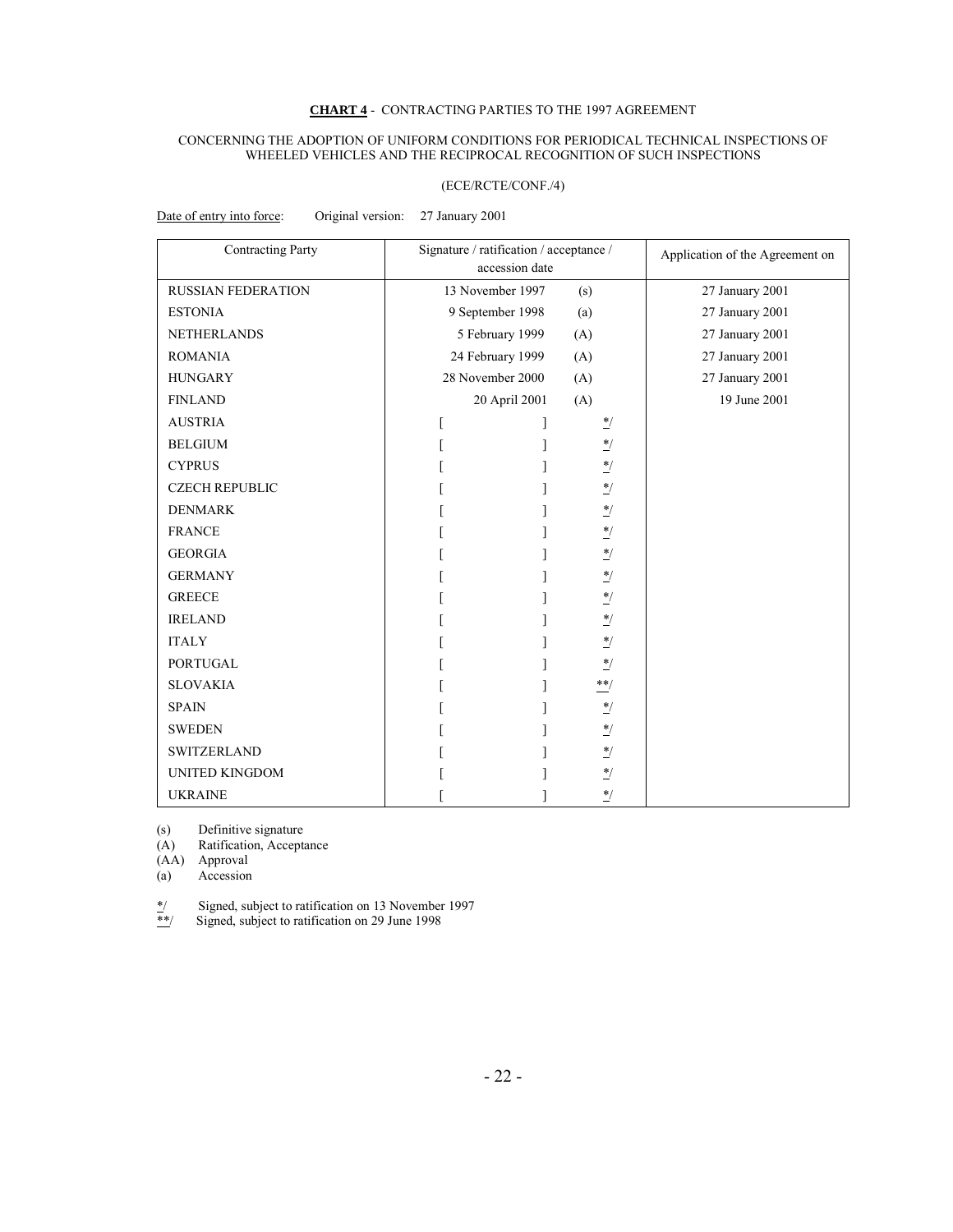# Chapter V

# **WP.29 Regulation Development Process**

The evolution of WP.29 into a World Forum has required the adoption by WP.29 of a uniform process for the development of new regulations and the harmonization or amendment of existing regulations, consistent with the requirements set forth in the multilateral Agreements administered by WP.29. While each Agreement contains specific requirements attendant to the adoption and implementation of regulations or amendments by their Contracting Parties, the technical development process that ultimately results in a recommended regulation or an amendment of a regulation is fundamentally the same for all Agreements. The process that is presented below describes the sequence of events, key elements and the responsibilities of the various subsidiary bodies of WP.29 in the development, harmonization or the amendment of regulations and is applicable to all other technical activities of WP.29 (see Charts 5 and 6).

# Introduction of Proposed Work and Regulatory Actions

The initiation of all regulatory development activities under any Agreement administered by WP.29 follows a common process. The first step is the submission of a written proposal to be considered by WP.29. Only participants as defined in the Terms of Reference and Rules of Procedure of WP.29 may submit a proposal. This proposal is presented for consideration to the Administrative Committee for the Coordination of Work (WP.29/AC.2) and, if deemed consistent with the safety, environmental protection and anti-theft mandates of WP.29 it is proposed to WP.29 for placement on a proposed work agenda.

# Work Agenda of WP.29

The participants in WP.29 review and discuss all work that is recommended by WP.29/AC.2 for the agenda and, where agreed in accordance with the Terms of Reference and the Rules of Procedure of WP.29, modify and adopt the agenda of work. WP.29 then identifies which of the subsidiary Working Parties (see Chapter X of the Rules of Procedure) will be given the responsibility of carrying out the specific technical work consistent with the requirements set forth in the relevant Agreement(s), where appropriate.

# Technical Regulation Development

The subsidiary Working Party of WP.29 (GR) will address the development, harmonization or amendment of the technical requirements of regulations regarding wheeled vehicles, equipment and parts which can be fitted and/or be used on wheeled vehicles. Typically, the work includes, but is not limited to, such areas as test methodologies, limit values, vehicle or component design and/or performance standards, approval or certification markings, etc.

Since the regulations developed under WP.29 are "optional", they do not carry the force of law until they are adopted and implemented by Contracting Parties to an Agreement into their national laws (see Annex VI for several national and regional regulatory and enforcement schemes). Hence, those elements of a regulation that relate to its adoption and implementation are considered to be the political jurisdiction of the Contracting Parties to the specific Agreements.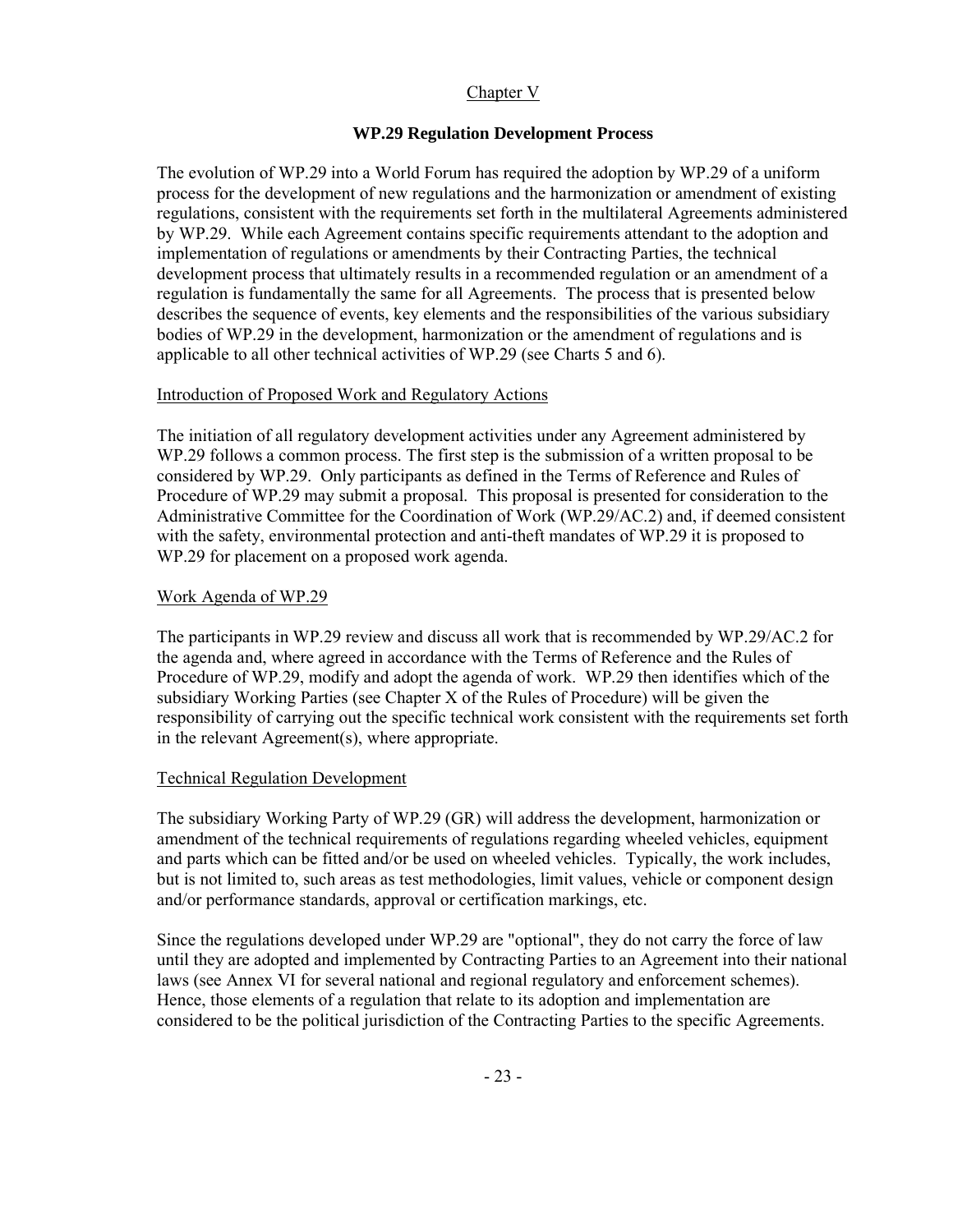Such elements include methods of conformity assessment (type approval, self-certification, etc.), certification procedures, reciprocal recognition, dates of entry into force and enforcement procedures, and they are contained in an annex to the recommended regulation for establishment or adoption under the terms of the specific Agreements. In developing those elements, the GR must take into consideration the "technical" implications of implementation as set forth in relevant Agreements (see annexes II, III and IV).

In developing the regulations, a GR must give consideration to:

- objective(s) of the new regulation or amendments to an existing regulation such as improved vehicle safety, reduced environmental impacts, energy efficiency, and theft deterrence;
- best available technology and, where appropriate, possible incremental improvements in technology that will provide significant steps in achieving the regulatory objectives and public benefits;
- the potential benefits attendant to the various levels of technology and attendant to levels of regulatory stringency or performance;
- the costs, both monetary and social, that may be attendant to each level of regulatory stringency or performance;
- the relationship or potential interaction of a specific technical regulation to other regulations currently in force or to be adopted by Contracting Parties to existing Agreements administered by WP.29.

Throughout the regulatory development process or the amending process, the GR presents progress reports on its work to WP.29, and where directed by WP.29, makes revisions and conducts additional investigations to resolve new issues attendant to its work assignments. Upon the completion of its work, the GR presents a final recommendation for a regulation or amendment to WP.29.

# WP.29 Review and Recommendations

Upon the receipt of a final recommendation from a GR regarding a new, harmonized or amended regulation, WP.29 begins a review and a discussion of the recommendation by all participants. Absent any substantive objections and requests for further work by the GR, WP.29 will formally submit the recommendation to the Executive Committee of the relevant Agreement(s) for its (their) consideration for establishment or adoption as an UNECE Regulation, global technical regulation, Rule, or amendment to any of those existing.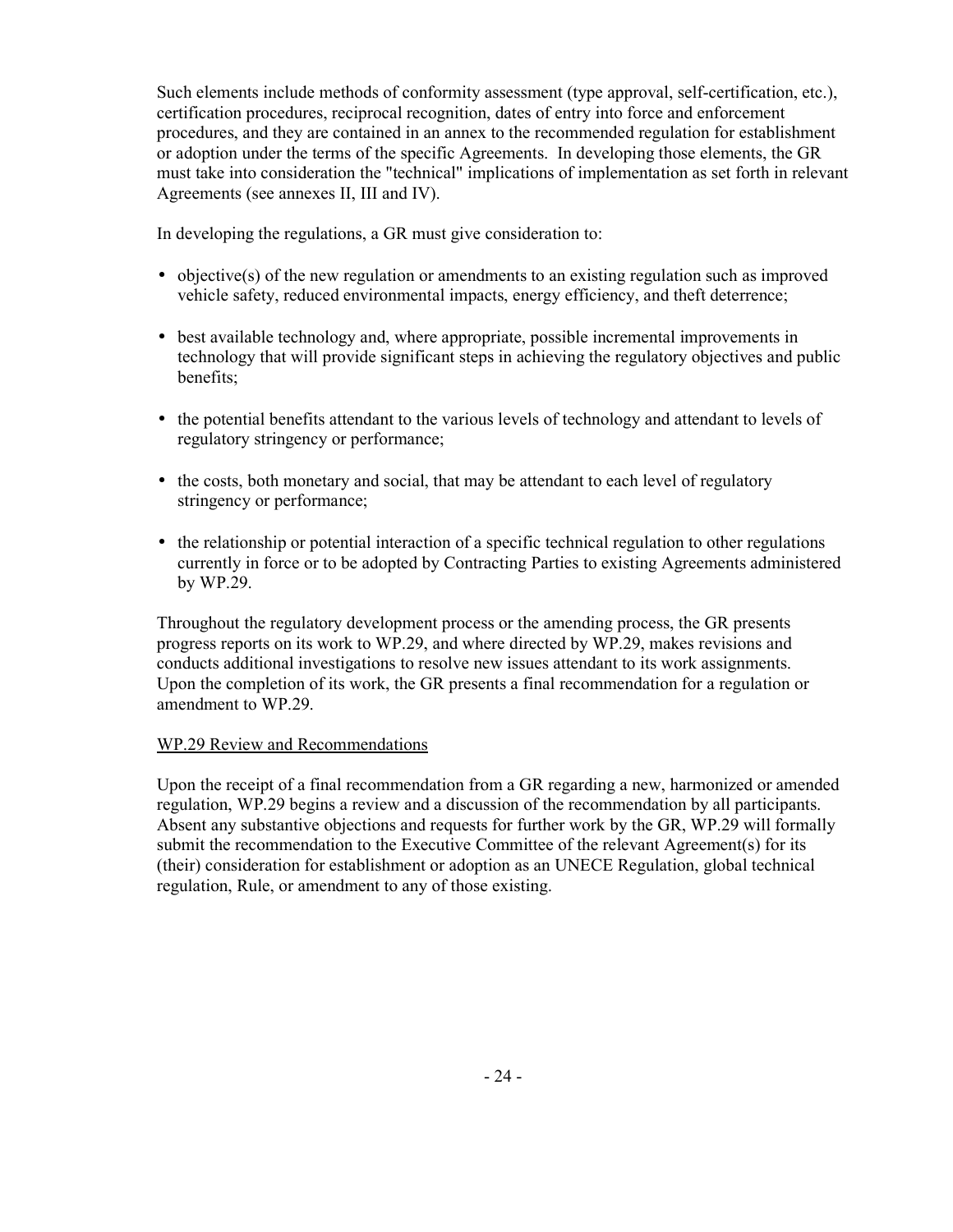# Establishment or Adoption of Regulations and Amendments to Regulations

The Executive Committee of the relevant Agreement (AC.1 for the 1958 Agreement; AC.3 for the 1998 Global Agreement; and AC.4 for the 1997 Agreement on Periodical Technical Inspections) will review the recommended action to determine if it is consistent with the provisions and requirements set forth in the respective Agreements. Having made a determination of consistency, the Executive Committee(s) will vote, in accordance with the terms of their respective Agreements, to establish or adopt the recommended regulation, rule or amendment. Failure to establish a global technical regulation under the 1998 Agreement does not preclude its adoption as an UNECE Regulation under the 1958 Agreement and vice versa. Upon its establishment or adoption, the Executive Committee(s) will request the UNECE Secretariat to forward to the Secretary-General of the United Nations, the established or adopted regulation, rule or amendment with their request that it be formally established under the UNECE. A new Regulation adopted under the 1958 Agreement will have the designation: E/ECE/324- E/ECE/TRANS/505/Rev.2/Add.#. A global technical regulation established in the Global Registry under the 1998 Global Agreement will have the designation: ECE/TRANS/132/GTR/#. A Rule established under the 1997 Agreement on Periodical Technical inspections shall become: ECE/RCTE/CONF./4/Add.#.

# Information on Regulations

Detailed information on the status of the UNECE Regulations annexed to the 1958 Agreement, global technical regulations established in the Global Registry of the 1998 Global Agreement and the Rules annexed to the 1997 Agreement on Periodical Technical Inspections can be received via the Internet in the website of WP.29: http://www.unece.org/trans/main/welcwp29.htm

UNECE Regulations annexed to the 1958 Agreement may be ordered (purchased from):

 United Nations Office at Geneva Conference Services Division Distribution and Sales Section, Office C.115-1 Palais des Nations Fax: (+41-22) 91-70027  $CH-1211$  GENEVA 10, Switzerland E-mail: unpubli@un.org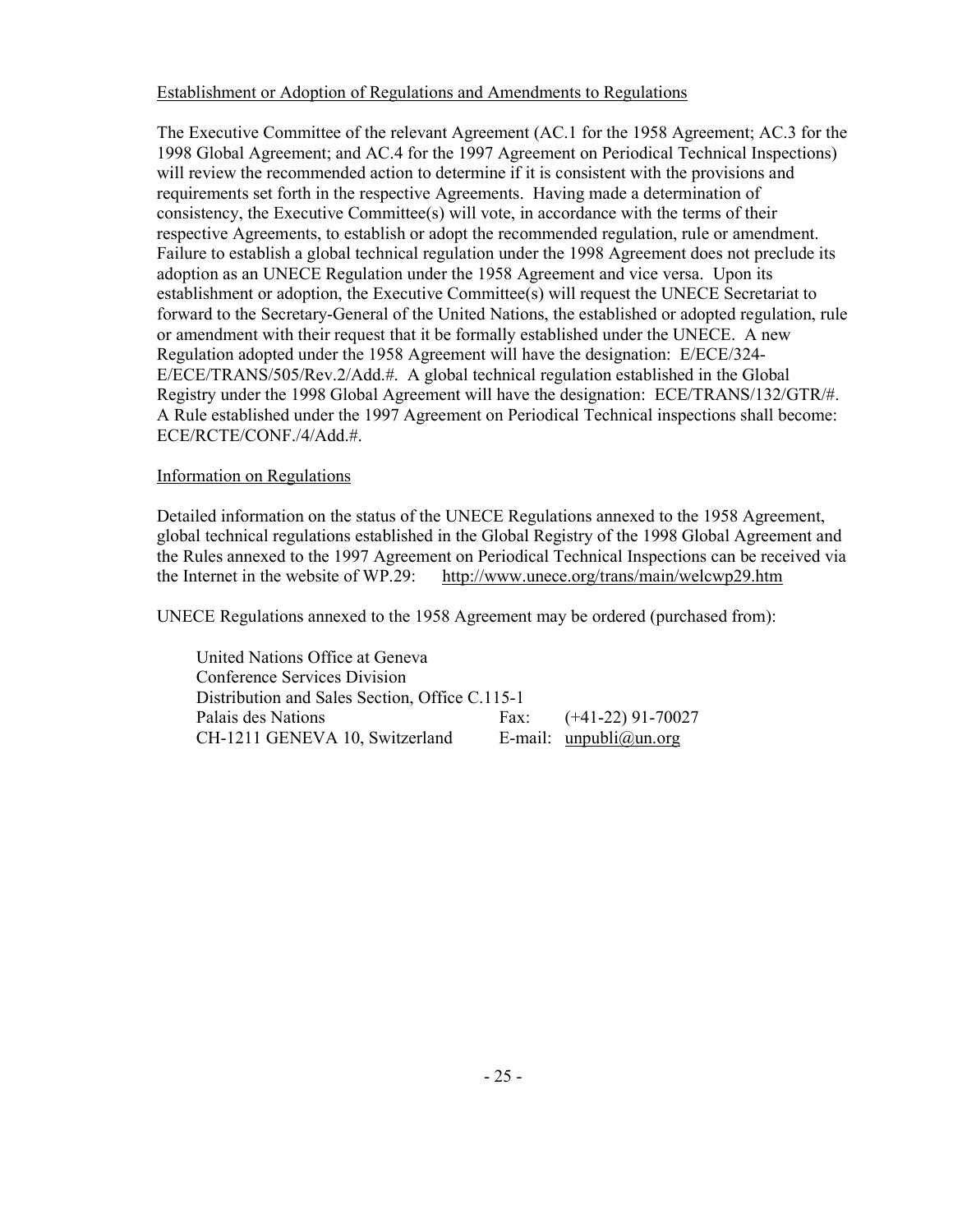# Chapter VI

# **Special Considerations and Actions Attendant to Agreements Administered by WP.29**

"Agreement Concerning the Establishing of Global Technical Regulations for Wheeled Vehicles, Equipment and Parts which can be Fitted and/or be Used on Wheeled Vehicles" (1998 Agreement)

The 1998 Agreement includes six unique and significant provisions for the development and establishment of global technical regulations.

- It provides for the consideration of regulatory development proposals from Contracting Parties to the Agreement (Article 3)
- It specifies the criteria required for the harmonization of regulations from the Compendium and existing UNECE Regulations, the development of new global technical regulations and the amendment of existing global technical regulations. (Article 4)
- It requires the establishment of a Compendium of Candidate Global Technical Regulations. The Compendium consists of existing national or regional regulations that are selected as candidates for global harmonization. (Article 5)
- It requires the establishment of a Registry of Global Technical Regulations. (Article 6)
- It specifies the process for the amendment of established global technical regulations. (Article 6)
- It requires the consensus of all Contracting Parties for the establishment or amendment of a global technical regulation. (Article 6, para. 6.3.)

The Agreement does not obligate Contracting Parties to a specific conformity assessment regime (i.e. type approval, self-certification, etc.) or to commit to reciprocal recognition of regulations adopted by other Contracting Parties nor does it impose an enforcement regime. In this regard the Agreement preserves the sovereign rights of each Contracting Party to implement and enforce the global technical regulation in accordance with their respective national or regional regulatory process and/or laws. For a more detailed description please refer to Annex III.

"Agreement Concerning the Adoption of Uniform Technical Prescriptions for Wheeled Vehicles, Equipment and Parts which can be Fitted and/or be Used on Wheeled Vehicles and the Conditions for Reciprocal Recognition of Approvals Granted on the Basis of These Prescriptions" (1958 Agreement as revised in 1995)

The 1958 Agreement has a long history of regulatory development that was originally designed to facilitate the free movement and sale of wheeled vehicles across State borders within a region of Europe. To achieve this objective the Agreement included various provisions to reduce the burden of repetitive regulatory testing and certifications by Contracting Parties. Subsequent amendments to the Agreement, as described earlier, have served to expand its scope of activities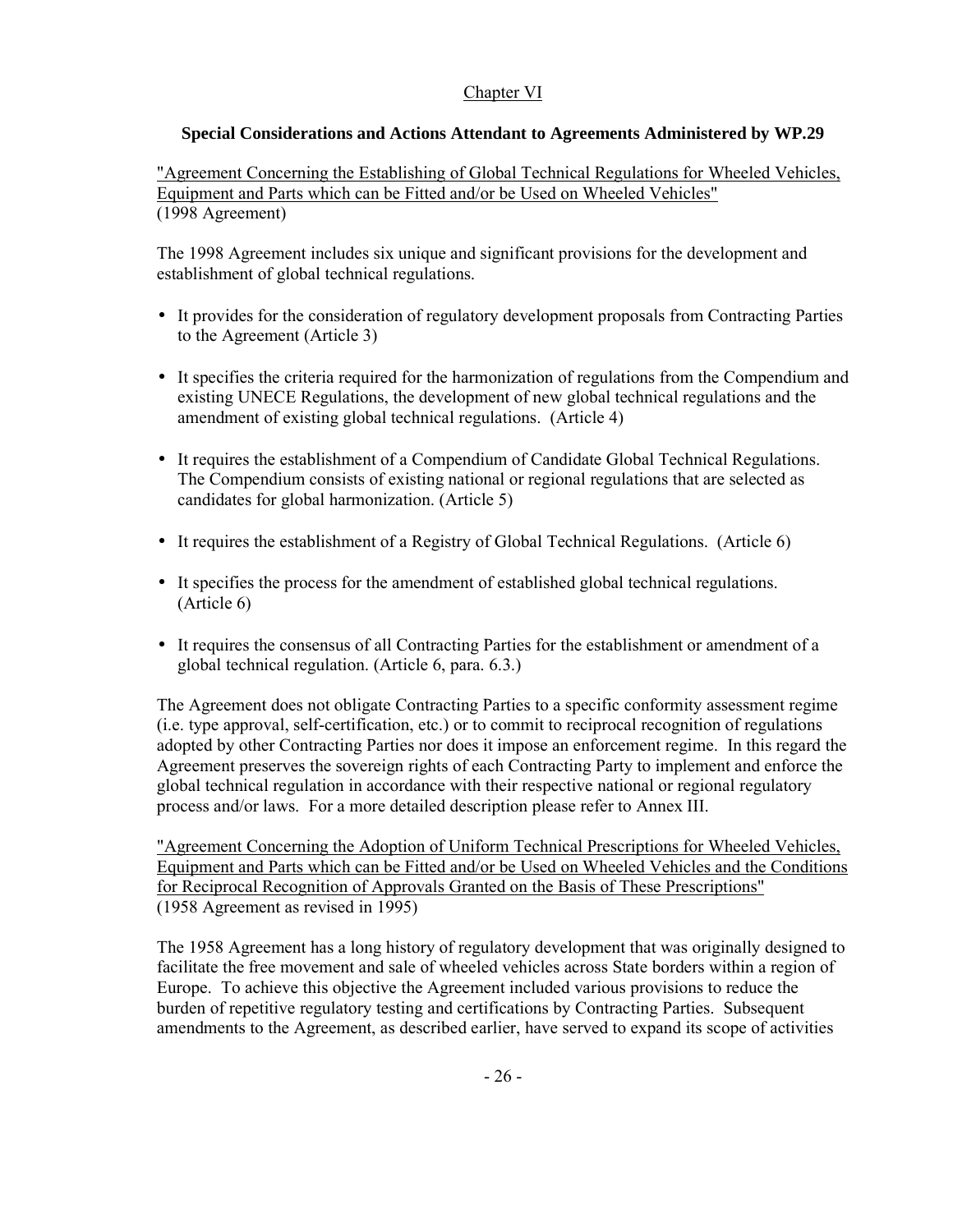and to attract the participation of countries outside the original European region and from other parts of the world. However, the Agreement still contains certain original provisions that preclude some countries from becoming contracting parties due to their national laws. The unique provisions of the 1958 Agreement include:

- Conditions for granting type approval for the verification that a vehicle, equipment or part submitted by a manufacturer conforms to the requirements of a given UNECE Regulation. Such type approval verification may be carried out by a competent authority designated by the certifying Contracting Party. (Article 1)
- Conditions requiring the reciprocal recognition by Contracting Parties of approvals issued by other Contracting Parties. (Article 1)
- Conditions that result in the adoption of a Regulation if, within a period of six months from its notification to Contracting Parties by the UN Secretary-General, not more than one-third of the Contracting Parties at the time of notification have informed the Secretary-General of their disagreement with the Regulation. (Article 1)
- Conditions that establish the date(s) on which the Regulation will enter into force for all Contracting Parties which did not notify the Secretary-General of disagreement. (Article 1)
- Conditions that any Contracting Party applying a Regulation that is annexed to the Agreement shall hold products type approved to be in conformity with the legislation of all the Contracting Parties applying the said Regulation through type approval. (Article 3)
- Conditions that require the notification of the competent authority of the Contracting Party that has issued a type approval for a product, by a Contracting Party whose competent authority has determined said product does not conform to the approved type(s) of product. The issuing Contracting Party shall notify all other Contracting Parties applying the Regulation through type approval of the steps it has taken to bring the product into conformity. (Article 4)
- Conditions that require the competent authorities of each Contracting Party applying UNECE Regulations through type approval to send monthly to the competent authorities of other Contracting Parties a list of products, approvals of which it has refused to grant or has withdrawn during that month. (Article 5)

For a more detailed description of the above conditions please refer to Annex II.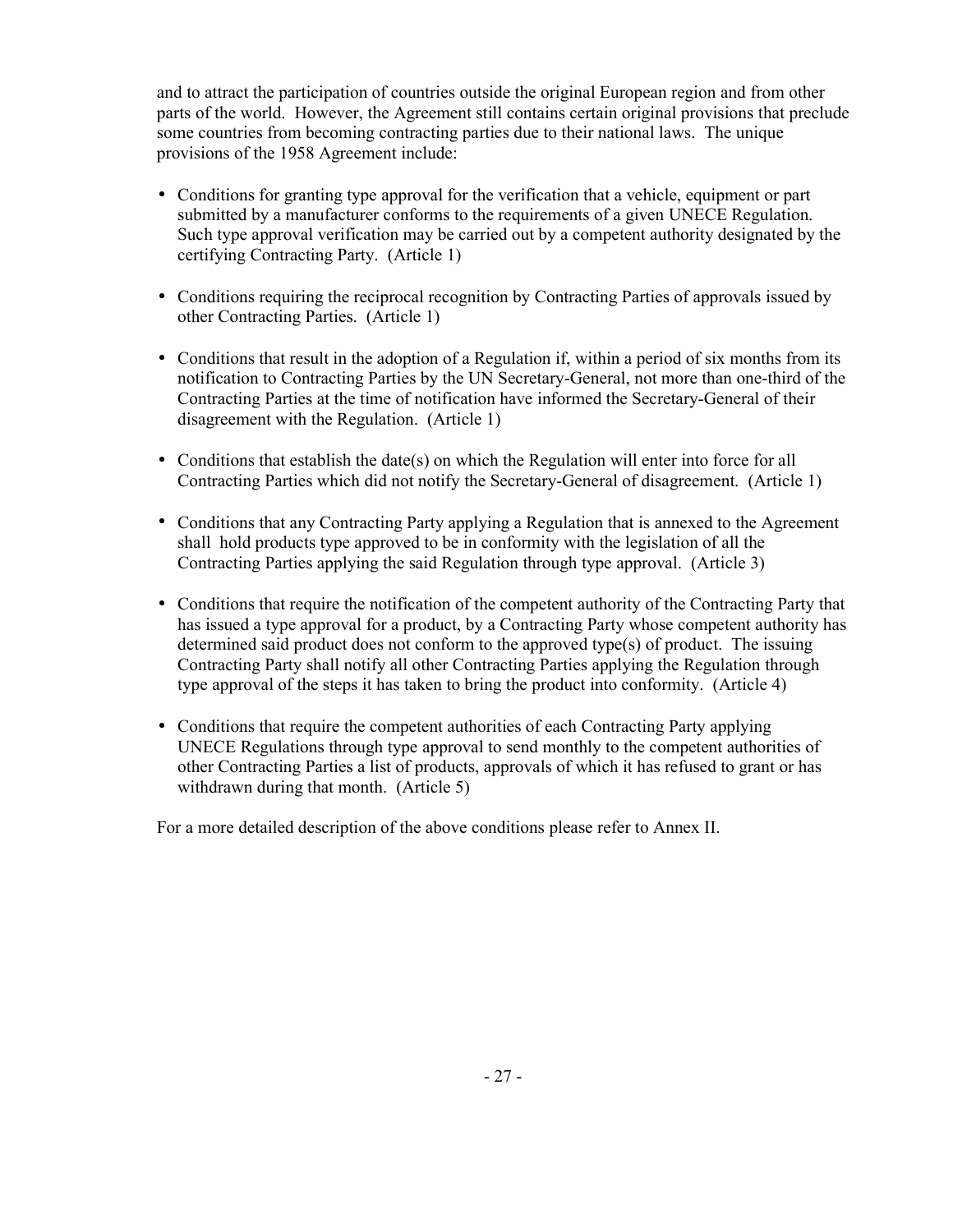"Agreement Concerning the Adoption of Uniform Conditions for Periodical Technical Inspections of Wheeled Vehicles and the Reciprocal Recognition of such Inspections" (1997 Agreement)

The 1997 Agreement was designed to ensure that vehicles in operation would be properly maintained and inspected in order to preserve throughout their useful life the performance which they had been guaranteed by type approval, without an excessive degradation.

The provisions of the 1997 Agreement for establishing the Rules to be annexed to the Agreement were made parallel to those of the 1958 Agreement, well proved in practice.

For a more detailed description please refer to Annex IV.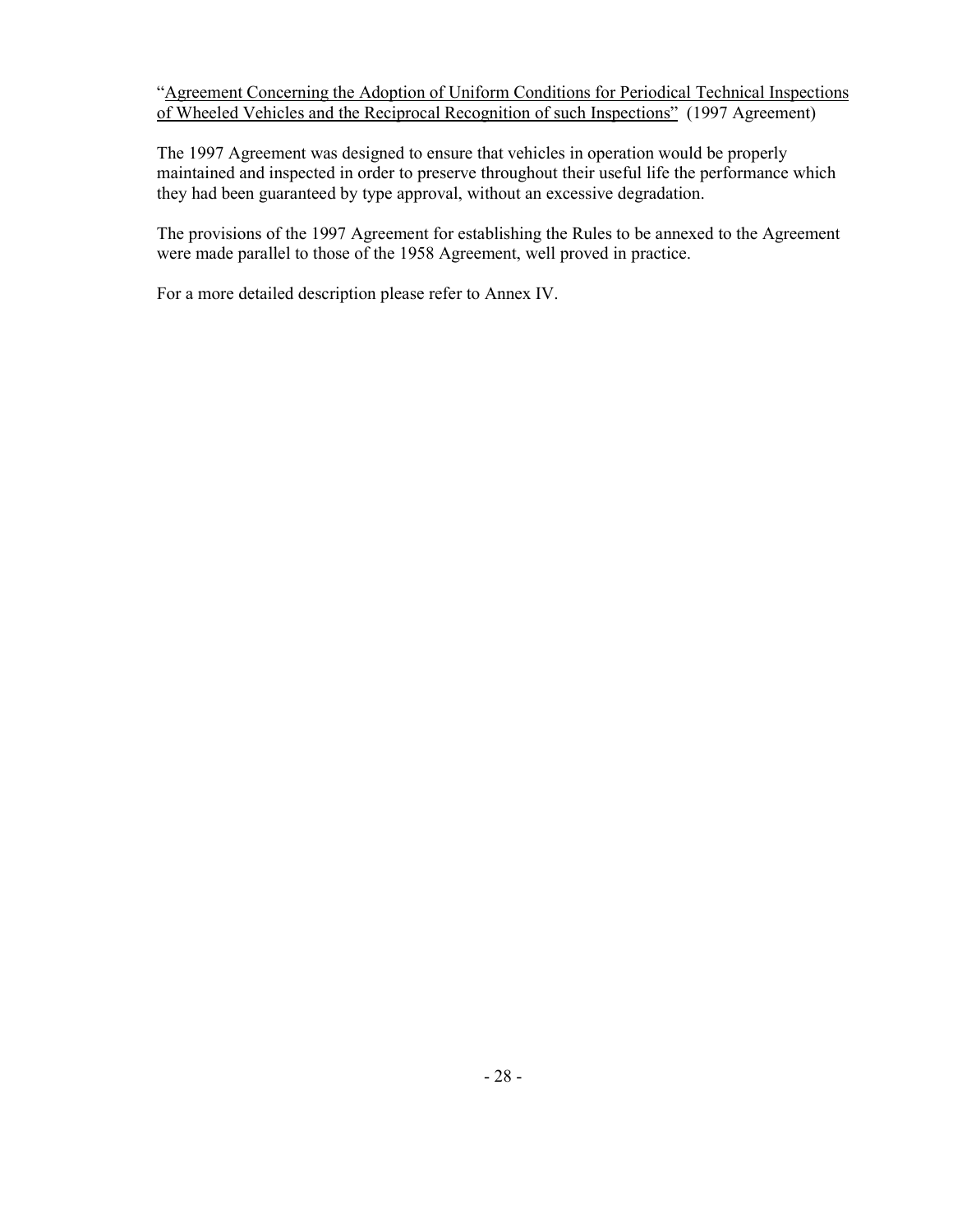

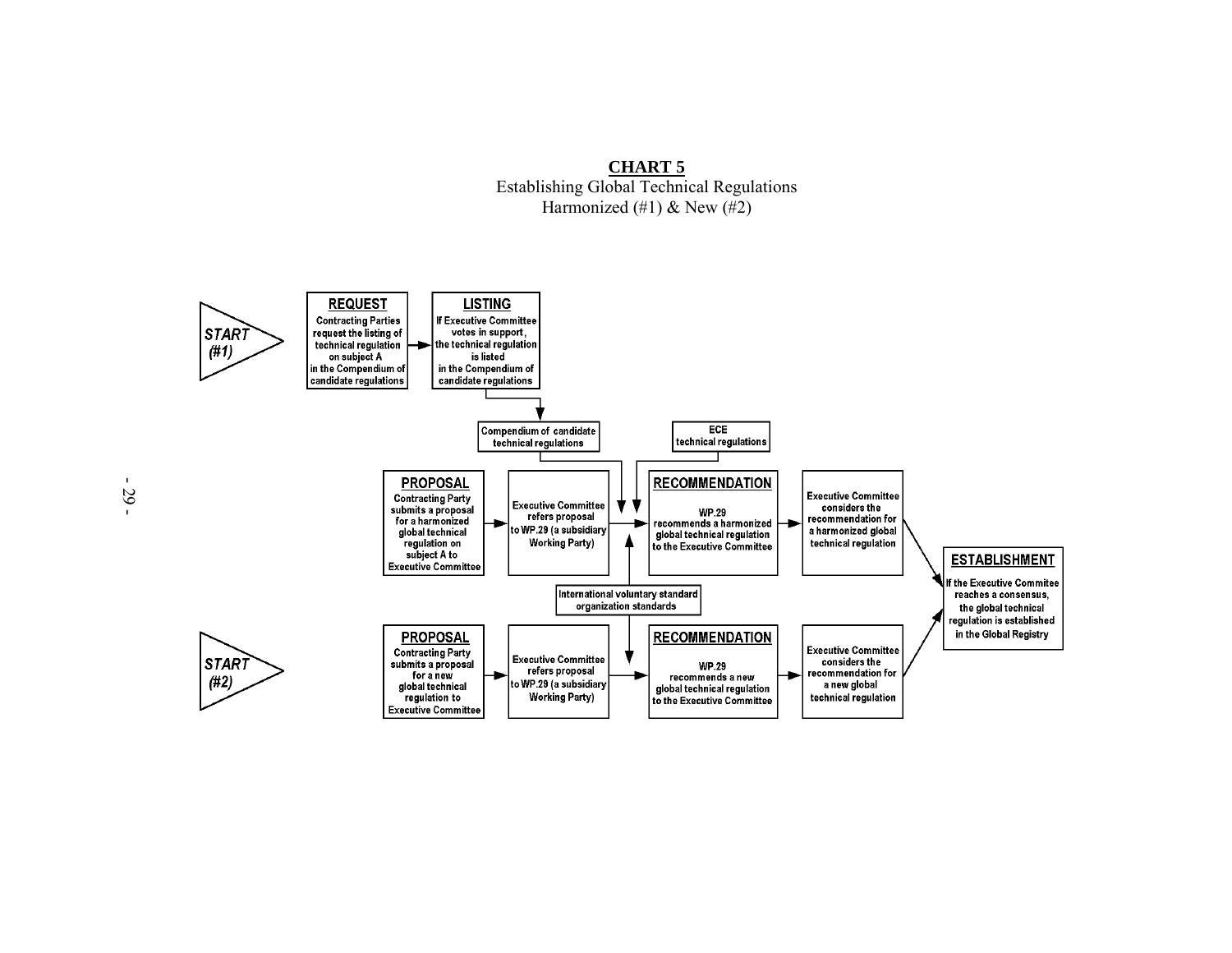# **CHART 6**

UNECE World Forum 29

Consideration and Establishment of Regulations

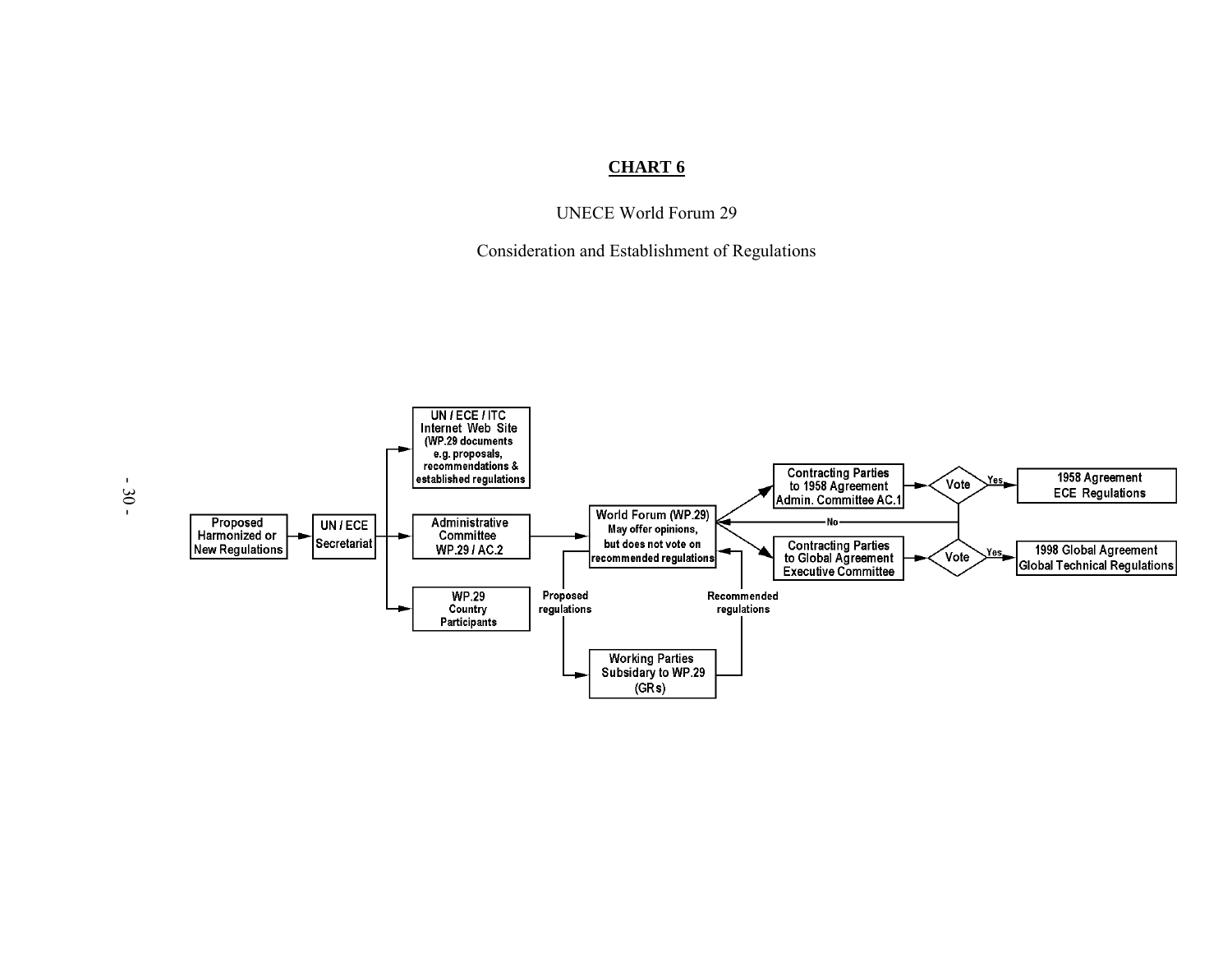Annex I

# **TERMS OF REFERENCE AND RULES OF PROCEDURE OF THE WORLD FORUM FOR HARMONIZATION OF VEHICLE REGULATIONS (WP.29)**

(Reproduction of document TRANS/WP.29/690)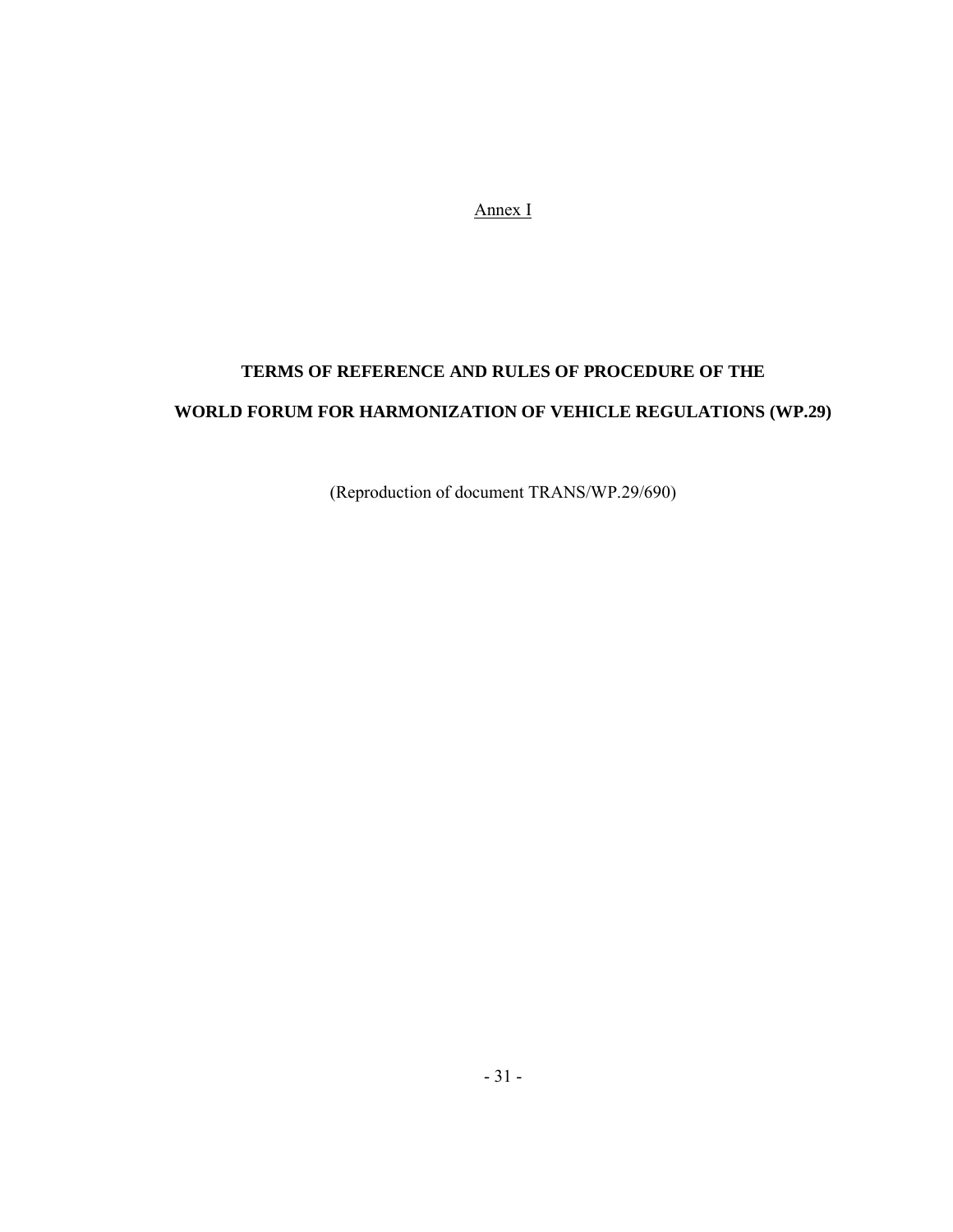# **TERMS OF REFERENCE OF WP.29**

- 1. The World Forum for Harmonization of Vehicle Regulations (WP.29) (hereinafter referred to as WP.29), acting within the framework of the policies of the United Nations and the Economic Commission for Europe (hereinafter ECE) and subject to the general supervision of the Inland Transport Committee (ITC) shall, provided such actions are in conformity with the Terms of Reference of the ECE (document E/ECE/778 Rev. 3) and consistent with the Agreements listed in Annex 1:
	- (a) Initiate and pursue actions aiming at the harmonization or development of technical regulations or amendments to such regulations which may be accepted world-wide, and which are directed at improving vehicle safety, protecting the environment, promoting energy efficiency and anti-theft performance, providing uniform conditions for periodical technical inspections and strengthening economic relations world-wide, according to the objectives laid down in the respective Agreements.
	- (b) Foster the reciprocal recognition of approvals, certificates and periodical technical inspections among Contracting Parties to the Agreements that expressly provide for such action.
	- (c) Serve as the specialised technical body for the relevant Agreements established under the auspices of the United Nations Economic Commission for Europe, Inland Transport Committee. Its function is to develop recommendations regarding the establishment or amendment of technical regulations which may be accepted worldwide and regarding uniform conditions for periodical technical inspections, consistent with the provisions of those Agreements.
	- (d) Foster world-wide participation in its activities by encouraging cooperation and collaboration with countries and regional economic integration organizations (REIOs) not yet participating in WP.29 activities, with regard to technical matters that come before WP.29.
	- (e) Encourage all its participants to apply or adopt into their law world-wide harmonized technical regulations and conditions for periodical inspections.
	- (f) Develop a work programme attending the respective Agreements in a coordinated and coherent manner.
	- (g) Create a working environment that facilitates the fulfilment by Contracting Parties of their obligations set forth in the respective Agreements.
	- (h) Ensure openness and transparency during the sessions.
- 2. These Terms of Reference and the Rules of Procedure apply to WP.29 and do not modify the provisions of the Agreements listed in Annex 1.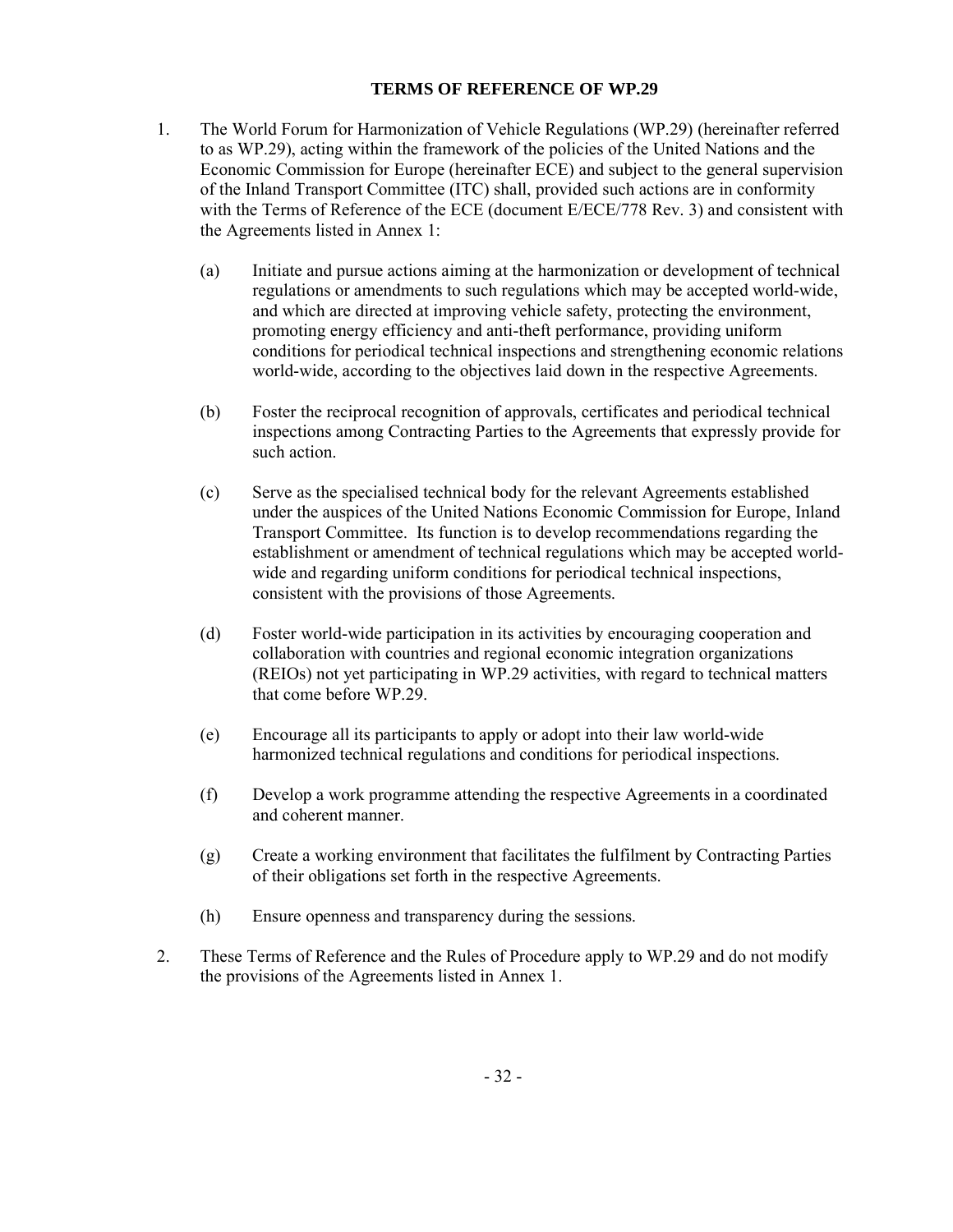# **RULES OF PROCEDURE OF WP.29**

# CHAPTER I Participation

### Rule 1

(a) Countries which are specified in paragraph 7 of the Terms of Reference of the ECE (document E/ECE/778/Rev.3) shall be participants.

Countries which are covered by paragraph 11 of the Terms of Reference of the ECE and are Contracting Parties to any of the Agreements listed in Annex 1 shall be participants.

Regional economic integration organizations (REIOs) which are set up by countries that are members of the ECE or members of the United Nations and are Contracting Parties to any of the Agreements listed in Annex 1 shall be participants.

- (b) Countries which are covered by paragraph 11 of the Terms of Reference of the ECE may, after notification to the Secretariat, participate in a consultative capacity in WP.29 in the consideration of any matter of particular concern to that member.
- (c) Agencies and organizations which are covered by paragraphs 12 and 13 of the Terms of Reference of the ECE may, after notification to the Secretariat, participate in a consultative capacity in WP.29 in the consideration of any matter of particular concern to those agencies or organizations.

# CHAPTER II

### Sessions

#### Rule 2

Sessions shall be held on dates fixed by the ECE Executive Secretary.

# Rule 3

Sessions shall ordinarily be held at the United Nations Office at Geneva (UNOG), Switzerland. If WP.29 decides to hold a particular session elsewhere, the relevant UN rules and regulations shall apply.

# Rule 4

The Secretariat shall, at least six (6) weeks before the commencement of a session, distribute a notice of the opening date of said session, together with a copy of the provisional agenda. The basic documents relating to each item appearing on the provisional agenda of a session shall be available on the WP.29 website of the Internet and a hard copy shall be transmitted not less than (6) weeks before the opening of the session. In exceptional cases, the Secretariat may distribute basic documents at the session. Participants, as defined in Rule 1, may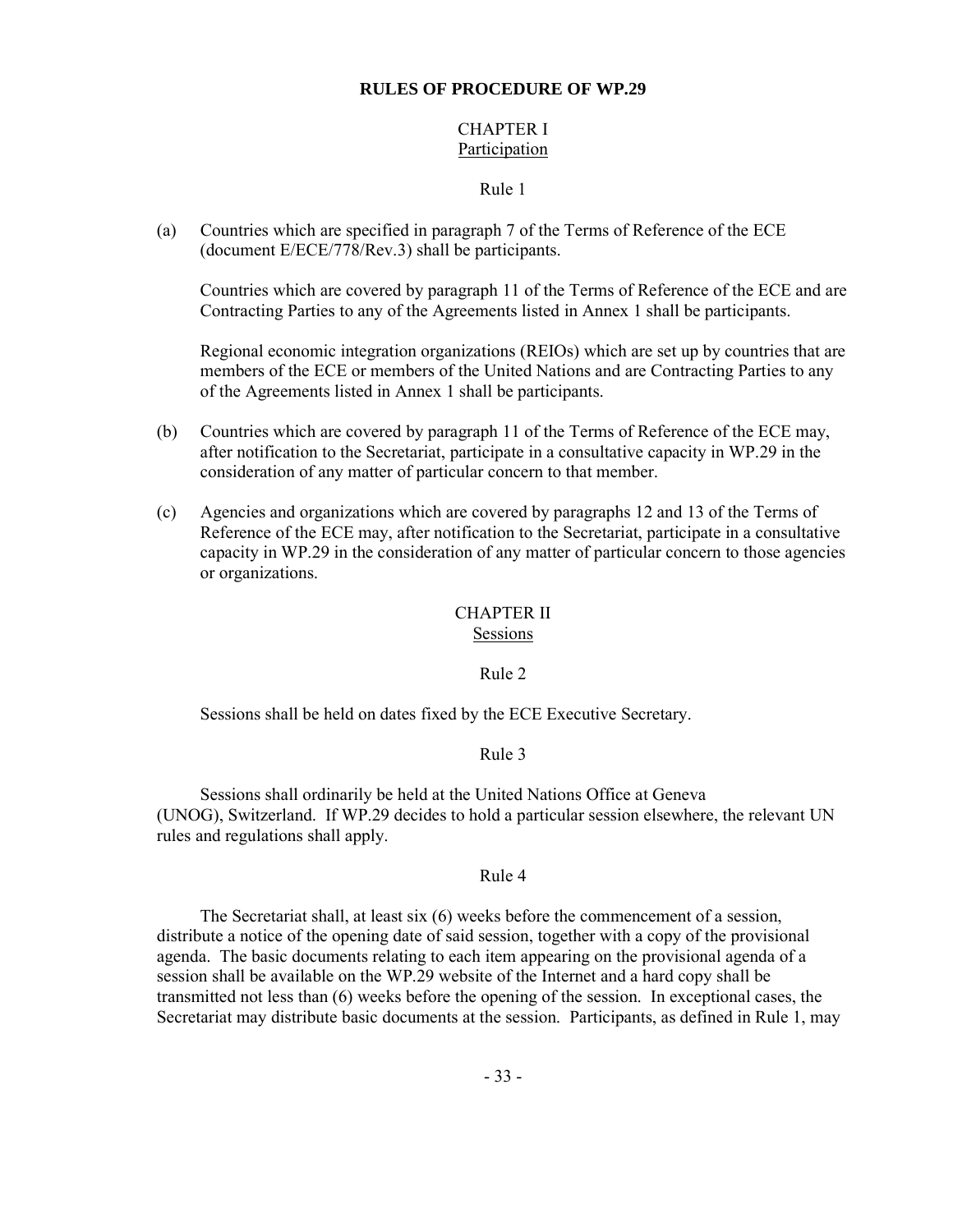distribute informal documents, after the authorization by the Chairperson in consultation with the Secretariat, prior to or during a session. Such informal documents shall relate to items on the adopted agenda of the respective meeting. Where possible, the Secretariat (see Chapter VI) shall make the informal documents available on the WP.29 website of the Internet.

#### CHAPTER III Agenda

#### Rule 5

The provisional agenda for each session of WP.29 shall be drawn up by the Secretariat in consultation with the Administrative Committee for the Coordination of Work (WP.29/AC.2) (see Chapter IX).

## Rule 6

The provisional agenda for any session of WP.29 shall include:

- (a) Items related to any of the Agreements listed in Annex 1.
- (b) Items arising from previous sessions of WP.29;
- (c) Items proposed by any WP.29 participant and accepted for the programme of work of WP.29;
- (d) Items proposed by the Chairperson or Vice-Chairperson of any subsidiary body of WP.29;
- (e) Any other items which the Chairperson or Vice-Chairperson of WP.29, or the Secretariat sees fit to include.

#### Rule 7

The first item upon the provisional agenda for each session shall be the adoption of the agenda.

#### Rule 8

WP.29 may amend the agenda at any time.

#### Rule 9

The provisional agenda for each session of any subsidiary body of WP.29 (see Chapter X and Annex 2) shall be drawn up by the Secretariat in consultation with the Chairperson and/or Vice-Chairperson of that body, and shall correspond with the programme of work adopted by WP.29. Previous meetings shall, in general, establish the framework for the agenda of the next meeting.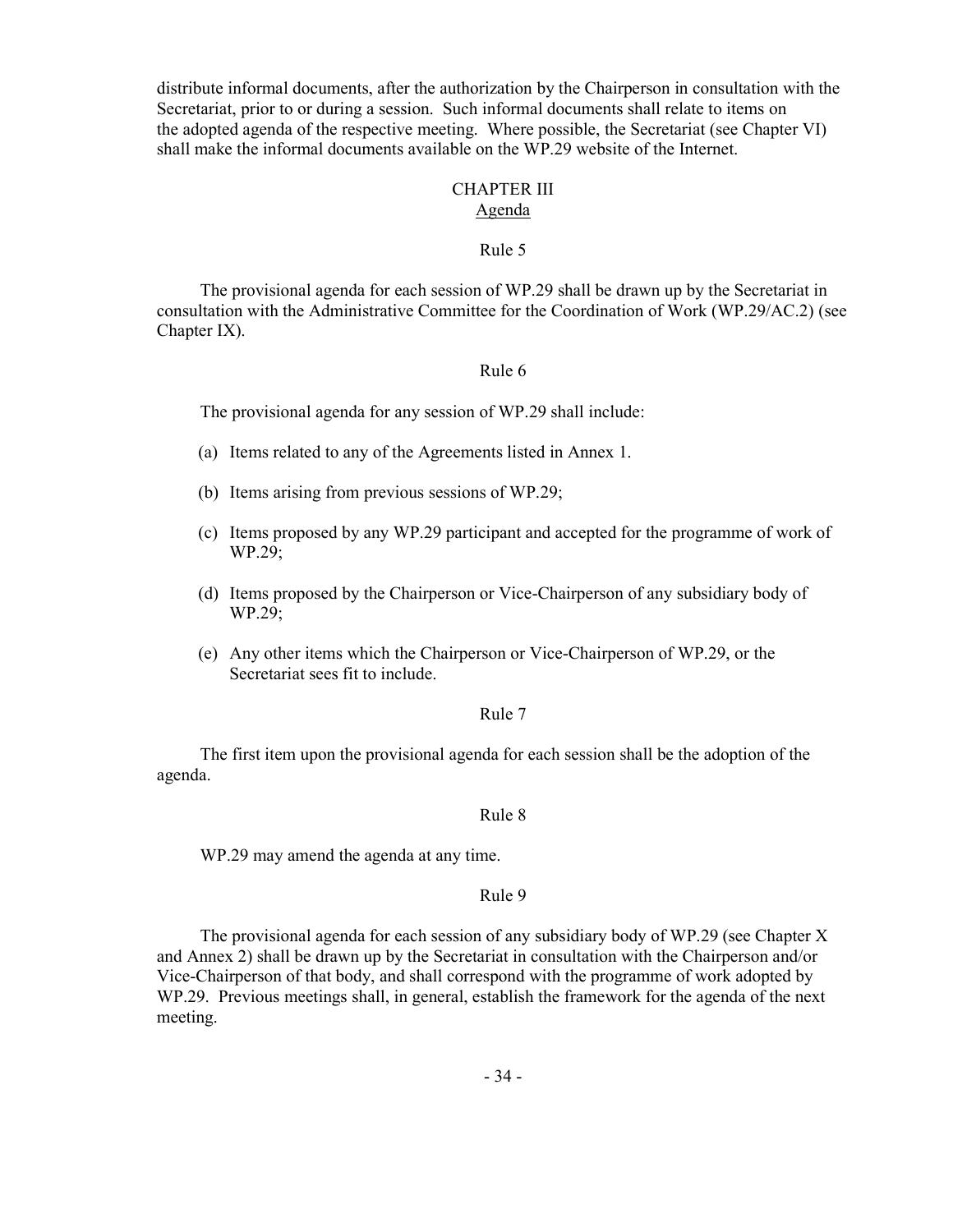#### CHAPTER IV Representation and Credentials

#### Rule 10

Each participant, as defined in Rule 1, shall be represented at sessions of WP.29 and its subsidiary bodies by an accredited representative(s).

#### Rule 11

The representative defined in Rule 10 above may be accompanied to the sessions of WP.29 by an alternate representative and advisors and, when absent, the representative may be replaced by an alternate representative.

#### Rule 12

The accreditation of each representative appointed to WP.29, together with a designation of an alternate representative, shall be submitted to the Secretariat prior to the date of each session of WP.29 and its subsidiary bodies.

#### CHAPTER V **Officers**

#### Rule 13

WP.29 shall, at the end of its last session of the year, elect from the representatives of participants as defined in Rule 1(a) a Chairperson and Vice-Chairperson(s), who shall take office at the start of the first session of the following year. The number of Vice-Chairpersons may vary from year to year depending upon need. The officers shall be eligible for re-election.

#### Rule 14

If the Chairperson ceases to represent a participant, or can no longer hold office, one of the Vice-Chairpersons, designated by the participants as defined in Rule 1(a), shall become Chairperson for the unexpired portion of the term. In that case, or if one of the Vice-Chairpersons ceases to represent a participant, or can no longer hold office, WP.29 shall elect another Vice-Chairperson for the unexpired portion of the term.

#### Rule 15

The Vice-Chairperson acting as Chairperson shall have the same powers and carry out the same duties as the Chairperson.

#### Rule 16

The Chairperson or the Vice-Chairperson acting as Chairperson shall participate in WP.29 in this capacity and not as the representative of the participant, as defined in Rule 1(a), by whom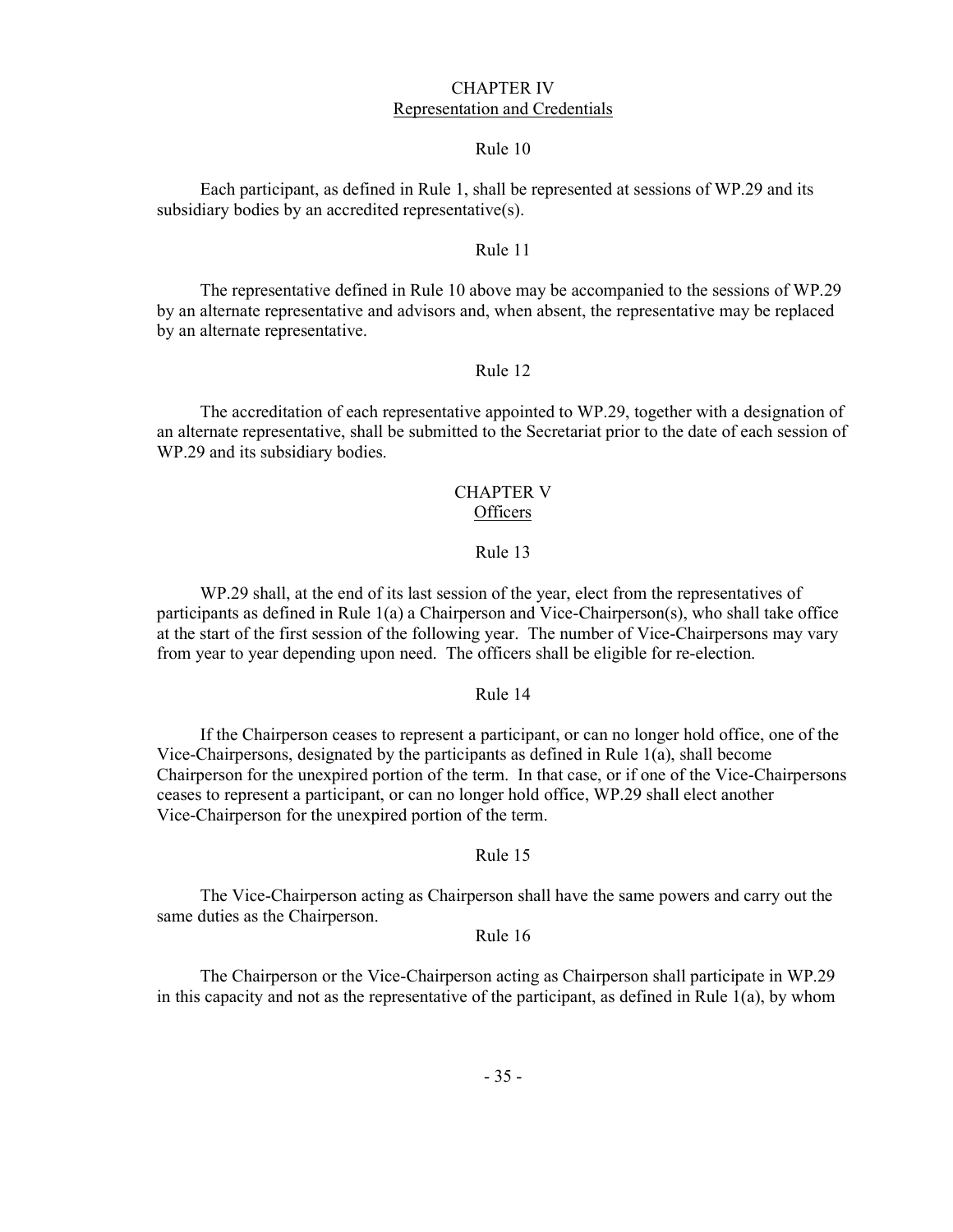he or she was accredited. WP.29 shall admit an alternate representative to represent that participant, and to exercise its right to vote.

#### CHAPTER VI **Secretariat**

#### Rule 17

The Secretariat, acting in the framework of the Transport Division of the ECE Secretariat, shall provide administrative support for all sessions, including preparation of the session reports. Reports of WP.29 shall be adopted at the end of each session. Reports of the subsidiary bodies of WP.29 shall be prepared by the Secretariat for subsequent consideration and endorsement by WP.29.

## Rule 18

During the sessions, the Secretariat shall assist WP.29 and its subsidiary bodies in complying with these Rules of Procedure.

#### CHAPTER VII Conduct of Business

#### Rule 19

The sessions of WP.29 and its subsidiary bodies shall be held in public.

#### Rule 20

The Secretariat, in consultation with WP.29/AC.2, may decide not to hold a session if the substance of the provisional agenda or the number of accredited representatives is determined to be insufficient.

#### Rule 21

The conduct of business shall be in accordance with Rules 24 to 33 of the Rules of Procedure of the ECE, unless otherwise provided herein.

#### Rule 22

The Chairperson may limit the time allowed to each speaker.

#### Rule 23

Every representative has the right to declare his or her position and have it reflected in the session report.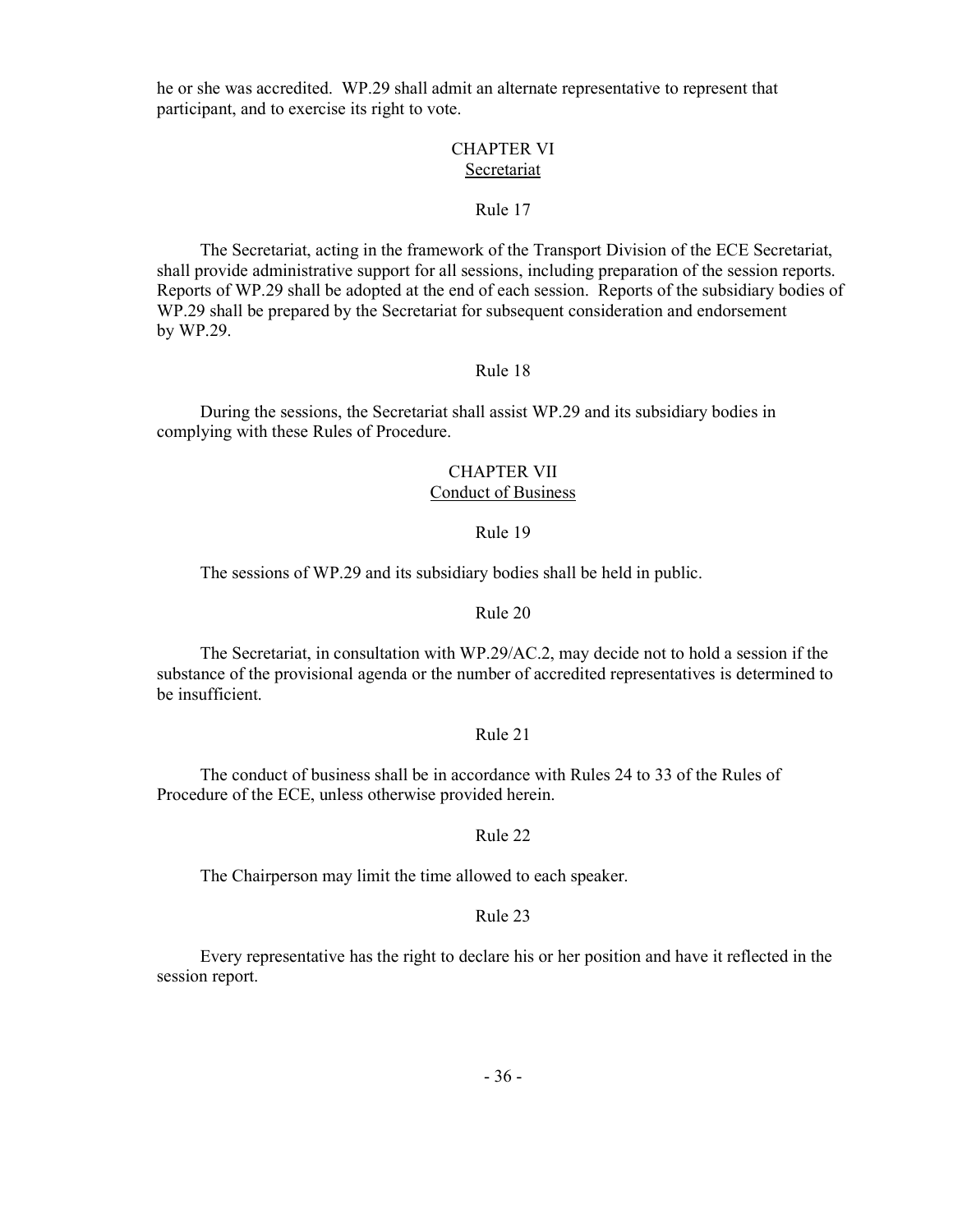#### CHAPTER VIII Voting

#### Rule 24

Each participant, as defined in Rule 1(a), other than REIOs, shall have one vote. REIOs, as defined in Rule 1(a), may only vote in lieu of their Member States and with the number of votes of their Member States that are participants in WP.29.

#### Rule 25

Decisions of WP.29 shall be made by a majority of the participants as defined in Rule  $1(a)$ , present and voting, and in accordance with Rule 24 above.

#### Rule 26

The voting shall be in accordance with Rules 37 to 39 of the Rules of Procedure of the ECE, unless otherwise provided herein.

#### Rule 27

Voting under the Agreements listed in Annex 1 shall be in accordance with the voting rules specified in the respective Agreement.

## CHAPTER IX

## Administrative Committee

#### Rule 28

WP.29 shall form an Administrative Committee for the Coordination of Work, to be known as WP.29/AC.2. In particular, WP.29/AC.2 shall:

- (a) Develop and recommend a programme of work to WP.29, giving consideration to requests from participants, as defined in Rule 1, and the relevance and priority of such requests, in particular with regard to the Agreements listed in Annex 1;
- (b) Consider the reports and recommendations from the subsidiary bodies, and identify those items that require action by WP.29 and the time frame for their consideration;
- (c) Provide recommendations to WP.29 on any other work that is within the scope of WP.29's activities; and
- (d) Develop and recommend to WP.29 the provisional agenda for sessions of WP.29.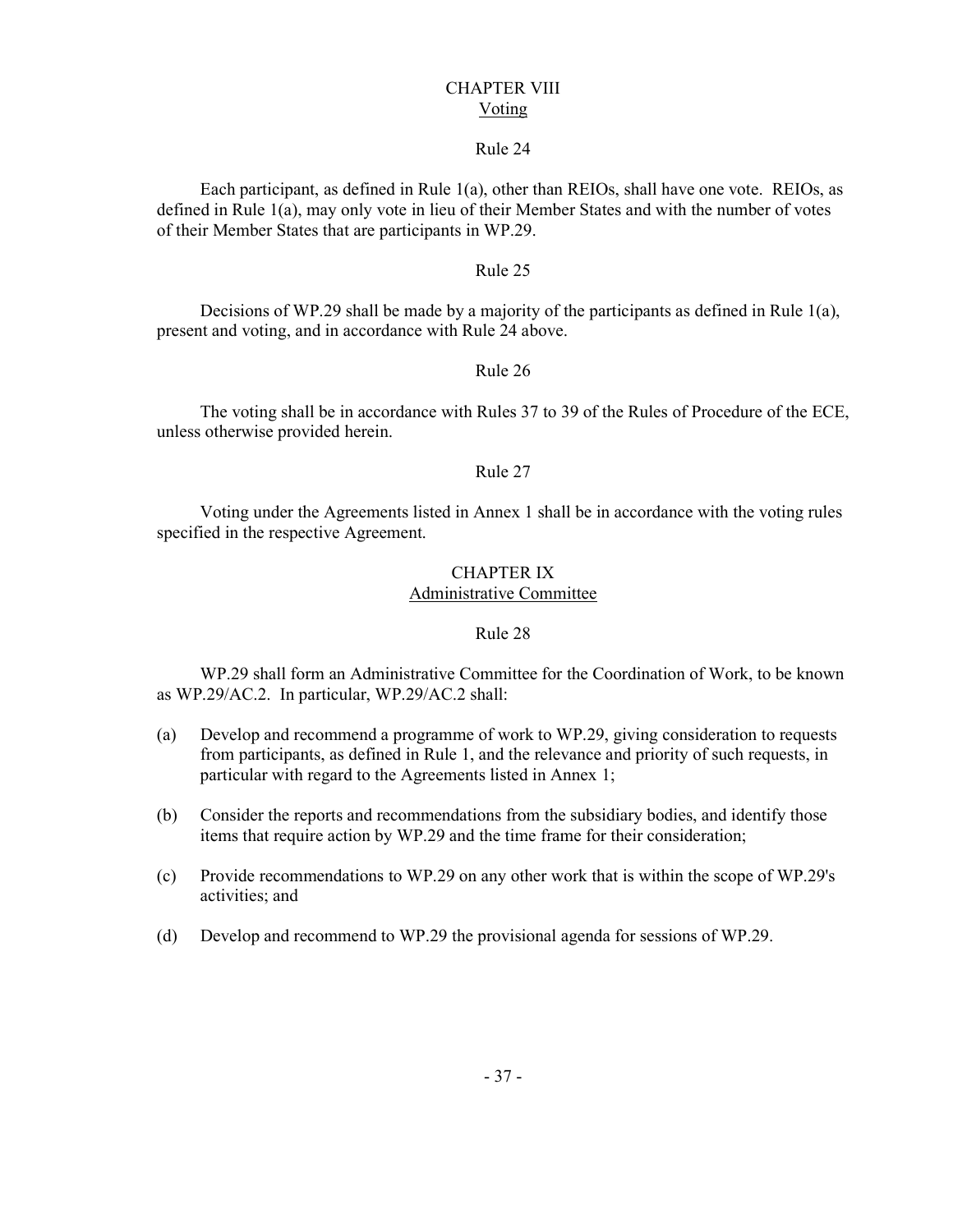Participants in WP.29/AC.2 shall be:

- (a) The Chairperson and the Vice-Chairperson(s) of WP.29;
- (b) The Chairperson and the Vice-Chairperson(s) of the Administrative or Executive Committee attendant to each Agreement listed in Annex 1, and representatives of the European Community, Japan, and the United States of America; and
- (c) The Chairperson and the Vice-Chairperson of each subsidiary body of WP.29 in accordance with Chapter X of these Rules of Procedure.

#### Rule 30

WP.29/AC.2. may invite other persons to participate in a consultative capacity.

#### Rule 31

WP.29/AC.2 shall meet prior to each session of WP.29, with notice given by the Secretariat in accordance with Rule 4.

#### Rule 32

The meetings of WP.29/AC.2 shall be convened by the Secretariat in consultation with the Chairperson, and the Secretariat shall participate in accordance with the Rules of Chapter VI.

#### Rule 33

The Chairperson of WP.29 shall serve as the Chairperson of WP.29/AC.2 unless decided otherwise by WP.29/AC.2.

#### CHAPTER X Subsidiary bodies of WP.29

#### Rule 34

WP.29 may propose to the ITC to establish a new subsidiary body or to dissolve an existing one, and shall provide justification for such action.

#### Rule 35

Subsidiary bodies of WP.29 shall apply the Rules of Procedure of WP.29, as appropriate.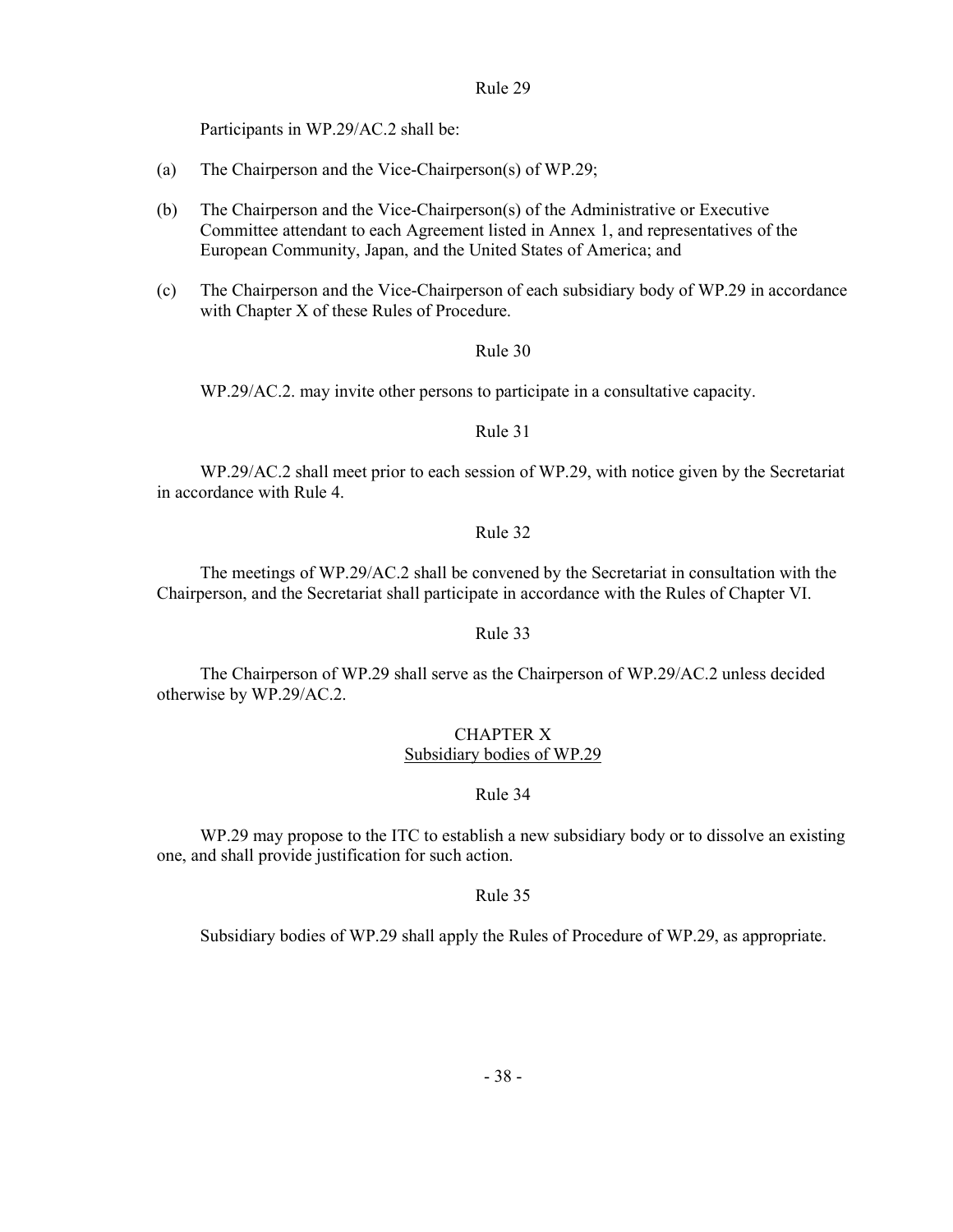Rule 36

Each subsidiary body shall be comprised of experts accredited by participants, as defined in Rule 1.

## Rule 37

Each subsidiary body of WP.29 shall, at the end of its last session of each year, elect from the experts accredited by participants, as defined in Rule 1(a), a Chairperson, and, if desired, a Vice-Chairperson.

## Rule 38

In carrying out its work and developing its recommendations, each subsidiary body shall give consideration to technical issues as elaborated in the Agreements listed in Annex 1 and other relevant technical matters. Any documentation relating to its recommendation shall be provided to the Secretariat, and shall be made available to the public.

## CHAPTER XI Amendments

## Rule 39

 $\mathcal{L}_\text{max}$ 

Any of these Rules of Procedure may be amended, in accordance with Rule 25.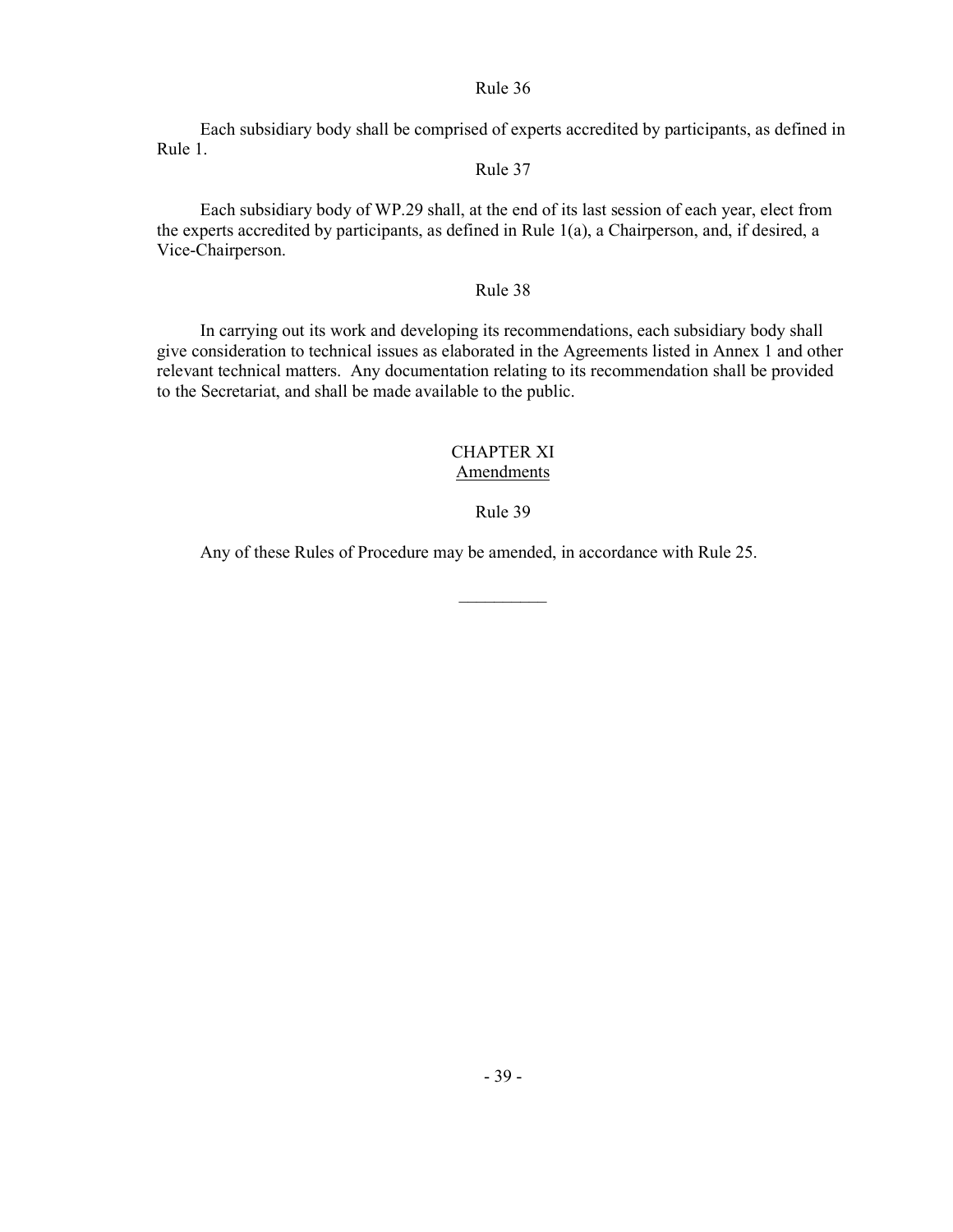#### Annex 1

List of Agreements related to WP.29

Agreement concerning the Adoption of Uniform Technical Prescriptions for Wheeled Vehicles, Equipment and Parts which can be Fitted and/or be Used on Wheeled Vehicles and the Conditions for Reciprocal Recognition of Approvals Granted on the Basis of these Prescriptions, done at Geneva on 20 March 1958 (including the amendments entered into force on 16 October 1995)

(document E/ECE/324-E/ECE/TRANS/505/Rev.2)

Agreement concerning the Adoption of Uniform Conditions for Periodical Technical Inspections of Wheeled Vehicles and the Reciprocal Recognition of such Inspections, done at Vienna on 13 November 1997 (document ECE/RCTE/CONF./4)

Agreement concerning the Establishing of Global Technical Regulations for Wheeled Vehicles, Equipment and Parts which can be Fitted and/or be Used on Wheeled Vehicles, done at Geneva on 25 June 1998

(documents ECE/TRANS/132 and ECE/TRANS/132/Corr.1)

 $\mathcal{L}_\text{max}$  and  $\mathcal{L}_\text{max}$  are the set of the set of the set of the set of the set of the set of the set of the set of the set of the set of the set of the set of the set of the set of the set of the set of the set o

#### Annex 2

#### Subsidiary bodies of WP.29

| Working Party on Pollution and Energy             | (GRPE) |
|---------------------------------------------------|--------|
| <b>Working Party on General Safety Provisions</b> | (GRSG) |
| Working Party on Brakes and Running Gear          | (GRRF) |
| Working Party on Lighting and Light-Signalling    | (GRE)  |
| <b>Working Party on Passive Safety</b>            | (GRSP) |
| Working Party on Noise                            | (GRB)  |

 $\mathcal{L}_\text{max}$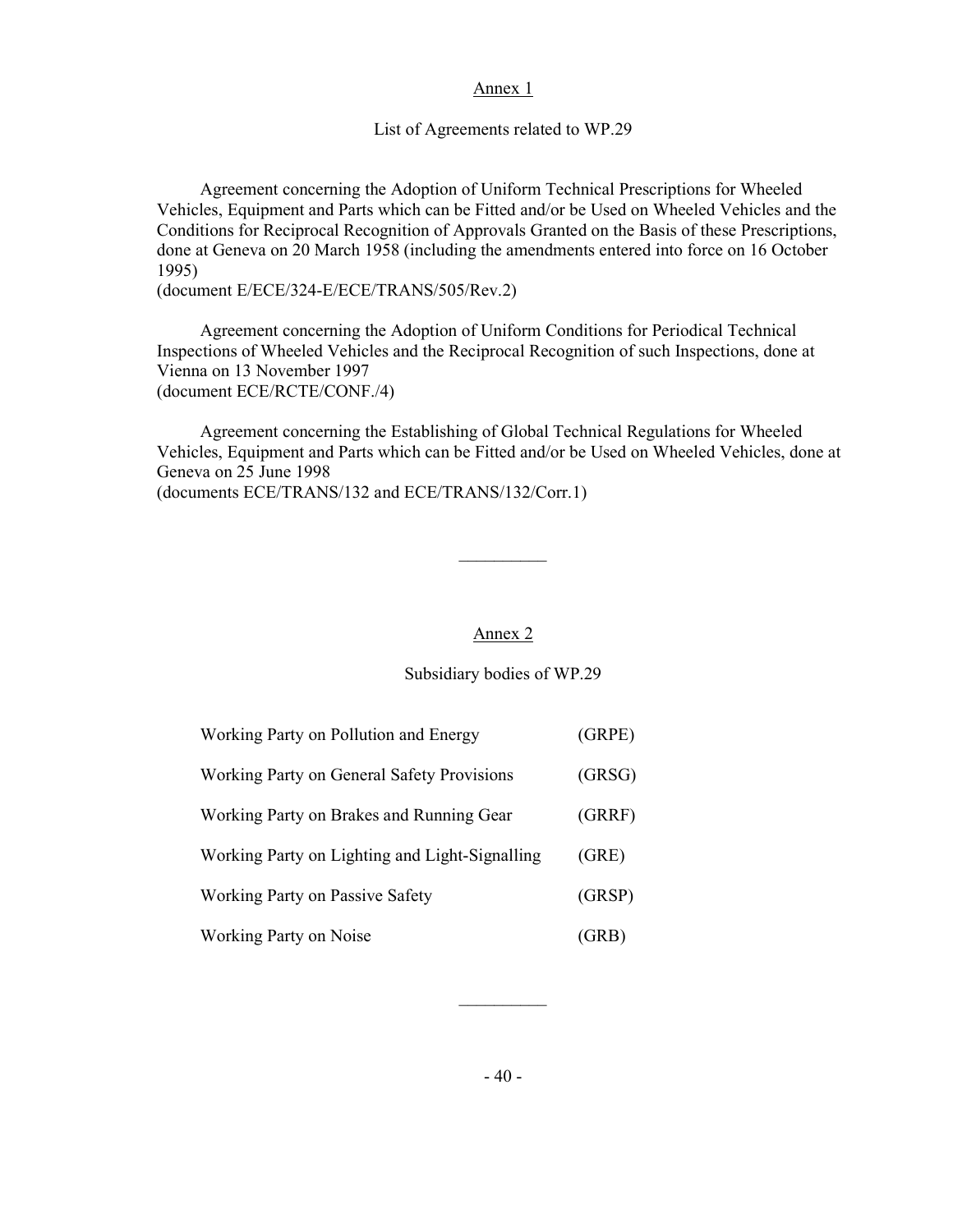Annex II

## **AGREEMENT**

## **CONCERNING THE ADOPTION OF UNIFORM TECHNICAL PRESCRIPTIONS FOR WHEELED VEHICLES, EQUIPMENT AND PARTS WHICH CAN BE FITTED AND/OR BE USED ON WHEELED VEHICLES AND THE CONDITIONS FOR RECIPROCAL RECOGNITION OF APPROVALS GRANTED ON THE BASIS OF THESE PRESCRIPTIONS** \*/

Revision 2 (Including the amendments entered into force on 16 October 1995)

(reproduction of document E/ECE/324 – E/ECE7TRANS/505/Rev.2)

 $*$ / Former title of the Agreement:

Agreement concerning the Adoption of Uniform Conditions of Approval and Reciprocal Recognition of Approval for Motor Vehicle Equipment and Parts, done at Geneva on 20 March 1958.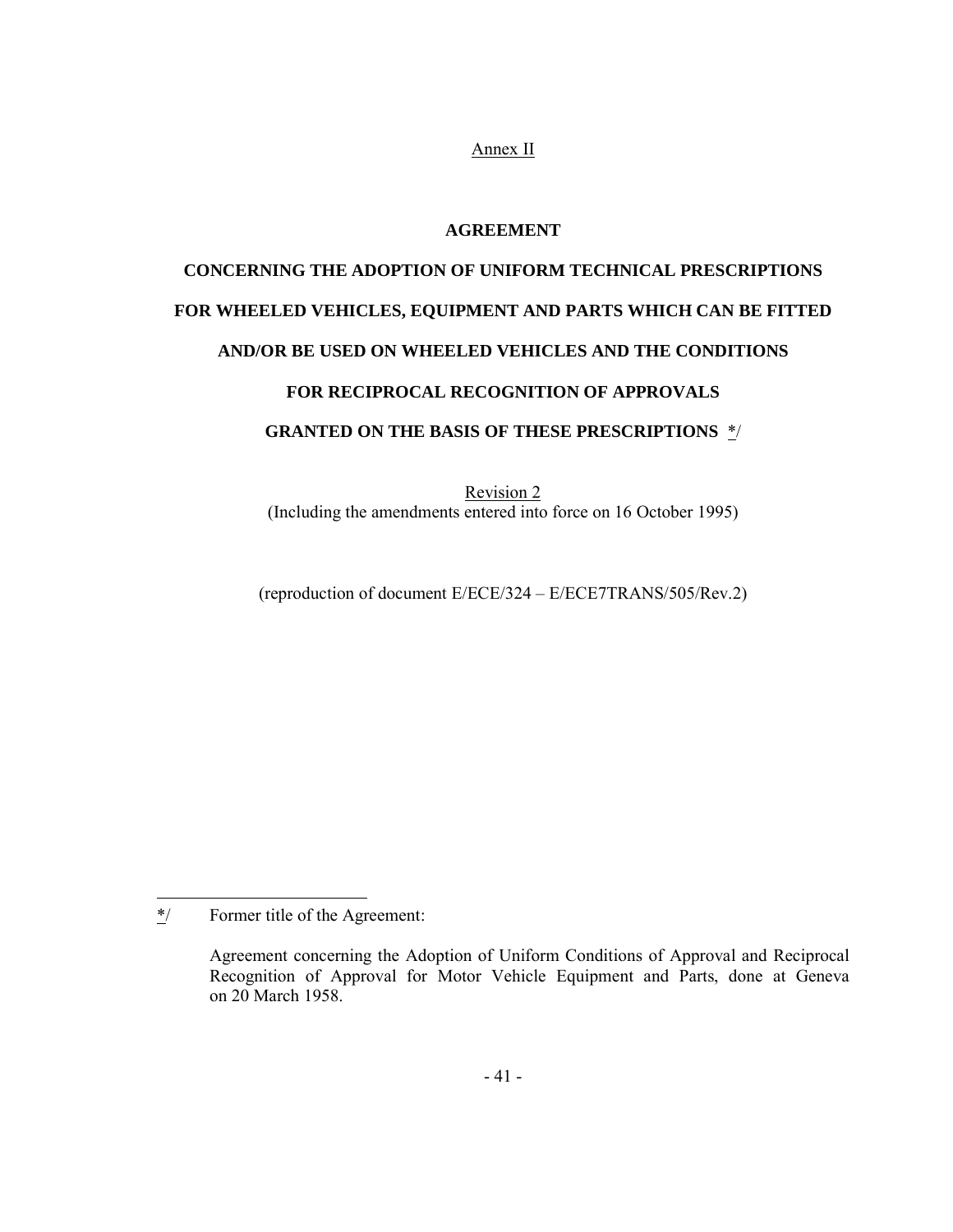## Preamble

THE CONTRACTING PARTIES,

HAVING DECIDED to amend the Agreement Concerning the Adoption of Uniform Conditions of Approval and Reciprocal Recognition of Approval for Motor Vehicle Equipment and Parts, done at Geneva on 20 March 1958, and

DESIRING to define uniform technical prescriptions that it will suffice for certain wheeled vehicles, equipment and parts to fulfil in order to be used in their countries,

DESIRING to adopt these prescriptions whenever possible in their countries, and,

DESIRING to facilitate the use in their countries of the vehicles, equipment and parts, where approved according to these prescriptions by the competent authorities of another Contracting Party,

HAVE AGREED as follows:

## Article 1

1. The Contracting Parties shall establish through an Administrative Committee made up of all the Contracting Parties in conformity with the rules of procedure set out in Appendix 1 and on the basis of the following articles and paragraphs, Regulations for wheeled vehicles, equipment and parts which can be fitted and/or be used on wheeled vehicles. Where necessary the technical requirements will include alternatives and when possible they will be performance oriented and include test methods. Conditions for granting type approvals and their reciprocal recognition will be included for use by Contracting Parties who choose to implement Regulations through type approval.

For the purposes of this Agreement:

 The term "wheeled vehicles, equipment and parts" shall include any wheeled vehicles, equipment and parts whose characteristics have a bearing on road safety, protection of the environment and energy saving;

 The term "type approval pursuant to a Regulation" indicates an administrative procedure by which the competent authorities of one Contracting Party declare, after carrying out the required verifications, that a vehicle, equipment or parts submitted by the manufacturer conform to the requirements of the given Regulation. Afterwards the manufacturer certifies that each vehicle, equipment or parts put on the market were produced to be identical with the approved product.

 For the application of the Regulations there could be various administrative procedures alternative to type approval. The only alternative procedure generally known and applied in certain Member States of the Economic Commission for Europe is the self-certification by which the manufacturer certifies, without any preliminary administrative control, that each product put on the market conforms to the given Regulation; the competent administrative authorities may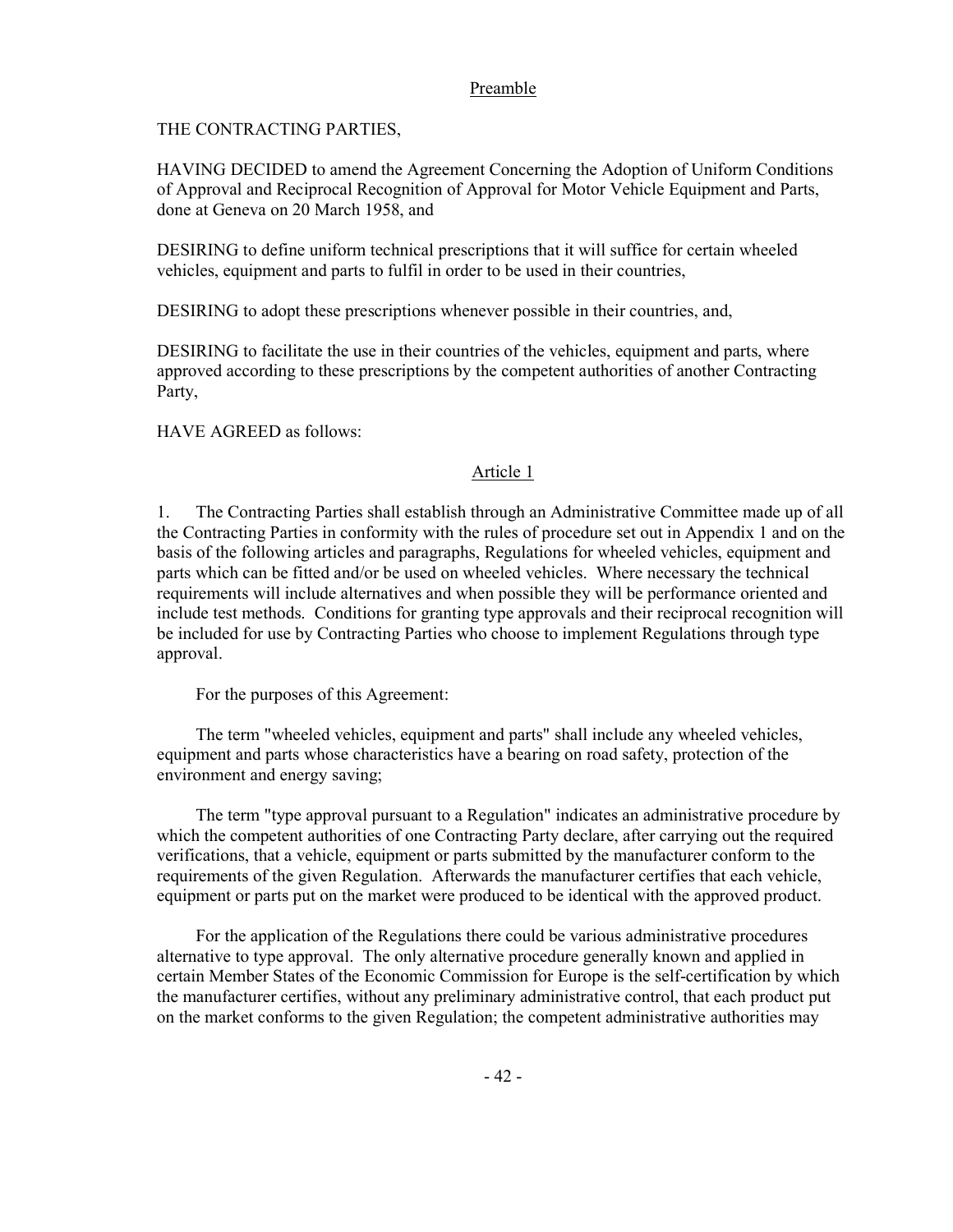verify by random sampling on the market that the self-certified products comply with the requirements of the given Regulation.

2. The Administrative Committee shall be composed of all the Contracting Parties in accordance with the rules of procedure set out in Appendix 1. A Regulation, after having been established in accordance with the procedure indicated in Appendix 1, shall be communicated by the Administrative Committee to the Secretary-General of the United Nations, hereinafter called "Secretary-General". As soon as possible thereafter the Secretary-General shall give notification of this Regulation to the Contracting Parties.

 The Regulation will be considered as adopted unless, within a period of six months from its notification by the Secretary-General, more than one-third of the Contracting Parties at the time of notification have informed the Secretary-General of their disagreement with the Regulation.

The Regulation shall cover the following:

- (a) Wheeled vehicles, equipment or parts concerned;
- (b) Technical requirements, which if necessary may include alternatives;
- (c) Test methods by which any performance requirements are to be demonstrated;
- (d) Conditions for granting type approval and their reciprocal recognition including any approval markings and conditions for ensuring conformity of production.
- (e) The date(s) on which the Regulation enters into force.

 The Regulation may, if needed, include references to the laboratories accredited by the competent authorities where acceptance tests of the types of wheeled vehicles, equipment or parts submitted for approval must be carried out.

3. When a Regulation has been adopted the Secretary-General shall so notify as soon as possible all the Contracting Parties, specifying which Contracting Parties have objected and in respect of which the Regulation shall not enter into force.

4. The adopted Regulation shall enter into force on the date(s) specified therein as a Regulation annexed to this Agreement for all Contracting Parties which did not notify their disagreement.

5. When depositing its instrument of accession, any new Contracting Party may declare that it is not bound by certain Regulations then annexed to this Agreement or that it is not bound by any of them. If, at that time, the procedure laid down in paragraphs 2, 3, and 4 of this Article is in progress for a draft or adopted Regulation, the Secretary-General shall communicate such draft or adopted Regulation to the new Contracting Party and it shall enter into force as a Regulation for the new Contracting Party only under the conditions specified in paragraph 4 of this Article. The Secretary-General shall notify all the Contracting Parties of the date of such entry into force. The Secretary-General shall also communicate to them all declarations concerning the non-application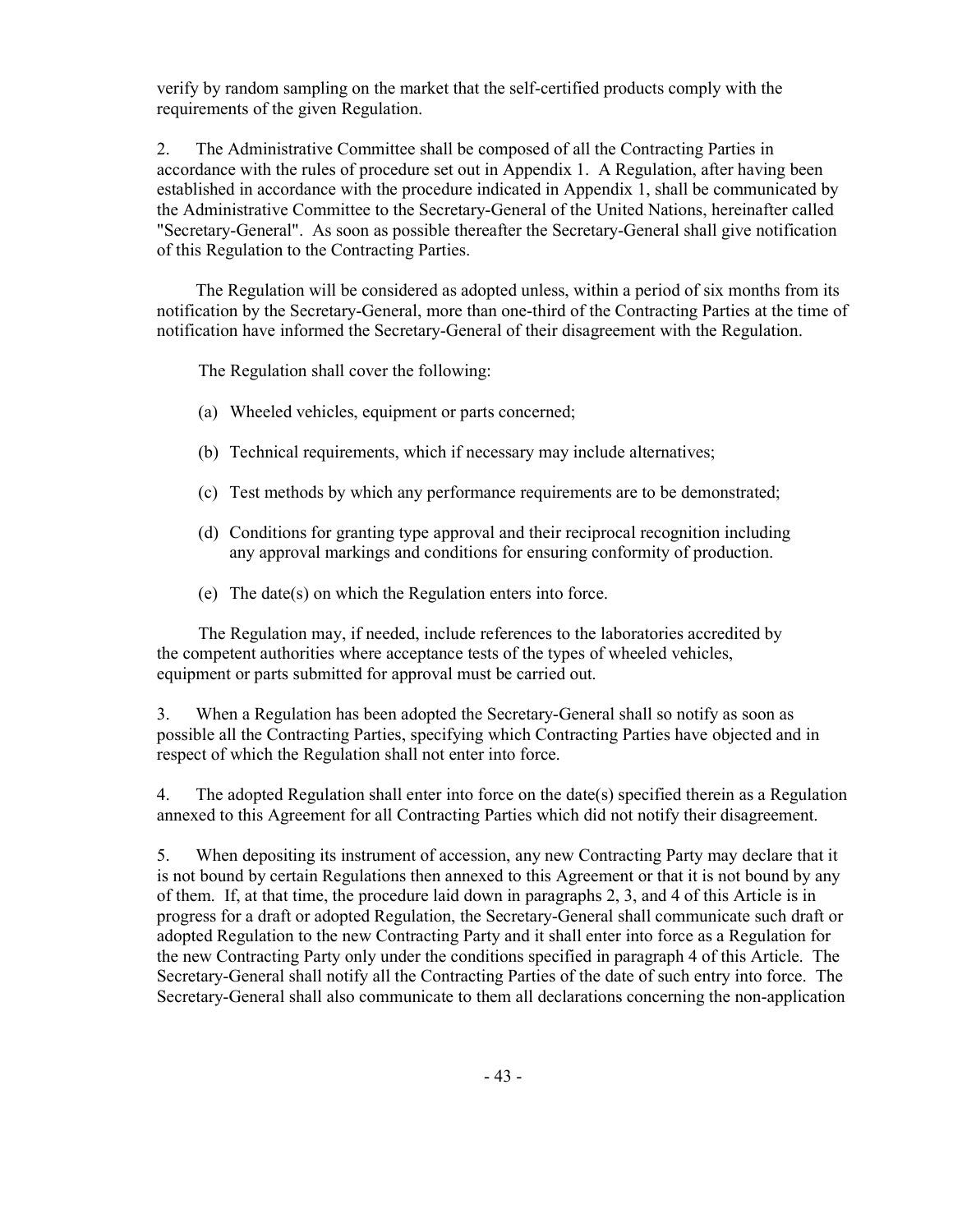of certain Regulations that any Contracting Party may make in accordance with the terms of this paragraph.

6. Any Contracting Party applying a Regulation may at any time notify the Secretary-General, subject to one year's notice, that its administration intends to cease applying it. Such notification shall be communicated by the Secretary-General to the other Contracting Parties.

Approvals granted shall remain valid until their withdrawal;

If a Contracting Party ceases to issue approvals to a Regulation it shall:

 Maintain proper supervision on conformity of production of products for which it previously granted type approval;

 Take the necessary steps set out in Article 4 when advised of non-conformity by a Contracting Party that continues to apply the Regulation;

 Continue to notify the competent authorities of other Contracting Parties of withdrawal of approvals as set out in Article 5;

Continue to grant extensions to existing approvals.

7. Any Contracting Party not applying a Regulation may at any time notify the Secretary-General that it intends henceforth to apply it, and the Regulation will then enter into force for this Party on the sixtieth day after this notification. The Secretary-General shall notify all the Contracting Parties of every entry into force of a Regulation for a new Contracting Party effected in accordance with the terms of this paragraph.

8. The Contracting Parties for which a Regulation is in force shall hereinafter be referred to as "the Contracting Parties applying a Regulation".

#### Article 2

 Each Contracting Party applying Regulations largely through type approval shall grant the type approvals and approval markings described in any Regulation for the types of wheeled vehicles, equipment or parts covered by the Regulation, provided that it has the technical competence and is satisfied with the arrangements for ensuring conformity of the product with the approved type as set out in Appendix 2. Each Contracting Party applying a Regulation through type approval shall refuse the type approvals and approval markings covered by the Regulation if the above-mentioned conditions are not complied with.

#### Article 3

 Wheeled vehicles, equipment or parts for which type approvals have been issued by a Contracting Party in accordance with Article 2 of this Agreement and manufactured either in the territory of a Contracting Party applying the Regulation concerned, or in such other country as is designated by the Contracting Party which has duly approved the types of wheeled vehicles,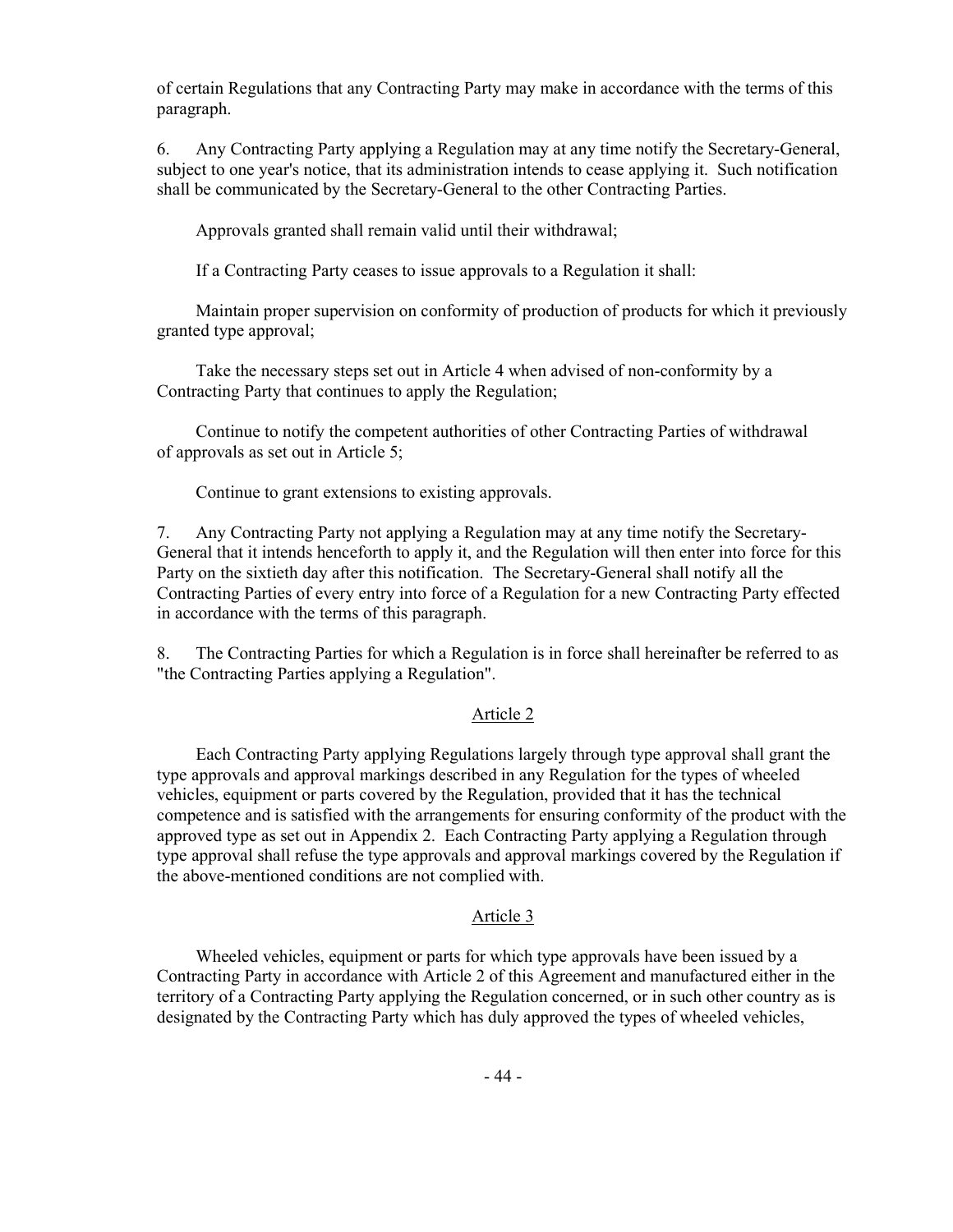equipment or parts concerned shall be held to be in conformity with the legislation of all the Contracting Parties applying the said Regulation through type approval.

#### Article 4

 Should the competent authorities of a Contracting Party applying a Regulation through type approval find that certain wheeled vehicles, equipment or parts bearing approval markings issued under the said Regulation by one of the Contracting Parties, do not conform to the approved types, they shall advise the competent authorities of the Contracting Party which issued the approval. That Contracting Party shall take the necessary steps to bring the products of those manufacturers into conformity with the approved types and shall advise the other Contracting Parties applying the Regulation through type approval of the steps it has taken, which may include, if necessary, the withdrawal of approval. Where there might be a threat to road safety or to the environment, the Contracting Party which issued the approval and after receiving the information about the nonconformity to the approved type(s) shall inform thereof all other Contracting Parties about the situation. Contracting Parties may prohibit the sale and use of such wheeled vehicles, equipment or parts in their territory.

#### Article 5

 The competent authorities of each Contracting Party applying Regulations through type approval shall send monthly to the competent authorities of the other Contracting Parties a list of the wheeled vehicle, equipment or parts, approvals of which it has refused to grant or has withdrawn during that month; in addition, on receiving a request from the competent authority of another Contracting Party applying a Regulation through type approval, it shall send forthwith to that competent authority a copy of all relevant information on which it based its decision to grant, refuse to grant, or to withdraw an approval of a wheeled vehicle, equipment or parts to that Regulation.

#### Article 6

1. Countries members of the Economic Commission for Europe, countries admitted to the Commission in a consultative capacity in accordance with paragraph 8 of the Commission's Terms of Reference, and regional economic integration organizations set up by countries members of the Economic Commission for Europe to which their Member States have transferred powers in the fields covered by this Agreement, including the power to make binding decisions on their Member States, may become Contracting Parties to this Agreement.

 For the determination of the number of votes referred to in Article 1, paragraph 2 and in Article 12, paragraph 2, regional economic integration organizations vote with the number of votes of their Member States being members of the Economic Commission for Europe.

2. Countries Members of the United Nations as may participate in certain activities of the Economic Commission for Europe in accordance with Paragraph 11 of the Commission's Terms of Reference and regional economic integration organizations of such countries to which their Member States have transferred powers in the fields covered by this Agreement including power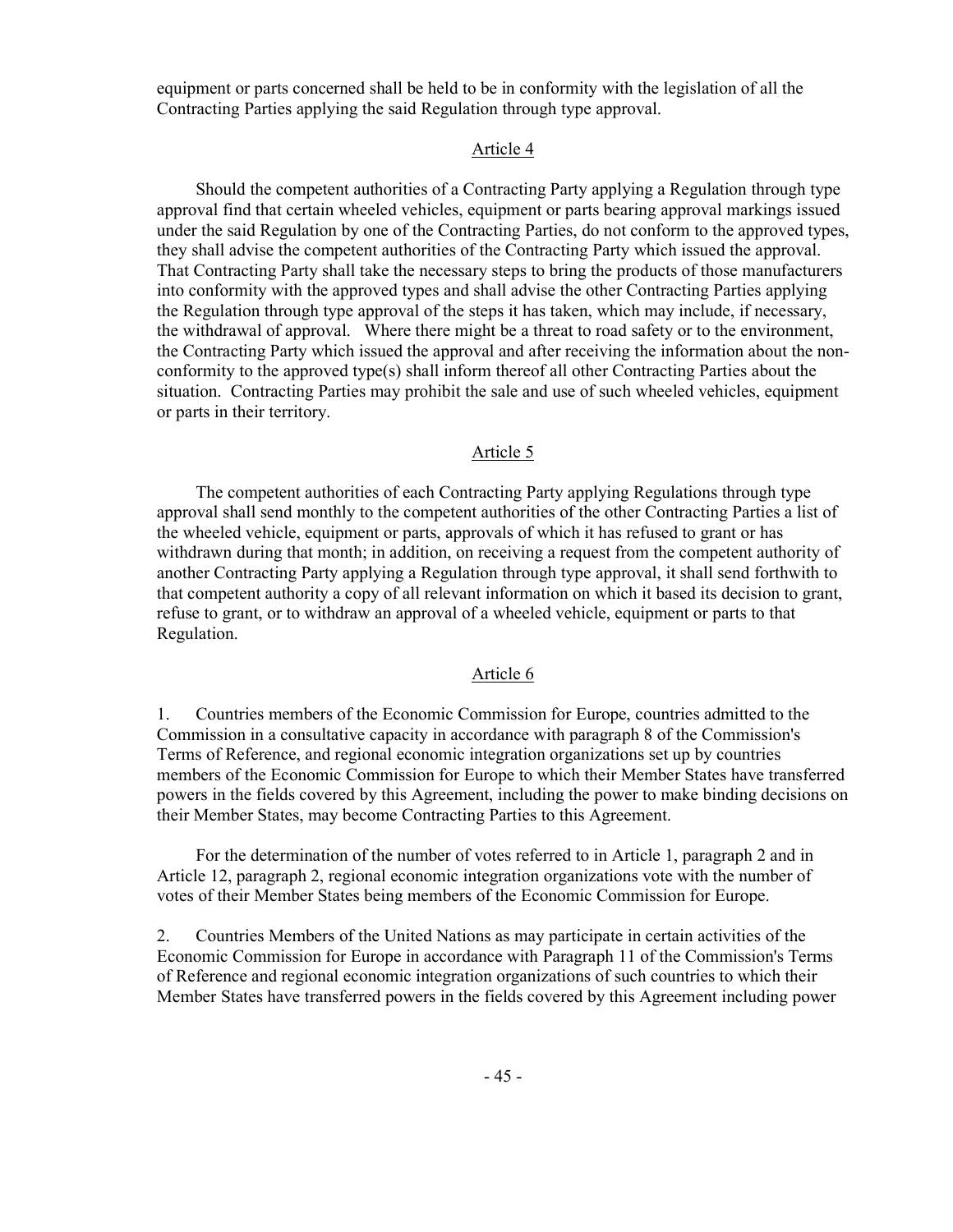to make binding decisions on their Member States may become Contracting Parties to this Agreement.

 For the determination of the number of votes referred to in Article 1, paragraph 2 and in Article 12, paragraph 2, regional economic integration organizations vote with the number of votes of their Member States being Members of the United Nations.

3. Accession to the amended Agreement by new Contracting Parties which are not Parties to the 1958 Agreement shall be effected by the deposit of an instrument with the Secretary-General, after the entry into force of the amended Agreement.

#### Article 7

1. The amended Agreement shall be deemed to enter into force nine months after the date of its transmission by the Secretary-General to all the Contracting Parties to the 1958 Agreement.

2. The amended Agreement shall be deemed not to enter into force if any objection from the Contracting Parties to the 1958 Agreement is expressed within a period of six months following the date of its transmission to them by the Secretary-General.

3. For any new Contracting Party acceding to this amended Agreement, this amended Agreement shall enter into force on the sixtieth day after the deposit of the instrument of accession.

## Article 8

1. Any Contracting Party may denounce this Agreement by notifying the Secretary-General.

2. Denunciation shall take effect twelve months after the date of receipt by the Secretary-General of such notification.

#### Article 9

1. Any new Contracting Party as defined in Article 6 of this Agreement may, at the time of accession or at any time thereafter, declare by notification addressed to the Secretary-General that this Agreement shall extend to all or any of the territories for whose international relations it is responsible. The Agreement shall extend to the territory or territories named in the notification as from the sixtieth day after its receipt by the Secretary-General.

2. Any new Contracting Party as defined in Article 6 of this Agreement which has made a declaration in accordance with paragraph 1 of this Article extending this Agreement to any territory for whose international relations it is responsible may denounce the Agreement separately in respect of that territory, in accordance with the provisions of Article 8.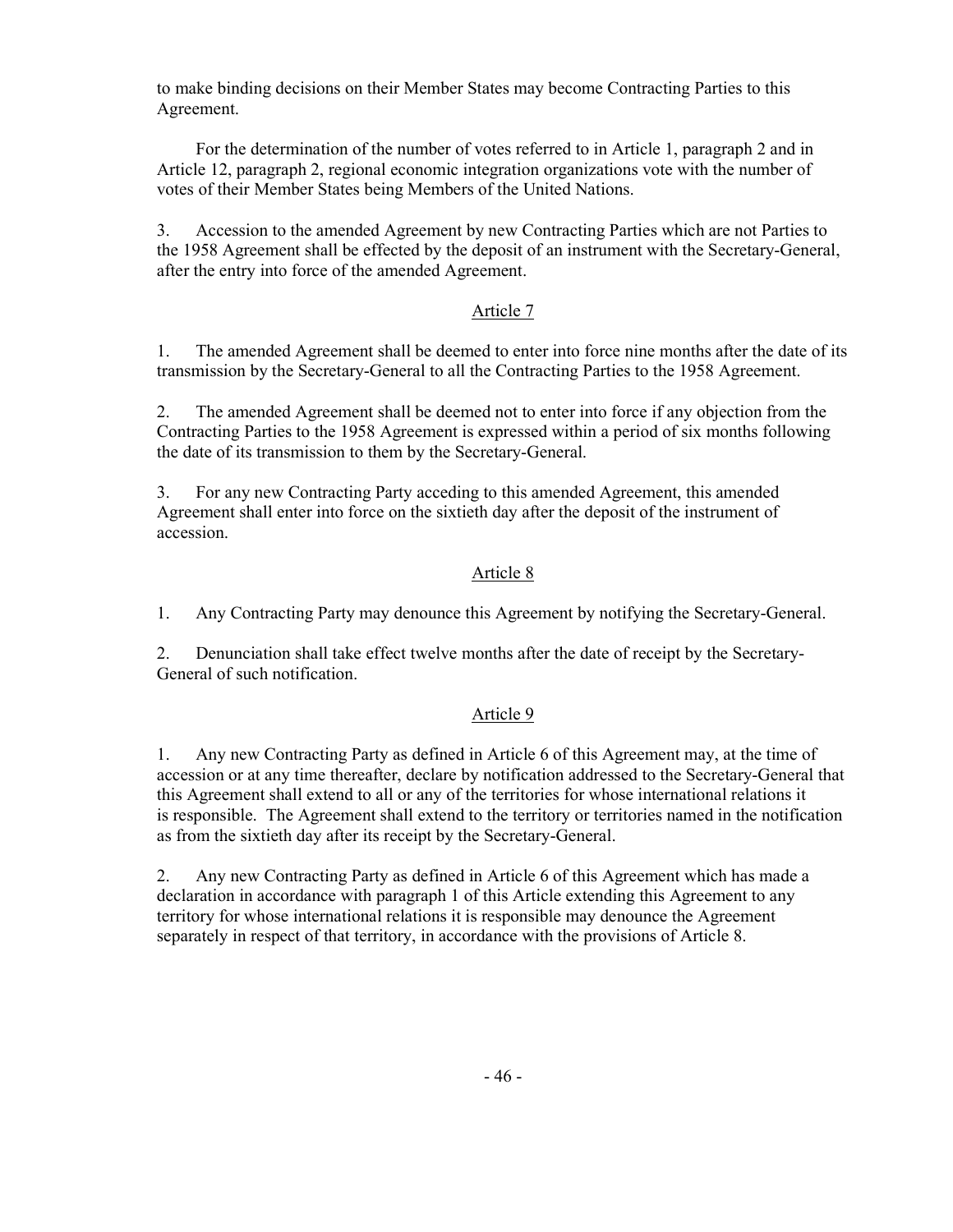## Article 10

1. Any dispute between two or more Contracting Parties concerning the interpretation or application of this Agreement shall, so far as possible, be settled by negotiation between them.

2. Any dispute which is not settled by negotiation shall be submitted to arbitration if any one of the Contracting Parties in dispute so requests and shall be referred accordingly to one or more arbitrators selected by agreement between the Parties in dispute. If within three months from the date of the request for arbitration the Parties in dispute are unable to agree on the selection of an arbitrator or arbitrators, any of those Parties may request the Secretary-General to nominate a single arbitrator to whom the dispute shall be referred for decision.

3. The decision of the arbitrator or arbitrators appointed in accordance with paragraph 2 of this Article shall be binding on the Contracting Parties in dispute.

## Article 11

1. Each new Contracting Party may, at the time of acceding to this Agreement, declare that it does not consider itself bound by Article 10 of the Agreement. Other Contracting Parties shall not be bound by Article 10 in respect of any new Contracting Party which has entered such a reservation.

2. Any Contracting Party having entered a reservation as provided for in paragraph 1 of this Article may at any time withdraw such reservation by notifying the Secretary-General.

3. No other reservation to this Agreement or to the Regulations annexed thereto shall be permitted; but any Contracting Party may, in accordance with the terms of Article 1, declare that it does not propose to apply certain of the Regulations or that it does not propose to apply any of them.

## Article 12

 The Regulations annexed to this Agreement may be amended in accordance with the following procedure:

1. Amendments to Regulations shall be established by the Administrative Committee as described in Article 1, paragraph 2 and in accordance with the procedure indicated in Appendix 1. Where necessary an amendment may include the existing requirements as an alternative. Contracting Parties shall specify which alternatives within the Regulations they will apply. Contracting Parties applying alternative(s) within a Regulation shall not be obliged to accept approvals to preceding alternative(s) within the same Regulation. Contracting Parties applying only the most recent amendments shall not be obliged to accept approvals to preceding amendments or to unamended Regulations. Contracting Parties applying an earlier series of amendments or the unamended Regulation shall accept approvals granted to a later amendment series. An amendment to the Regulation, after having been established, shall be communicated by the Administrative Committee to the Secretary-General. As soon as possible thereafter the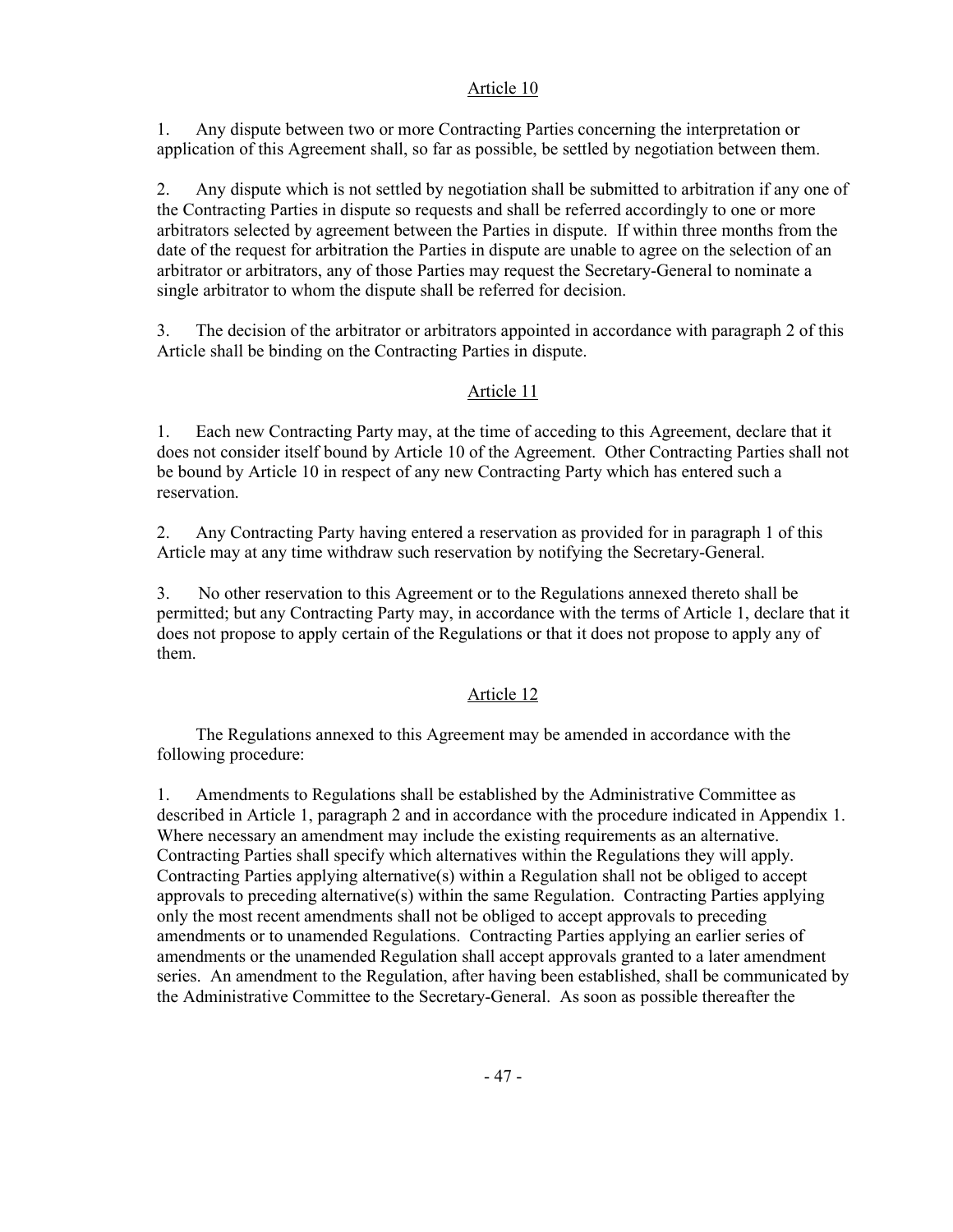Secretary-General shall give notification of this amendment to the Contracting Parties applying the Regulation.

2. An amendment to a Regulation will be considered to be adopted unless, within a period of six months from its notification by the Secretary-General, more than one-third of the Contracting Parties applying the Regulation at the time of notification have informed the Secretary-General of their disagreement with the amendment. If, after this period, the Secretary-General has not received declarations of disagreement of more than one-third of the Contracting Parties applying the Regulation, the Secretary-General shall as soon as possible declare the amendment as adopted and binding upon those Contracting Parties applying the Regulation who did not declare themselves opposed to it. When a Regulation is amended and at least one-fifth of the Contracting Parties applying the unamended Regulation subsequently declare that they wish to continue to apply the unamended Regulation, the unamended Regulation will be regarded as an alternative to the amended Regulation and will be incorporated formally as such into the Regulation with effect from the date of adoption of the amendment or its entry into force. In this case the obligations of the Contracting Parties applying the Regulation shall be the same as set out in paragraph 1.

3. Should a new Contracting Party accede to this Agreement between the time of the notification of the amendment to a Regulation by the Secretary-General and its entry into force, the Regulation in question shall not enter into force for that Contracting Party until two months after it has formally accepted the amendment or two months after the lapse of a period of six months since the communication to that Party by the Secretary-General of the proposed amendment.

## Article 13

 The text of the Agreement itself and of its Appendices may be amended in accordance with the following procedure:

 1. Any Contracting Party may propose one or more amendments to this Agreement and its Appendices. The text of any proposed amendment to the Agreement and its Appendices shall be transmitted to the Secretary-General, who shall transmit it to all Contracting Parties and inform all other countries referred to in paragraph 1 of Article 6 thereof.

 2. Any proposed amendment circulated in accordance with paragraph 1 of this Article shall be deemed to be accepted if no Contracting Party expresses an objection within a period of six months following the date of circulation of the proposed amendment by the Secretary-General.

 3. The Secretary-General shall, as soon as possible, notify all Contracting Parties whether an objection to the proposed amendment has been expressed. If an objection to the proposed amendment has been expressed, the amendment shall be deemed not to have been accepted, and shall be of no effect whatever. If no such objection has been expressed, the amendment shall enter into force for all Contracting Parties three months after the expiry of the period of six months referred to in paragraph 2 of this Article.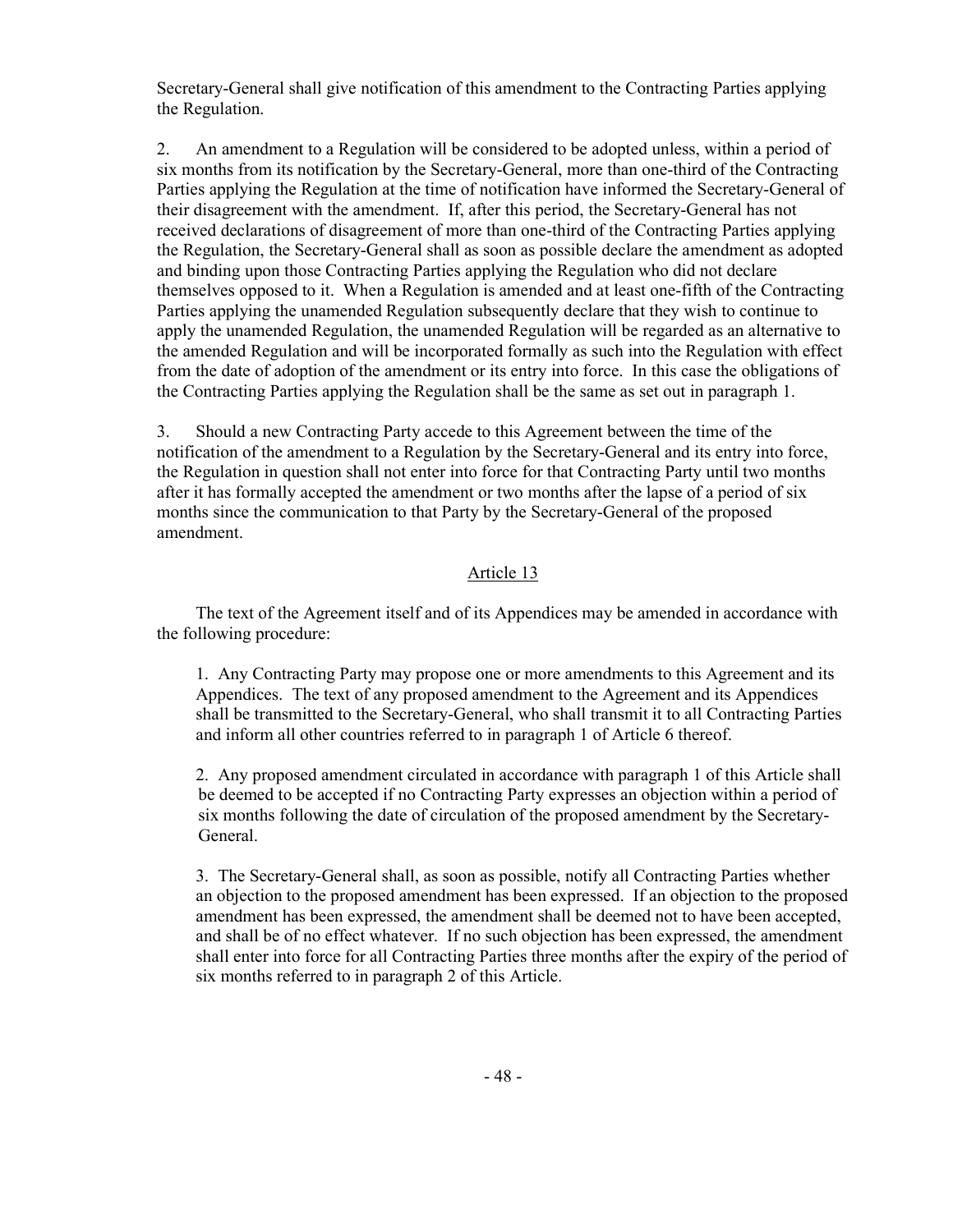## Article 14

 In addition to the notifications provided for in Articles 1, 12 and 13 of this Agreement, the Secretary-General shall notify the Contracting Parties of:

- (a) Accessions in accordance with Article 6;
- (b) The dates of entry into force of this Agreement in accordance with Article 7;
- (c) Denunciations in accordance with Article 8;

 $\mathcal{L}_\text{max}$  and  $\mathcal{L}_\text{max}$  are the set of the set of the set of the set of the set of the set of the set of the set of the set of the set of the set of the set of the set of the set of the set of the set of the set o

- (d) Notifications received in accordance with Article 9;
- (e) Declarations and notifications received in accordance with paragraphs 1 and 2 of Article 11;
- (f) The entry into force of any amendment in accordance with paragraphs 1 and 2 of Article 12;
- (g) The entry into force of any amendment in accordance with paragraph 3 of Article 13.

## Article 15

1. If at the date the above provisions come into effect the procedures envisaged in Article 1, paragraphs 3 and 4 of the unamended Agreement are under way for adopting a new Regulation, the said new Regulation shall enter into force under the provisions of paragraph 5 of the said Article.

2. If at the date the above provisions come into effect, the procedures envisaged in Article 12, paragraph 1 of the unamended Agreement are under way for the adoption of an amendment to a Regulation, the said amendment shall enter into force under the provisions of the said Article.

3. If all Contracting Parties to the Agreement agree, any Regulation adopted under the terms of the unamended Agreement may be treated as though it were a Regulation adopted under the terms of the above provisions.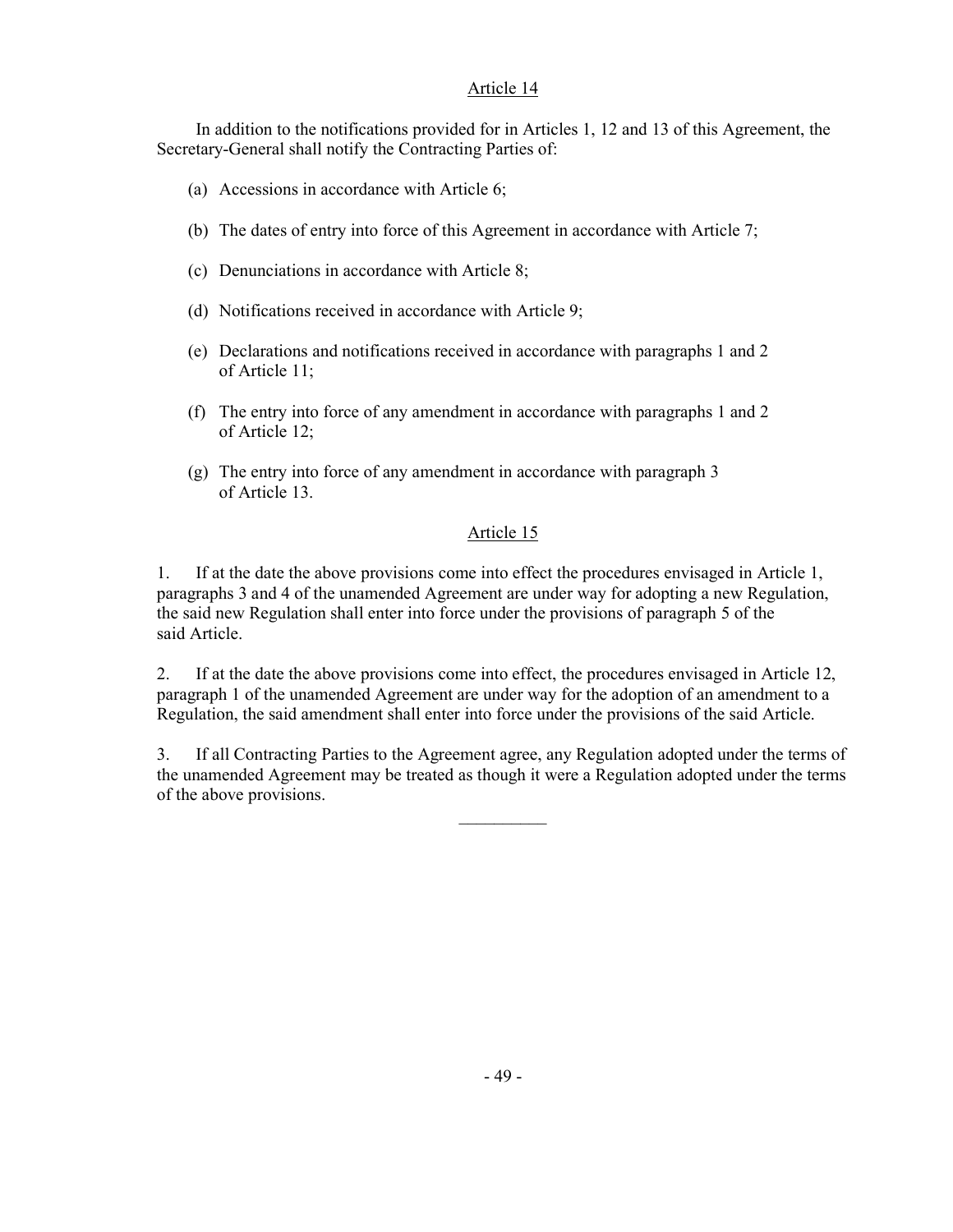#### Appendix 1

#### COMPOSITION AND RULES OF PROCEDURE OF THE ADMINISTRATIVE COMMITTEE

#### Article 1

 The members of the Administrative Committee shall be composed of all the Contracting Parties to the amended Agreement.

#### Article 2

 The Executive Secretary of the United Nations Economic Commission for Europe shall provide the Committee with secretariat services.

#### Article 3

The Committee shall, at its first session each year, elect a chairman and vice-chairman.

#### Article 4

 The Secretary-General of the United Nations shall convene the Committee under the auspices of the Economic Commission for Europe whenever a new Regulation or an amendment to a Regulation is required to be established.

## Article 5

 Proposed new Regulations shall be put to the vote. Each country, Contracting Party to the Agreement shall have one vote. A quorum consisting of not less than half of the Contracting Parties is required for the purposes of taking decisions. For the determination of the quorum regional economic integration organizations, being Contracting Parties to the Agreement, vote with the number of votes of their Member States. The representative of a regional economic integration organization may deliver the votes of its constituent sovereign countries. New Draft Regulations shall be established by a two-thirds majority of those present and voting.

#### Article 6

 Proposed amendments to Regulations shall be put to the vote. Each country, Contracting Party to the Agreement applying the Regulation shall have one vote. A quorum of not less than half of the Contracting Parties applying the Regulation is required for the purposes of taking decisions. For the determination of the quorum, regional economic integration organizations, being Contracting Parties to the Agreement, vote with the number of votes of their Member States. The representative of a regional economic integration organization may deliver the votes of those of its constituent sovereign countries which apply the Regulation. Draft Amendments to Regulations shall be established by a two-thirds majority of those present and voting.

 $\mathcal{L}_\text{max}$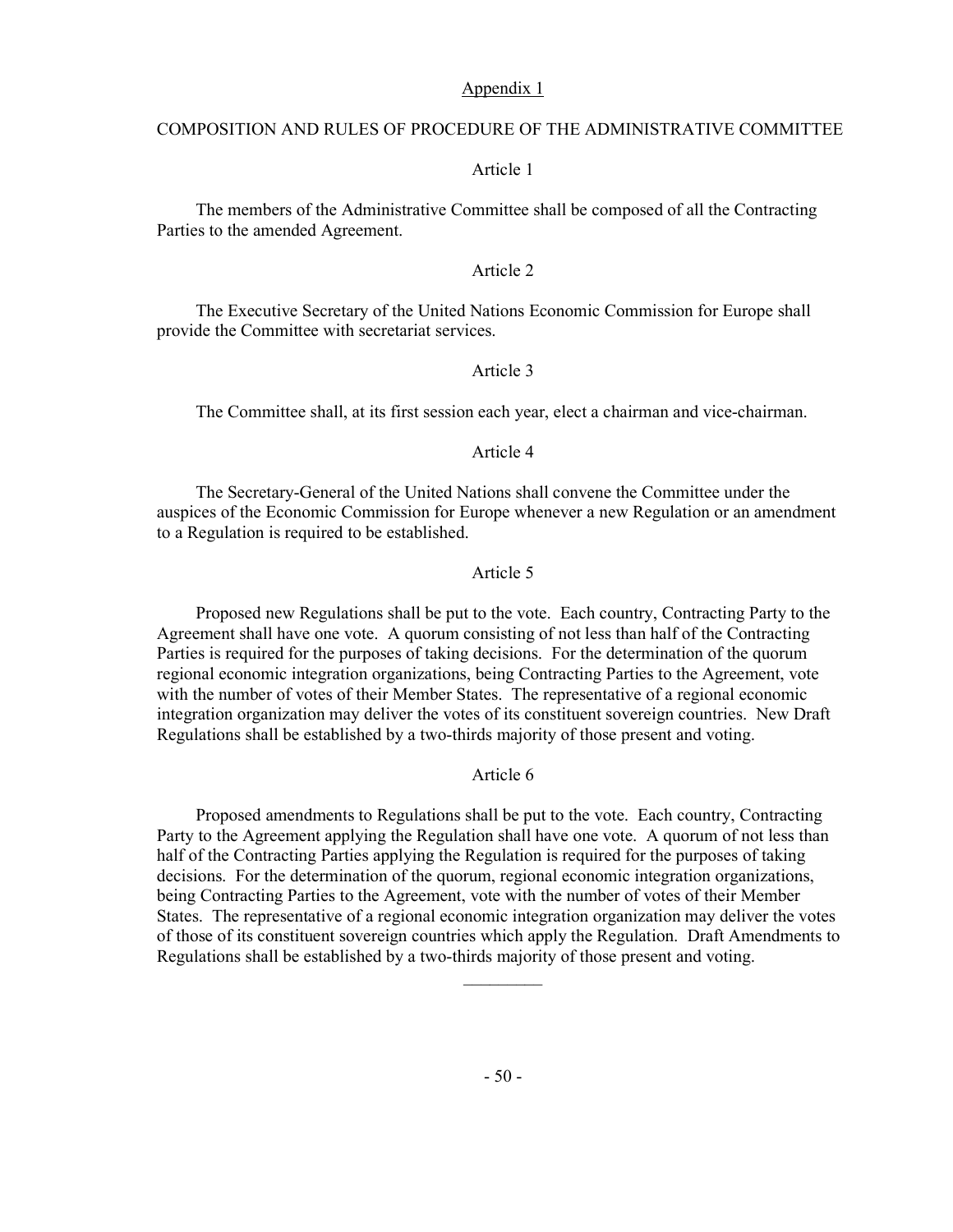## Appendix 2

## CONFORMITY OF PRODUCTION PROCEDURES

## 1. INITIAL ASSESSMENT

- 1.1. The approval authority of a Contracting Party must verify before granting type approval - the existence of satisfactory arrangements and procedures for ensuring effective control so that vehicles, equipment or parts when in production conform to the approved type.
- 1.2. The requirement in paragraph 1.1. must be verified to the satisfaction of the authority granting type approval but may also be verified, on behalf and at the request of the authority granting type approval, by the approval authority of another Contracting Party. In that case, the latter approval authority prepares a statement of compliance outlining the areas and production facilities it has covered as relevant to the product(s) to be type approved.
- 1.3. The approval authority must also accept the manufacturer's registration to harmonized standard ISO 9002 (the scope of which covers the product(s) to be approved) or an equivalent accreditation standard as satisfying the requirements of paragraph 1.1. The manufacturer must provide details of the registration and undertake to inform the approval authority of any revisions to its validity or scope.
- 1.4. On receiving an application from the authority of another Contracting Party the approval authority shall send forthwith the statement of compliance mentioned in the last sentence of paragraph 1.2. or advise that it is not in a position to provide such a statement.
- 2. CONFORMITY OF PRODUCTION
- 2.1. Every vehicle, equipment or part approved under Regulation annexed to this Agreement must be so manufactured as to conform to the type approved by meeting the requirements of this Appendix and of the said Regulation.
- 2.2. The approval authority of a Contracting Party granting a type approval pursuant to a Regulation annexed to this Agreement must verify the existence of adequate arrangements and documented control plans, to be agreed with the manufacturer for each approval, to carry out at specified intervals those tests or associated checks necessary to verify continued conformity with the approved type, including, specifically, where applicable, tests specified in the said Regulation.
- 2.3. The holder of the approval must in particular:
- 2.3.1. Ensure the existence of procedures for effective control of the conformity of products (vehicles, equipment or parts) to the type approval;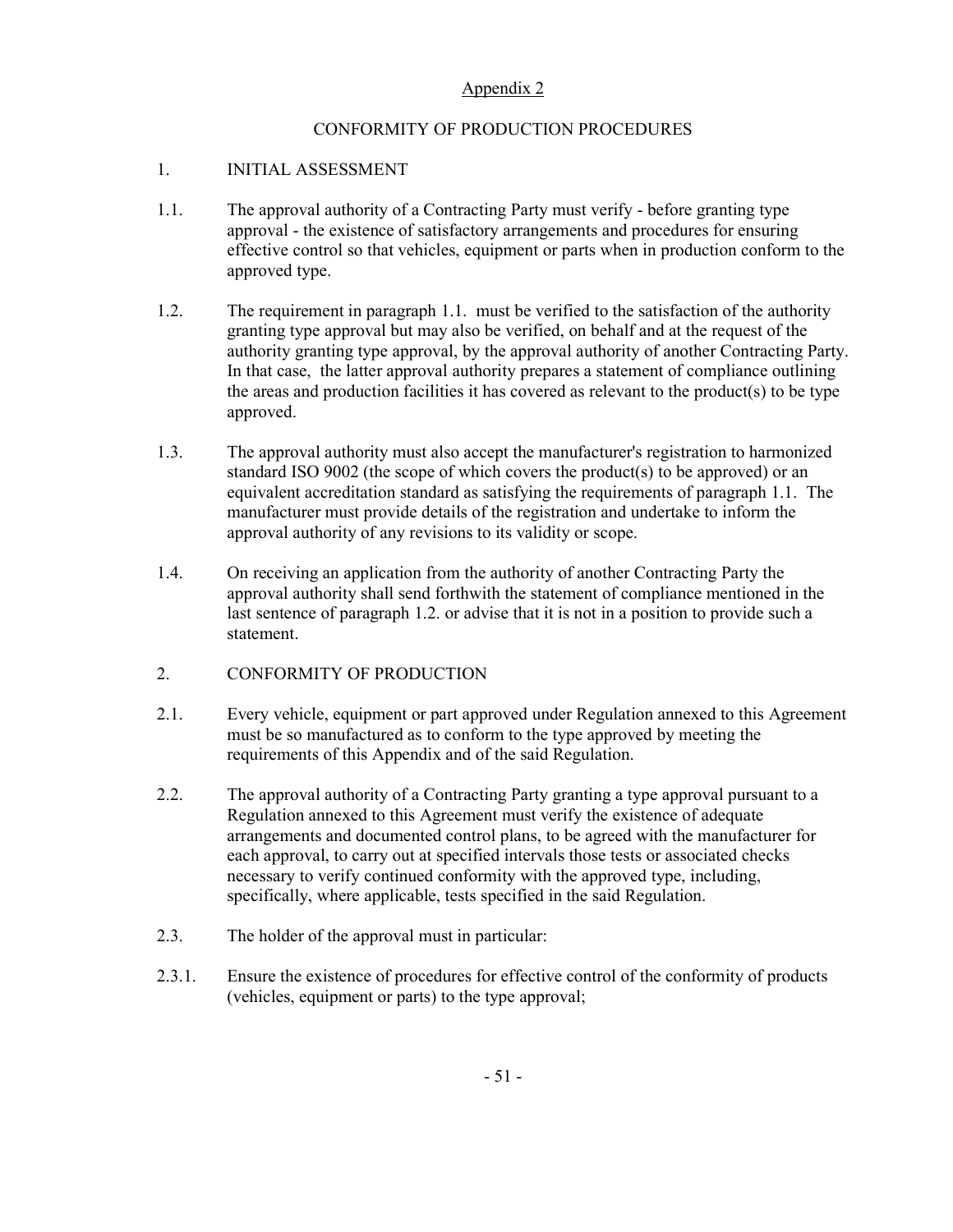- 2.3.2. Have access to the testing equipment necessary for checking the conformity to each approved type;
- 2.3.3. Ensure that test results' data are recorded and that annexed documents remain available for a period to be determined in agreement with the approval authority. This period must not exceed 10 years;
- 2.3.4. Analyze results of each type of test, in order to verify and ensure the stability of the product characteristics, making allowance for variation of an industrial production;
- 2.3.5. Ensure that for each type of product, at least the checks prescribed in this Appendix and the tests prescribed in the applicable Regulations are carried out;
- 2.3.6. Ensure that any set of samples or test pieces giving evidence of non-conformity in the type of test in question gives rise to a further sampling and test. All the necessary steps must be taken to restore conformity of the corresponding production.
- 2.4. The authority which has granted type approval may at any time verify the conformity control methods applied in each production facility. The normal frequency of these verifications must be consistent with the arrangements (if any) accepted under paragraph 1.2. or 1.3. of this Appendix and be such as to ensure that the relevant controls are reviewed over a period consistent with the climate of trust established by the approval authority.
- 2.4.1. At every inspection, the test records and production records must be available to the visiting inspector.
- 2.4.2. Where the nature of the test is appropriate, the inspector may select samples at random to be tested in the manufacturer's laboratory (or by the Technical Service where the Regulation annexed to this Agreement so provides). The minimum number of samples may be determined according to the results of the manufacturer's own verification.
- 2.4.3. Where the level of control appears unsatisfactory, or when it seems necessary to verify the validity of the tests carried out in application of paragraph 2.4.2., the inspector must select samples to be sent to the Technical Service which conducts the type approval tests.
- 2.4.4. The approval authority may carry out any check or test prescribed in this Appendix or in the applicable Regulation annexed to this Agreement.
- 2.4.5. In cases where unsatisfactory results are found during an inspection, the approval authority must ensure that all necessary steps are taken to restore conformity of production as rapidly as possible.

 $\mathcal{L}_\text{max}$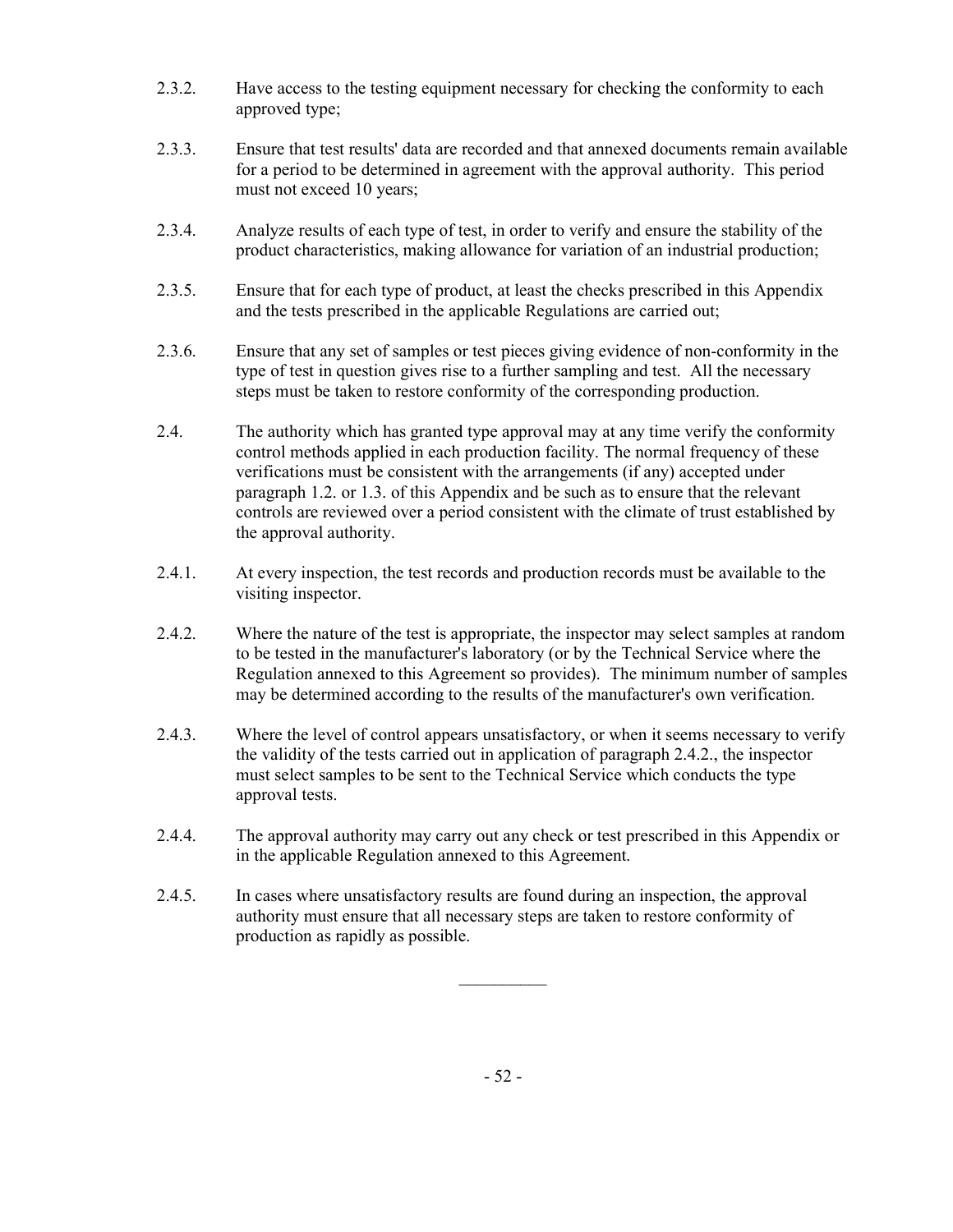Annex III

# **AGREEMENT CONCERNING THE ESTABLISHING OF GLOBAL TECHNICAL REGULATIONS FOR WHEELED VEHICLES, EQUIPMENT AND PARTS WHICH CAN BE FITTED AND/OR BE USED ON WHEELED VEHICLES, DONE AT GENEVA ON 25 JUNE 1998**

(Reproduction of documents ECE/TRANS/132 and Corr.1)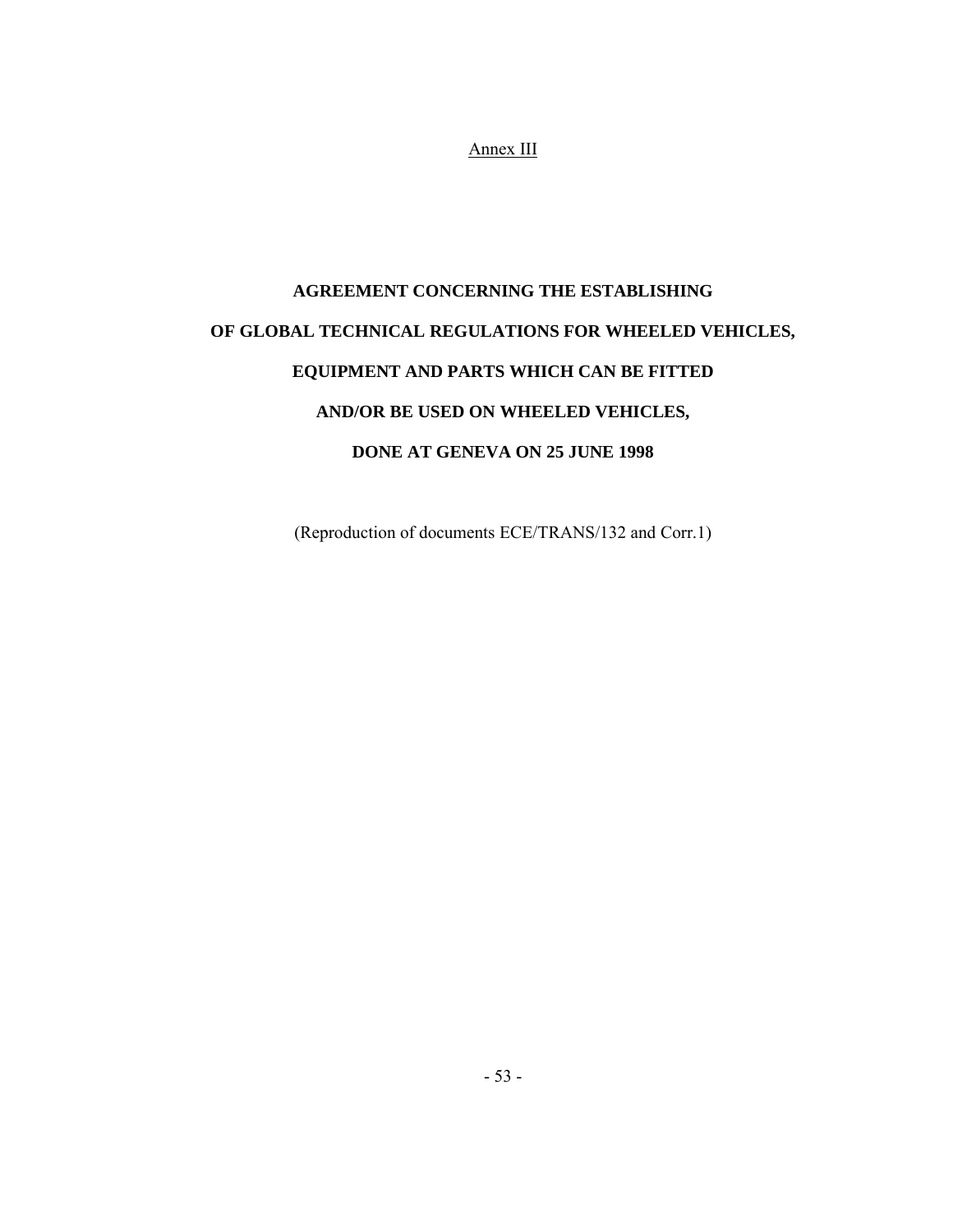## **PREAMBLE**

THE CONTRACTING PARTIES,

HAVING DECIDED to adopt an Agreement to establish a process for promoting the development of global technical regulations ensuring high levels of safety, environmental protection, energy efficiency and anti-theft performance of Wheeled Vehicles, Equipment and Parts which can be fitted and/or be used on Wheeled Vehicles;

HAVING DECIDED that such process shall also promote the harmonization of existing technical regulations, recognizing the right of subnational, national and regional authorities to adopt and maintain technical regulations in the areas of health, safety, environmental protection, energy efficiency and anti-theft performance that are more stringent than those established at the global level;

HAVING AUTHORIZATION to enter into such an Agreement under paragraph 1(a) of the Terms of Reference of the UN/ECE and Chapter XIII of the Rules of Procedure of the UN/ECE, Rule 50;

RECOGNIZING that this Agreement does not prejudice the rights and obligations of a Contracting Party under existing international agreements on health, safety and environmental protection;

RECOGNIZING that this Agreement does not prejudice the rights and obligations of a Contracting Party under the agreements under the World Trade Organization (WTO), including the Agreement on Technical Barriers to Trade (TBT), and intending to establish global technical regulations under this agreement, as a basis for their technical regulations in a manner consistent with these agreements;

INTENDING that Contracting Parties to this Agreement use the global technical regulations established under this Agreement as a basis for their technical regulations;

RECOGNIZING the importance to public health, safety and welfare of continuously improving and seeking high levels of safety, environmental protection, energy efficiency and anti-theft performance of wheeled vehicles, equipment and parts which can be fitted and/or be used on wheeled vehicles, and the potential value to international trade, consumer choice and product affordability of increasing convergences in existing and future technical regulations and their related standards;

RECOGNIZING that governments have the right to seek and implement improvements in the level of health, safety and environmental protection, and to determine whether the global technical regulations established under this Agreement are suitable for their needs;

RECOGNIZING the important harmonization work already carried out under the 1958 Agreement;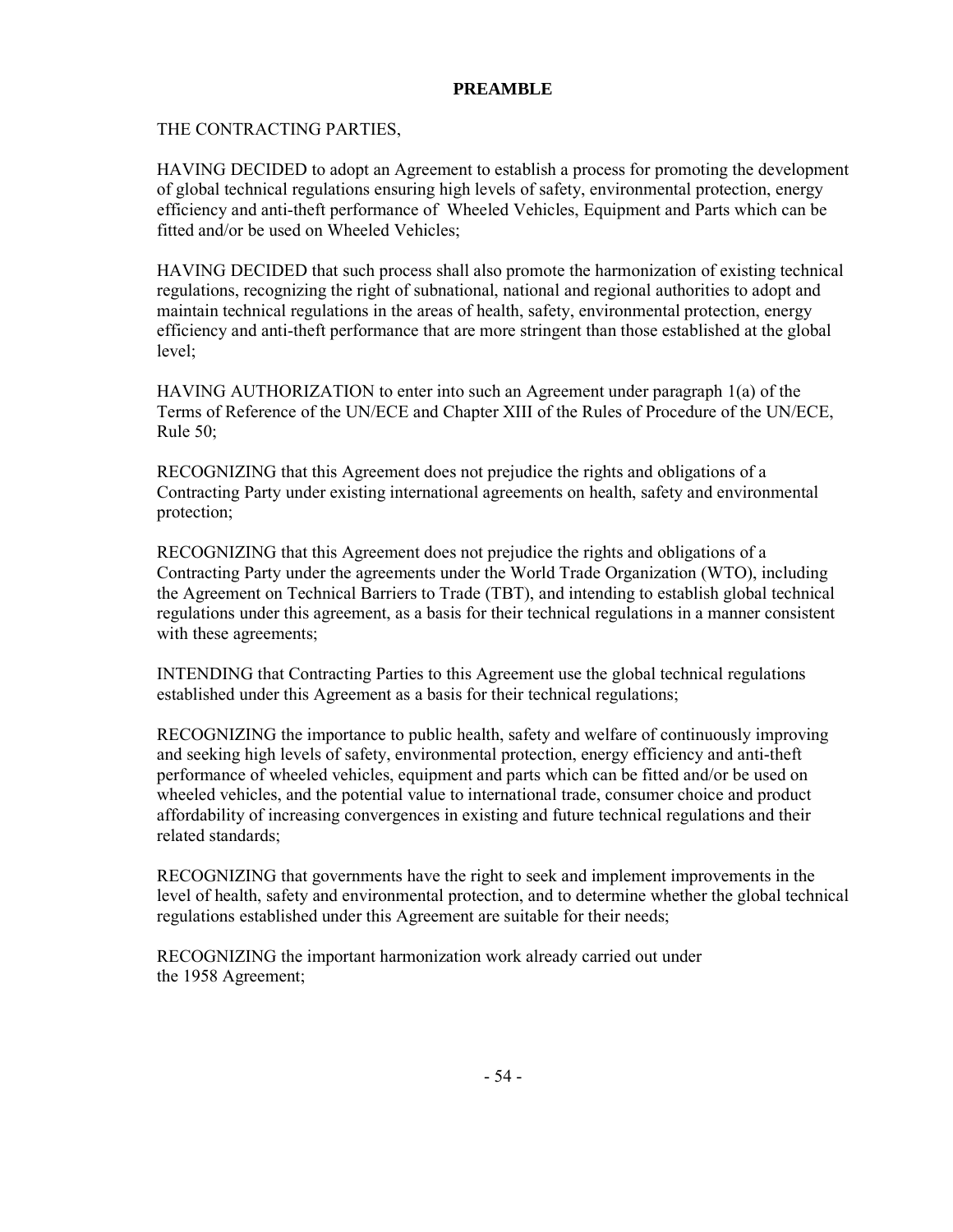RECOGNIZING the interest and expertise in different geographic regions regarding safety, environmental, energy and anti-theft problems and methods of solving those problems, and the value of that interest and expertise in developing global technical regulations to aid in achieving those improvements and in minimizing divergences;

DESIRING to promote the adoption of established global technical regulations in developing countries, taking into account the special issues and circumstances for those countries, and in particular the least developed of them;

DESIRING that the technical regulations applied by the Contracting Parties be given due consideration through transparent procedures in developing global technical regulations, and that such consideration include comparative analyses of benefits and cost effectiveness;

RECOGNIZING that establishing global technical regulations providing high levels of protection will encourage individual countries to conclude that those Regulations will provide the protection and performance needed within their jurisdiction;

RECOGNIZING the impact of the quality of vehicle fuels on the performance of vehicle environmental controls, human health, and fuel efficiency; and

RECOGNIZING that the use of transparent procedures is of particular importance in developing global technical regulations under this Agreement and that this development process must be compatible with the regulatory development processes of the Contracting Parties to this Agreement;

HAVE AGREED as follows:

## ARTICLE 1

## **PURPOSE**

- 1.1. The purpose of this Agreement is:
- 1.1.1. To establish a global process by which Contracting Parties from all regions of the world can jointly develop global technical regulations regarding the safety, environmental protection, energy efficiency, and anti-theft performance of wheeled vehicles, equipment and parts which can be fitted and/or be used on wheeled vehicles;
- 1.1.2. To ensure that, in developing global technical regulations, due and objective consideration is given to the existing technical regulations of Contracting Parties, and to the UN/ECE Regulations;
- 1.1.3. To ensure that objective consideration is given to the analysis of best available technology, relative benefits and cost effectiveness as appropriate in developing global technical regulations;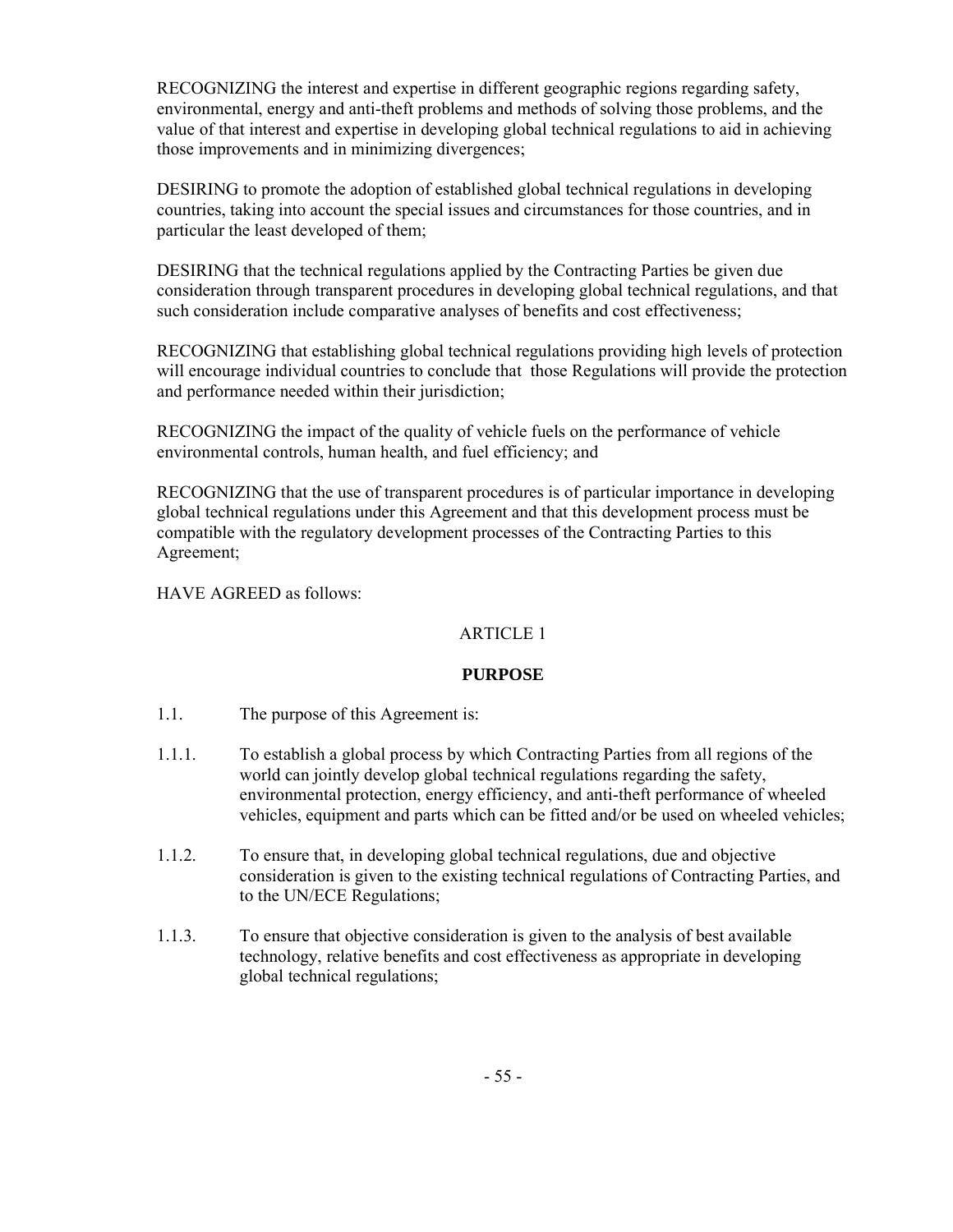- 1.1.4. To ensure that the procedures used in developing global technical regulations are transparent;
- 1.1.5. To achieve high levels of safety, environmental protection, energy efficiency, and anti-theft performance within the global community, and to ensure that actions under this Agreement do not promote, or result in, a lowering of these levels within the jurisdiction of Contracting Parties, including the subnational level;
- 1.1.6. To reduce technical barriers to international trade through harmonizing existing technical regulations of Contracting Parties, and UN/ECE Regulations, and developing new global technical regulations governing safety, environmental protection, energy efficiency and anti-theft performance of wheeled vehicles, equipment and parts which can be fitted and/or be used on wheeled vehicles, consistent with the achievement of high levels of safety and environment protection and the other above-stated purposes; and
- 1.1.7. To ensure that, where alternative levels of stringency are needed to facilitate the regulatory activities of certain countries, in particular developing countries, such needs are taken into consideration in developing and establishing global technical regulations.
- 1.2. This Agreement is to operate in parallel with the 1958 Agreement, without affecting the institutional autonomy of either Agreement.

## **CONTRACTING PARTIES AND CONSULTATIVE STATUS**

- 2.1. Countries that are members of the Economic Commission for Europe (UN/ECE), regional economic integration organizations that are set up by ECE member countries and countries that are admitted to the ECE in a consultative capacity in accordance with paragraph 8 of the ECE's Terms of Reference, may become Contracting Parties to this Agreement.
- 2.2. Countries that are members of the United Nations and that participate in certain activities of the ECE in accordance with paragraph 11 of the ECE's Terms of Reference, and regional economic integration organizations set up by such countries, may become Contracting Parties to this Agreement.
- 2.3. Any specialized agency and any organization, including intergovernmental organizations and non-governmental organizations, that have been granted consultative status by the Economic and Social Council of the United Nations, may participate in that capacity in the deliberations of any Working Party during consideration of any matter of particular concern to that agency or organization.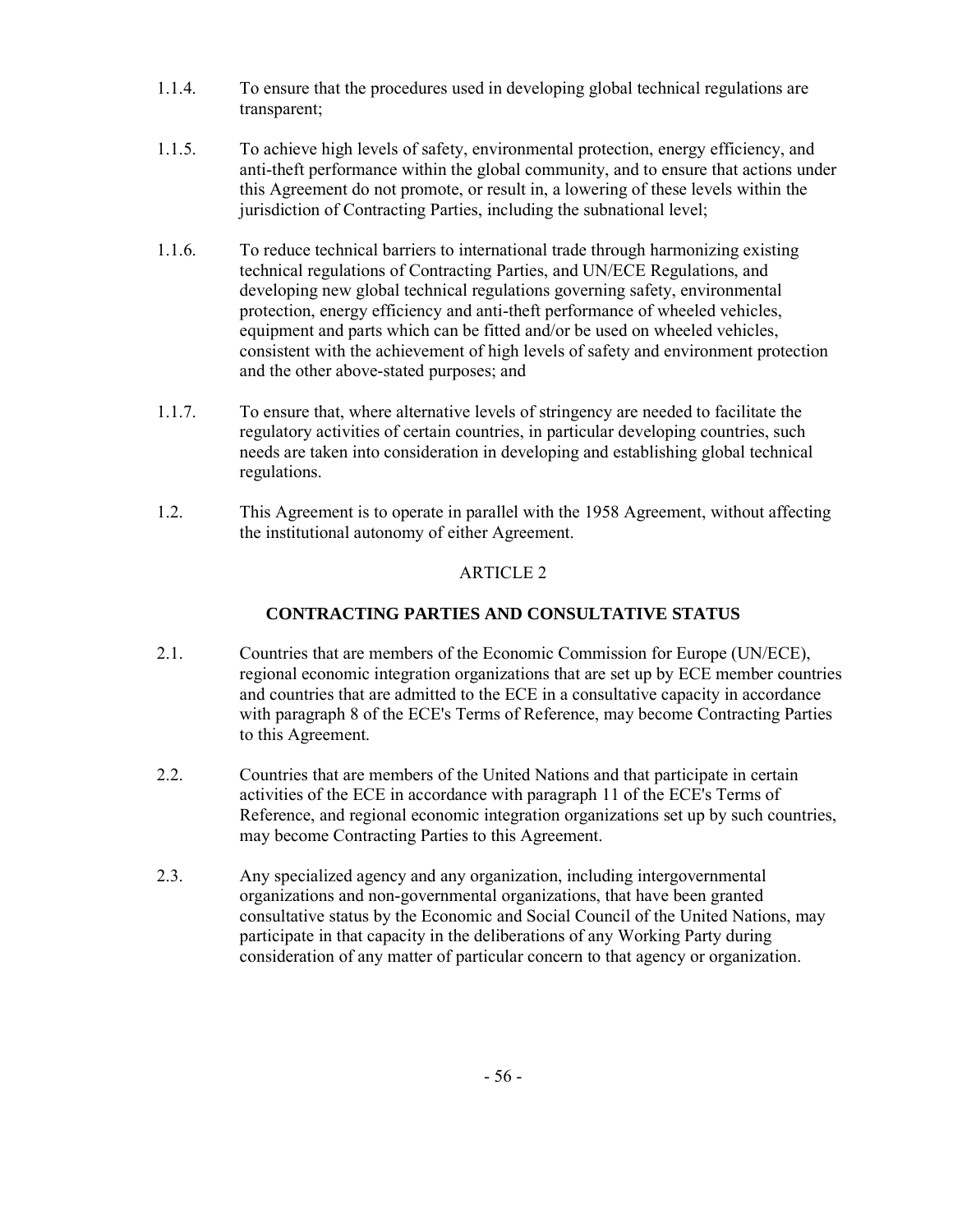## **EXECUTIVE COMMITTEE**

- 3.1. The representatives of Contracting Parties shall constitute the Executive Committee of this Agreement and shall meet at least annually in that capacity.
- 3.2. The Rules of Procedure of the Executive Committee are set forth in Annex B to this Agreement.
- 3.3. The Executive Committee shall:
- 3.3.1. be responsible for the implementation of this Agreement, including the setting of priorities for activity under this Agreement;
- 3.3.2. consider all recommendations and reports by Working Parties regarding the establishment of global technical regulations under this Agreement; and
- 3.3.3. fulfil such other functions as may be appropriate under this Agreement.
- 3.4. The Executive Committee shall have the final authority to decide whether to list regulations in the Compendium of Candidate global technical regulations and to establish global technical regulations under this Agreement.
- 3.5. The Executive Committee shall, in discharging its functions, use information from all relevant sources when the Committee deems it appropriate to do so.

## ARTICLE 4

## **CRITERIA FOR TECHNICAL REGULATIONS**

- 4.1. To be listed under Article 5 or established under Article 6, a technical regulation shall meet the following criteria:
- 4.1.1. provide a clear description of the wheeled vehicles, equipment and/or parts which can be fitted and/or be used on wheeled vehicles and which are subject to the regulation.
- 4.1.2. contain requirements that:
- 4.1.2.1. provide for high levels of safety, environmental protection, energy efficiency or antitheft performance; and
- 4.1.2.2. wherever appropriate, are expressed in terms of performance instead of design characteristics.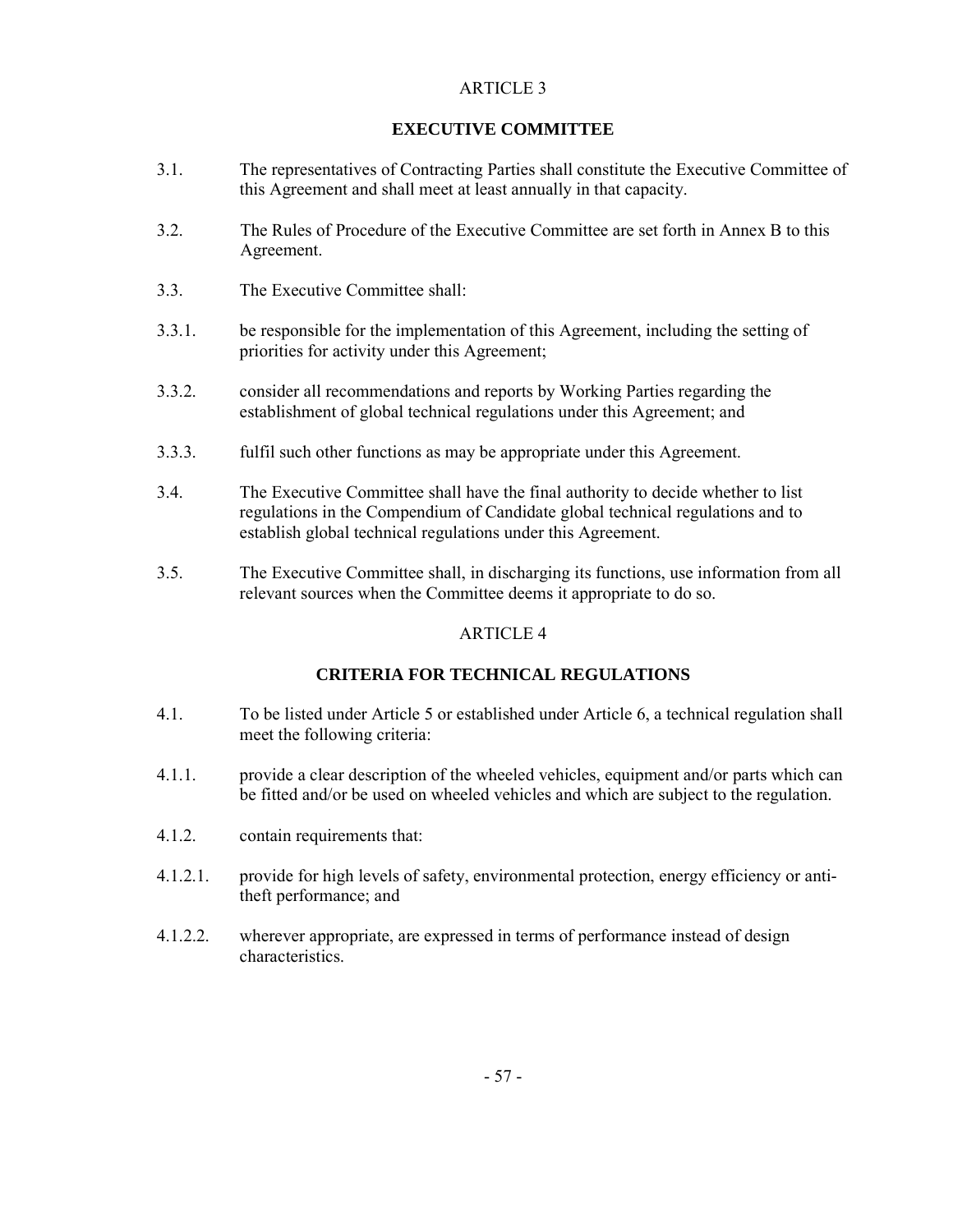- 4.1.3. include:
- 4.1.3.1. the test method by which compliance with the regulation is to be demonstrated;
- 4.1.3.2. for regulations to be listed under Article 5, where appropriate, a clear description of approval or certification markings and/or labels requisite for type approval and conformity of production or for manufacturer self-certification requirements; and
- 4.1.3.3. if applicable, a recommended minimum period of lead time, based upon considerations of reasonableness and practicability, that a Contracting Party should provide before requiring compliance.
- 4.2. A global technical regulation may specify alternative non-global levels of stringency or performance, and appropriate test procedures, where needed to facilitate the regulatory activities of certain countries, in particular developing countries.

## **COMPENDIUM OF CANDIDATE GLOBAL TECHNICAL REGULATIONS**

- 5.1. A compendium of technical regulations of Contracting Parties other than UN/ECE Regulations that are candidates for harmonization or adoption as global technical regulations (to be known as the Compendium of Candidates) shall be created and maintained.
- 5.2. Listing technical regulations in the Compendium of Candidates

 Any Contracting Party may submit a request to the Executive Committee for the listing in the Compendium of Candidates of any technical regulation that such Contracting Party has applied, is applying or has adopted for future application.

- 5.2.1. The request specified in paragraph 5.2. shall contain:
- 5.2.1.1. a copy of such regulation;
- 5.2.1.2. any available technical documentation supporting such regulation, including documentation concerning best available technology, relative benefits, and cost effectiveness; and
- 5.2.1.3. the identification of any known existing or imminent relevant international voluntary standards.
- 5.2.2. The Executive Committee shall consider all requests that satisfy the requirements of Article 4 and paragraph 5.2.1. of this Article. The technical regulation shall be listed in the Compendium of Candidates if supported by an affirmative vote in accordance with paragraph 7.1. of Article 7 of Annex B. The documentation submitted with the request for that regulation shall be appended to the listed technical regulation.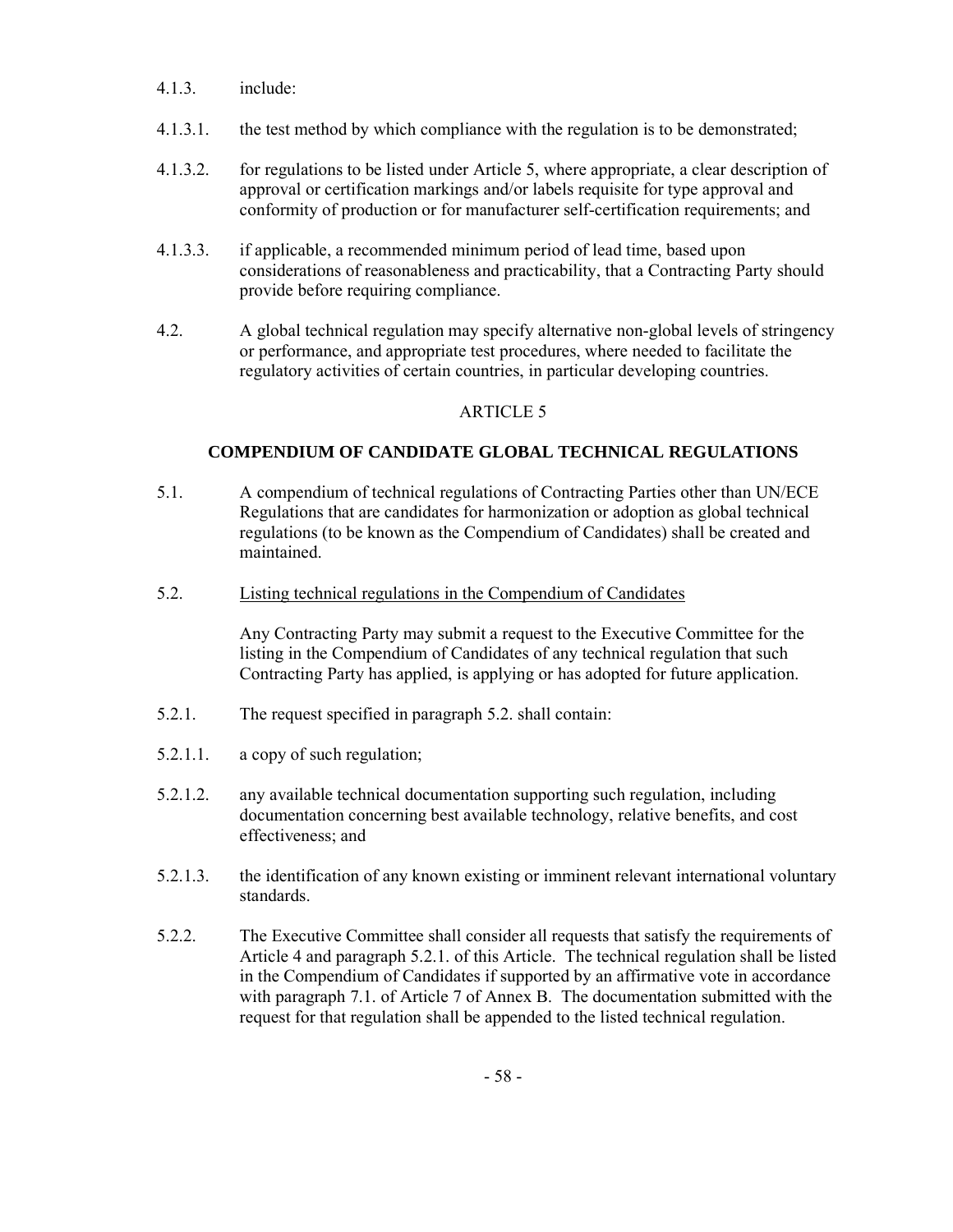- 5.2.3. The requested regulation shall be considered to be listed by the Secretary-General on the date on which it is supported by an affirmative vote under paragraph 5.2.2. of this Article.
- 5.3. Removing listed technical regulations from the Compendium of Candidates

 A listed technical regulation shall be removed from the Compendium of Candidates either:

- 5.3.1. upon the establishment in the Global Registry of a global technical regulation embodying product requirements addressing the same elements of performance or design characteristics as the listed technical regulation;
- 5.3.2. at the end of the 5-year period following the regulation's listing under this Article, and at the end of each subsequent 5-year period, unless the Executive Committee reaffirms, by an affirmative vote in accordance with paragraph 7.1. of Article 7 of Annex B, the listing of the technical regulation in the Compendium of Candidates; or
- 5.3.3. in response to a written request from the Contracting Party at whose request the technical regulation was originally listed. Such request shall include the bases for the removal of the regulation.
- 5.4. Availability of documents

 All documents considered by the Executive Committee under this Article shall be publicly available.

## ARTICLE 6

## **REGISTRY OF GLOBAL TECHNICAL REGULATIONS**

- 6.1. A registry shall be created and maintained for the global technical regulations developed and established under this Article. The registry shall be known as the Global Registry.
- 6.2. Establishing global technical regulations in the Global Registry through harmonization of existing regulations

 A Contracting Party may submit a proposal to develop a harmonized global technical regulation concerning elements of performance or design characteristics addressed either by technical regulations listed in the Compendium of Candidates, or by any UN/ECE Regulations, or both.

- 6.2.1. The proposal specified in paragraph 6.2. shall contain:
- 6.2.1.1. an explanation of the objective of the proposed global technical regulation.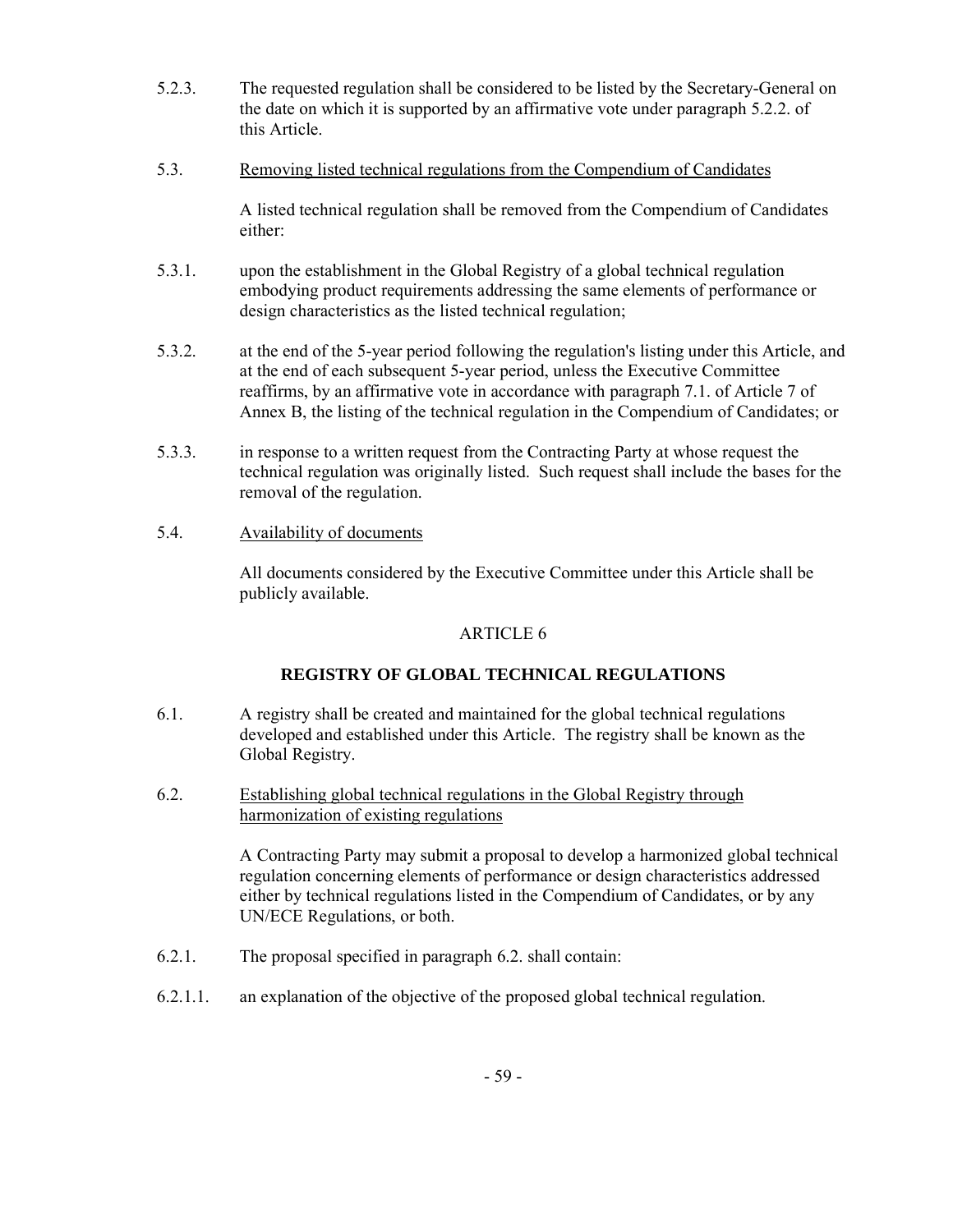- 6.2.1.2. a narrative description or, if available, the draft text of the proposed global technical regulation;
- 6.2.1.3. available documentation that may facilitate the analysis of the issues to be addressed in the report required by paragraph 6.2.4.2.1. of this Article;
- 6.2.1.4. a list of all technical regulations in the Compendium of Candidates, and any UN/ECE Regulations, that address the same elements of performance or design characteristics to be addressed by the proposed global technical regulation; and
- 6.2.1.5. the identification of any known existing relevant international voluntary standards.
- 6.2.2. Each proposal specified in paragraph 6.2.1. of this Article shall be submitted to the Executive Committee.
- 6.2.3. The Executive Committee shall not refer to any Working Party any proposal that it determines does not satisfy the requirements of Article 4 and paragraph 6.2.1. of this Article. It may refer all other proposals to an appropriate Working Party.
- 6.2.4. In response to a proposal referred to it for developing a global technical regulation through harmonization, the Working Party shall use transparent procedures to:
- 6.2.4.1. develop recommendations regarding a global technical regulation by:
- 6.2.4.1.1. giving consideration to the objective of the proposed global technical regulation and the need for establishing alternative levels of stringency or performance;
- 6.2.4.1.2. reviewing all technical regulations that are listed in the Compendium of Candidates, and any UN/ECE Regulations, that address the same elements of performance;
- 6.2.4.1.3. reviewing any documentation that is appended to the regulations specified in paragraph 6.2.4.1.2. of this Article;
- 6.2.4.1.4. reviewing any available assessments of functional equivalence relevant to the consideration of the proposed global technical regulation, including assessments of related standards;
- 6.2.4.1.5. verifying whether the global technical regulation under development satisfies the stated objective of the regulation and the criteria in Article 4; and
- 6.2.4.1.6. giving due consideration to the possibility of the technical regulation being established under the 1958 Agreement.
- 6.2.4.2. submit to the Executive Committee:
- 6.2.4.2.1. a written report that presents its recommendation regarding the global technical regulation, includes all technical data and information that were considered in the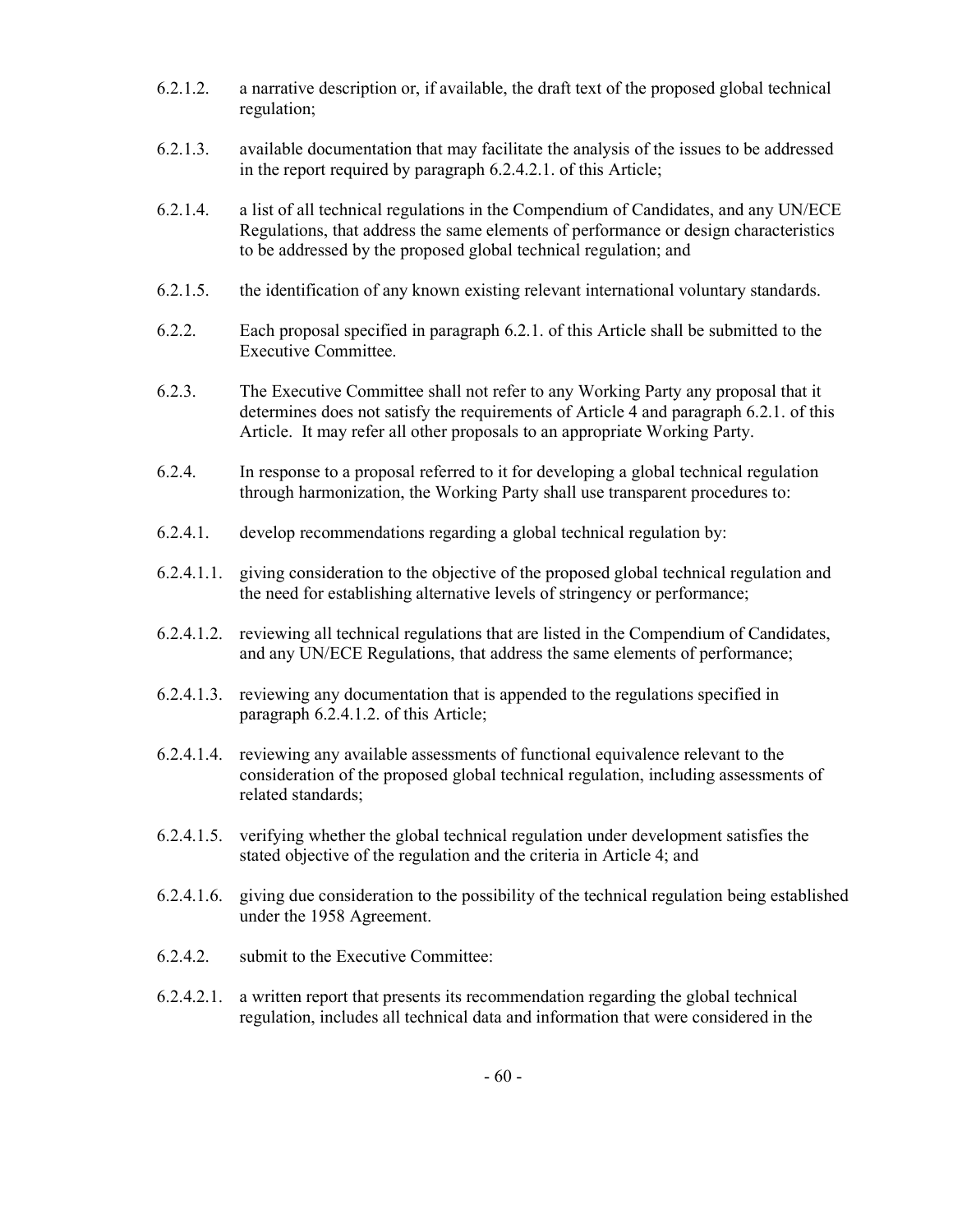development of its recommendation, describes its consideration of the information specified in paragraph 6.2.4.1. of this Article, and sets forth the rationale for its recommendations, including an explanation for rejecting any alternative regulatory requirements and approaches considered; and

- 6.2.4.2.2. the text of any recommended global technical regulation.
- 6.2.5. The Executive Committee shall, using transparent procedures:
- 6.2.5.1. determine whether the recommendations regarding the global technical regulation, and the report are based upon a sufficient and thorough performance of the activities specified in paragraph 6.2.4.1. of this Article. If the Executive Committee determines that the recommendations, report and/or the text of the recommended global technical regulation, if any, are inadequate, it shall return the regulation and report to the Working Party for revision or additional work.
- 6.2.5.2. consider the establishment of a recommended global technical regulation in accordance with the procedures set forth in paragraph 7.2. of Article 7 of Annex B. A consensus vote by the Executive Committee in favour of the regulation shall establish the Regulation in the Global Registry.
- 6.2.6. The global technical regulation shall be considered to be established in the Global Registry on the date of the consensus vote by the Executive Committee in favour of the regulation.
- 6.2.7. The Secretariat shall, upon the establishment of a global technical regulation by the Executive Committee, append copies of all relevant documentation, including the proposal submitted pursuant to paragraph 6.2.1. of this Article and the recommendations and report required by paragraph 6.2.4.2.1. of this Article, to that regulation.
- 6.3. Establishing new global technical regulations in the Global Registry

 A Contracting Party may submit a proposal to develop a new global technical regulation concerning elements of performance or design characteristics not addressed by technical regulations in the Compendium of Candidates or UN/ECE Regulations.

- 6.3.1. The proposal specified in paragraph 6.3. shall contain:
- 6.3.1.1. an explanation of the objective of the proposed new global technical regulation, based on objective data to the extent possible;
- 6.3.1.2. a narrative description or, if available, the draft text of the proposed new global technical regulation;
- 6.3.1.3. any available documentation that may facilitate the analysis of the issues to be addressed in the report required by paragraph 6.3.4.2.1. of this Article; and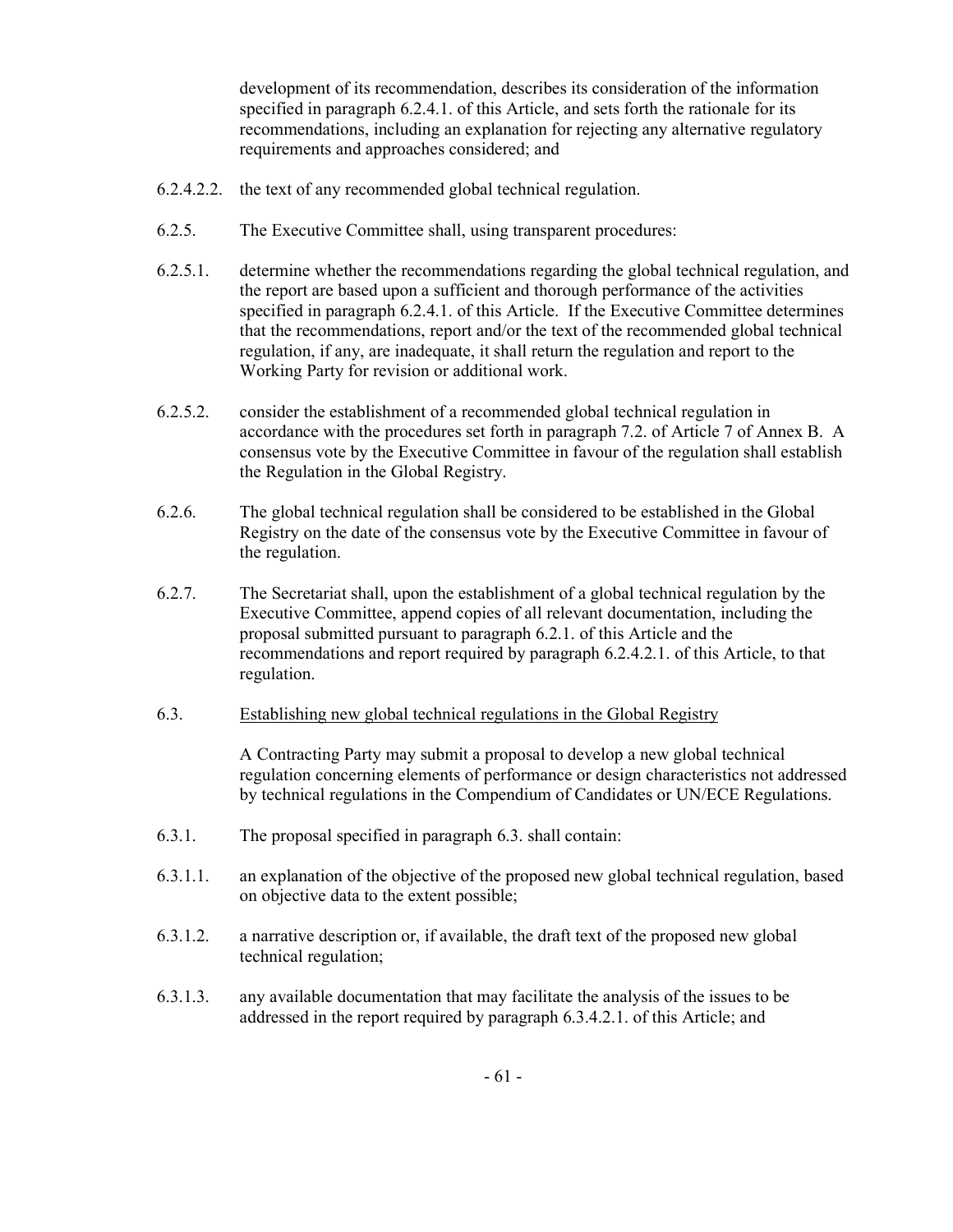- 6.3.1.4. the identification of any known existing relevant international voluntary standards.
- 6.3.2. Each proposal specified in paragraph 6.3.1. of this Article shall be submitted to the Executive Committee.
- 6.3.3. The Executive Committee shall not refer to any Working Party any proposal that it determines does not satisfy the requirements of Article 4 and paragraph 6.3.1. of this Article. It may refer all other proposals to an appropriate Working Party.
- 6.3.4. In response to a proposal referred to it for developing a new global technical regulation, the Working Party shall use transparent procedures to:
- 6.3.4.1. develop recommendations regarding a new global technical regulation by:
- 6.3.4.1.1. giving consideration to the objective of the proposed new global technical regulation and the need for establishing alternative levels of stringency or performance;
- 6.3.4.1.2. considering technical feasibility;
- 6.3.4.1.3. considering economic feasibility;
- 6.3.4.1.4. examining benefits, including those of any alternative regulatory requirements and approaches considered;
- 6.3.4.1.5. comparing potential cost effectiveness of the recommended regulation to that of the alternative regulatory requirements and approaches considered;
- 6.3.4.1.6. verifying whether the new global technical regulation under development satisfies the stated objective of the Regulation and the criteria in Article 4; and
- 6.3.4.1.7. giving due consideration to the possibility of the technical regulation being established under the 1958 Agreement.
- 6.3.4.2. submit to the Executive Committee:
- 6.3.4.2.1. a written report that presents its recommendation regarding the new global technical regulation, includes all technical data and information that were considered in the development of its recommendation, describes its consideration of the information specified in paragraph 6.3.4.1. of this Article, and sets forth the rationale for its recommendations, including an explanation for rejecting any alternative regulatory requirements and approaches considered; and
- 6.3.4.2.2. the text of any recommended new global technical regulation.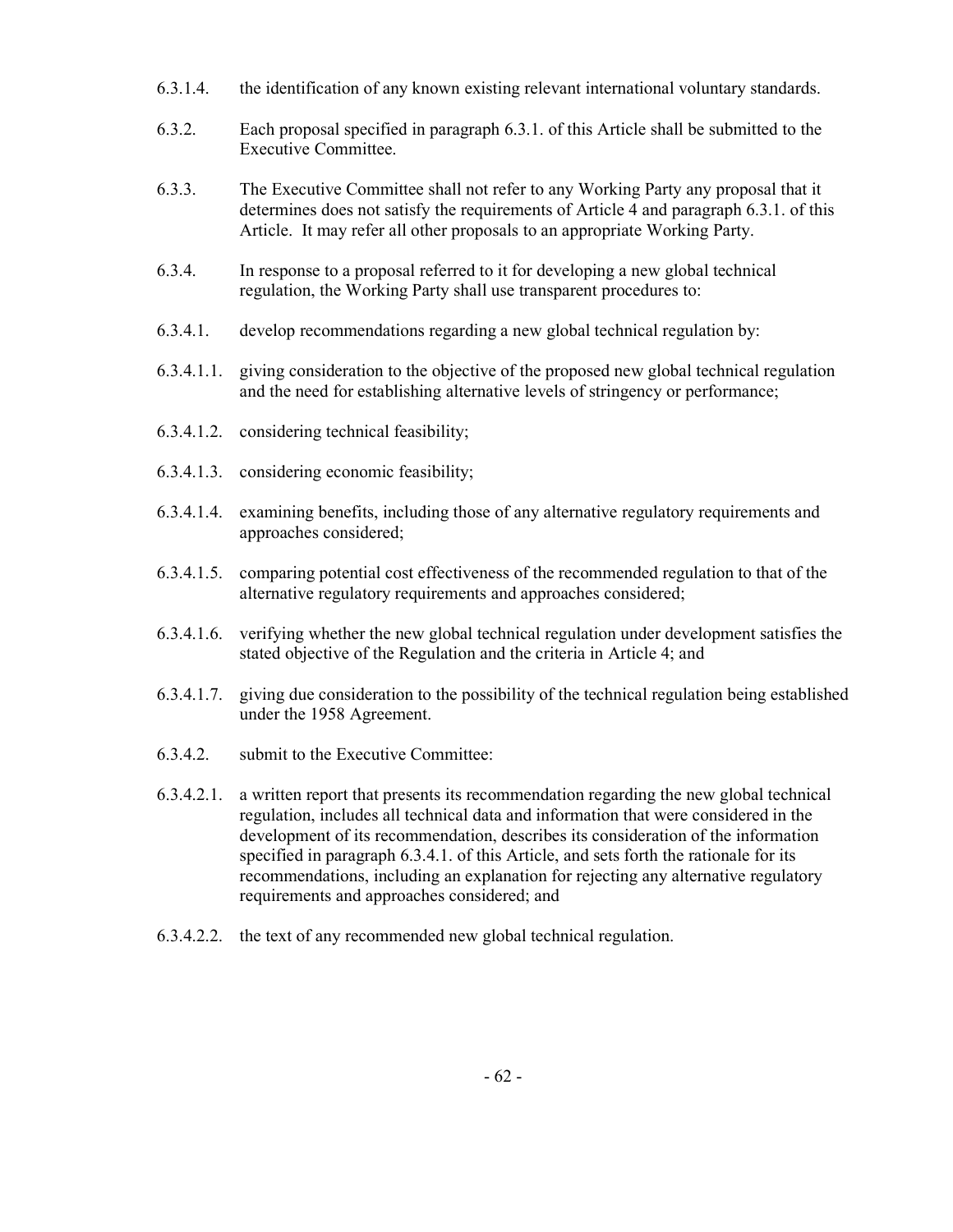- 6.3.5 The Executive Committee shall, using transparent procedures:
- 6.3.5.1. determine whether the recommendations regarding the new global technical regulation and the report are based upon a sufficient and thorough performance of the activities specified in paragraph 6.3.4.1. of this Article. If the Executive Committee determines that the recommendations, report and/or the text of the recommended new global technical regulation, if any, are inadequate, it shall return the regulation and report to the Working Party for revision or additional work.
- 6.3.5.2. consider the establishment of a recommended new global technical regulation in accordance with the procedures set forth in paragraph 7.2. of Article 7 of Annex B. A consensus vote by the Executive Committee in favour of the regulation shall establish the Regulation in the Global Registry.
- 6.3.6. The global technical regulation shall be considered to be established in the Global Registry on the date of the consensus vote by the Executive Committee in favour of the regulation.
- 6.3.7. The Secretariat shall, upon the establishment of a new global technical regulation by the Executive Committee, append copies of all relevant documentation, including the proposal submitted pursuant to paragraph 6.3.1. of this Article and the recommendations and report required by paragraph 6.3.4.2.1. of this Article, to that Regulation.

## 6.4. Amending established global technical regulations

 The process for amending any global technical regulation established in the Global Registry under this Article shall be the procedures specified in paragraph 6.3. of this Article for establishing a new global technical regulation in the Global Registry.

## 6.5. Availability of documents

 All documents considered or generated by the Working Party in recommending global technical regulations under this Article shall be publicly available.

## ARTICLE 7

## **ADOPTION, AND NOTIFICATION OF APPLICATION, OF ESTABLISHED GLOBAL TECHNICAL REGULATIONS**

7.1. A Contracting Party that votes in favour of establishing a global technical regulation under Article 6 of this Agreement shall be obligated to submit the technical Regulation to the process used by that Contracting Party to adopt such a technical Regulation into its own laws or regulations and shall seek to make a final decision expeditiously.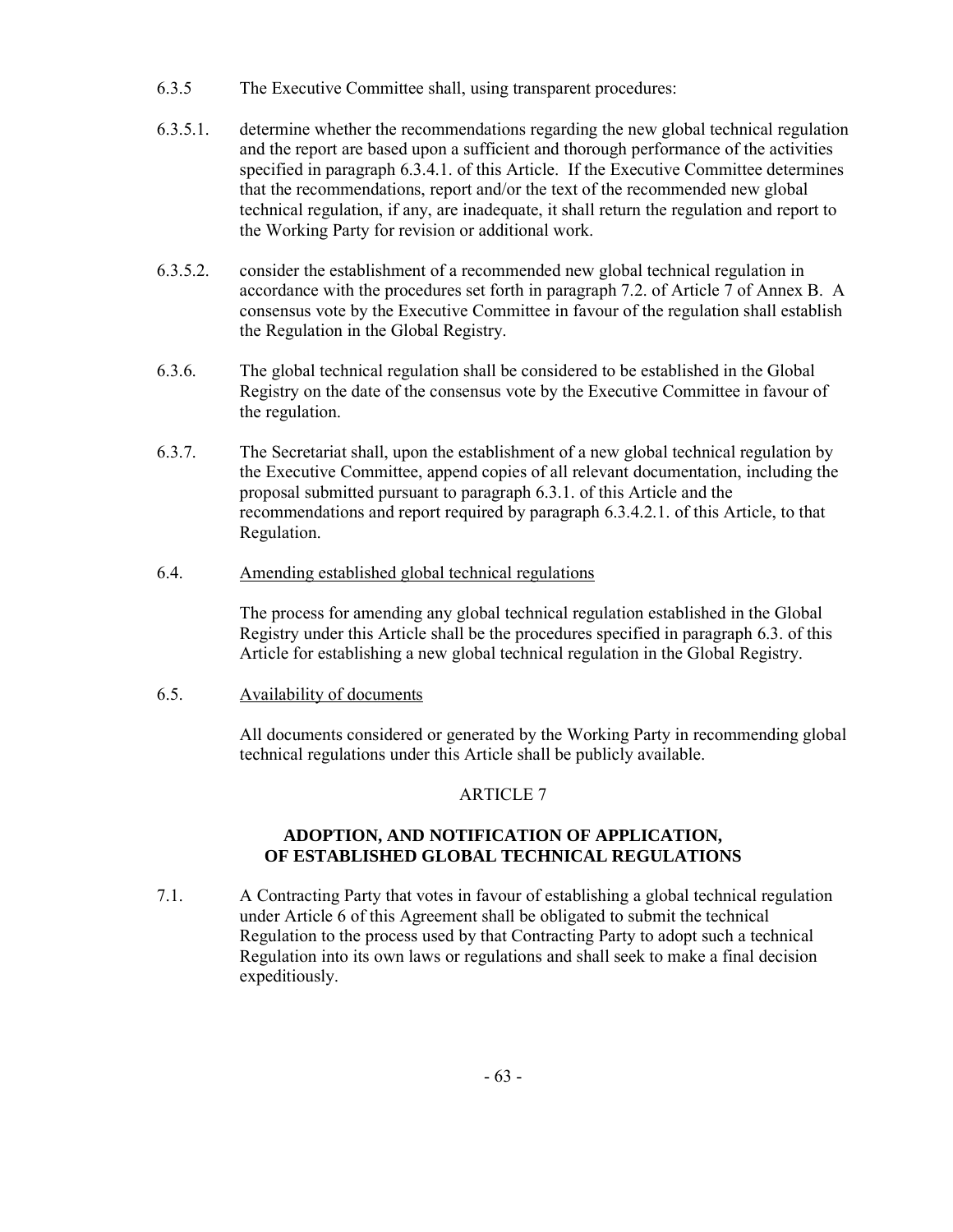- 7.2. A Contracting Party that adopts an established global technical regulation into its own laws or regulations shall notify the Secretary-General in writing of the date on which it will begin applying that Regulation. The notification shall be provided within 60 days after its decision to adopt the Regulation. If the established global technical regulation contains more than one level of stringency or performance, the notification shall specify which of those levels of stringency or performance is selected by the Contracting Party.
- 7.3. A Contracting Party that is specified in paragraph 7.1. of this Article and that decides not to adopt the established global technical regulation into its own laws or regulations, shall notify the Secretary-General in writing of its decision and the basis for its decision. The notification shall be provided within sixty (60) days after its decision.
- 7.4. A Contracting Party that is specified in paragraph 7.1. of this Article and that has not, by the end of the one-year period after the date of the establishment of the Regulation in the Global Registry, either adopted that technical regulation or decided not to adopt the Regulation into its own laws or regulations, shall provide a report on the status of the Regulation in its domestic process. A status report shall be submitted for each subsequent one-year period if neither of those actions has been taken by the end of that period. Each report required by this paragraph shall:
- 7.4.1. include a description of the steps taken during the past year to submit the Regulation and make a final decision and an indication of the anticipated date of such a decision; and
- 7.4.2. be submitted to the Secretary-General not later than 60 days after the end of the oneyear period for which the report is submitted.
- 7.5. A Contracting Party that accepts products that comply with an established global technical regulation without adopting that Regulation into its own laws or regulations shall notify the Secretary-General in writing of the date on which it began to accept such products. The Contracting Party shall provide the notification within sixty (60) days after the beginning of such acceptance. If the established global technical regulation contains more than one level of stringency or performance, the notification shall specify which of those levels of stringency or performance is selected by the Contracting Party.
- 7.6. A Contracting Party that has adopted into its own laws or regulations an established global technical regulation may decide to rescind or amend the adopted Regulation. Prior to making that decision, the Contracting Party shall notify the Secretary-General in writing of its intent and the reasons for considering that action. This notice provision shall also apply to a Contracting Party that has accepted products under paragraph 7.5. and that intends to cease accepting such products. The Contracting Party shall notify the Secretary-General of its decision to adopt any amended or new regulation within 60 days after that decision. Upon request, the Contracting Party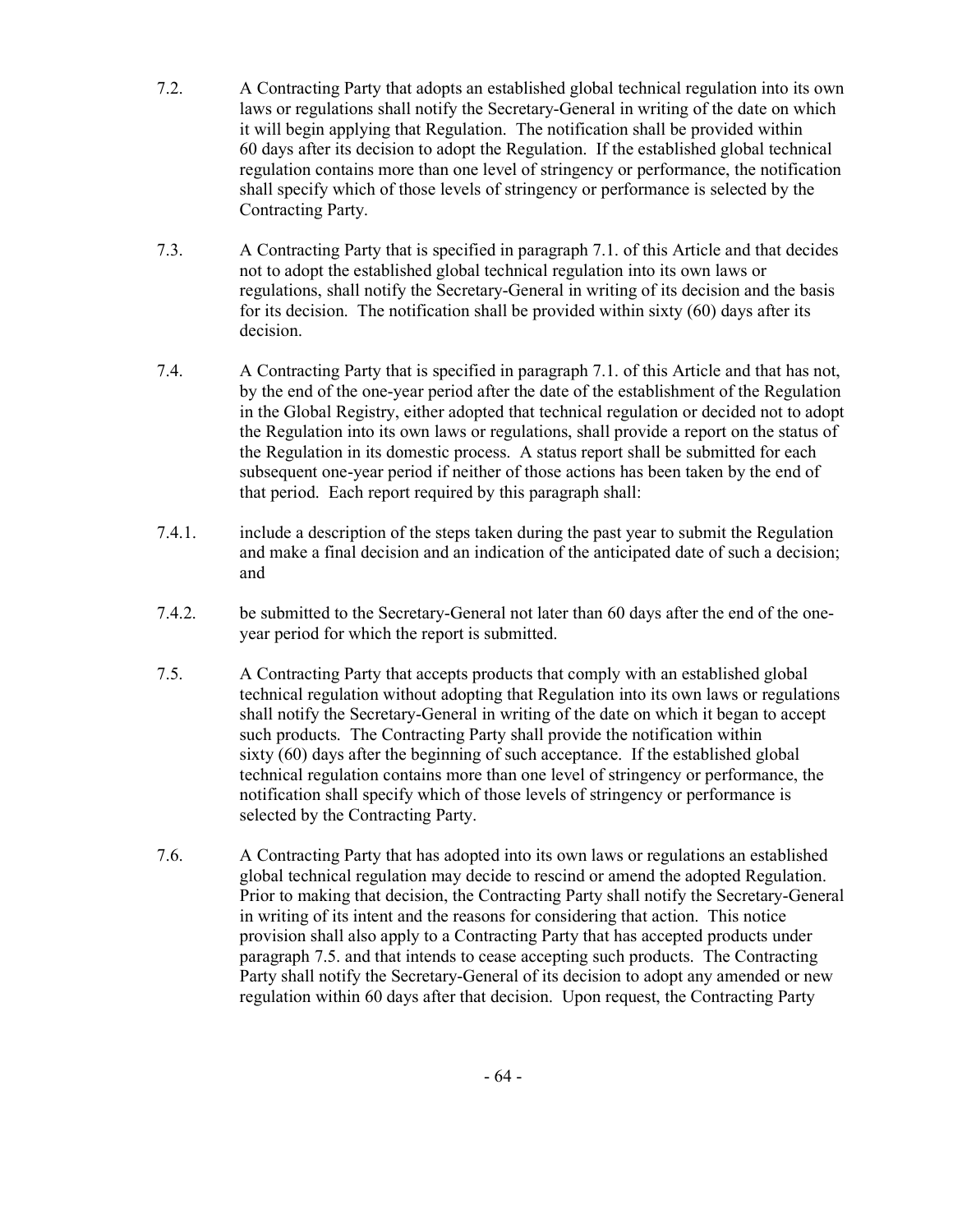shall promptly provide copies of such amended or new regulation to other Contracting Parties.

## ARTICLE 8

## **ISSUE RESOLUTION**

- 8.1. Questions concerning the provisions of an established global technical regulation shall be referred to the Executive Committee for resolution.
- 8.2. Issues between two or more Contracting Parties concerning the interpretation or application of this Agreement shall, so far as possible, be resolved through consultation or negotiation between or among them. Where this process fails to resolve the issues, the Contracting Parties concerned may agree to request the Executive Committee to resolve the issue as provided in paragraph 7.3. of Article 7 of Annex B.

## ARTICLE 9

## **BECOMING A CONTRACTING PARTY**

- 9.1. Countries and regional economic integration organizations specified in Article 2 may become Contracting Parties to this Agreement by either:
- 9.1.1. signature without reservation as to ratification, acceptance or approval;
- 9.1.2. signature subject to ratification, acceptance or approval, followed by ratification, acceptance or approval;
- 9.1.3. acceptance; or
- 9.1.4. accession.
- 9.2. The instrument of ratification, acceptance, approval or accession shall be deposited with the Secretary-General.
- 9.3 Upon becoming a Contracting Party:
- 9.3.1. after this Agreement has entered into force, each country or regional integration organization shall give notification in accordance with Article 7 as to which, if any, global technical regulation(s) established pursuant to Article 6 it will adopt, and as to any decision to accept products that comply with any of those global technical regulations, without adopting those Regulations into its own laws or regulations. If the established global technical regulation contains more than one level of stringency or performance, the notification shall specify which of those levels of stringency or performance is adopted or accepted by the Contracting Party.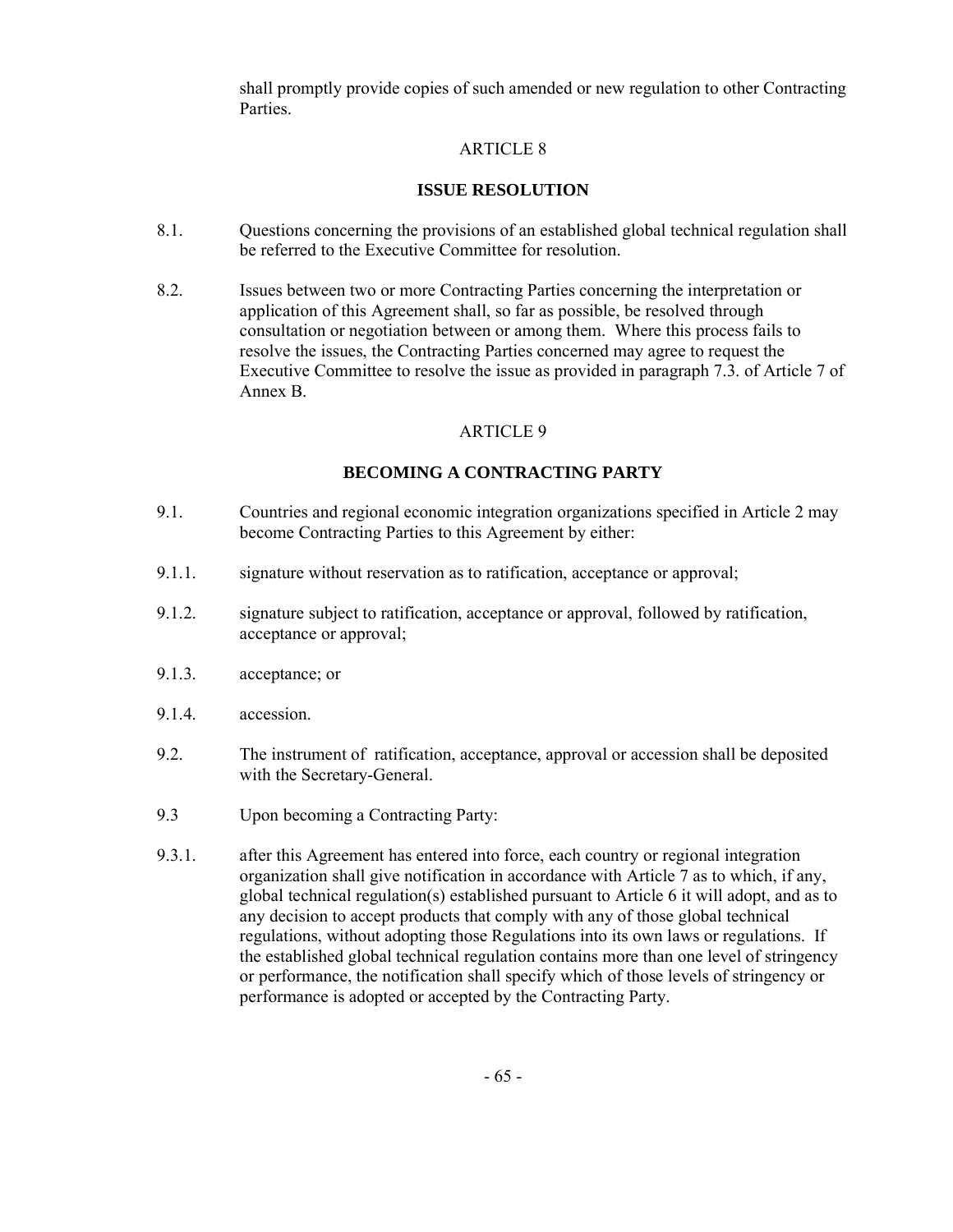- 9.3.2. each regional economic integration organization shall declare in matters within its competence that its Member States have transferred powers in fields covered by this Agreement, including the power to make binding decisions on their Member States.
- 9.4. Regional economic integration organizations that are Contracting Parties shall cease being Contracting Parties when they lose the powers declared in accordance with paragraph 9.3.2. of this Article and shall inform the Secretary-General thereof.

## **SIGNATURE**

- 10.1. This Agreement shall be open for signature beginning 25 June 1998.
- 10.2. This Agreement shall remain open for signature until its entry into force.

## ARTICLE 11

## **ENTRY INTO FORCE**

- 11.1. This Agreement and its Annexes, which constitute integral parts of the Agreement, shall enter into force on the thirtieth (30) day following the date on which a minimum of five (5) countries and/or regional economic integration organizations have become Contracting Parties pursuant to Article 9. This minimum of five (5) must include the European Community, Japan, and the United States of America.
- 11.2. If, however, paragraph 11.1 of this Article is not satisfied fifteen (15) months after the date specified in paragraph 10.1., then this Agreement and its Annexes, which constitute integral parts of the Agreement, shall enter into force on the thirtieth (30) day following the date on which a minimum of eight (8) countries and/or regional economic integration organizations have become Contracting Parties pursuant to Article 9. Such date of entry into force shall not be earlier than sixteen (16) months after the date specified in paragraph 10.1. At least one (1) of these eight (8) must be either the European Community, Japan or the United States of America.
- 11.3. For any country or regional economic integration organization that becomes a Contracting Party to the Agreement after its entry into force, this Agreement shall enter into force sixty (60) days after the date that such country or regional economic integration organization deposits its instrument of ratification, acceptance, approval or accession.

## ARTICLE 12

## **WITHDRAWAL FROM AGREEMENT**

12.1. A Contracting Party may withdraw from this Agreement by notifying the Secretary-General in writing.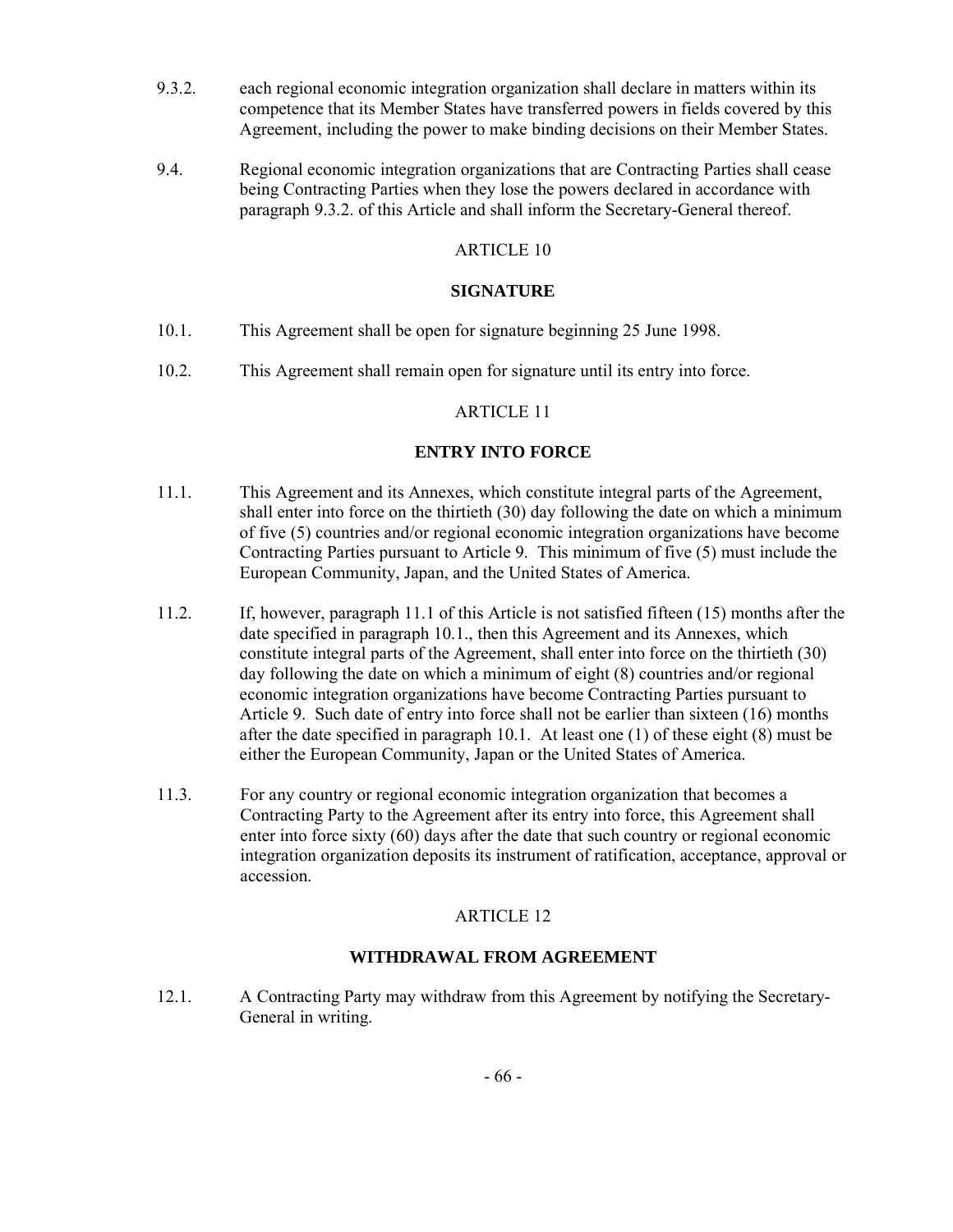12.2. Withdrawal from this Agreement by any Contracting Party shall take effect one year after the date on which the Secretary-General receives notification pursuant to paragraph 12.1. of this Article.

## ARTICLE 13

## **AMENDMENT OF AGREEMENT**

- 13.1. A Contracting Party may propose amendments to this Agreement and the Annexes to this Agreement. Proposed amendments shall be submitted to the Secretary-General, who shall transmit them to all Contracting Parties.
- 13.2. A proposed amendment transmitted in accordance with paragraph 13.1. of this Article shall be considered by the Executive Committee at its next scheduled meeting.
- 13.3. If there is a consensus vote in favour of the amendment by the Contracting Parties present and voting, it shall be communicated by the Executive Committee to the Secretary-General who shall then circulate the amendment to all Contracting Parties.
- 13.4. An amendment circulated under paragraph 13.3. of this Article shall be deemed to be accepted by all Contracting Parties if no Contracting Party expresses an objection within a period of six (6) months after the date of such circulation. If no such objection has been expressed, the amendment shall enter into force for all Contracting Parties three (3) months after the expiry of the period of the six (6) months referred in this paragraph.
- 13.5 The Secretary-General shall, as soon as possible, notify all Contracting Parties whether an objection to the proposed amendment has been expressed. If such objection has been expressed, the amendment shall be deemed not to have been accepted, and shall be of no effect whatever.

## ARTICLE 14

## **DEPOSITARY**

The Depositary of this Agreement shall be the Secretary-General of the United Nations. In addition to other depositary functions, the Secretary-General shall, as soon as possible, notify the Contracting Parties of:

- 14.1. the listing or removing of technical regulations under Article 5.
- 14.2. the establishing or amending of global technical regulations under Article 6.
- 14.3. notifications received in accordance with Article 7.
- 14.4. signatures, acceptances, and accessions in accordance with Articles 9 and 10.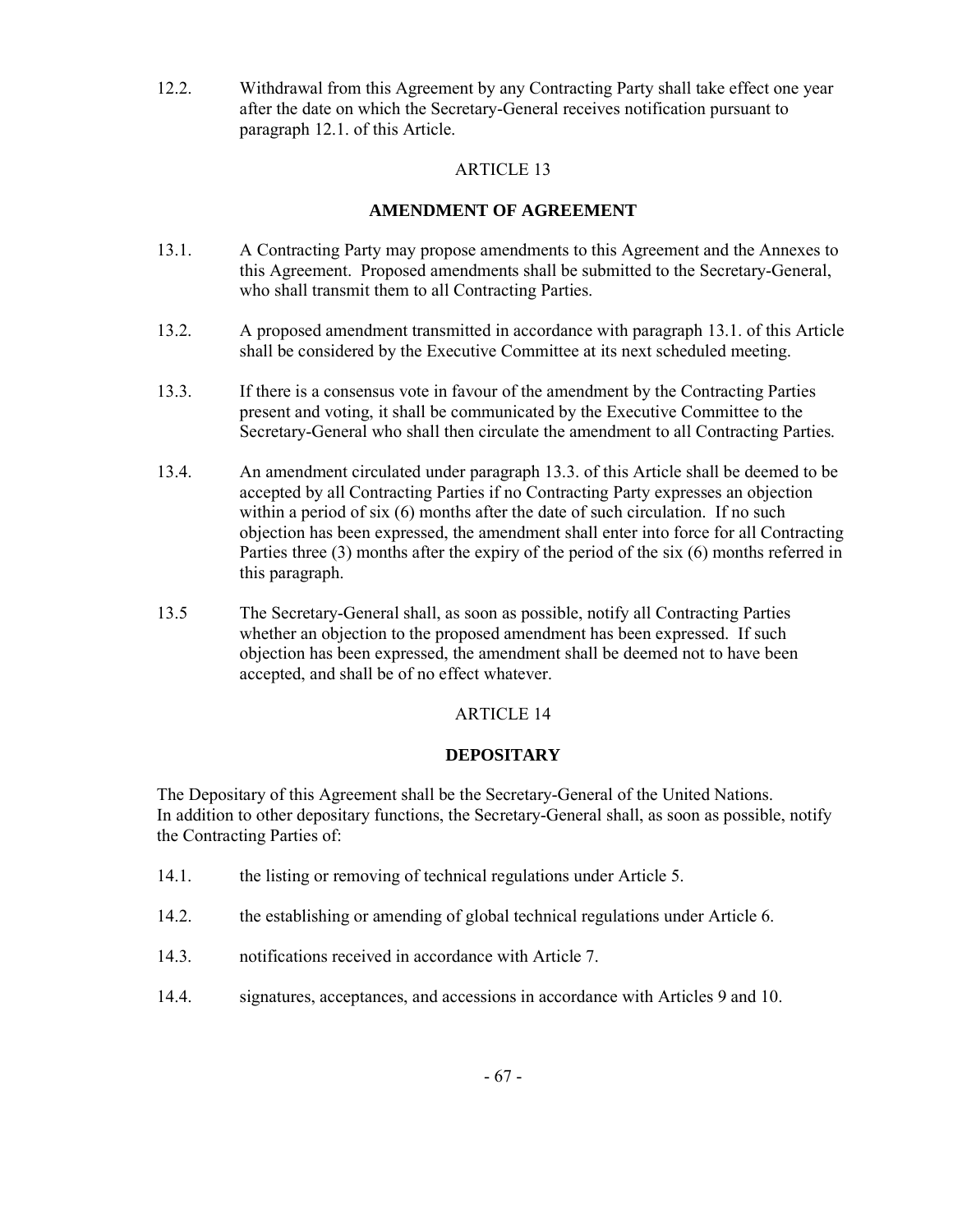- 14.5. notifications received in accordance with Article 9.
- 14.6. the dates on which this Agreement shall enter into force for Contracting Parties in accordance with Article 11.
- 14.7. notifications of withdrawal from this Agreement received in accordance with Article 12.
- 14.8. the date of entry into force of any amendment to this Agreement in accordance with Article 13.
- 14.9. notifications received in accordance with Article 15 regarding territories.

## **EXTENSION OF AGREEMENT TO TERRITORIES**

- 15.1. This Agreement shall extend to any territory or territories of a Contracting Party for whose international relations such Contracting Party is responsible, unless the Contracting Party otherwise specifies, prior to entry into force of the agreement for that Contracting Party.
- 15.2. Any Contracting Party may denounce this Agreement separately for any such territory or territories in accordance with Article 12.

## ARTICLE 16

## **SECRETARIAT**

The Secretariat of this Agreement shall be the Executive Secretary of the UN/ECE. The Executive Secretary shall carry out the following secretariat functions:

- 16.1. prepare the meetings of the Executive Committee and the Working Parties;
- 16.2. transmit to the Contracting Parties reports and other information received in accordance with the provisions of this Agreement; and
- 16.3. discharge the functions assigned by the Executive Committee.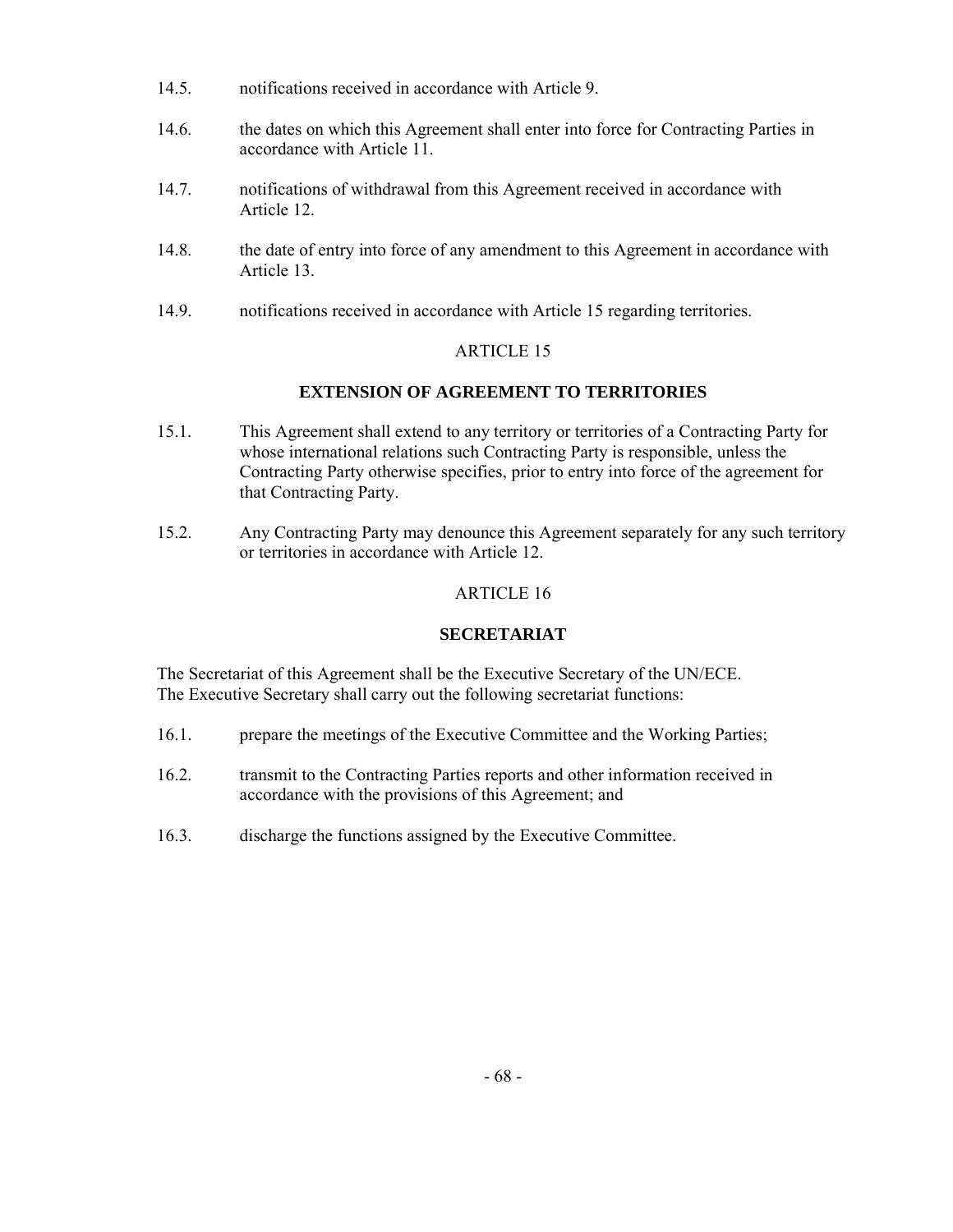## Annex A

## **DEFINITIONS**

For the purposes of this Agreement, the following definitions shall apply:

- 1. With regard to the global technical regulations developed under this Agreement, the term "accept" means the action by a Contracting Party of allowing the entry of products that comply with a global technical regulation into its market without having adopted that global technical regulation into its respective laws and regulations.
- 2. With regard to the global technical regulations developed under this Agreement, the term "adopt" means the promulgation of a global technical regulation into the laws and regulations of a Contracting Party.
- 3. With regard to the global technical regulations developed under this Agreement, the term "apply" means the action of requiring compliance with a global technical regulation by a Contracting Party as of a certain date; in other words, the effective date of the regulation within a Contracting Party's jurisdiction.
- 4. The term "Article" means an article of this Agreement.
- 5. The term "consensus vote" means a vote on a matter in which no Contracting Party present and voting objects to the matter in accordance with paragraph 7.2. of Article 7 of Annex B.
- 6. The term "Contracting Party" means any country, or regional economic integration organization, that is a Contracting Party to this Agreement.
- 7. The term "equipment and parts which can be fitted and/or be used on wheeled vehicles" means equipment or parts whose characteristics have a bearing on safety, environmental protection, energy efficiency, or anti-theft performance. Such equipment and parts include, but are not limited to, exhaust systems, tyres, engines, acoustic shields, anti-theft alarms, warning devices, and child restraint systems.
- 8. The term "established global technical regulation" means a global technical regulation that has been placed on the Global Registry in accordance with this Agreement.
- 9. The term "listed technical regulation" means a national or regional technical regulation that has been placed on the Compendium of Candidates in accordance with this Agreement.
- 10. The term "manufacturer self-certification" means a Contracting Party's legal requirement that a manufacturer of wheeled vehicles, equipment and/or parts which can be fitted and/or be used on wheeled vehicles must certify that each vehicle, item of equipment or part that the manufacturer introduces into commerce satisfies specific technical requirements.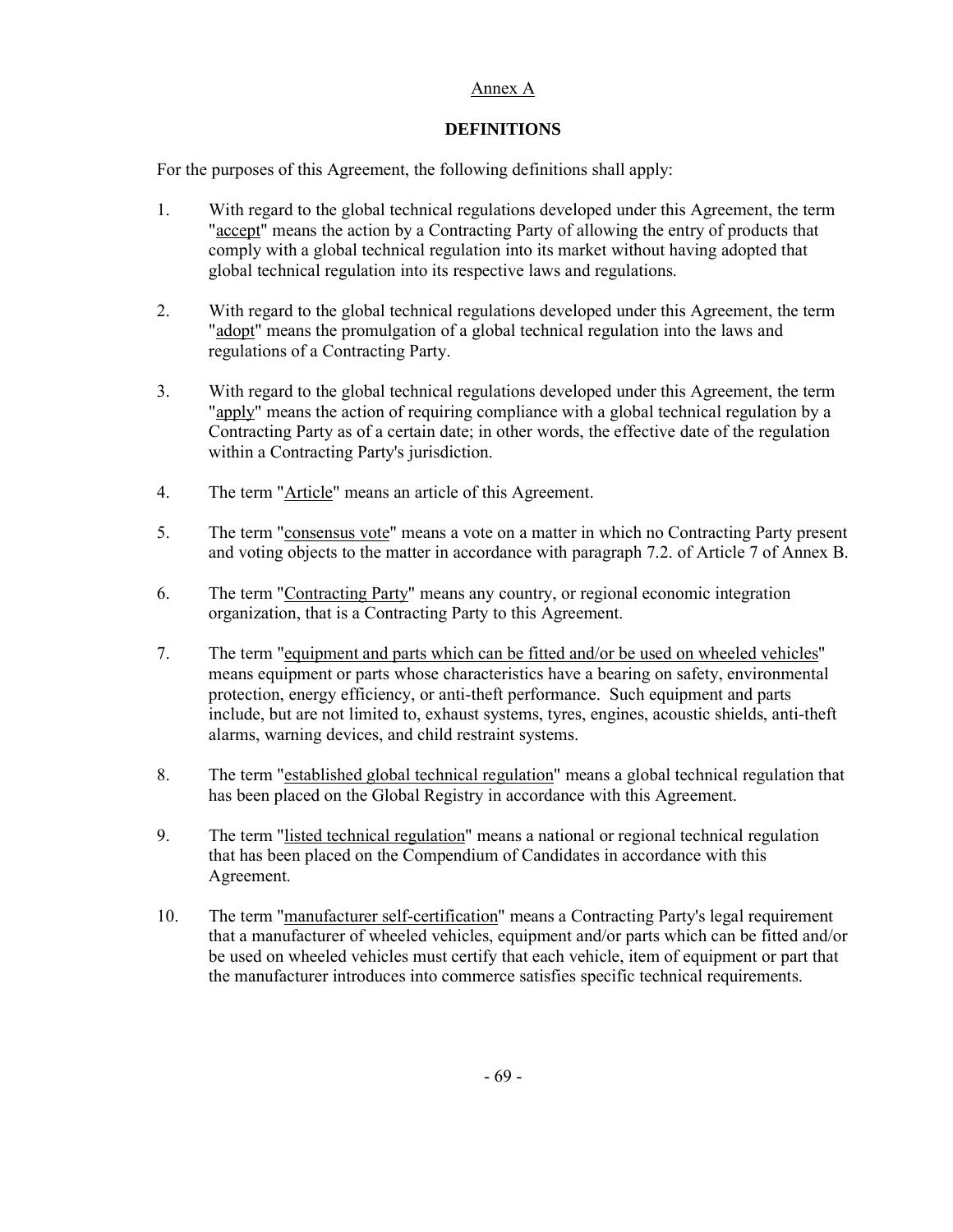- 11. The term "regional economic integration organization" means an organization which is constituted by, and composed of, sovereign countries, and which has competence in respect of matters covered by this Agreement, including the authority to make decisions binding on all of its Member Countries in respect of those matters.
- 12. The term "Secretary-General" means the Secretary-General of the United Nations.
- 13. The term "transparent procedures" means procedures designed to promote the public awareness of and participation in the regulatory development process under this Agreement. They shall include the publication of:
	- (1) notices of meetings of the Working Parties and of the Executive Committee; and
	- (2) working and final documents.

They shall also include the opportunity to have views and arguments represented at:

- (1) meetings of Working Parties through organizations granted consultative status; and
- (2) meetings of Working Parties and of the Executive Committee through pre-meeting consulting with representatives of Contracting Parties.
- 14. The term "type approval" means written approval of a Contracting Party (or competent authority designated by a Contracting Party) that a vehicle and/or any item of equipment and/or part that can be fitted and/or be used on a vehicle, satisfies specific technical requirements, and is used as a precondition to the introduction of the vehicle, equipment or part into commerce.
- 15. The term "UN/ECE Regulations" means United Nations/Economic Commission for Europe Regulations adopted under the 1958 Agreement.
- 16. The term "Working Party" means a specialized technical subsidiary body under the ECE whose function is to develop recommendations regarding the establishment of harmonized or new global technical regulations for inclusion in the Global Registry and to consider amendments to the global technical regulations established in the Global Registry.
- 17. The term "1958 Agreement" means the Agreement concerning the Adoption of Uniform Technical Prescriptions for Wheeled Vehicles, Equipment and Parts which can be fitted and/or be used on Wheeled Vehicles and the Conditions for Reciprocal Recognition of Approvals Granted on the Basis of these Prescriptions.

 $\frac{1}{2}$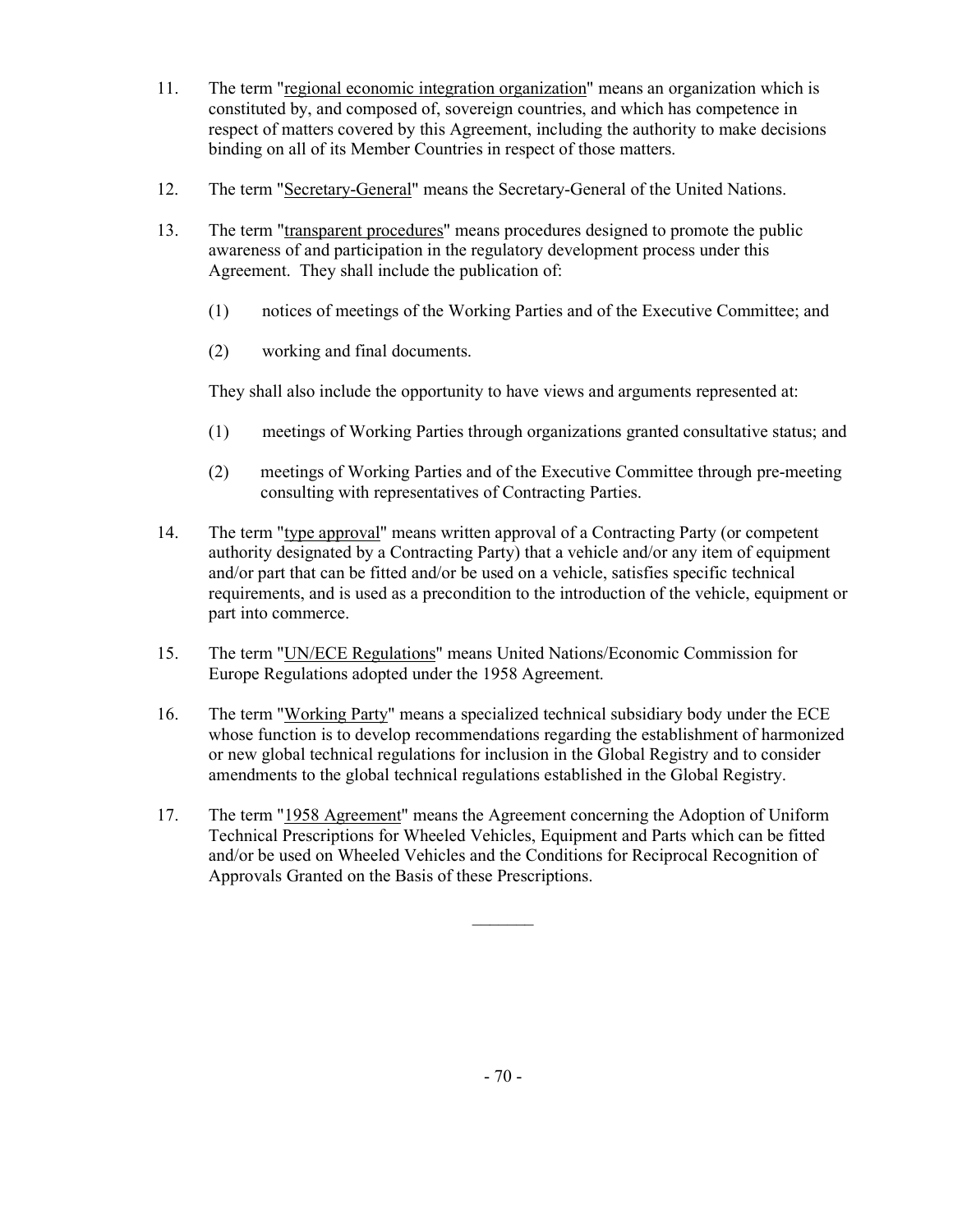### Annex B

# **COMPOSITION AND RULES OF PROCEDURE OF THE EXECUTIVE COMMITTEE**

# Article 1

Membership in the Executive Committee shall be limited to Contracting Parties.

# Article 2

All Contracting Parties shall be members of the Executive Committee.

# Article 3

- 3.1. Except as provided in paragraph 3.2. of this Article, each Contracting Party shall have one vote.
- 3.2. If a regional economic integration organization and one or more of its Member States are Contracting Parties to this Agreement, the regional economic integration organization shall, in matters within its competence, exercise its right to vote with a number of votes equal to the number of its Member States that are Contracting Parties to this Agreement. Such an organization shall not exercise its right to vote if any of its Member States exercises its right, and vice versa.

# Article 4

In order to cast its own vote, a Contracting Party shall be present. A Contracting Party need not be present for the casting of a vote by its regional economic integration organization.

### Article 5

- 5.1. A quorum consisting of not less than half of all the Contracting Parties shall be present for the taking of a vote.
- 5.2. For purposes of determining a quorum under this Article, and determining the number of Contracting Parties needed to constitute one-third of the Contracting Parties present and voting under paragraph 7.1. of Article 7 of this Annex, a regional economic integration organization and its Member States shall be counted as one Contracting Party.

### Article 6

6.1. The Executive Committee shall, at its first session each calendar year, elect a Chairman and Vice-Chairman from its membership. The Chairman and Vice-Chairman shall be elected by a two-thirds affirmative vote of all Contracting Parties present and voting.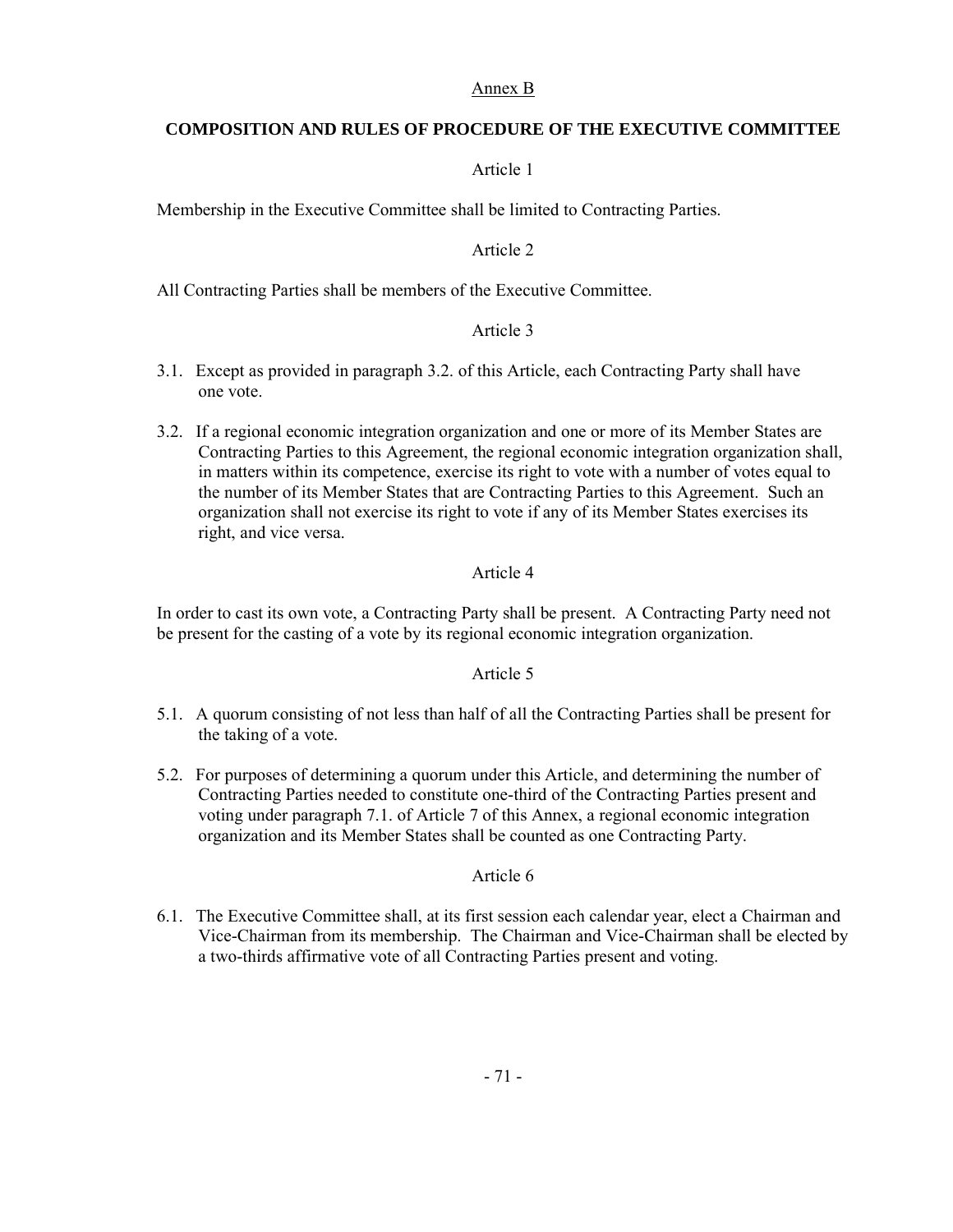6.2. Neither the Chairman, nor the Vice-Chairman, shall come from the same Contracting Party more than two years in succession. In any year, the Chairman and Vice-Chairman shall not come from the same Contracting Party.

### Article 7

- 7.1. A national or regional regulation shall be listed in the Compendium of Candidates by an affirmative vote of either at least one-third of the Contracting Parties present and voting (as defined in Article 5.2. of this Annex), or one-third of the total number of votes cast, whichever is more favourable to achieving an affirmative vote. In either case, the one-third shall include the vote of either the European Community, Japan or the United States, if any of them are Contracting Parties.
- 7.2. Establishing a global technical regulation in the Global Registry, amending an established global technical regulation and amending this Agreement shall be by a consensus vote of the Contracting Parties present and voting. A present and voting Contracting Party that objects to a matter for which a consensus vote is necessary for adoption shall provide a written explanation of its objection to the Secretary-General within sixty (60) days from the date of the vote. If such Contracting Party fails to provide such explanation during that period, it shall be considered as having voted in favour of the matter on which the vote was taken. If all Contracting Parties that objected to the matter so fail, the vote on the matter shall be considered to have been a consensus vote in favour of the matter by all persons present and voting. In that event, the date of the vote shall be considered to be the first day after that 60-day period.
- 7.3. All other matters requiring resolution may, at the discretion of the Executive Committee, be resolved by the voting process set forth in paragraph 7.2. of this Article.

Article 8

Contracting Parties that abstain from voting are considered as not voting.

# Article 9

The Executive Secretary shall convene the Executive Committee whenever a vote is required to be taken under Article 5, 6 or 13 of this Agreement or whenever necessary to conduct activities under this Agreement

 $\frac{1}{2}$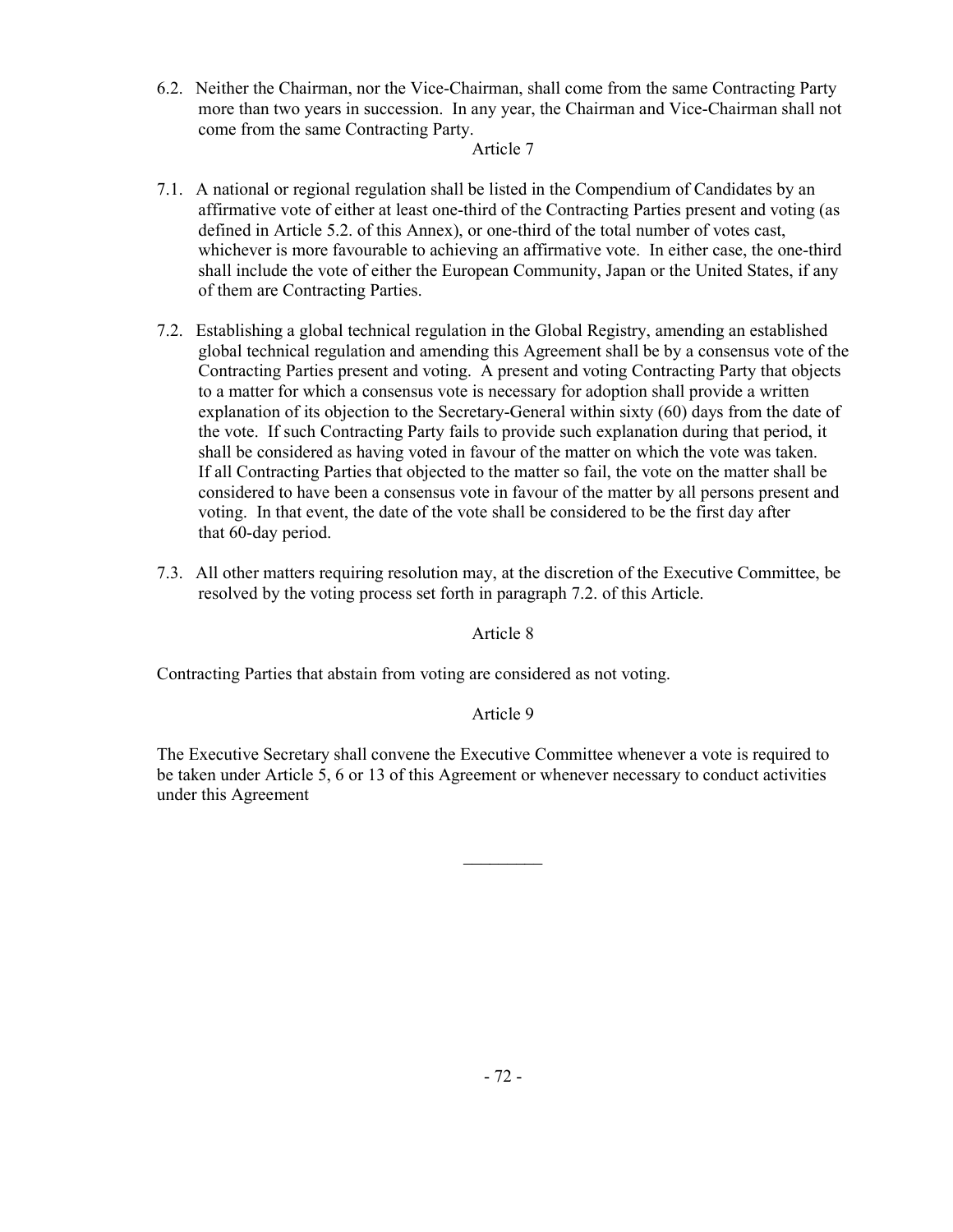Annex IV

# **AGREEMENT CONCERNING THE ADOPTION OF UNIFORM CONDITIONS FOR PERIODICAL TECHNICAL INSPECTIONS OF WHEELED VEHICLES AND THE RECIPROCAL RECOGNITION OF SUCH INSPECTIONS DONE AT VIENNA ON 13 NOVEMBER 1997**

(Reproduction of document ECE/RCTE/CONF./4)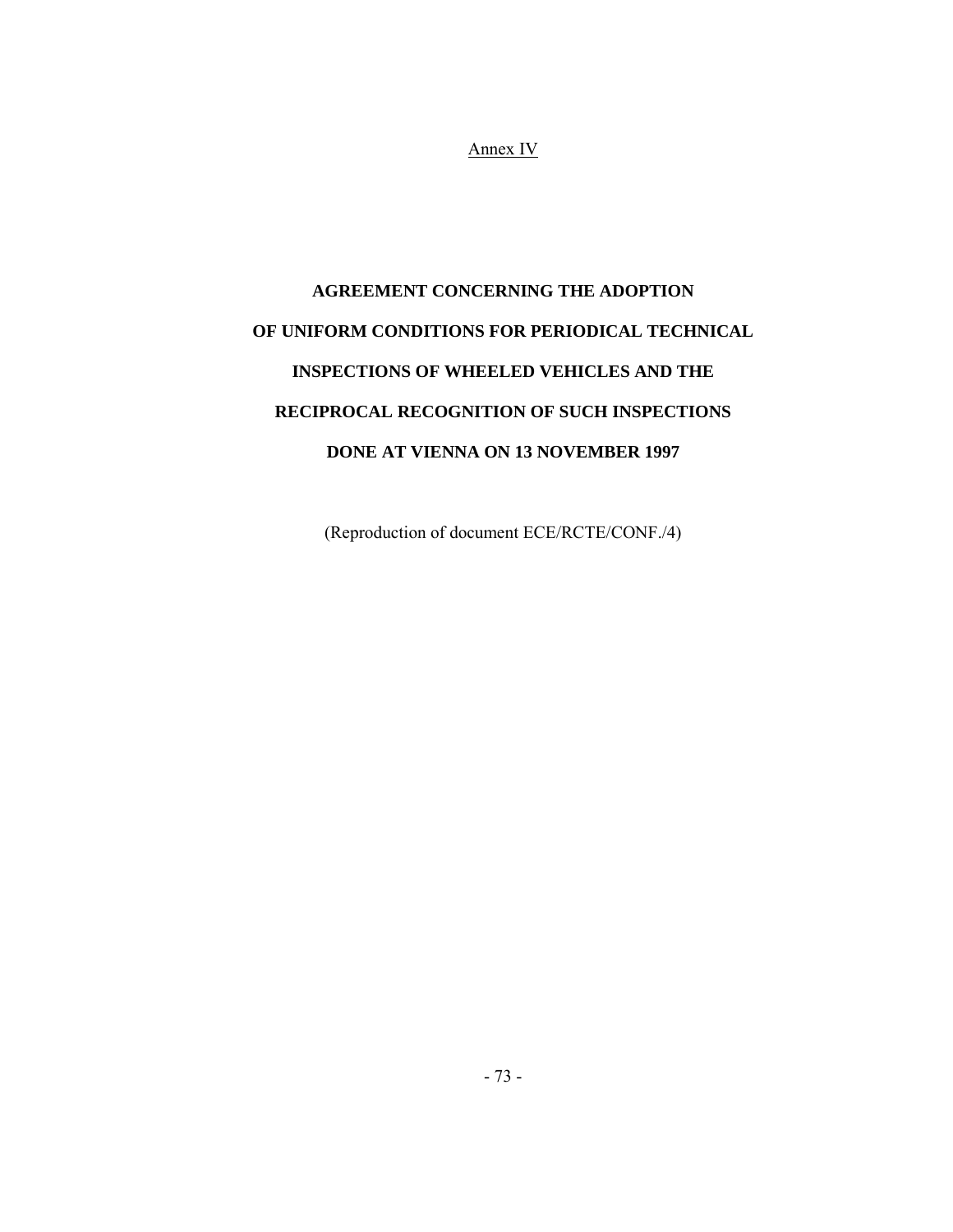#### **Preamble**

THE CONTRACTING PARTIES,

 RECOGNIZING the growth of road traffic and the resultant increase in danger and nuisance which presents all Contracting Parties with safety and environmental problems of a similar nature and seriousness;

 DESIRING to achieve greater uniformity in the rules governing road traffic in Europe and to ensure a higher level of safety and protection of the environment;

 DESIRING to define for this purpose uniform conditions on Periodical Technical Inspections of wheeled vehicles that it will suffice for these vehicles to fulfil in order to be certified in their countries;

 WHEREAS the time needed to carry out such Periodical Technical Inspections of certain wheeled vehicles and the expense thereby incurred are factors which can affect the competitive conditions between road-transport operators in the territories of the Contracting Parties; whereas the present systems of testing vary from one territory to another;

 WHEREAS it is therefore necessary to harmonize as far as possible the frequency of tests and the compulsory items to be tested;

 WHEREAS the fixing of the date of application of the measure referred to in this Agreement should allow time for the administrative and technical arrangements required for carrying out the tests to be set up or extended in scope;

HAVE AGREED as follows:

### Article 1

 The Contracting Parties shall establish Rules for periodical technical inspections of wheeled vehicles registered or taken into service in their territory and shall reciprocally recognize the inspections carried out in accordance with those Rules. The Rules shall be established through an Administrative Committee made up of all the Contracting Parties in conformity with the Rules of Procedure set out in Appendix 1 and on the basis of the following paragraphs and articles.

For the purposes of this Agreement,

the term "wheeled vehicles" shall include any motor vehicles and their trailers;

the term "technical inspection" shall include the inspection of any equipment and parts which are used on wheeled vehicles and whose characteristics have a bearing on road safety, protection of the environment and energy saving; the term "rules for periodical technical inspections of wheeled vehicles" shall include provisions for the proof of the periodical administrative uniform procedure by which the competent authorities of a Contracting Party declare, after the required verifications have been carried out, that the wheeled vehicle conforms to the requirements of the given Rules.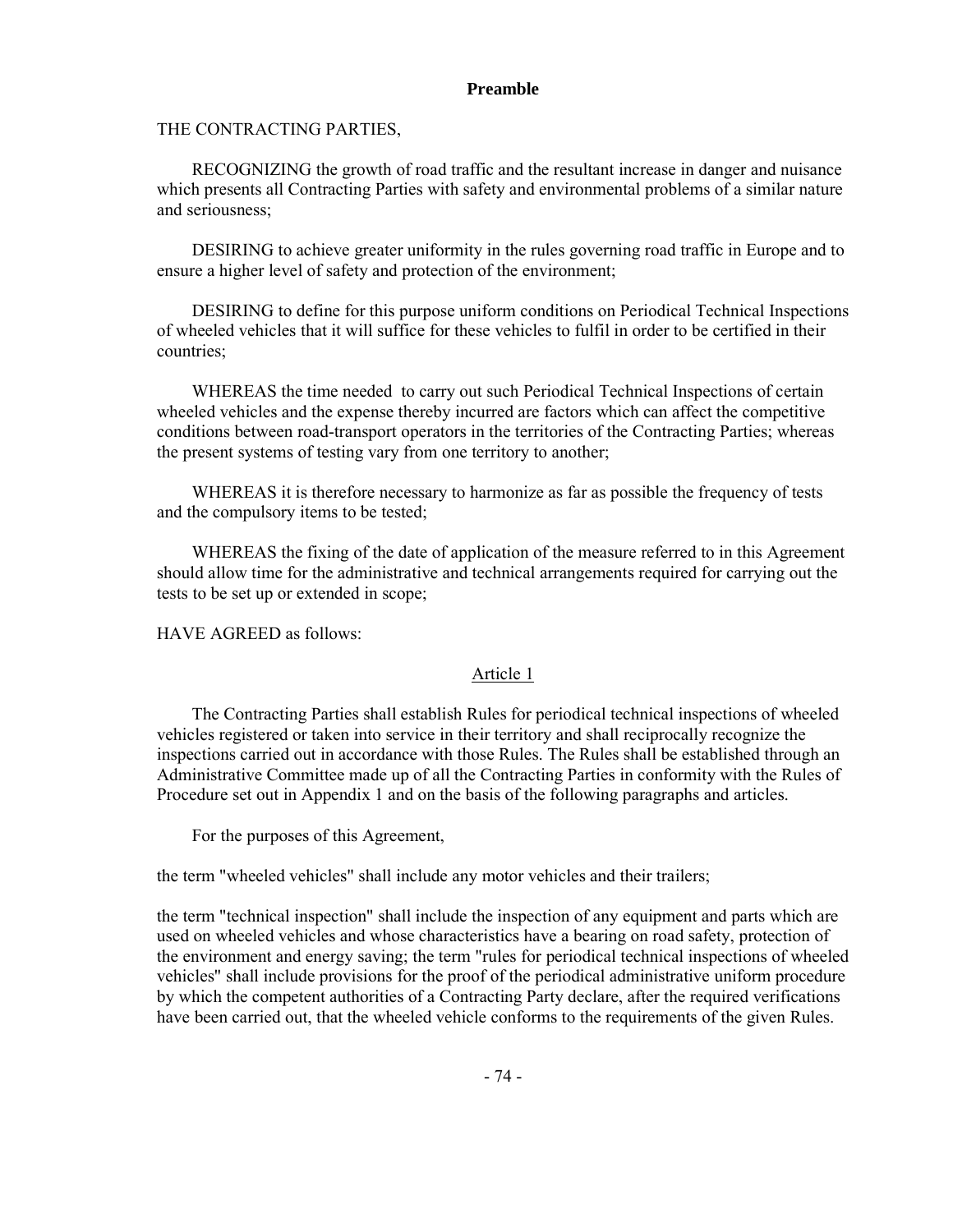As proof shall serve a technical inspection certificate the model of which is reproduced in Appendix 2 to this Agreement.

### Article 2

1. A Rule, after having been established in accordance with the procedure indicated in Appendix 1, shall be communicated by the Administrative Committee to the Secretary-General of the United Nations, hereinafter called "Secretary-General". As soon as possible thereafter the Secretary-General shall give notification of this Rule to the Contracting Parties.

 The Rule will be considered as adopted unless, within a period of six months from its notification by the Secretary-General, more than one-third of the Contracting Parties at the time of notification have informed the Secretary-General of their disagreement with the Rule.

The Rule shall cover the following:

- (a) the categories of wheeled vehicles concerned and the frequency of its inspection;
- (b) the equipment and/or parts to be inspected;
- (c) Test methods by which any performance requirements are to be demonstrated;
- (d) Conditions for granting inspection certificate and their reciprocal recognition
- (e) The date(s) on which the Rule enters into force.

 The Rule may, if needed, include references to the test centres accredited by the competent authorities where the inspections of wheeled vehicles may be carried out.

2. When a Rule has been adopted the Secretary-General shall so notify as soon as possible all the Contracting Parties, specifying which Contracting Parties have objected and in respect of which the Rule shall not enter into force.

3. The adopted Rule shall enter into force on the date(s) specified therein as a Rule annexed to this Agreement for all Contracting Parties which did not notify their disagreement.

4. Any new Contracting Party may, when depositing its instrument of

accession, declare that it is not bound by certain Rules then annexed to this Agreement or that it is not bound by any of them. If, at that time, the procedure laid down in paragraphs 1, 2 and 3 of this Article is in progress for a draft rule, the Secretary-General shall communicate such draft rule to the new Contracting Party and the draft shall enter into force as a Rule for the new Contracting Party only on the conditions specified in paragraph 3 of this Article, the time allowed being counted from the date of the communication of the draft to that Party. The Secretary-General shall notify all the Contracting Parties of the date of such entry into force. He shall also communicate to them all declarations concerning the non-application of certain Rules that any Contracting Party may make in accordance with the terms of this paragraph.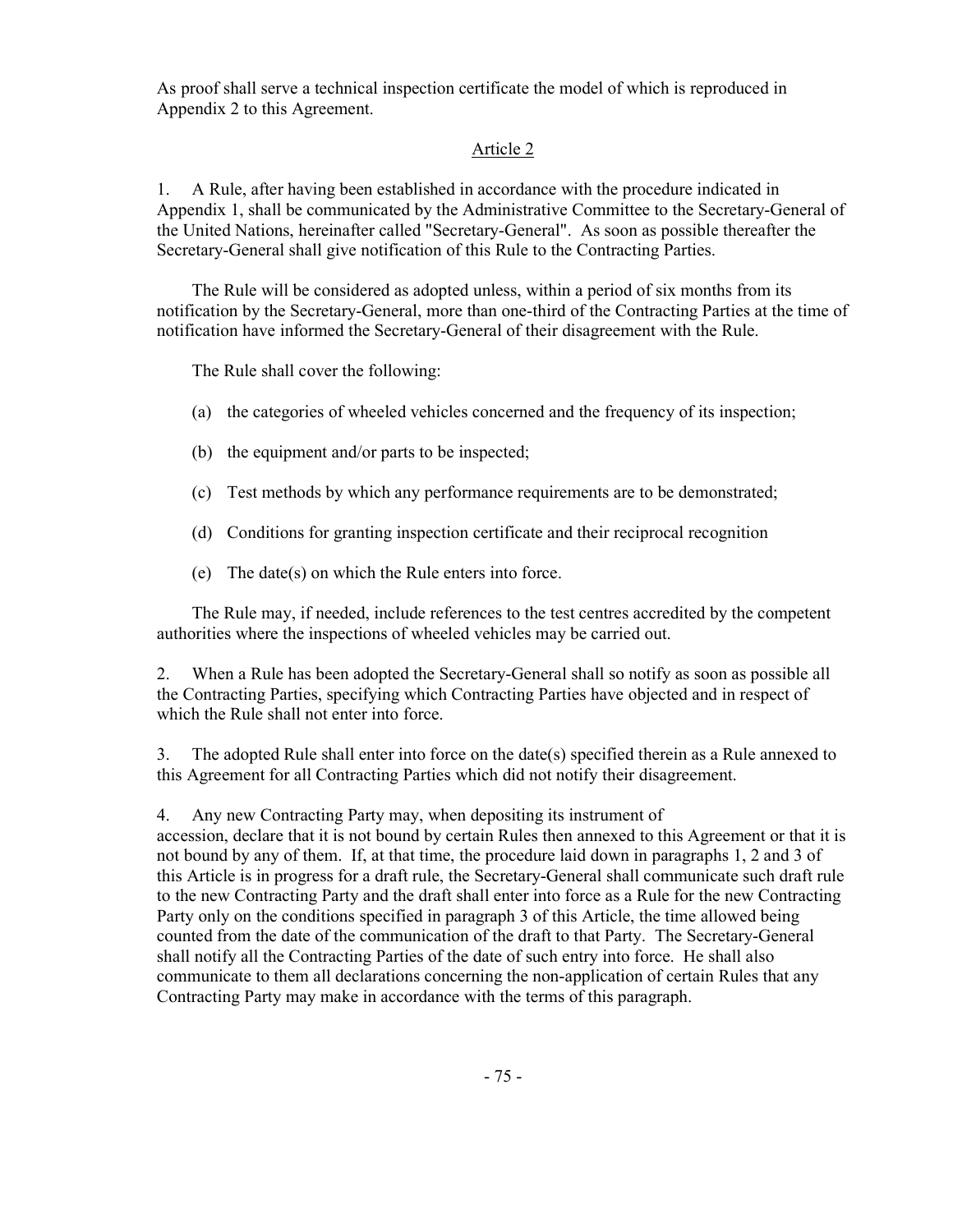5. Any Contracting Party applying a Rule may at any time notify the Secretary-General, subject to one year's notice, that its administration intends to cease applying it. Such notification shall be communicated by the Secretary-General to the other Contracting Parties.

6. Any Contracting Party not applying a Rule may at any time notify the Secretary-General that it intends henceforth to apply it, and the Rule will then enter into force for this Party on the sixtieth day after this notification. The Secretary-General shall notify all the Contracting Parties of every entry into force of a Rule for a new Contracting Party effected in accordance with the terms of this paragraph.

7. The Contracting Parties for which a Rule is in force shall hereinafter be referred to as "the Contracting Parties applying a Rule."

8. The Rules annexed to this Agreement as Addenda to this Agreement shall form an integral part thereof.

### Article 3

 The Rules annexed to this Agreement may be amended in accordance with the following procedure:

1. Amendments to Rules shall be established by the Administrative Committee as described in Articles 1 and 2 and in accordance with the procedure indicated in Appendix 1. An amendment to the Rule, after having been established, shall be communicated by the Administrative Committee to the Secretary-General. As soon as possible thereafter the Secretary-General shall give notification of this amendment to the Contracting Parties applying the Rule.

2. An amendment to a Rule will be considered to be adopted unless, within a period of six months from its notification by the Secretary-General, more than one-third of the Contracting Parties applying the Rule at the time of notification have informed the Secretary-General of their disagreement with the amendment. If, after this period, the Secretary-General has not received declarations of disagreement of more than one-third of the Contracting Parties applying the Rule, the Secretary-General shall as soon as possible declare the amendment as adopted and binding upon those Contracting Parties applying the Rule who did not declare themselves opposed to it. When a Rule is amended and at least one-fifth of the Contracting Parties applying the unamended Rule subsequently declare that they wish to continue to apply the unamended Rule, the unamended Rule will be regarded as an alternative to the amended Rule and will be incorporated formally as such into the Rule with effect from the date of adoption of the amendment or its entry into force. In this case the obligations of the Contracting Parties applying the Rule shall be the same as set out in paragraph 1.

3. Should a new Contracting Party accede to this Agreement between the time of the notification of the amendment to a Rule by the Secretary-General and its entry into force, the Rule in question shall not enter into force for that Contracting Party until two months after it has formally accepted the amendment or two months after the lapse of a period of six months since the communication to that Party by the Secretary-General of the proposed amendment.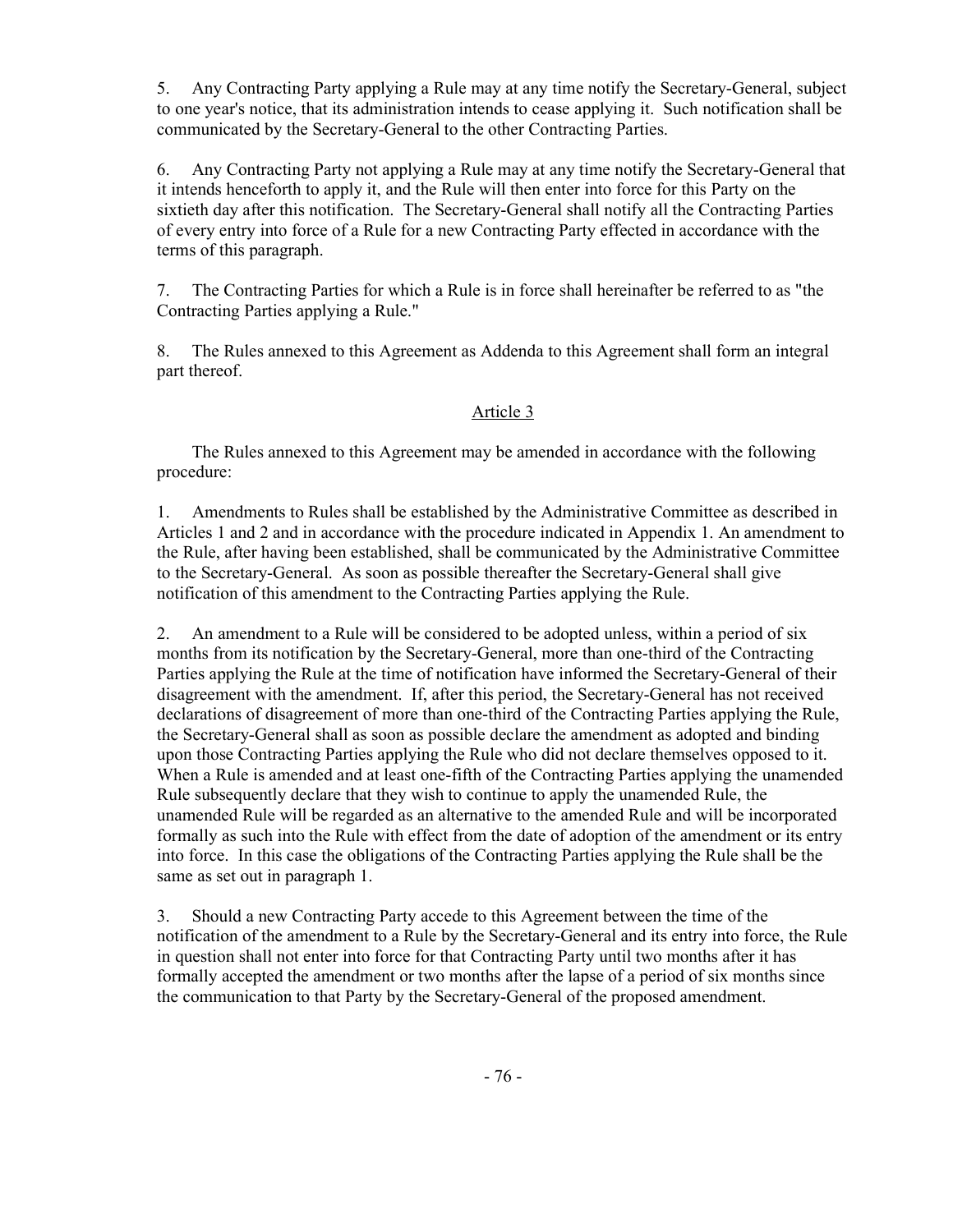### Article 4

1. Countries members of the Economic Commission for Europe, countries admitted to the Commission in a consultative capacity in accordance with paragraph 8 of the Commission's Terms of Reference, and regional economic integration organizations set up by countries members of the Economic Commission for Europe to which their Member States have transferred powers in the fields covered by this Agreement, including the power to make binding decisions on their Member States, may become Contracting Parties to this Agreement.

 For the determination of the number of votes referred to in Article 2, paragraph 1 and in Article 3, paragraph 2, regional economic integration organizations vote with the number of votes of their Member States being members of the Economic Commission for Europe.

2. Countries Members of the United Nations as may participate in certain activities of the Economic Commission for Europe in accordance with Paragraph 11 of the Commission's Terms of Reference and regional economic integration organizations of such countries to which their Member States have transferred powers in the fields covered by this Agreement including power to make binding decisions on their Member States may become Contracting Parties to this Agreement.

 For the determination of the number of votes referred to in Article 2, paragraph 1 and in Article 3, paragraph 2, regional economic integration organizations vote with the number of votes of their Member States being Members of the United Nations.

3. Countries under paragraphs 1 and 2 of this Article may become Contracting Parties to the Agreement:

- (a) by signing it without reservation to a ratification;
- (b) by ratifying it after signing it subject to ratification;
- (c) by acceding to it.

4. Ratification or accession shall be effected by the deposit of an instrument with the Secretary-General of the United Nations.

5. The Agreement shall be open for signature from 12 November 1997 until 30 June 1998 inclusive. Thereafter, it shall be open for accession.

# Article 5

1. This Agreement shall come into force on the sixtieth day after five of the countries referred to in paragraph 1 of Article 4 thereof have signed it without reservation of ratification or have deposited their instruments of ratification or accession.

2. For any country ratifying or acceding to the Agreement after its entry into force this Agreement shall enter into force on the sixtieth day after the said country has deposited its instrument of ratification or accession.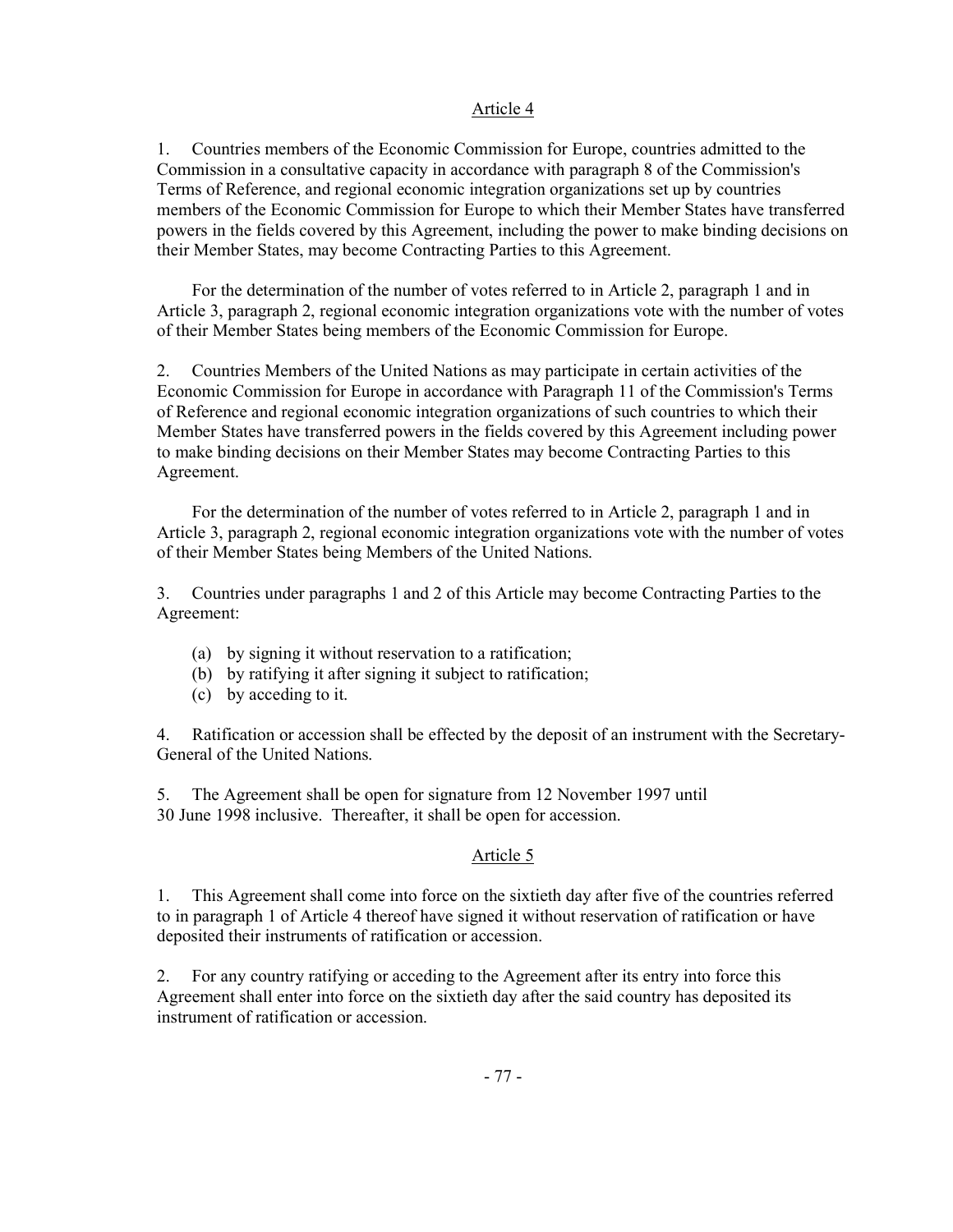### Article 6

1. Any Contracting Party may denounce this Agreement by so notifying the Secretary-General of the United Nations.

2. Denunciation shall take effect twelve months after the date of receipt by the Secretary-General of such notification.

# Article 7

1. Any country may, at the time of signing this Agreement without reservation of ratification or of depositing its instrument of ratification or accession or at any time thereafter, declare by notification addressed to the Secretary-General of the United Nations that this Agreement shall extend to all or any of the territories for the international relations of which it is responsible. The Agreement shall extend to the territory or territories named in the notification as from the sixtieth day after its receipt by the Secretary-General or, if on that day the Agreement has not yet entered into force, as from its entry into force.

2. Any country which has made a declaration in accordance with paragraph 1 of this Article extending this Agreement to any territory for whose international relations it is responsible may denounce the Agreement separately in respect of that territory, in accordance with the provisions of Article 6.

# Article 8

1. Any dispute between two or more Contracting Parties concerning the interpretation or application of this Agreement shall, so far as possible, be settled by negotiation between them.

2. Any dispute which is not settled by negotiation shall be submitted to arbitration if any one of the Contracting Parties in dispute so requests and shall be referred accordingly to one or more arbitrators selected by agreement between the Parties in dispute. If within three months from the date of the request for arbitration the Parties in dispute are unable to agree on the selection of an arbitrator or arbitrators, any of those Parties may request the Secretary-General of the United Nations to nominate a single arbitrator to whom the dispute shall be referred for decision.

3. The decision of the arbitrator or arbitrators appointed in accordance with paragraph 2 of this Article shall be binding on the Contracting Parties in dispute.

### Article 9

1. Each Contracting Party may, at the time of signing, ratifying or acceding to this Agreement, declare that it does not consider itself bound by Article 8 of the Agreement. Other Contracting Parties shall not be bound by Article 8 in respect of any Contracting Party which has entered such a reservation.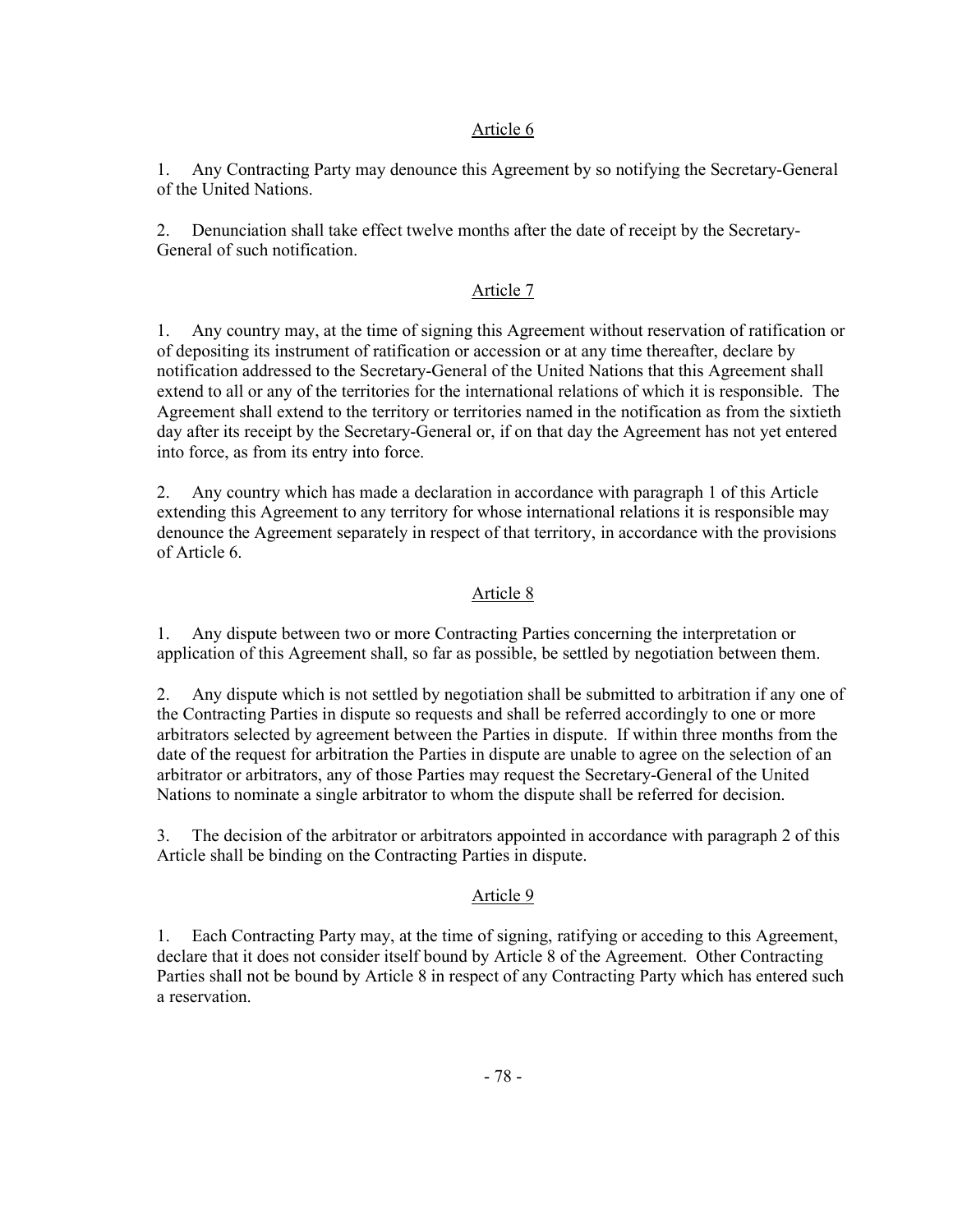2. Any Contracting Party having entered a reservation as provided for in paragraph 1 of this Article may at any time withdraw such reservation by notifying the Secretary-General of the United Nations.

3. No other reservation to this Agreement or to the Rules annexed thereto shall be permitted; but any Contracting Party may, in accordance with the terms of Article 1, declare that it does not propose to apply certain of the Rules or that it does not propose to apply any of them.

# Article 10

 The text of the Agreement itself and of its Appendices may be amended in accordance with the following procedure:

1. Any Contracting Party may propose one or more amendments to this Agreement and its Appendices. The text of any proposed amendment to the Agreement and its Appendices shall be transmitted to the Secretary-General, who shall transmit it to all Contracting Parties and inform all other countries referred to in paragraph 1 of Article 4 thereof.

2. Any proposed amendment circulated in accordance with paragraph 1 of this Article shall be deemed to be accepted if no Contracting Party expresses an objection within a period of six months following the date of circulation of the proposed amendment by the Secretary-General.

3. The Secretary-General shall, as soon as possible, notify all Contracting Parties whether an objection to the proposed amendment has been expressed. If an objection to the proposed amendment has been expressed, the amendment shall be deemed not to have been accepted, and shall be of no effect whatever. If no such objection has been expressed, the amendment shall enter into force for all Contracting Parties three months after the expiry of the period of six months referred to in paragraph 2 of this Article.

### Article 11

 In addition to the notification provided for in Articles 2, 3 and 5 of this Agreement, the Secretary-General of the United Nations shall notify the Contracting Parties of:

- (a) signatures, ramifications and accessions in accordance with Article 4;
- (b) the dates of entry into force of this Agreement in accordance with Article 5;
- (c) denunciations in accordance with Article 6;
- (d) notifications received in accordance with Article 7;
- (e) declarations and notifications received in accordance with paragraphs 1 and 2 of Article 9;
- (f) the entry into force of any amendment in accordance with paragraphs 1 and 2 of Article 3;
- (g) the entry into force of any amendment in accordance with paragraph 3 of Article 5. ∗/

<sup>∗</sup>/ Read "paragraph 3 of Article 10" (see TRANS/WP.29/815, para. 115).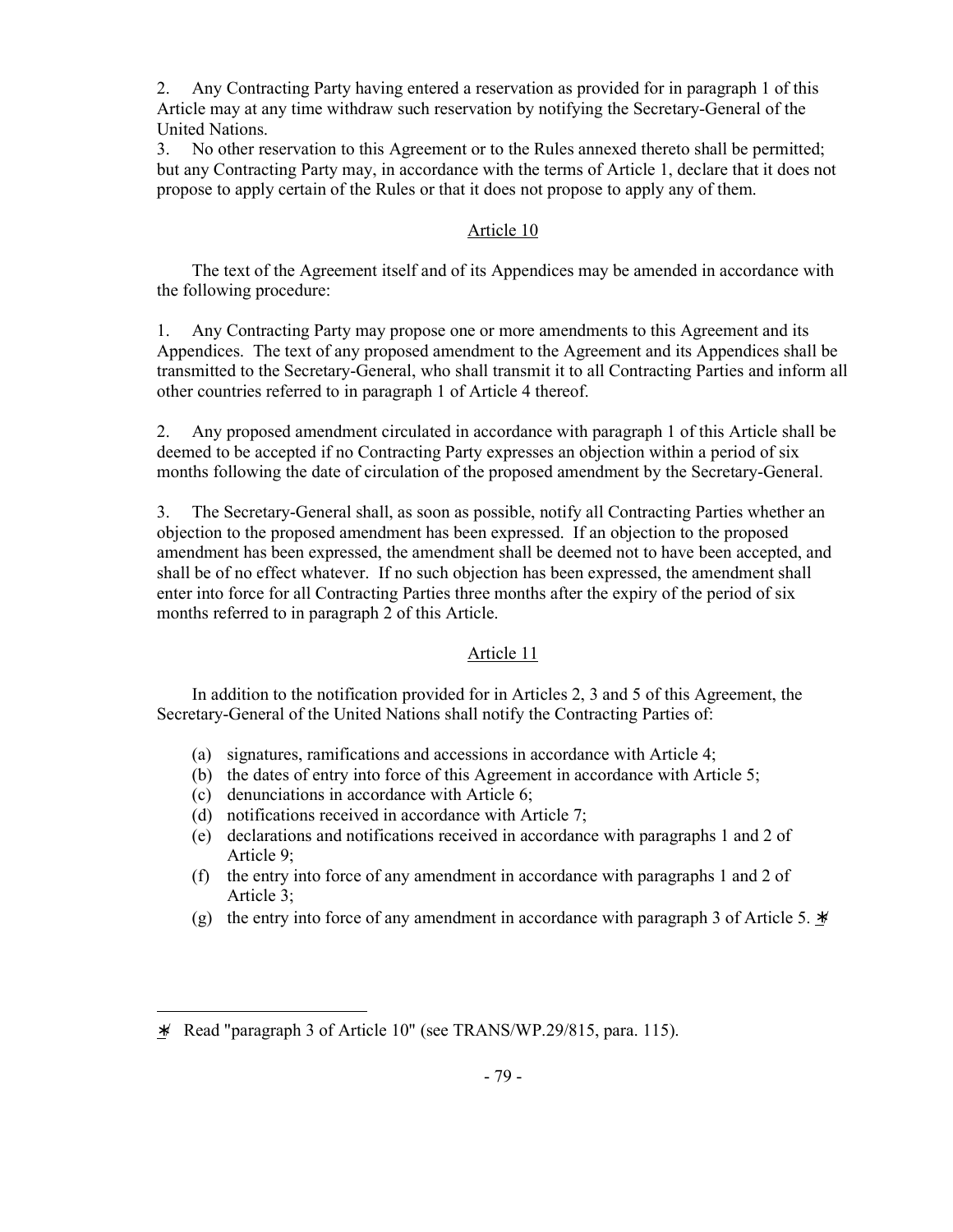### Article 12

 Bodies or establishments designated and directly supervised by the Contracting Party may carry out periodical technical inspections in accordance with this Agreement on behalf of an other Contracting Party.

### Article 13

 After 30 June 1998 the original of this Agreement shall be deposited with the Secretary-General of the United Nations, who shall transmit certified true copies to each of the countries mentioned in paragraphs 1 and 2 of Article 4 thereof.

\* \* \*

IN WITNESS WHEREOF, the undersigned, being duly authorized thereto, have signed this Agreement.

DONE at Vienna on 13 November 1997 in a single copy in the English, French and Russian languages, each text being equally authentic.

 $\mathcal{L}_\text{max}$  and  $\mathcal{L}_\text{max}$  are the set of  $\mathcal{L}_\text{max}$  . The set of  $\mathcal{L}_\text{max}$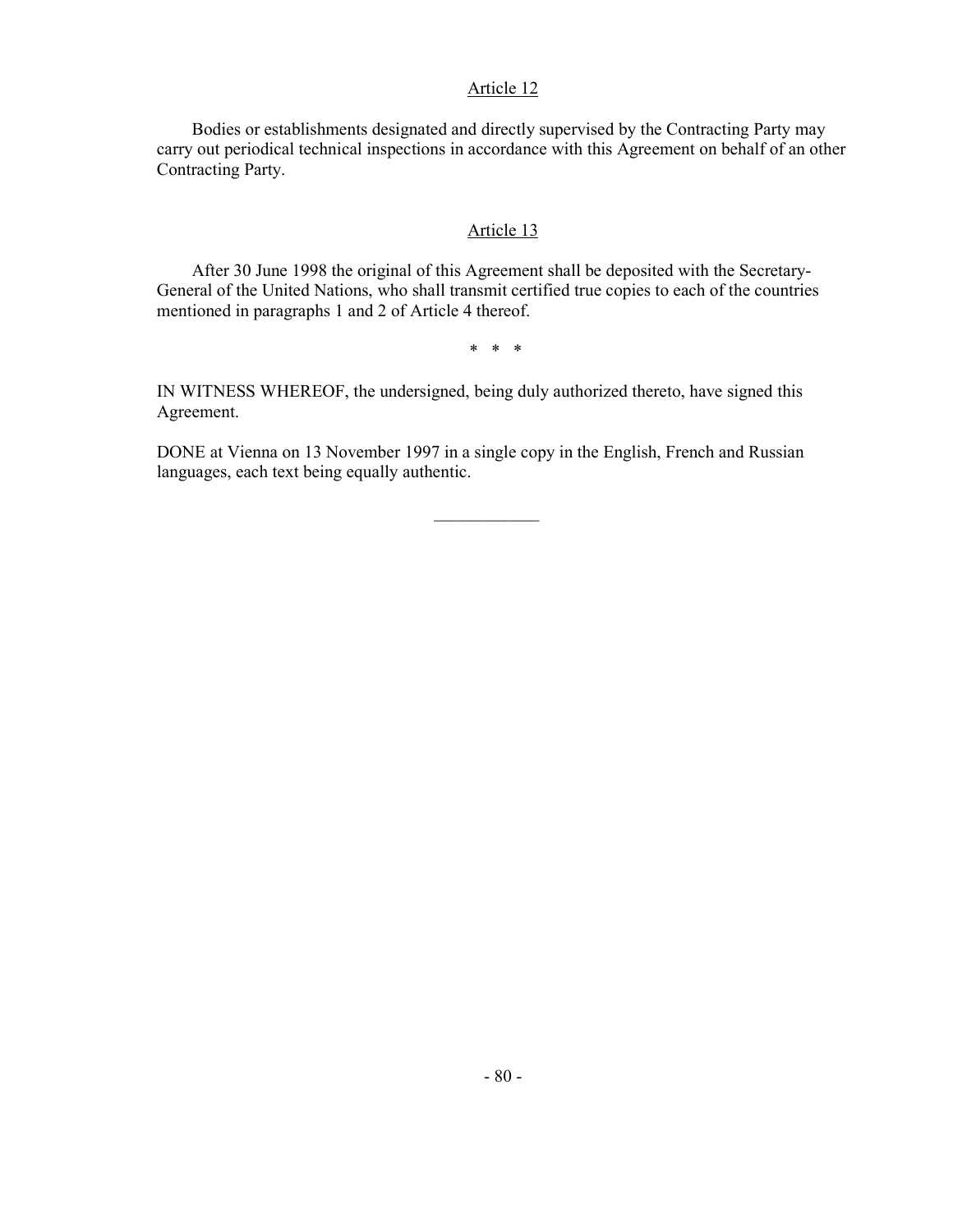#### Appendix 1

### COMPOSITION AND RULES OF PROCEDURE OF THE ADMINISTRATIVE COMMITTEE

#### Article 1

 The members of the Administrative Committee shall be composed of all the Contracting Parties to the Agreement.

### Article 2

 The Executive Secretary of the United Nations Economic Commission for Europe shall provide the Committee with secretariat services.

#### Article 3

The Committee shall, at its first session each year, elect a Chairman and Vice-Chairman.

#### Article 4

 The Secretary-General of the United Nations shall convene the Committee under the auspices of the Economic Commission for Europe whenever a new Rule or an amendment to a Rule is required to be established.

### Article 5

 Proposed new Rules shall be put to the vote. Each country, Contracting Party to the Agreement shall have one vote. A quorum consisting of not less than half of the Contracting Parties is required for the purposes of taking decisions. For the determination of the quorum regional economic integration organizations, being Contracting Parties to the Agreement, vote with the number of votes of their Member States. The representative of a regional economic integration organization may deliver the votes of its constituent sovereign countries. New Draft Rules shall be established by a two-thirds majority of those present and voting.

# Article 6

 Proposed amendments to Rules shall be put to the vote. Each country, Contracting Party to the Agreement applying the Rule shall have one vote. A quorum of not less than half of the Contracting Parties applying the Rule is required for the purposes of taking decisions. For the determination of the quorum, regional economic integration organizations, being Contracting Parties to the Agreement, vote with the number of votes of their Member States. The representative of a regional economic integration organization may deliver the votes of those of its constituent sovereign countries which apply the Regulation. Draft Amendments to Rules shall be established by a two-thirds majority of those present and voting.

 $\mathcal{L}_\text{max}$  and  $\mathcal{L}_\text{max}$  and  $\mathcal{L}_\text{max}$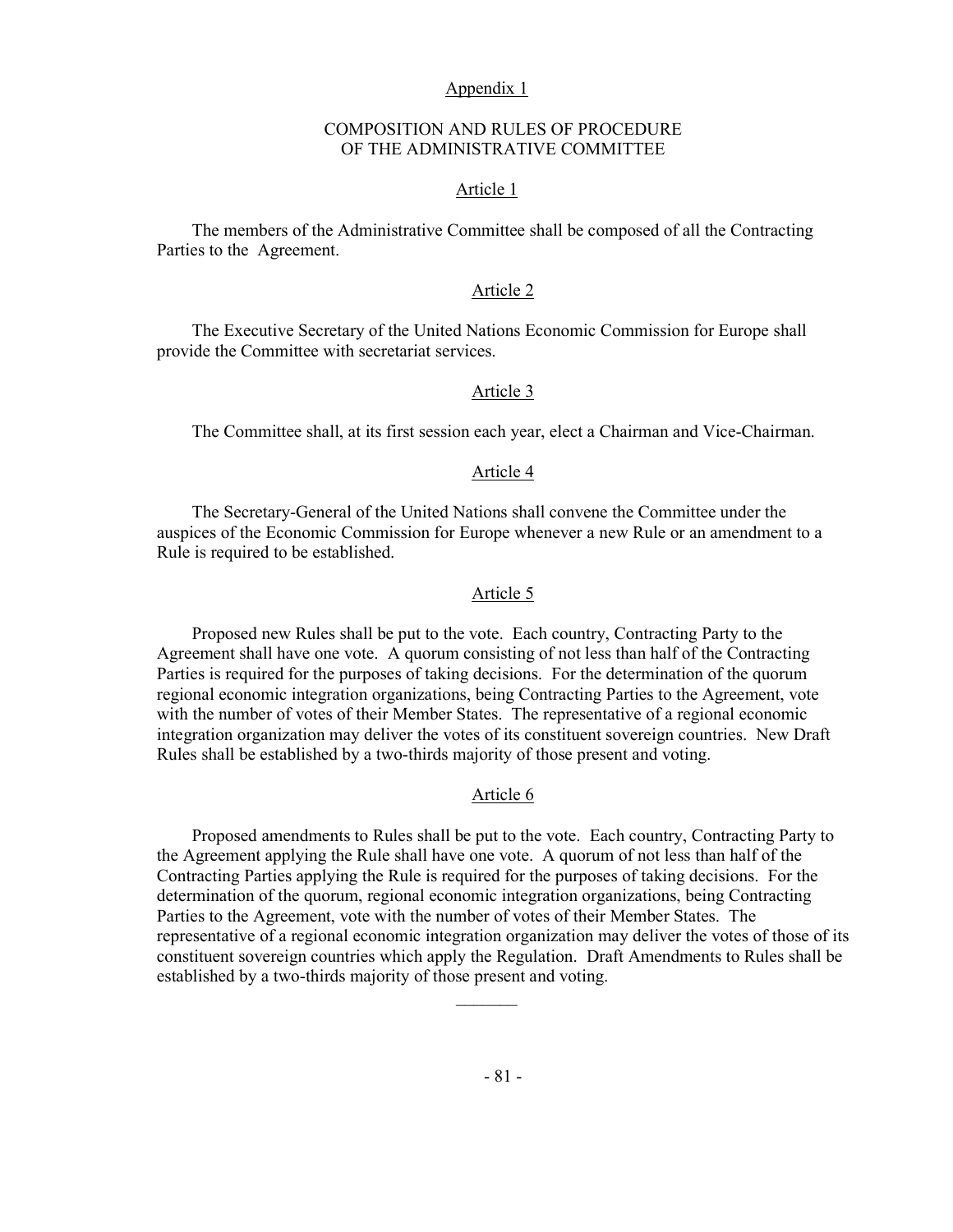# Appendix 2

# INTERNATIONAL TECHNICAL INSPECTION CERTIFICATE

1. Accredited Technical Inspection Centres are responsible for conducting the inspection tests, granting the approval of compliance with the inspection requirements of the relevant Rule(s) annexed to the 1997 Vienna Agreement, and specifying the latest date of next inspection to be indicated in line No. 12.5 of the International Technical Inspection Certificate, the model of which is reproduced hereafter;

2. The International Technical Inspection Certificate shall contain the information indicated hereafter. It may be a booklet in format A6 (148x105 mm), with a green cover and white inside pages, or a sheet of green or white paper of format A4 (210x197) folded to format A6 in such a way that the section containing the distinguishing sign of the state or of the United Nations forms the top of the folded Certificate.

3. Items of the certificate and their content shall be printed in the national language of the issuing Contracting Party by maintaining the numbering.

4. The periodical inspection reports which are in use in the Contracting Parties to the Agreement may be used as an alternative. A sample of them shall be transmitted to the Secretary-General of the United Nations for information to the Contracting Parties.

5. Handwritten, typed or computer generated entries on the International Technical Inspection Certificate to be made exclusively by the competent authorities, shall be in Latin characters.

 $\mathcal{L}_\text{max}$  and  $\mathcal{L}_\text{max}$  and  $\mathcal{L}_\text{max}$  and  $\mathcal{L}_\text{max}$  and  $\mathcal{L}_\text{max}$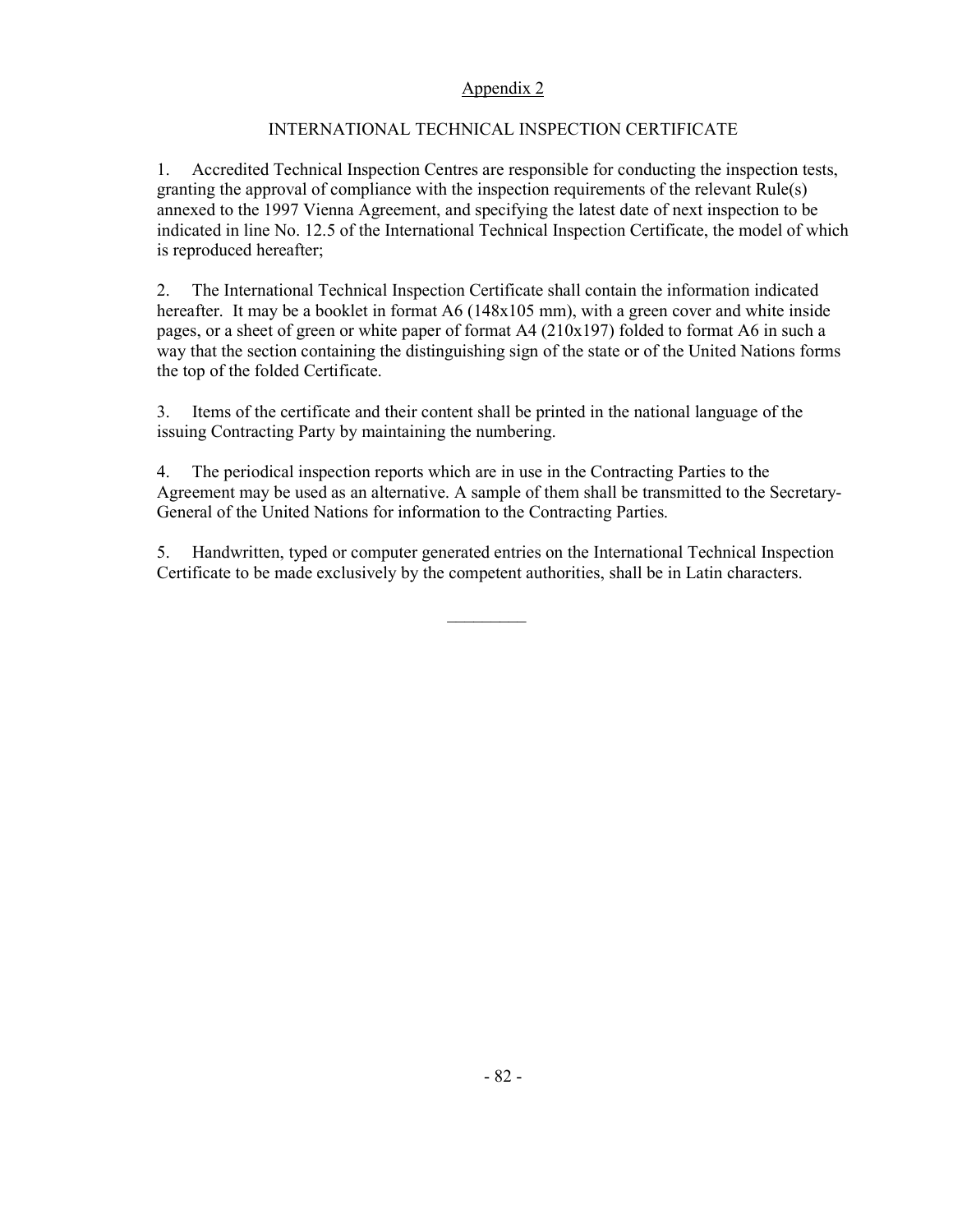# Appendix 2 (cont'd)

# CONTENT OF THE INTERNATIONAL TECHNICAL INSPECTION CERTIFICATE



- 1/ Title "INTERNATIONAL TECHNICAL INSPECTION CERTIFICATE" in national language.
- 2/ Title in French.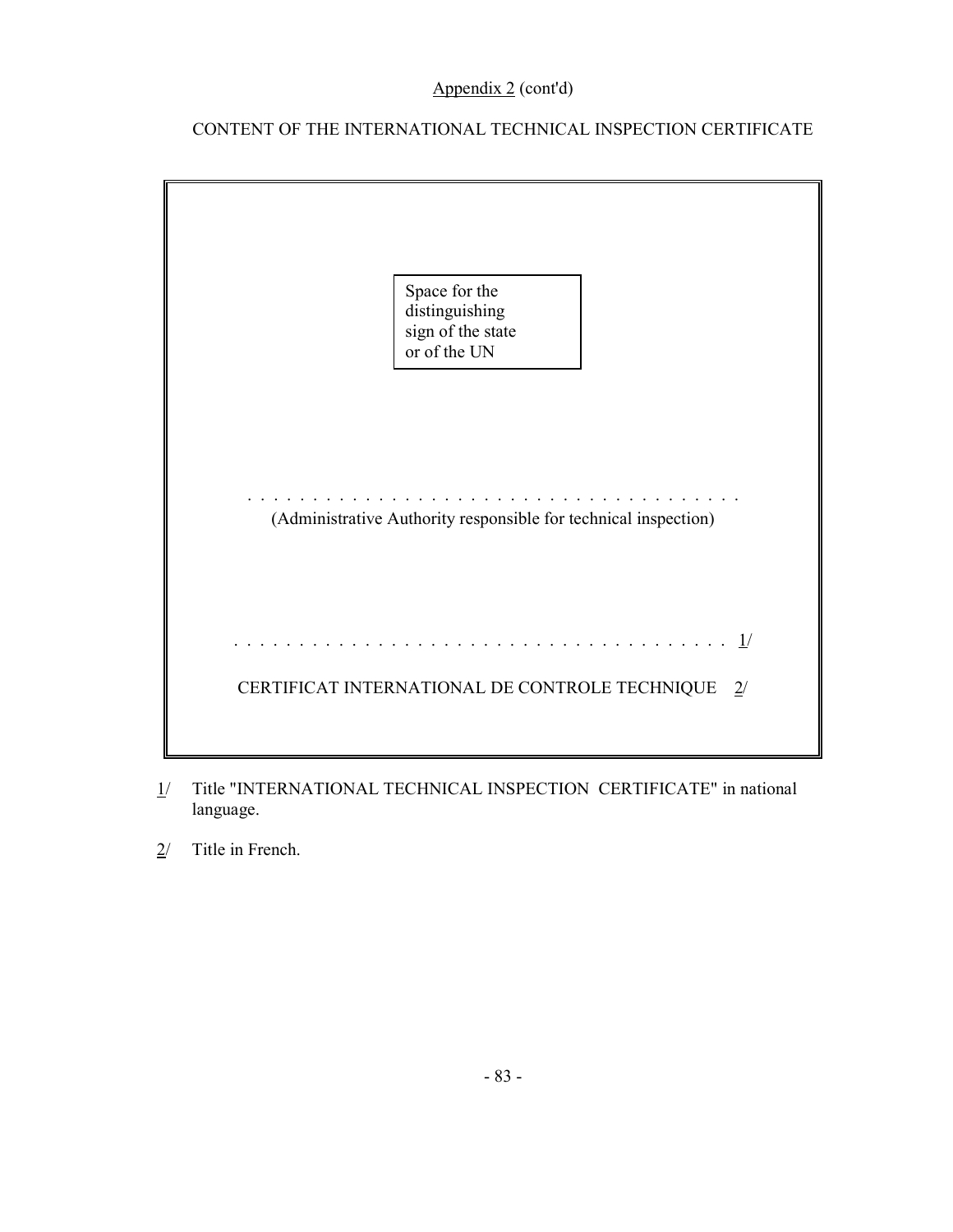| INTERNATIONAL TECHNICAL INSPECTION CERTIFICATE |
|------------------------------------------------|
|                                                |
|                                                |
|                                                |
|                                                |
|                                                |

# CERTIFICATE OF COMPLIANCE

| 6. This certificate is issued for the vehicle identified under Nos. 1 and 2 which<br>complies at the date under No 5 with the Rule(s) annexed to the 1997 Agreement<br>on the Adoption of Uniform Conditions for Periodical Technical Inspections of<br>Wheeled Vehicles and the Reciprocal Recognition of such Inspections. |  |  |
|------------------------------------------------------------------------------------------------------------------------------------------------------------------------------------------------------------------------------------------------------------------------------------------------------------------------------|--|--|
| 7. The vehicle has to undergo its next technical inspection according to the Rule(s)<br>under No 6 not later than:                                                                                                                                                                                                           |  |  |
|                                                                                                                                                                                                                                                                                                                              |  |  |
|                                                                                                                                                                                                                                                                                                                              |  |  |
|                                                                                                                                                                                                                                                                                                                              |  |  |
|                                                                                                                                                                                                                                                                                                                              |  |  |
|                                                                                                                                                                                                                                                                                                                              |  |  |
| 2/                                                                                                                                                                                                                                                                                                                           |  |  |

- $1/$  If available, authority and state where the vehicle was registered for the first time after its manufacture.
- $2$  Seal or stamp of the authority issuing the certificate.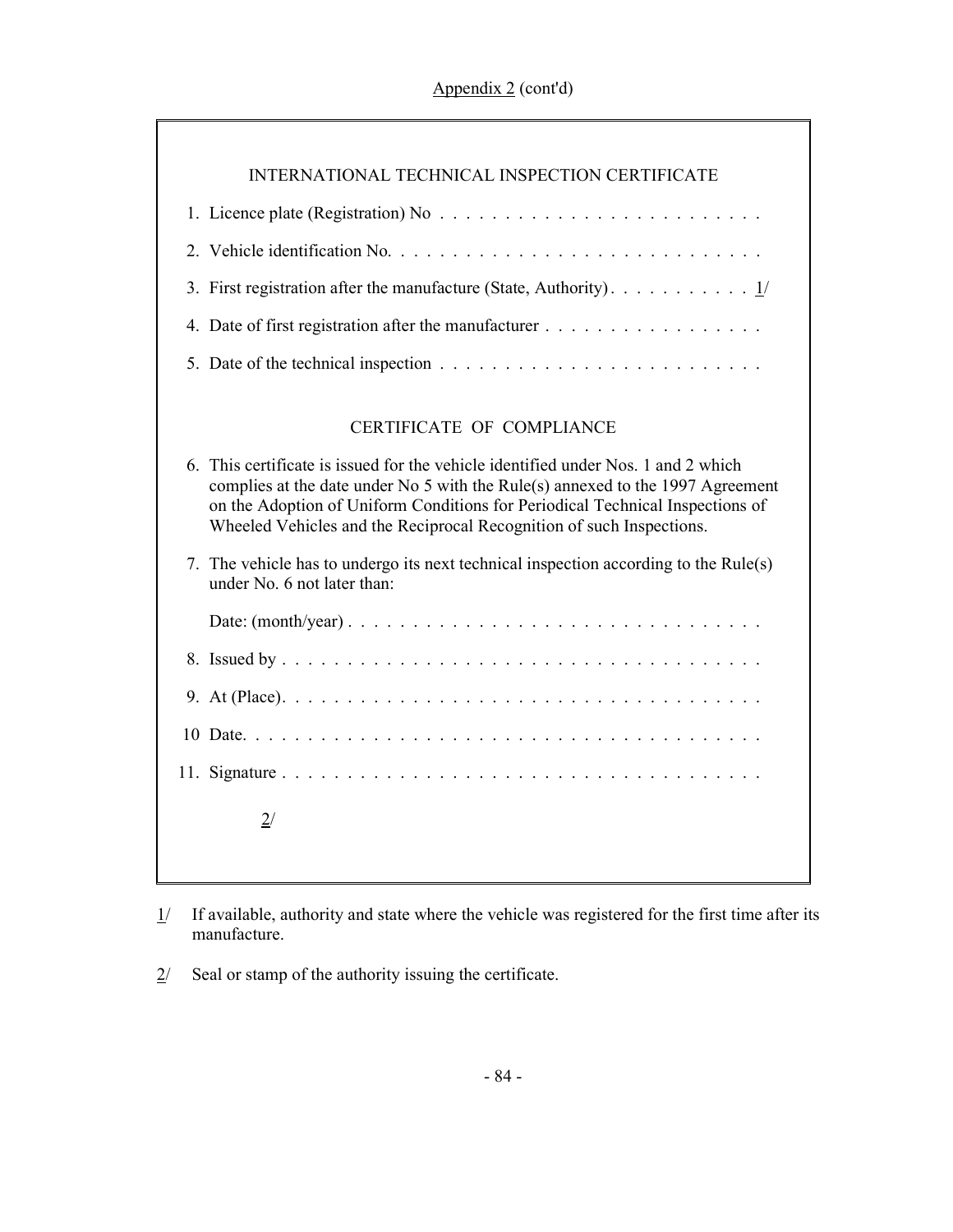Appendix 2 (cont'd)

| 12. Subsequent periodical technical inspection(s) $\frac{1}{1}$ |
|-----------------------------------------------------------------|
|                                                                 |
| 12.2.<br>.<br>(stamp)                                           |
|                                                                 |
|                                                                 |
| 12.5. Next inspection due not later than (month/year).          |
|                                                                 |
|                                                                 |
|                                                                 |
|                                                                 |
|                                                                 |
|                                                                 |
|                                                                 |
|                                                                 |
|                                                                 |
|                                                                 |
|                                                                 |
|                                                                 |
|                                                                 |

 $\mathcal{L}_\text{max}$ 

<sup>1/</sup> Items 12.1 to 12.5 to be repeated if the Certificate is to be used for subsequent annual periodical technical inspections.

<sup>2/</sup> Name, Address, State of the Technical Inspection Centre accredited by the competent Authority.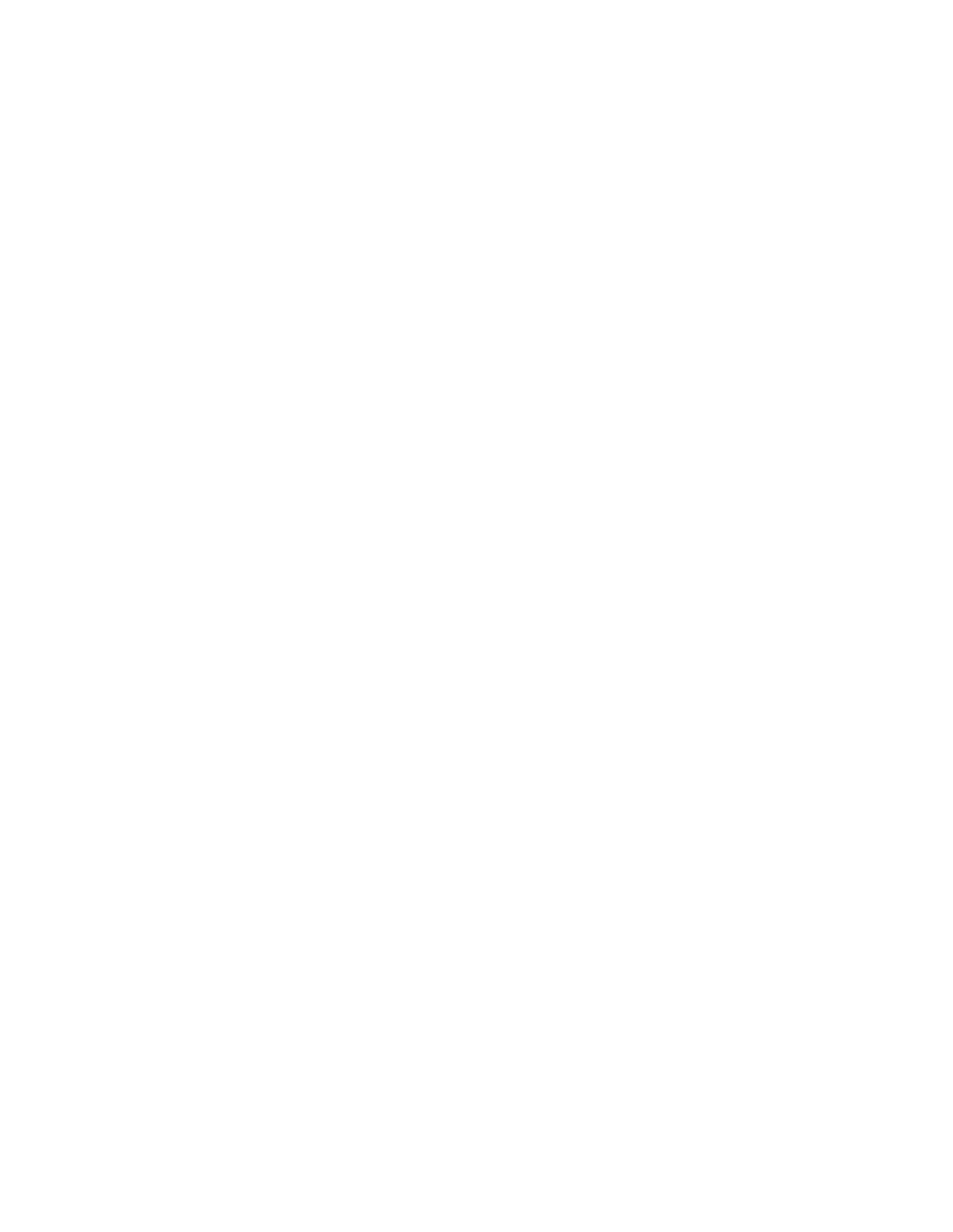### Annex V

# **LIST OF NON-GOVERNMENTAL ORGANIZATIONS CURRENTLY PARTICIPATING ON A REGULAR BASIS IN THE ACTIVITIES OF WP.29**

| <b>OICA</b>    | International Organization of Motor Vehicle Manufacturers - This is the global<br>umbrella organization of national motor vehicle manufacturer associations.               |
|----------------|----------------------------------------------------------------------------------------------------------------------------------------------------------------------------|
| <b>CLEPA</b>   | European Association of Automotive Suppliers - This is an international umbrella<br>organization of component and system manufacturers and their national<br>associations. |
| <b>IMMA</b>    | International Motorcycle Manufacturers Association - This is an international<br>organization of national motorcycle manufacturers associations and manufacturers.         |
| <b>AIT/FIA</b> | International Alliance of Tourism/International Automobile Federation - This is an<br>international organization of national Automobile Clubs.                             |
| <b>CI</b>      | Consumers International - This is the international organization of national<br>consumer associations.                                                                     |
| <b>ISO</b>     | International Organization for Standardization - This is a global organization that<br>develops voluntary technical standards in many areas.                               |
| <b>GTB</b>     | Working Party "Brussels 1952" - This is an international association of lighting<br>experts and lighting equipment manufacturers.                                          |
| <b>ETRTO</b>   | European Tyre and Rim Technical Organization - This is an international<br>organization of tyre and wheel manufacturers.                                                   |
| <b>FEMFM</b>   | Federation of European Manufacturers of Friction Materials                                                                                                                 |
| <b>CEMA</b>    | European Committee of Associations of Manufacturers of Agricultural Machinery                                                                                              |
| <b>CITA</b>    | International Motor Vehicle Inspection Committee                                                                                                                           |
| <b>AECC</b>    | Association for Emissions Control by Catalyst                                                                                                                              |
| <b>AEGPL</b>   | European LPG Association                                                                                                                                                   |
| <b>BLIC</b>    | Liaison Office of the Rubber Industry of the EC                                                                                                                            |
| <b>BIPAVER</b> | Bureau internationale permanent des associations de vendeurs et rechapeurs<br>de pneumatiques                                                                              |
| <b>CEA</b>     | European Insurance Committee                                                                                                                                               |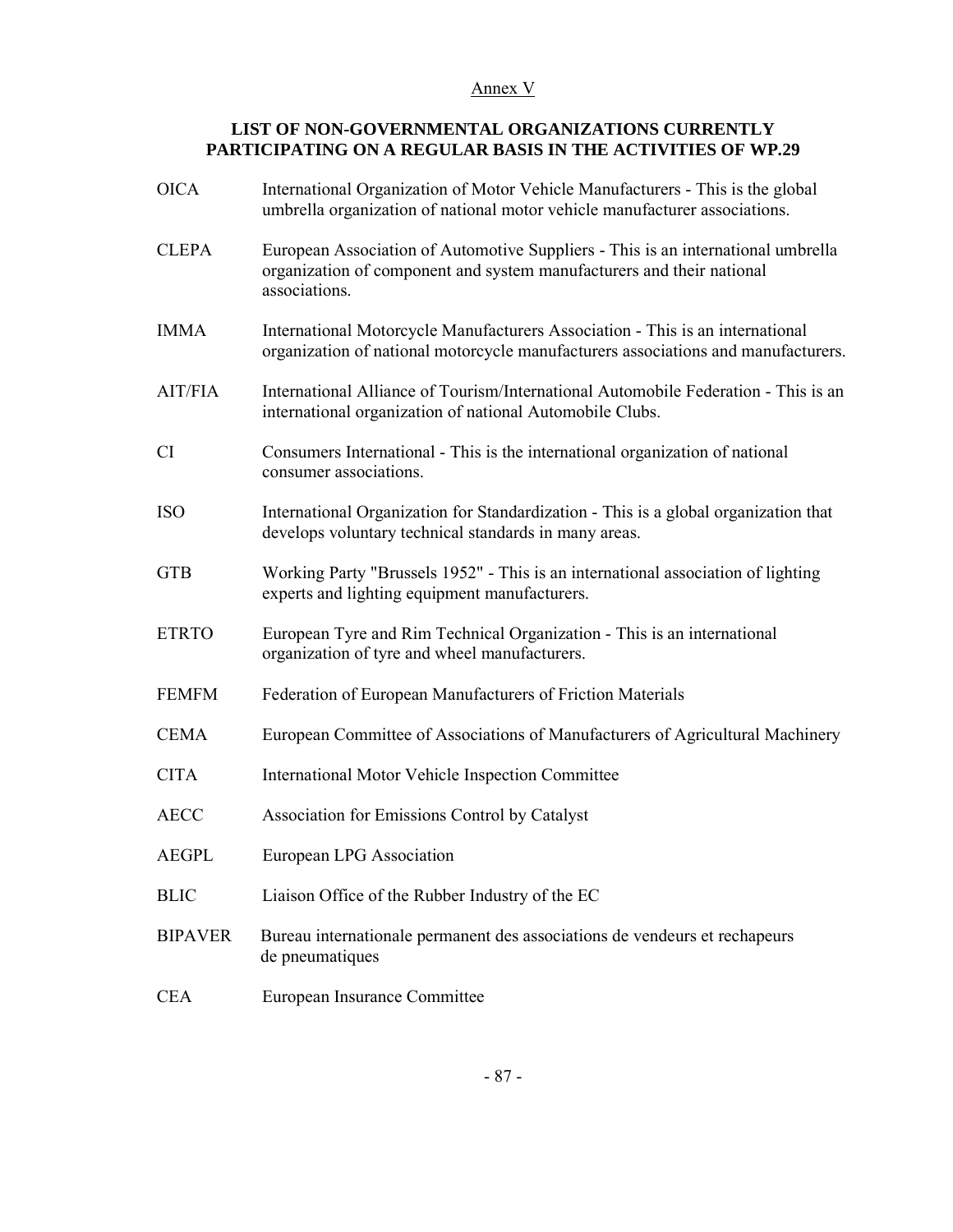- CIDADEC International Confederation of Experts and Consultants
- CONCAWE The Oil Companies European Organization for Environment, Health and Safety
- EEVC European Enhanced Vehicle-safety Committee
- ENGVA European Natural Gas Vehicle Association
- EUROMOT European Association of Internal Combustion Engine Manufacturers
- EUWA Association of European Wheel Manufacturers
- IEC International Electrotechnical Commission
- IRU International Road Transport Union
- SAE Society of Automotive Engineers
- UITP International Union of Public Transport
- UNATAC Union of Technical Assistance for Motor Vehicle and Road Traffic

 $\mathcal{L}_\text{max}$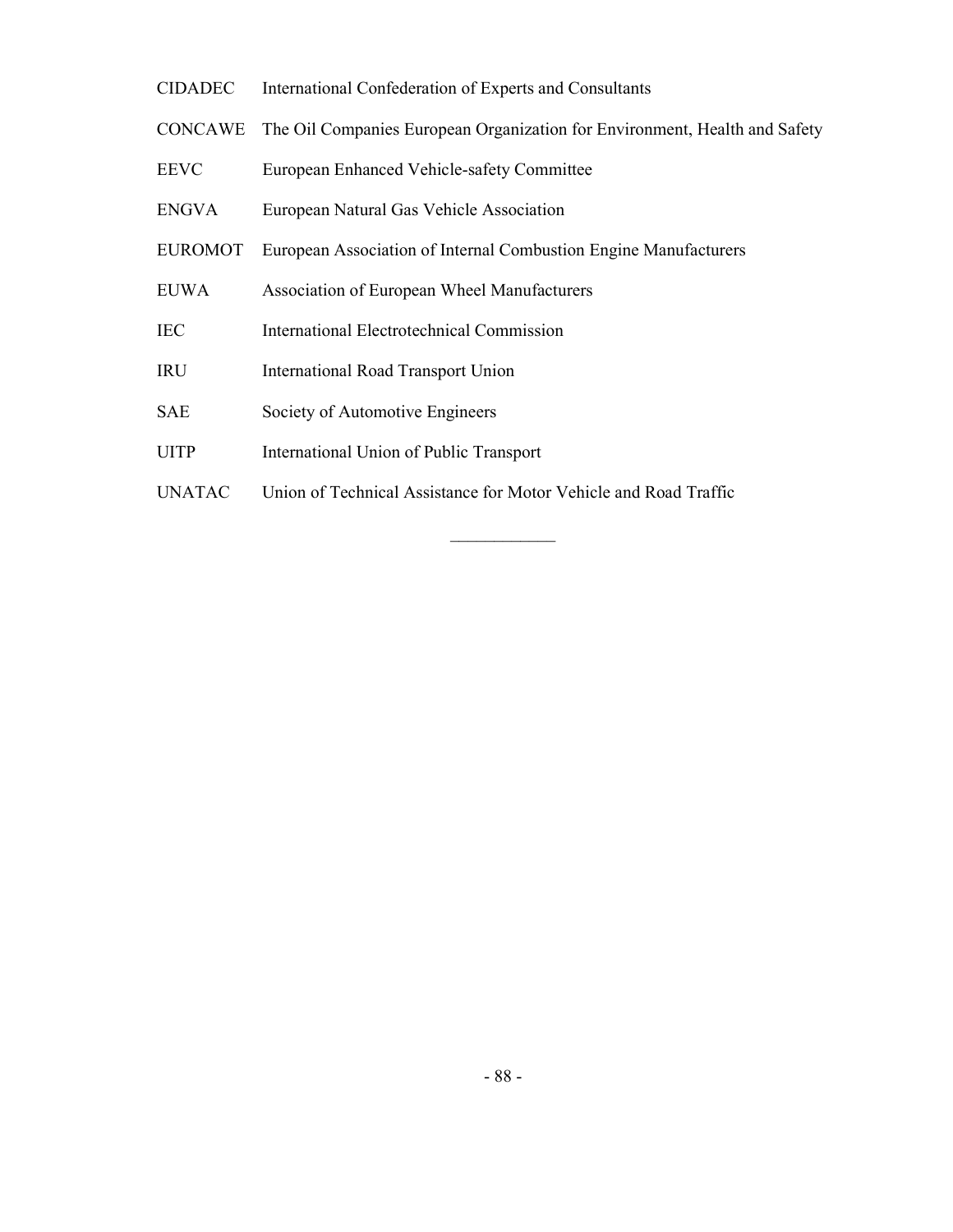Annex VI

# **NATIONAL AND REGIONAL REGULATORY DEVELOPMENT**

# **AND ENFORCEMENT PROCESSES**

**EUROPEAN COMMUNITY** 

# **JAPAN**

# **RUSSIAN FEDERATION**

# **UNITED STATES OF AMERICA**

# **CANADA**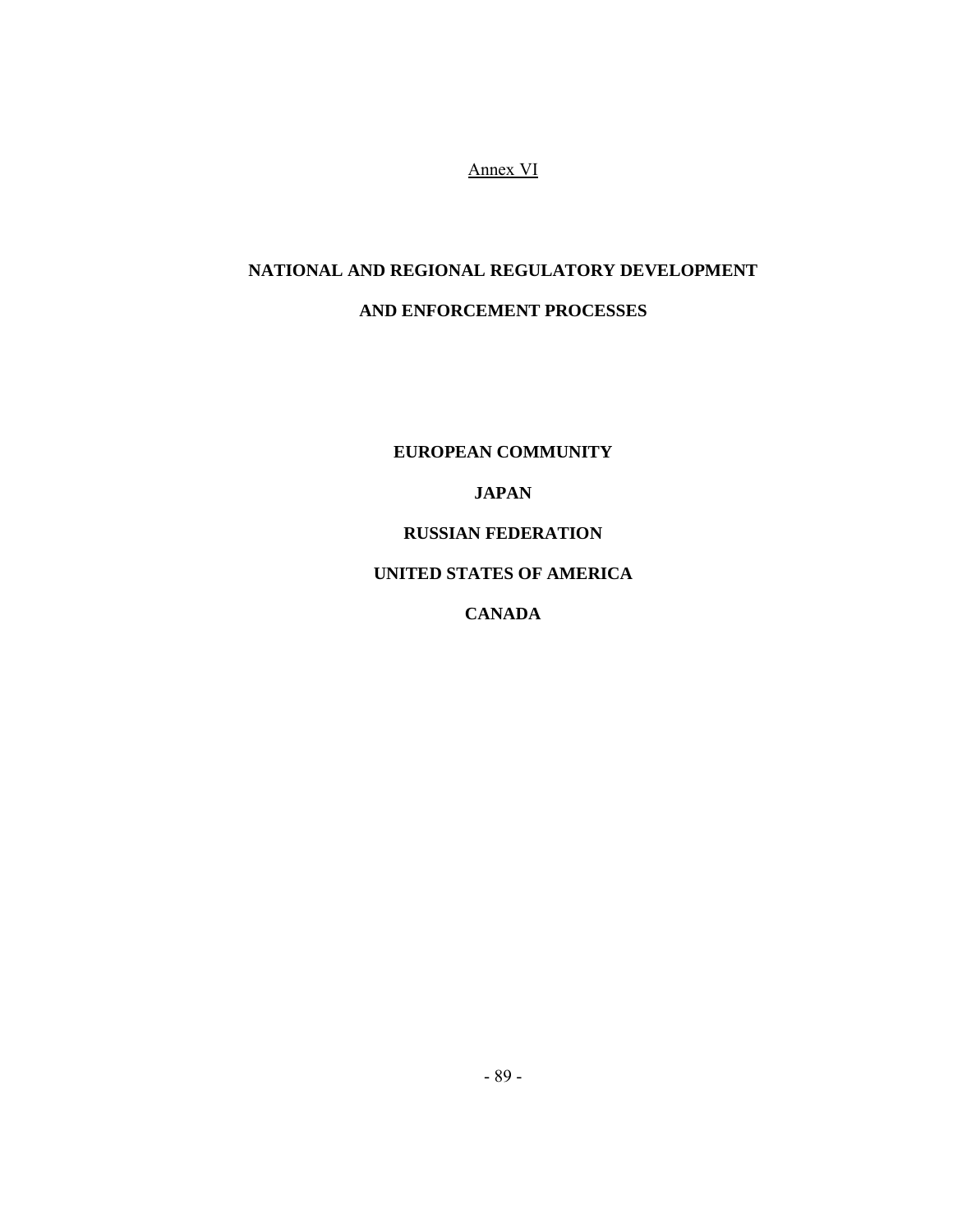#### Section 1

# **REGULATORY PROCESS - EUROPEAN COMMUNITY**

The European Community has been engaged in the work of technical harmonization in the motor vehicle construction sector (power-driven and other road vehicles with four or more wheels, including agricultural and forestry tractors) since the 1960s; this has led to date to the adoption of more than 80 Directives enabling EC type-approval to be granted for types of vehicle or components. Similar work in the sector of two- or three-wheeled vehicles and their components begun in 1989 and has led to the adoption of 13 Directives for the full type approval of such vehicles.

While the basic aim of these Directives was to harmonize the different forms of legislation in the Member States, it was safety and the protection of the environment that came to predominate in the course of time. The harmonization of these two aspects is effected with the most extreme severity. For motor vehicles of category M1 and two- or three-wheeled vehicles Community legislation is mandatory so that Community requirements, and only those, apply. For vehicles other than those of category M1 and two- or three-wheeled vehicles and for agricultural and forestry tractors Community regulations are still optional in that the constructor has the choice between complying with Community requirements, allowing access of vehicles in conformity with these requirements throughout the territory of the Community, and complying with national requirements, where these exist, permitting free access of vehicles conforming to them only to the territory of member States which in addition to Community requirements have kept their national requirements.

The Directive is the chosen legal medium, i.e. that of an act linking member States in terms of the results to be achieved, but leaving national bodies with competence as regards the form and the means. Most of these Directives are based on work similar to the work done in the context of the United Nations Economic Commission for Europe (UNECE). Equivalence between Community Directives and UNECE Regulations is increasingly sought in order to achieve a geographically wider area of harmonization.

The Community assigns considerable importance to the work of UNECE in this regard, based on the assumption that it has now become the World Forum for the harmonization of motor vehicle construction and performance requirements.

On 24 March 1998 the European Community became a Contracting Party to the UNECE revised 1958 Agreement. By acceding to it, the Community has also acceded to 78 UNECE Regulations annexed to the Agreement, which have become alternatives to the technical annexes of the corresponding Community Directives. The Community's participation in the revised 1958 Agreement is directed in particular at strengthening the importance of the work of harmonization carried out under the Agreement, facilitating access to the markets of third countries and reinforcing consistency between the UNECE Regulations and the Community Directives.

The European Community may at any time recognize other Regulations than the 78 Regulations recognized on its accession to the revised 1958 Agreement, and any new Regulations. For this purpose the Commission will submit a draft decision to the Council which will decide once the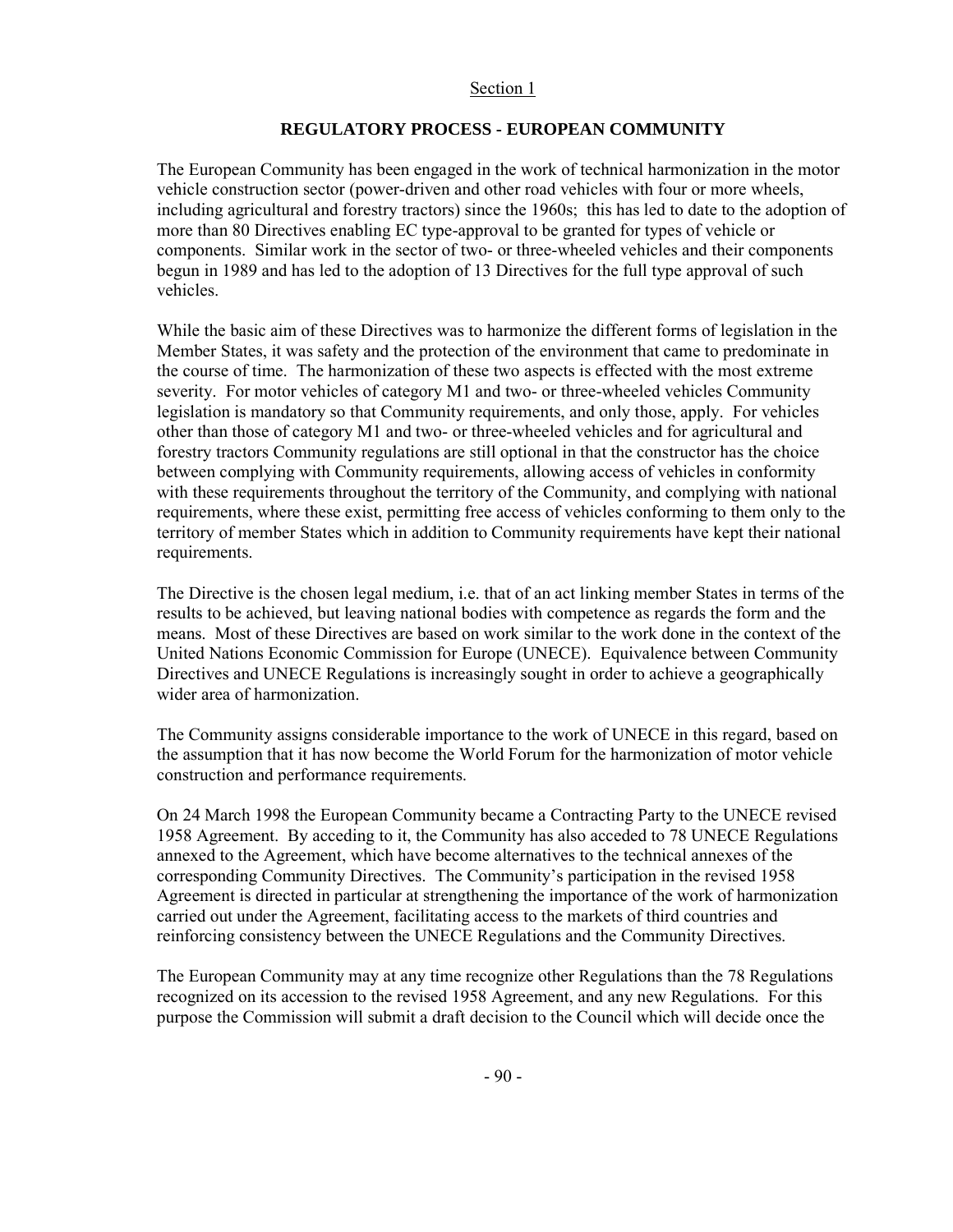European Parliament has given its approval. Up to date, seven additional Regulations were recognized by this process.

According to the conditions laid down in article 6 of the Council Decision with a view to the accession by the European Community to the revised 1958 Agreement, Member States which will subscribe or have subscribed to UNECE Regulations to which the Community is not bound may continue to manage and develop those Regulations by adopting amendments reflecting technical progress.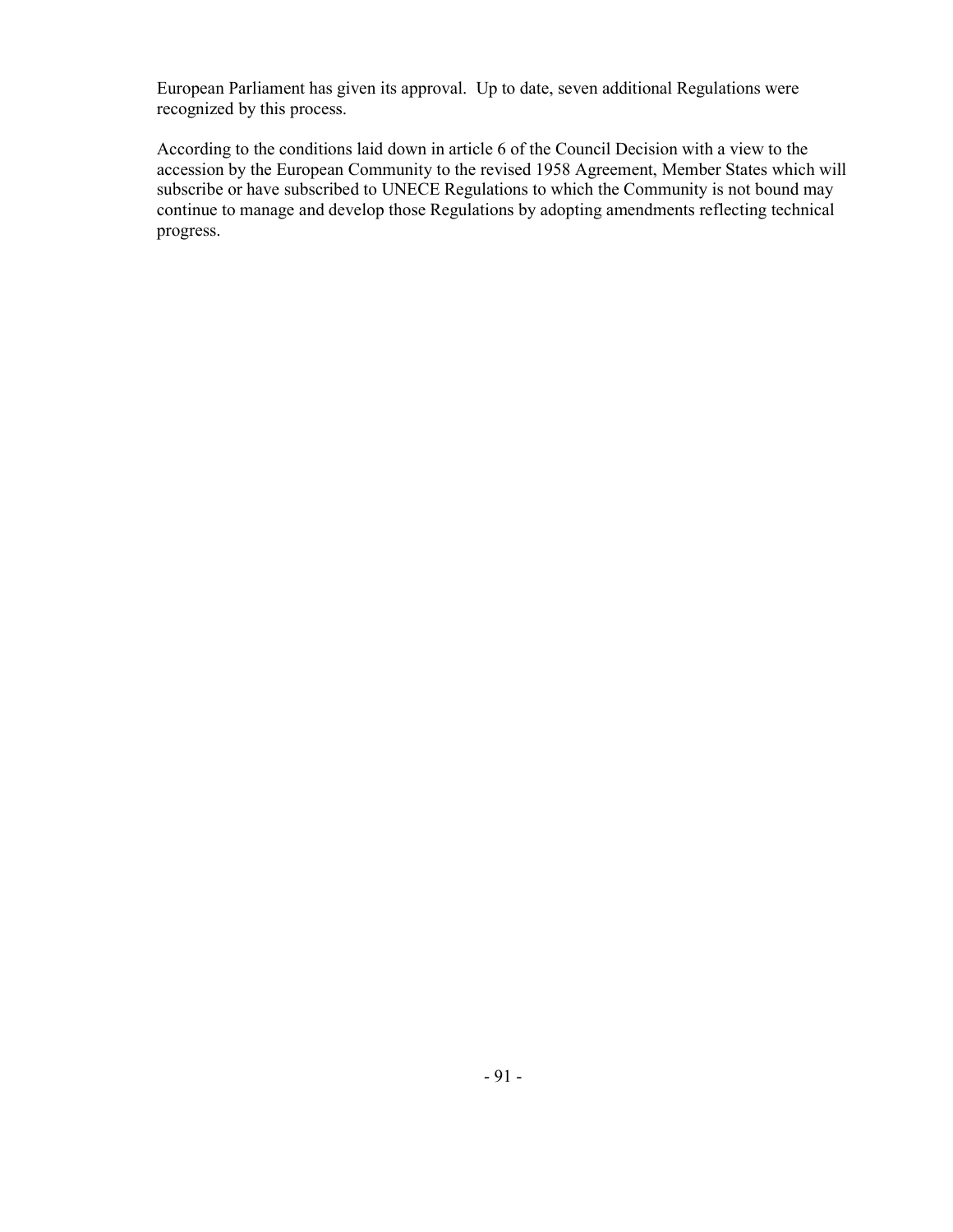### Appendix 1

#### **Co-decision procedure**

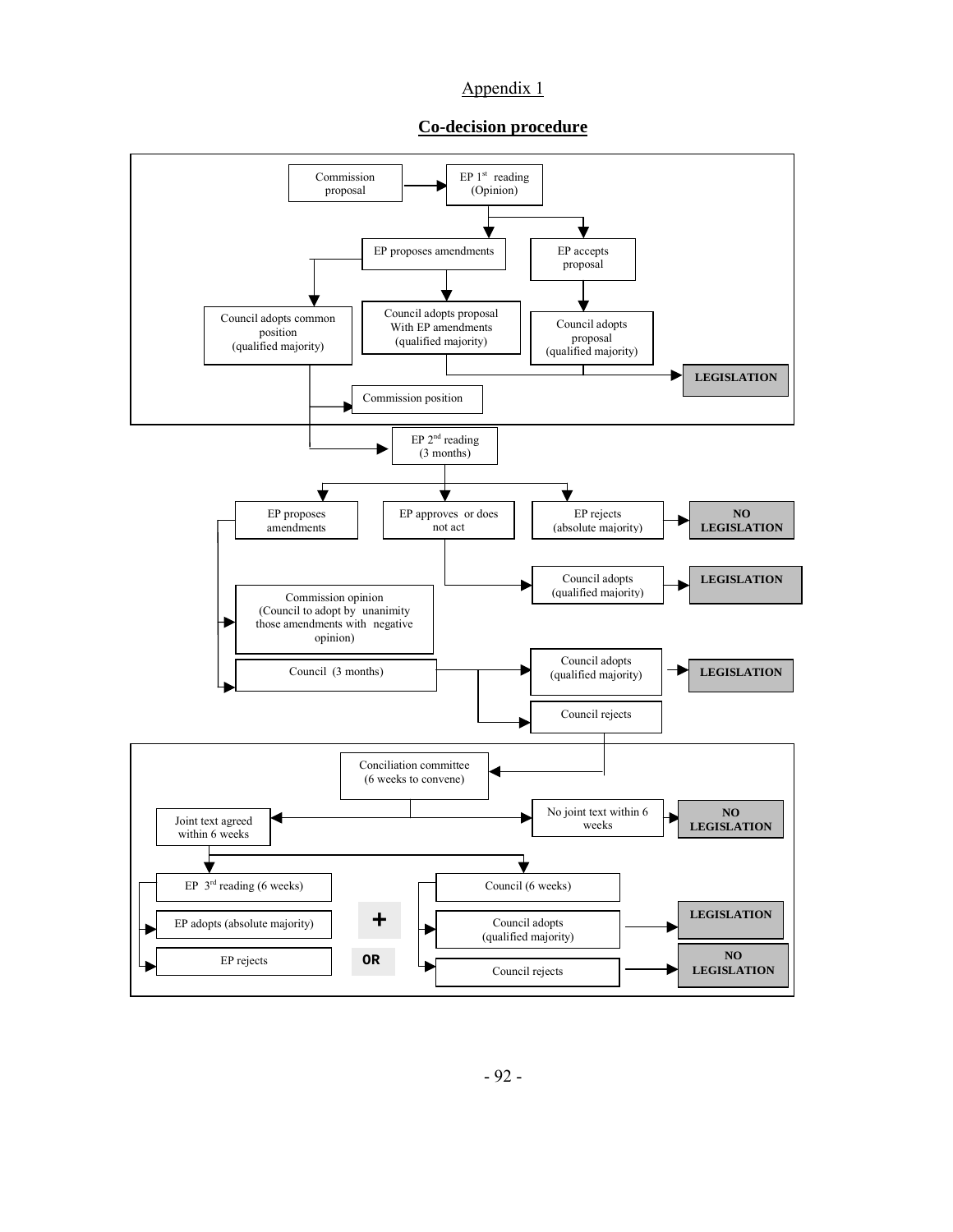Appendix 2

# **Operation of EC type-approval (based on Directive 70/156/EEC)**



- 93 -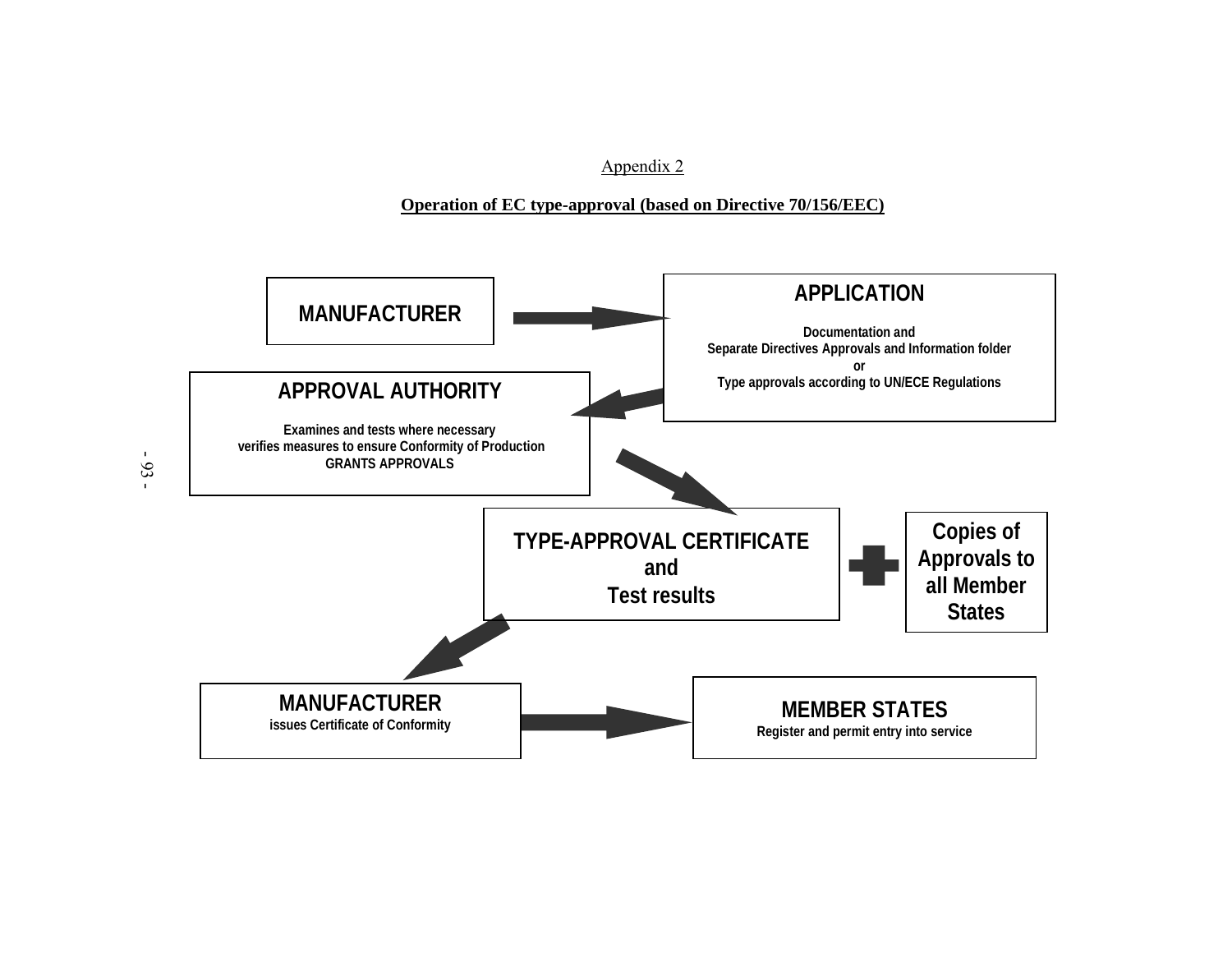### Section 2

# **REGULATORY PROCESS - JAPAN**

In order to ensure motor vehicle safety and to minimize environmental pollution caused by motor vehicles (i.e. air pollution and noise), the Ministry of Transport has stipulated technical standards necessary for assuring safety and pollution control for motor vehicle construction and devices, based on the Road Vehicles Act. In Japan, no motor vehicle is allowed to be operated on the road, unless it complies with these technical standards.

# 1. SAFETY STANDARD

# 1.1. Enactment and amendment procedures

The safety standards are targeted to accident avoidance and minimizing damages in case an accident occurs. In response to changes in factual situation of traffic accidents and modes of use of motor vehicle these safety standards have been amended and strengthened progressively.

Before any expansion or enhancement of a safety standard is implemented, the plans are consulted with the Council for Transport Technology, an advisory committee to the Minister of Transport. In the Council deliberations are carried out in the Subcommittee comprising experts on motor vehicles and based on accidents data, test research and investigations of trends in various foreign countries, as well as contributions by experts and organizations including the users and foreign parties concerned. In this way, from a comprehensive and long-term viewpoint, the Council formulates its recommendation for "Expansion and Strengthening Targets of Motor Vehicle Safety Standards".

In accordance with this recommendation submitted by the Council, the Ministry of Transport prepares the draft for enactment or amendment of a motor vehicle standard, while maintaining the transparency of drafting process, for example, offering opportunities for allowing foreign parties concerned to express their views. After following those steps, the Ministry of Transport notifies WTO of the planned enactment or amendment, finally leading to promulgation of the standard concerned.

# 1.2. Recent Trend

The number of casualties (dead and injured persons) from automobile traffic accidents has been steadily climbing in Japan over recent years, rising about 1.3 times from 730,000 to 970,000 a year during the ten years between 1987 and 1997. The social demands for the prevention of automobile traffic accidents are growing accordingly.

Because traffic accidents involve vehicles, drivers, road conditions, and other varied factors, the causes of traffic accidents have to be analyzed from many different angles. Based on the result of such analysis, a comprehensive measure to prevent accidents should be taken, including safety improvements in vehicle structures and driving environments.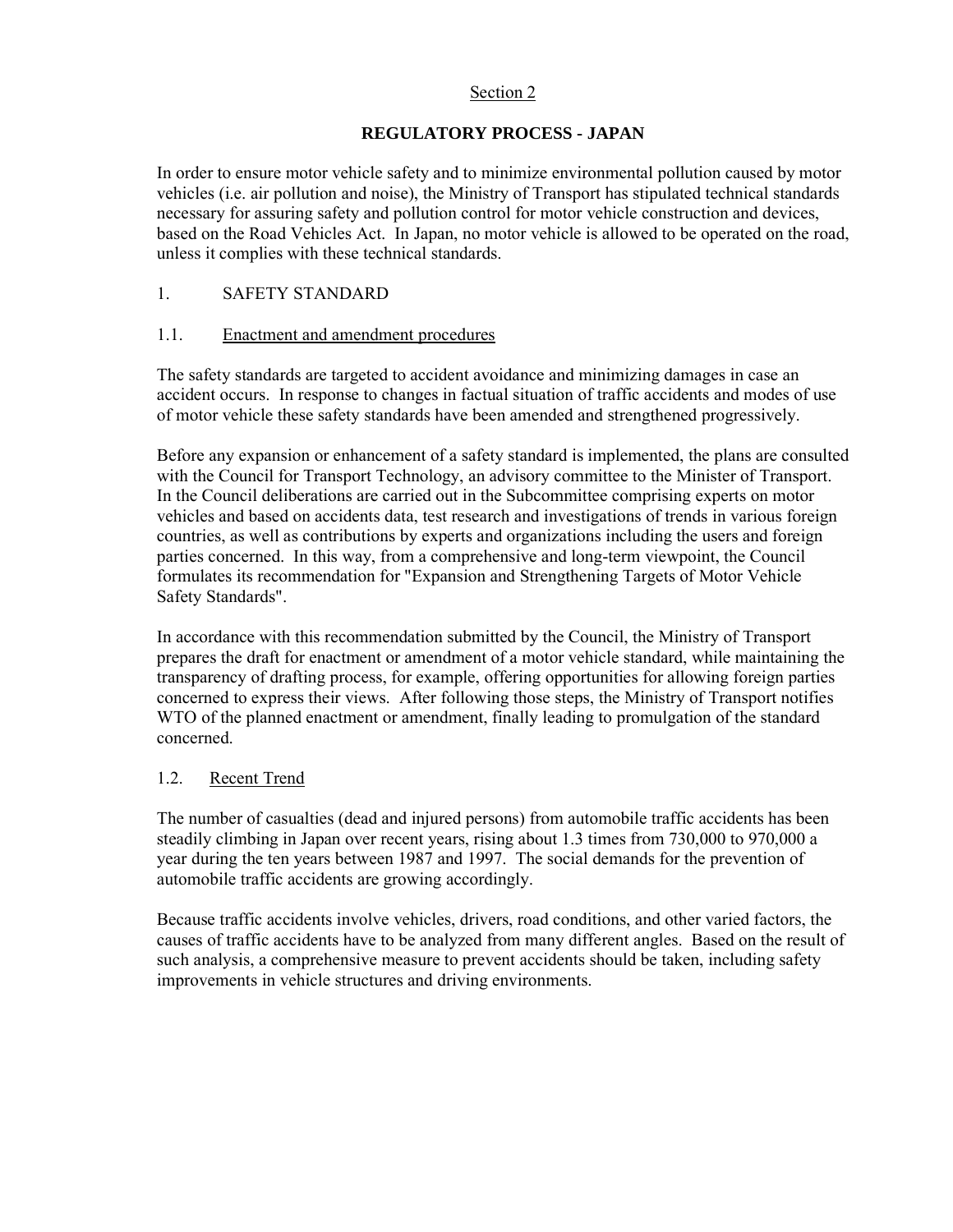With the above situations in the backdrop, the Council for Transport Technology, an advisory panel of automobile experts to the Minister for Transport, is deliberating the subject of "Future Automobile Traffic Policy with Due Consideration to Safety and the Environment" (Inquiry No. 24, June 1998). The Council is scheduled to complete the deliberation and submit an advisory report to the Minister for Transport in the spring of 1999.

# 2. ENVIRONMENTAL POLLUTION STANDARDS

# 2.1. Enactment and amendment procedure

Environmental pollution caused by motor vehicle and the adverse effects of motor vehicle noise on the living environment, has given rise to a serious social problem in Japan as its motorization has further advanced. To alleviate these problem the Government of Japan has strengthened the environmental pollution control standards progressively, while endeavouring to promote the technical development of motor vehicle construction and devices.

These control standards have been stipulated in accordance with the recommendations submitted by the Central Council for Environmental Pollution Control, which formulates long-term plans for motor vehicle pollution control standards.

In starting the procedure the recommendations submitted by the Central Council are announced publicly. Then, a technical feasibility study for control items proposed by these recommendations is conducted, including hearing from domestic and foreign motor vehicle manufactures and other related parties. According to its results, the permissible limits are set forth. Next, the draft of pollution control is transmitted to the domestic and foreign parties concerned to ascertain their views and is also notified to WTO. The promulgation of the control standard represents the closing stage of the procedure.

# 2.2. Recent Trends

The following revisions have been made in emission standards in accordance with the targets which the Central Council for Environmental Pollution Control proposed in 1992, 1996, and 1997:

- (a) CO, HC, and  $NO<sub>x</sub>$  mode emission limits were initiated for motorcycles and mopeds, and CO and HC idle emission limits introduced for both new and in-use vehicles.
- (b) The emission limits for new gasoline and LPG vehicles -- light-duty trucks, medium-duty vehicles (GVW exceeding 1.7 tonnes but not more than 2.5 tonnes), and heavy-duty vehicles (GVW exceeding 2.5 tonnes) -- were lowered by 35-50 per cent for CO, 66-86 per cent for HC, and 35 per cent for  $NO<sub>x</sub>$  (NO<sub>x</sub> reduction applied only to light-duty vehicles).
- (c) The idle CO emission limits for gasoline and LPG four- wheeled vehicles were lowered by 56-78 per cent.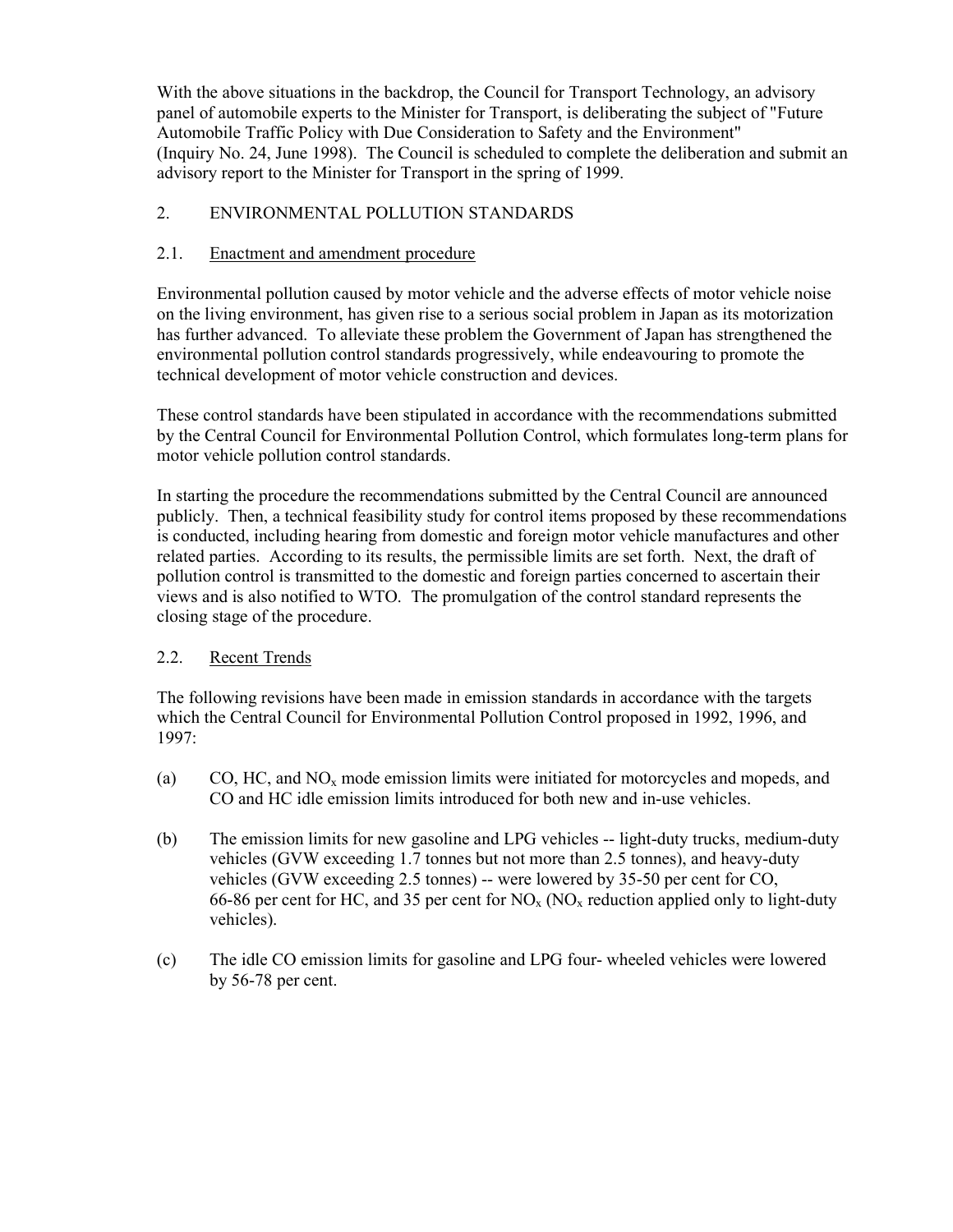- (d) The emission limits for new diesel heavy-duty vehicles (GVW exceeding 12 tonnes) were lowered by 15-26 per cent for  $NO<sub>x</sub>$ , 49 per cent for particulate matter (PM), and 38 per cent for black smoke. The black smoke emission limit for in-use vehicles was lowered by 38 per cent.
- (e) The NOx, HC and CO emission limits for new gasoline and LPG vehicles were lowered by 48-69 per cent.
- (f) The requirement to install an on-board diagnosis (OBD) system was initiated for gasoline and LPG vehicles.
- (g) Regarding fuel evaporative gases from gasoline vehicles, evaporative gases during parking in the summer as well as the evaporative gases due to the heated condition of the vehicle immediately after driving were made subject to the same regulation. The required measurement method was altered from the conventional trap method to the SHED method. The latter is performed in a sealed chamber.

# 3. CERTIFICATION SYSTEM

### 3.1. Motor Vehicle Type Designation

A motor vehicle type designation system is applied to cases where a large number of identicalmodel cars and other motor vehicles are produced or imported for sale in Japan. Under this system, upon application, samples having the same structure, equipment, and performance as those of the vehicles intended for sale are examined as regards compliance to the safety and environmental regulations; in addition, the uniformity of vehicle quality and performance are examined through documents. A type is designated to the identical-model vehicles that have proved satisfactory.

When a completed inspection certificate is submitted by the vehicle manufacturer, typedesignated vehicles are exempted from the new-vehicle inspections that a District Transport Bureau or another pertinent office performs on each vehicle unit.

### 3.2. Mutual Recognition and Equipment Type Designation

In Europe, where a large number of motor vehicles are distributed or driven across national borders, the UNECE 1958 Agreement is in force. Since 1977 Japan has participated in WP.29 on an observer status and has contributed to the global harmonization of brake and lamp regulations.

In November 1998 Japan became the first party outside Europe to accede to the UNECE 1958 Agreement, thus making a determined step toward the globalization of certification systems. As a result of the accession, vehicles which have received certification in Japan are now exempted from certification by other contracting parties for exporting.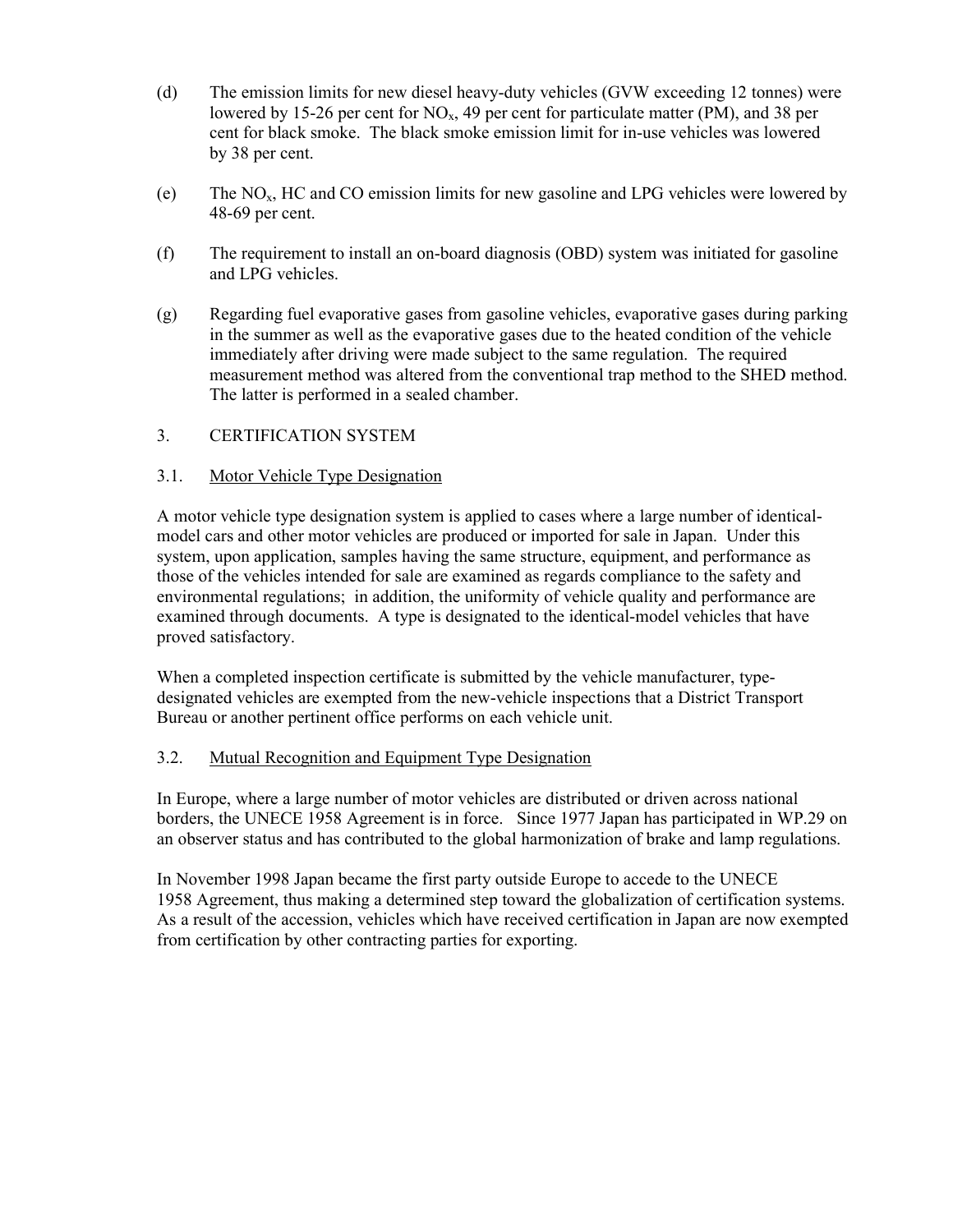Concurrently with the accession to the UNECE 1958 Agreement, Japan introduced an equipment type designation system responding to the use of the same equipment in a greater number of vehicle models. Equipment which has received equipment type designation becomes entitled to mutual recognition in all the contracting parties to the Agreement. In Japan, for example, those equipment having received equipment type designation is now exempted from the examination for vehicle type designation.

# SAFETY AND ENVIRONMENTAL STANDARDS FOR VEHICLES

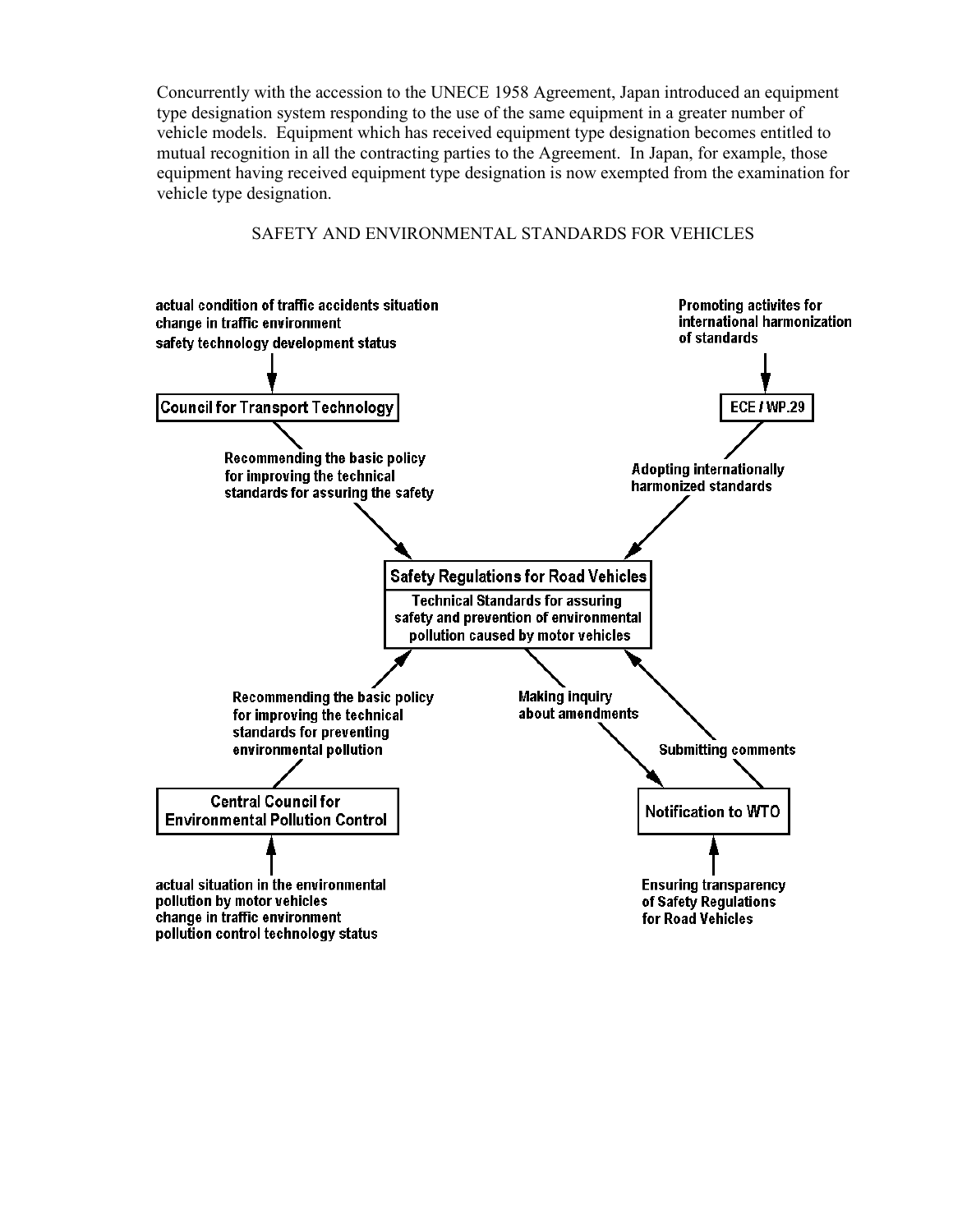Procedure Flow from Vehicle Examination to Registration

# Type approval system



\* \* \*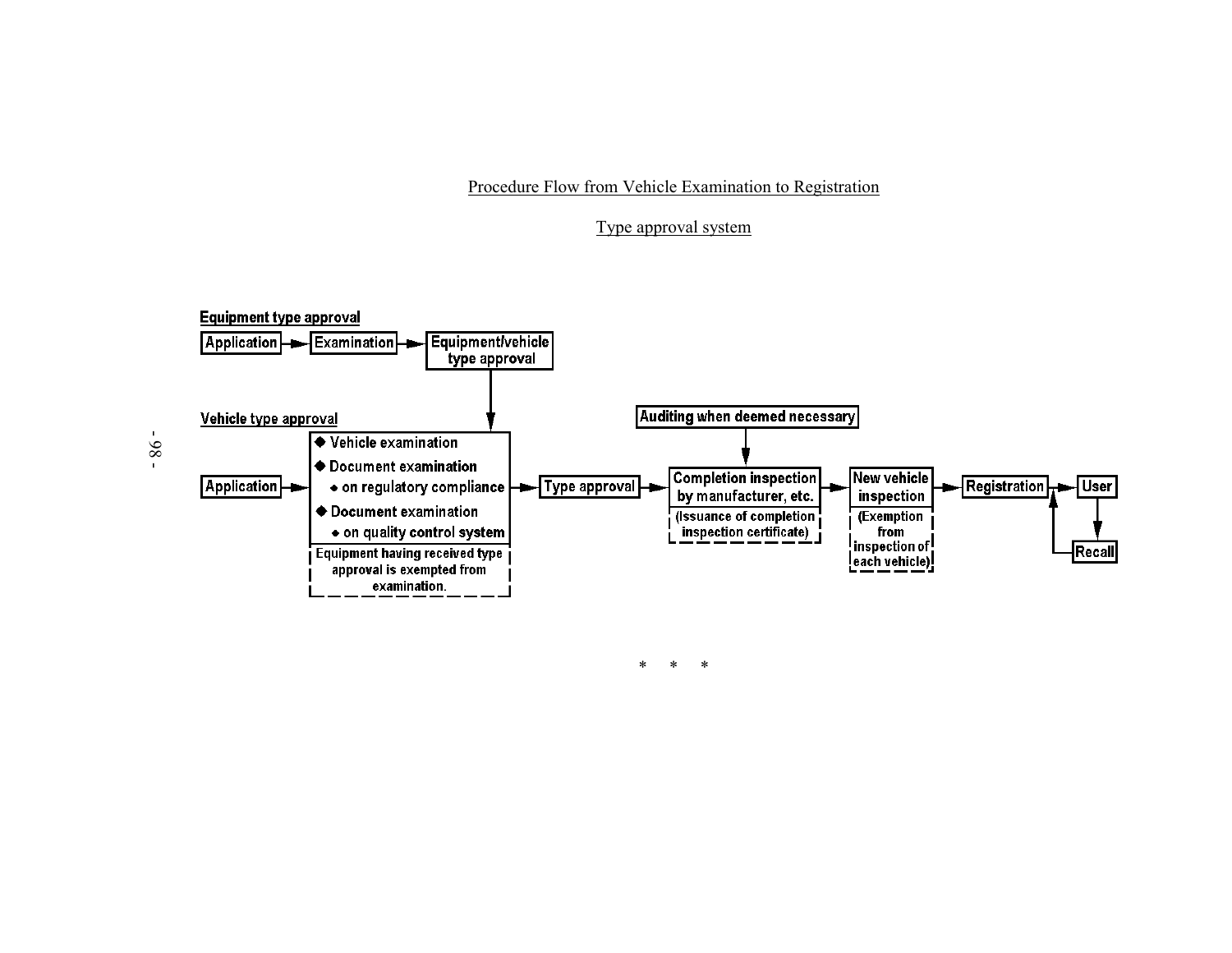### Section 3

### **REGULATORY PROCESS - RUSSIAN FEDERATION**

### Application of the UNECE Regulations

Certification of motor vehicles has been developed on the legal basis of the Laws of the Russian Federation "On the Protection of Customer Rights", "On Certification of Products and Services", "On the Safety of Road Traffic".

According to the Decree of the Gosstandard of Russia (State Committee for Standardization, Metrology and Certification) dated 26 May 1999, № 184, 86 UNECE Regulations which are declared in the Russian Federation, from 1 July 2000 shall obtain status of the national standards with texts authentic to the UNECE Regulation texts.

At present the Russian Federation has declared application of 107 UNECE Regulations.

### The National System of Motor Vehicle Certification

The basis of the national system for motor vehicle and trailer certification entered into force from 1 April 1992. is the UN ECE Regulations. Procedure of certification is regulated by the "Rules of Conduction of Works in the System of Motor Vehicle and Trailer Certification" approved by the Gosstandard of Russia, the Ministry of Internal Affairs, the Ministry of Transport and registered by the Ministry of Justice of Russia.

This system is a part of the federal system of product and service certification.

Certification system establishes lists of the technical requirements, which are mandatory for motor vehicles. These requirements include the UNECE Regulations and national standards of Russia, which takes into account specific features of road and climatic conditions of Russia.

Though the Russian Federation is not a Member-state of the European Community and therefore has not certificate reciprocal recognition agreement. In order to reduce trade barriers, Russian certification system provides for recognition of certificates of the EC Directives in accordance with list of the EC Directives, which are equivalent to the UNECE Regulations.

"Vehicle Type Approval" is a document, which is the basis for manufacturing and sale of motor vehicles in Russia and for its import into Russia that is analogous to "Whole Vehicle Type Approval" established in the EC.

In Russia "Vehicle Type Approval" is granted for all categories of motor vehicles for the period not more than three years as it is provided for by the Law of the Russian Federation "On Certification of Products and Services".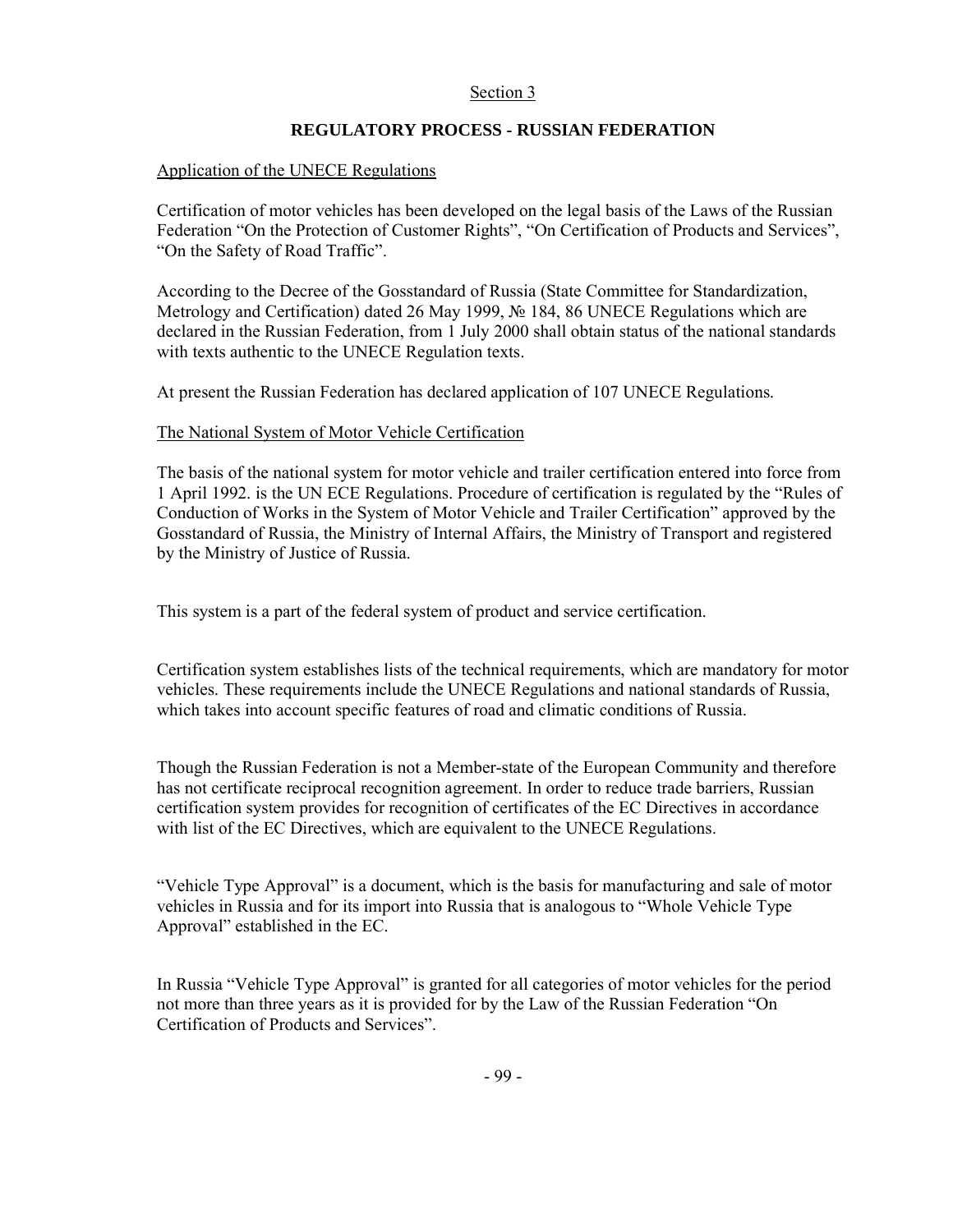A manufacturer could extend "Vehicle Type Approval" for the next period in case of observation of certain conditions.

The lists of technical requirements that are mandatory for issue of "Vehicle Type Approval" now consist of 58 UNECE Regulations and nine national standards.

34 UNECE Regulations and seven national standards are applied to M1 category vehicles, and it is taken into account during certification that three of national standards are close to the European standards.

30 UNECE Regulations and nine national standards are applied to M2 and M3 category vehicles.

33 UNECE Regulations and eight national standards are applied to N1 category vehicles.

32 UNECE Regulations and eight national standards are applied to N2 and N3 category vehicles.

10 UNECE Regulations and four national standards are applied to O1 and O2 category vehicles.

14 UNECE Regulations and three national standards are applied to O3 and O4 category vehicles.

17 UNECE Regulations and two national standards are applied to L1 – L5 category vehicles.

For certification of specialized construction vehicles and public works vehicles additional special safety requirements are applied.

For the certification of motor vehicles produced or imported into the territory of the Russian Federation in small series, as well as for vehicles manufactured from assembly kits special procedures of granting "Vehicle Type Approval Certificate" are provided according to the short list of requirements, e.g. minimum number of the requirements for M1 category vehicles is 11.

The feasibility of recognition of the manufacturer's own test reports is provided.

Quantity of vehicles of small series (lot) for  $L1 - L5$ , M1 and  $O1 - O2$  category vehicles shall not exceed 150 vehicles per year, for M2,  $N1 - N3$ ,  $O3 - O4$  category vehicles – 100 vehicles per year and for M3 category vehicles – 50 vehicles per year.

In the above-mentioned cases "Vehicle Type Approval" is granted for the period of one year.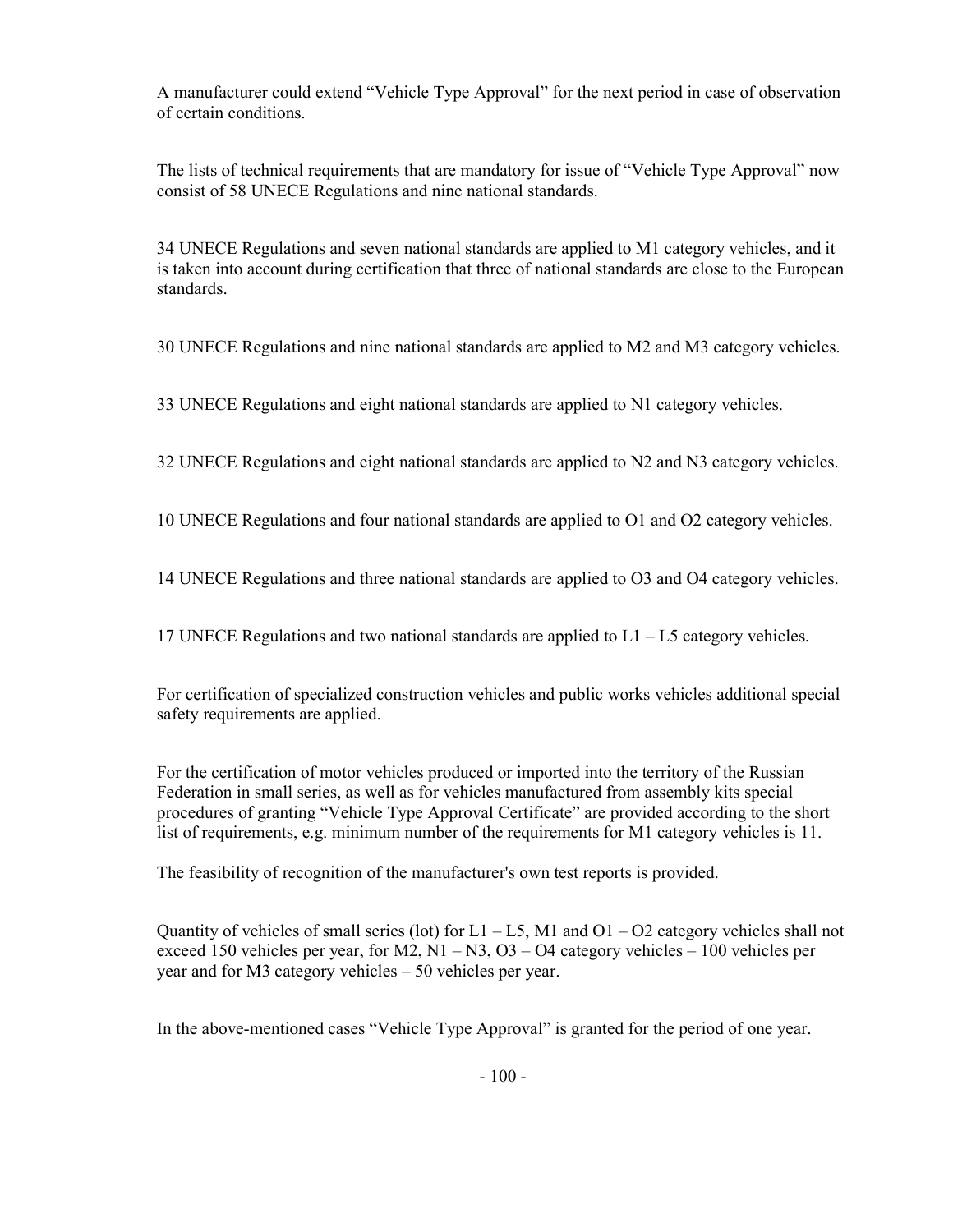In certain cases certification system allows application of amendments to the UNECE Regulations that are not the latest.

Inclusion of additional national standards, the UNECE Regulations and the latest amendments to them periodically updates the list of mandatory technical requirements applied for the purpose of certification. List of complete technical requirements applicable for motor vehicles and trailers, their parts and equipment in the Russian Federation contains those standards and the UNECE Regulations with the latest amendments to them. There is transitional period provided for actual production that, as a rule, is two years.

Spare parts and accessories for motor vehicles and trailers certification is conducted in the same system according to special procedure. This procedure allows to use the results of certification tests of the type of vehicle, which was conducted for the purpose of issuing "Vehicle Type Approval", for the purposes of issuing Certificate of compliance for the spare parts that are indicated in the design documents of the vehicle.

Certification system includes inspection of production before issuing of a Certificate of compliance or "Vehicle Type Approval" and the inspection of manufacturing of certified product as well. The inspections are analogous to the procedures approved in the EC Directives and UNECE Regulations. The certification system provides also for the measures taken in case of non-compliance of the product with the established requirements.

Summary

The Russian Federation step by step pursues a purposeful policy of harmonization of national technical requirements with international requirements. Therefore it pursues a policy of reducing trade barriers. The UNECE Regulations make the basis of the motor vehicles certification system in Russia because they fully meet tasks and targets of the Russian Federation in the improvement of traffic safety and environment protection.

\* \* \*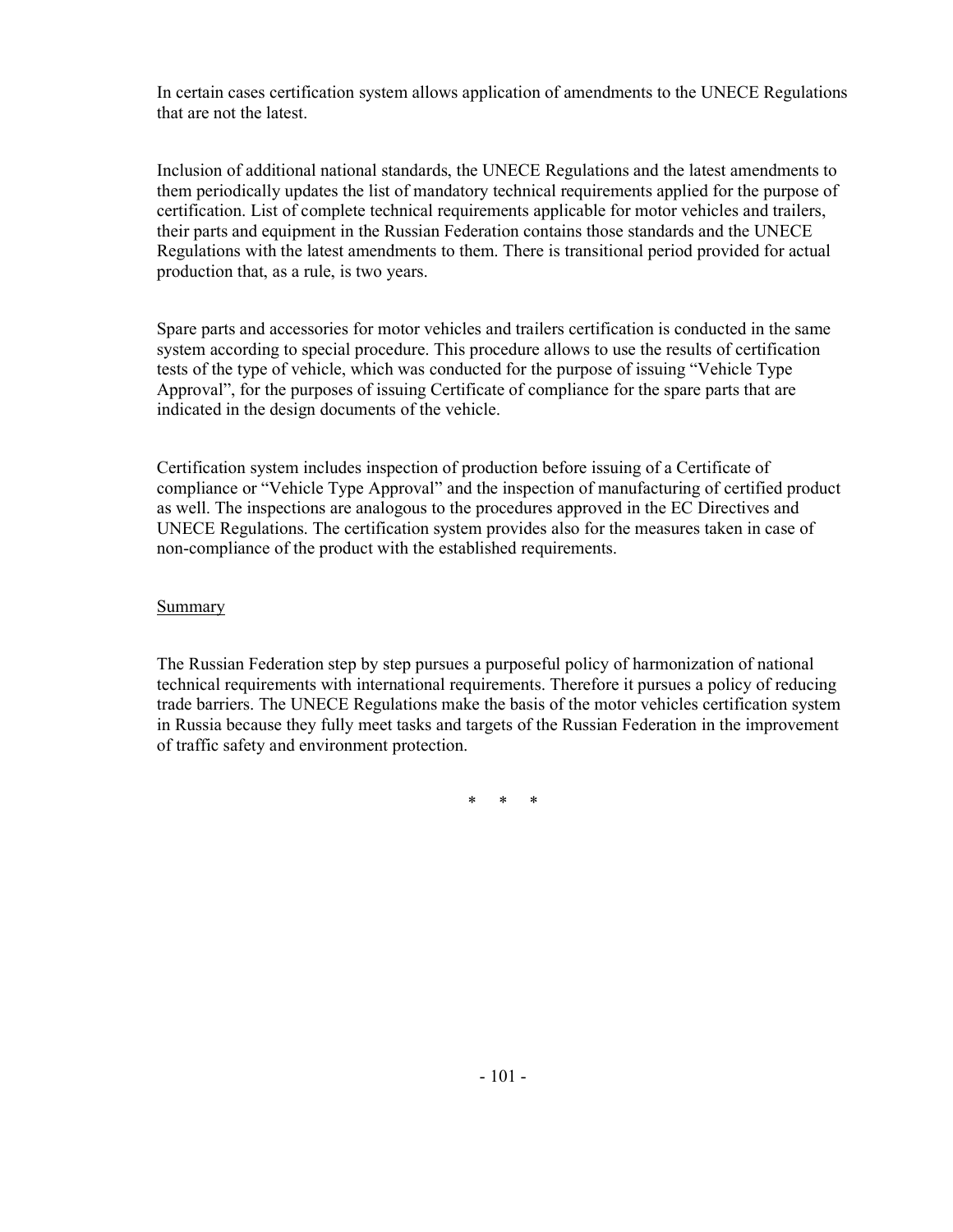### Section 4

# **RULEMAKING PROCESS - UNITED STATES OF AMERICA**

# Table of Contents

# I. Introduction

- II. Federal Rulemaking
	- A. Congressional Authorization
	- B. Agency Action
		- 1. Initiation of Rulemaking
		- 2. Information about Rulemaking Plans, Activities and Documents
		- 3. Inter-agency and Inter-governmental Coordination
		- 4. The Administrative Procedure Act
			- a. Preliminary Notices
			- b. Notice of Proposed Rulemaking
			- c. Supplemental Notice of Proposed Rulemaking
			- d. Final Rule
			- e. Response to Petitions for Reconsideration
		- 5. Other Opportunities for Public Participation
		- 6. Other Rulemaking Requirements
	- C. Congressional Review
	- D. Judicial Review
- III. U.S Process for Assuring Compliance with Safety and Emission Standards
- IV. Glossary of Acronyms
- V. For Further Information, Contact

# **I. Introduction**

Described here is the rulemaking system used in the U.S. by the Environmental Protection Agency (EPA) and National Highway Traffic Safety Administration (NHTSA) to establish regulations for wheeled vehicles, equipment and parts which can be fitted and/or be used on wheeled vehicles. 1/ The description focuses primarily on the informal rulemaking process set forth in the Administrative Procedure Act, 5 U.S.C. '' 551, *et seq.* (APA). This focus is appropriate since rules establishing regulations for these products are generally subject to the APA and are adopted by EPA and NHTSA using, for the most part, the informal rulemaking process. As well as describing the rulemaking system used in the U.S. by EPA and NHTSA to establish regulations for wheeled vehicles, equipment and parts which can be fitted and/or be used on wheeled vehicles, this section also briefly discusses the compliance and enforcement system

 $1/$  Given its relative brevity, this section makes general statements about the requirements applicable to the development, issuance and review of product regulations. It is important to note that the statutes authorizing the issuance of some types of product standards create exceptions to those generalizations. This section does not attempt to identify or catalogue those exceptions, although it does note some of them.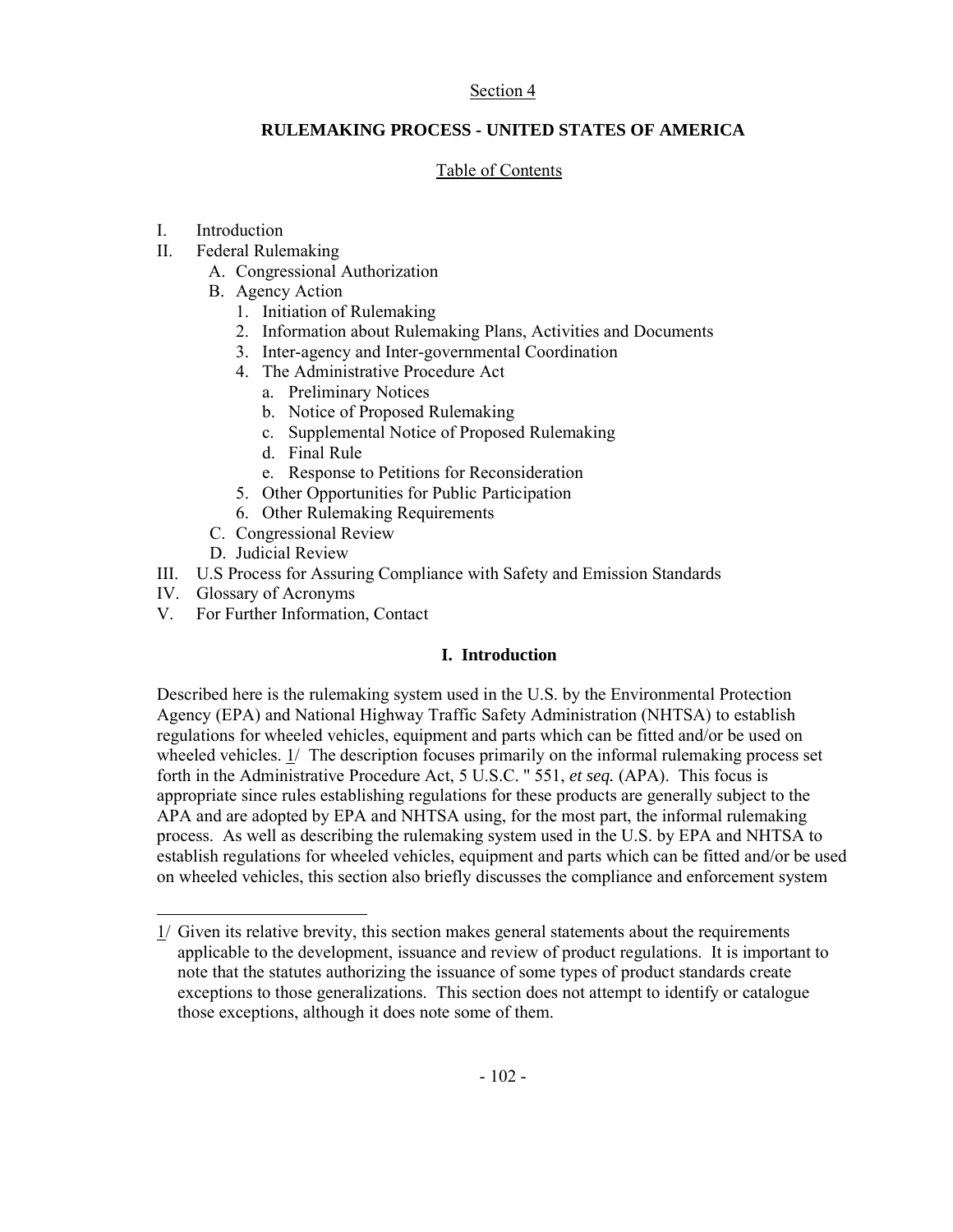used in the U.S. by EPA and NHTSA to assure manufacturers' compliance with the safety and emission standards contained within the regulations established through the informal rulemaking process.

# **II. Federal Rulemaking**

# A. CONGRESSIONAL AUTHORIZATION

While Congress could establish the details of individual product regulations legislatively, instead it usually delegates authority to U.S. Federal regulatory agencies to establish such regulations administratively pursuant to congressional guidance. The degree of specificity in the guidance varies from statute to statute. At one end of the spectrum, Congress may specify some of the details of a particular standard. At the other, Congress may provide general direction concerning factors to be considered and policy goals to be achieved. The latter is, by far, the more common practice.

When Congress enacts legislation creating a regulatory agency, or giving new authority to an existing regulatory agency, it typically includes provisions that implicitly or explicitly delegate its rulemaking authority to the agency with respect to a specified policy goal. "Rulemaking" is agency action that regulates the future conduct of governmental agencies and persons, 2/ through formulation and issuance of an agency statement designed to implement, interpret or prescribe law or policy. The legislation containing the authority granted by Congress to an agency is known as the agency's "enabling" legislation.

While the enabling legislation specifies the general purposes for which rulemaking may be conducted, it normally does not identify the individual rules to be adopted to achieve those purposes. The legislation often enumerates the factors that an agency must consider in its rulemaking and may specify criteria that the resulting rules must meet. Those factors and criteria often include practicability (often both economic and technological) and address the role, if any, that the cost of compliance is to play in the agency's rulemaking.

Occasionally, Congress supplements an agency's enabling legislation by enacting legislation directing the agency to use its general rulemaking authority in a specific way. In these instances, Congress normally leaves the technical details of the rule to be issued to the discretion of the issuing agency. Congress rarely dictates any of the specific performance requirements to be adopted for products. Further, it does not typically specify any details about regulatory approach, level of stringency or test procedures (although it may impose certain restrictions or define certain parameters).

In addition to enabling legislation, there are various other sources of requirements that govern the development and issuance by Federal agencies of rules regulating products. These sources include other statutes and Presidential Executive Orders that impose procedural requirements

<sup>2/ &</sup>quot;Persons" are defined broadly in the APA as "an individual, partnership, corporation, association, or public or private organization other than [a U.S. Federal ] agency." "Persons" include persons located outside the United States.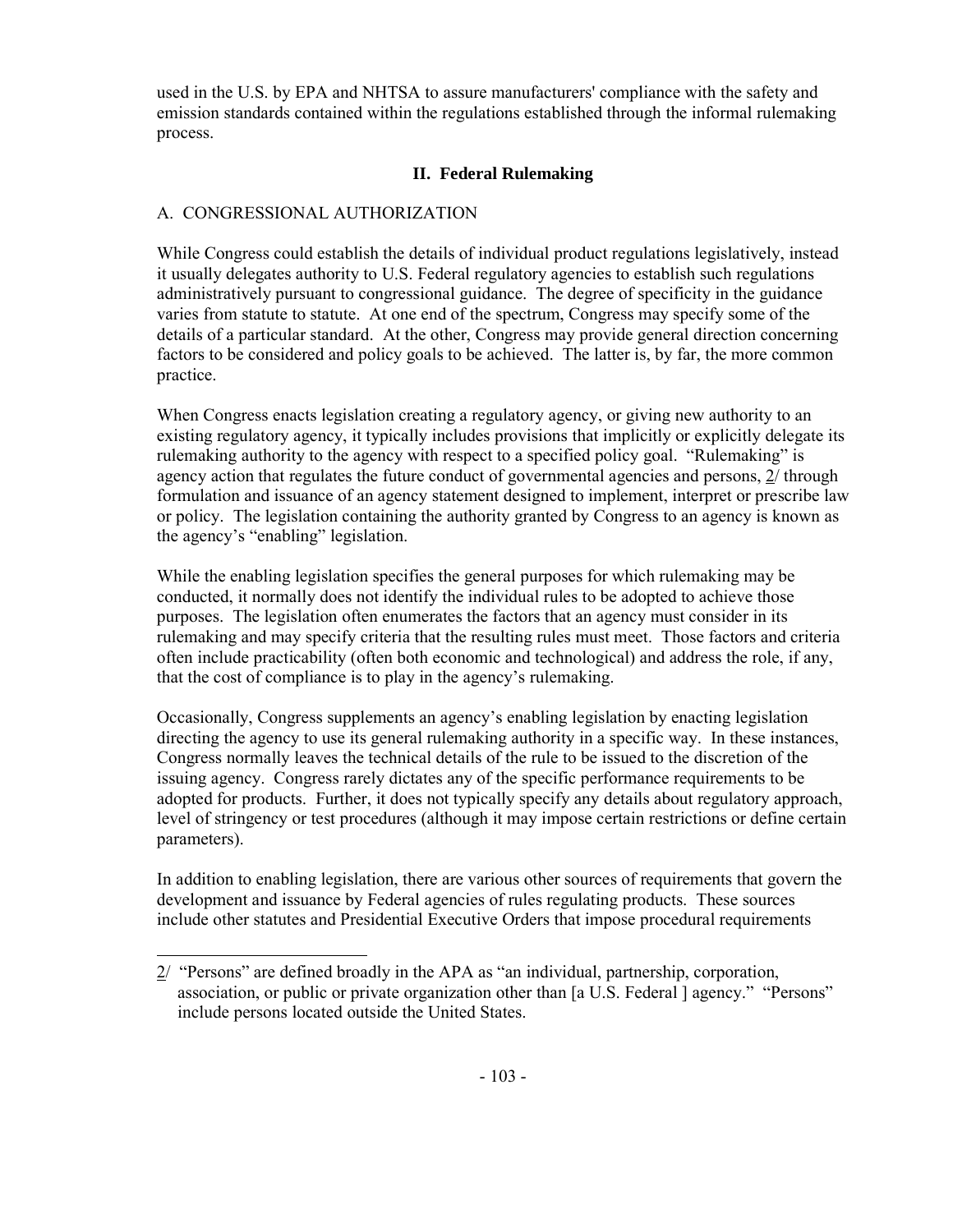which are intended to ensure reasoned and fair decision-making. Except to the extent inconsistent with an agency's enabling legislation or other source of rulemaking authority, these other statutes and Executive Orders require that the agencies adopt these rules only after thoroughly analyzing their potential impact. This analysis typically, but not always, includes an assessment and comparison of either the benefits and costs or the cost-effectiveness of alternative regulatory approaches or levels of stringency. They also require an open and transparent U.S. regulatory process that seeks to afford all participants the opportunity to participate and to understand what the regulatory agencies are doing and why.

# B. AGENCY ACTION

# 1. Initiation of Rulemaking

Most rulemaking proceedings by U.S. Federal agencies are initiated in one of the following three circumstances. First, the agencies may begin a rulemaking proceeding on their own initiative within the limits of their existing enabling legislation or other legislation granting them authority to engage in rulemaking. Second, Federal agencies may also initiate rulemaking within the limits of their existing authority in response to a request by the public. The APA provides that each Federal agency shall give interested persons the right to petition for the issuance, amendment, or repeal of a rule. Agencies must respond to such a petition. If the petition is meritorious and consistent with the agency's priorities and available resources, the agency will grant the petition and begin a rulemaking proceeding. The granting of such a petition and the commencement of a rulemaking proceeding do not necessarily mean that the requested rule will be issued. Further, the first step may not be the issuance of any notice, but the conducting of research to determine if appropriate performance criteria or test procedures can be developed. The decision ultimately whether to issue a rule is made later in accordance with statutory criteria and on the basis of all available information developed or received in the course of the rulemaking proceeding. Third, an agency may be statutorily directed by Congress to begin a specific rulemaking proceeding.

### 2. Information about Rulemaking Plans, Activities and Documents

The official U.S. Government document for publishing regulatory notices is the Federal Register. The Federal Register, which is published each business day, includes all proposed rules, final rules, and notices issued by Federal agencies and organizations, as well as Executive Orders and other Presidential Documents. It is available online (http://www.access.gpo.gov/nara/#cfr) without charge.

The Office of Management and Budget (OMB) publishes the Unified Agenda of Federal Regulatory and Deregulatory Actions (Agenda) in the Federal Register each April and October. The Agenda can be viewed on-line by going to http://reginfo.gov/. This document contains a brief description of and schedule for each new rule that each agency is likely to issue in proposed or final form within the next twelve months. It also lists each existing regulation that each agency is likely to review during that same period. By reading the Agenda, persons can learn whether any of the new rules being developed by the agencies are classified as significant under Executive Order 12866, Regulatory Planning and Review, and thus subject to review by OMB. (See below the section on Inter-agency and Inter-governmental Participation and the section on Other Rulemaking Requirements for fuller discussions of the Executive Order. The definition of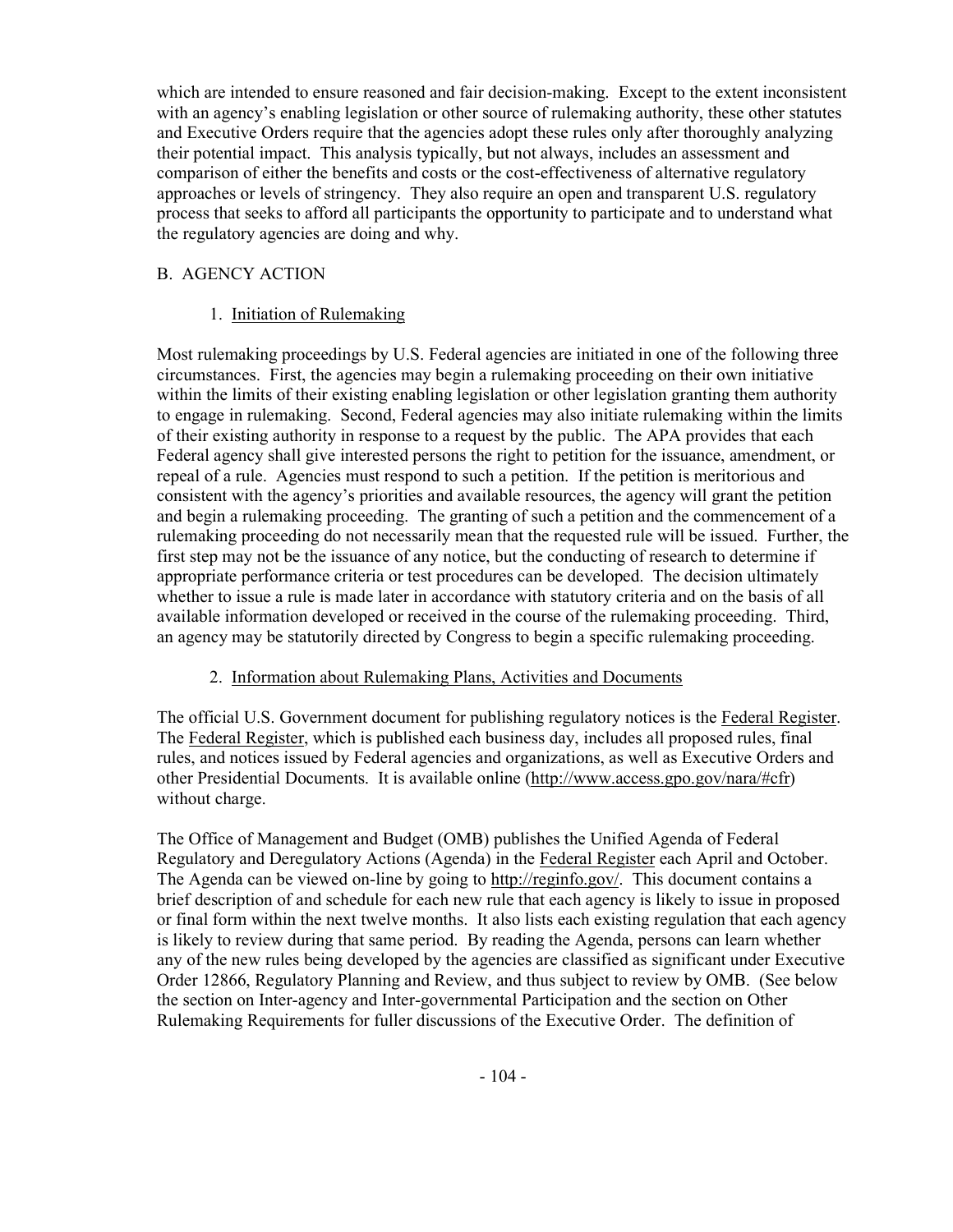"significant regulatory actions" appears in a footnote to the former section.) Persons wishing to find out more about a particular rulemaking may contact the individual listed in the Agenda for that rulemaking.

After the publication of a Final Rule in the Federal Register, the rule is codified, along with all existing regulations, in the Code of Federal Regulations (CFR). The CFR is divided into 50 titles which represent broad areas subject to Federal regulation. Each title is further divided into chapters, which usually bear the name of the issuing agency. The CFR is updated annually. It is available free of charge on the Internet at http://www.access.gpo.gov/nara/#cfr.

The documents that an agency relies upon or considers in issuing a Final Rule are placed by the agency in a public docket where they are available for public inspection and comment. Each docket is identified by a docket number. These documents include studies generated by the agency to support its position as well as comments submitted in response to the agencies documents (except documents that have been submitted confidentially). 3/ While some agencies accept and rely upon confidential information in their rulemakings, others do not.

Federal agencies make extensive use of the Internet to provide information related to their regulatory activities and enhance the transparency of their regulatory process. Many agencies either have established or in the process of establishing an electronic docket system. For example, the Department of Transportation has established a system that permits a person anywhere in the world to view and download documents that have been submitted to any of their rulemaking dockets (http://dms.dot.gov/). The Department of Transportation system also permits people to file comments electronically. Some agencies, like the Environmental Protection Agency, provide links to electronic versions of all of their recently issued rulemaking documents (see http://www.epa.gov/epahome/rules.html#proposed). In addition, agencies are posting a wide variety of information relating to their rulemakings, such as research reports and analyses so that they can be examined online and downloaded without charge (see, e.g. http://www.nhtsa.dot.gov/).

Federal agencies are required by the Freedom of Information Act (FOIA) (5 U.S.C. § 552) to make records in their possession available upon receipt of a request that reasonably describes the records desired by the requestor. The purpose of this Act is to expand the areas of public access to information beyond those originally set forth in the APA. The Act gives any person the right to request records from agencies. Upon receipt of a request, an agency must search for records responsive to the request. The agency must then make available copies of all responsive records

<sup>3/ &</sup>quot;Trade secrets and confidential business information" mean records or data submitted to the government that arguably contains material exempt from release under exemption 4 of the Freedom of Information Act, 5 U.S.C. § 552(b)(4), because disclosure could reasonably be expected to cause substantial competitive harm to the entity submitting the information. Persons submitting documents confidentially must assert their claim to confidential treatment at the time the documents are submitted. The agency then makes a determination as to whether exemption 4 applies. This exemption applies during all stages of the rulemaking process. As noted above, not all agencies accept documents containing trade secrets or confidential business information in their rulemakings.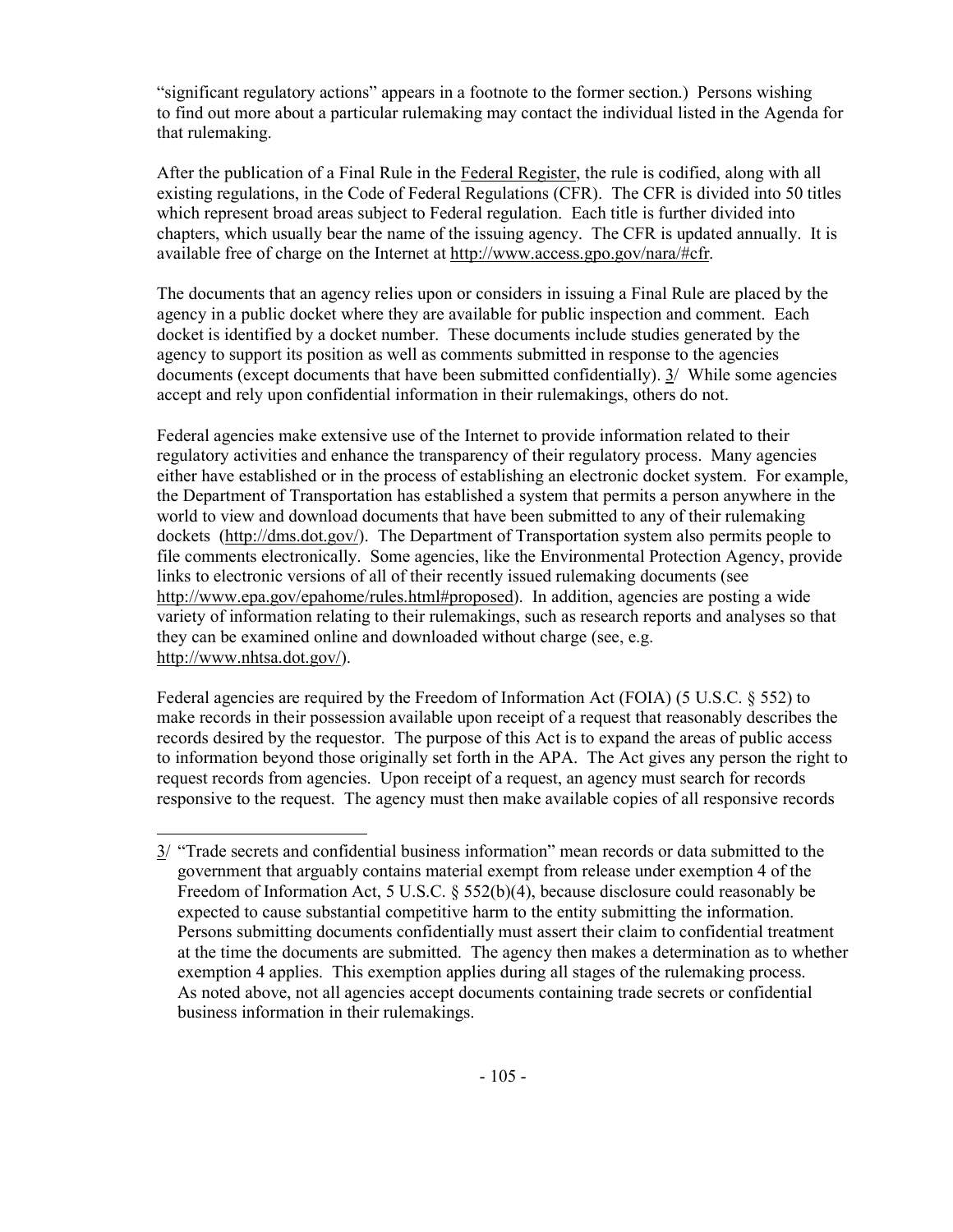located in the search, unless the records are protected from disclosure under one of nine statutory exemptions in the FOIA. 4/ Public access to government information was broadened in 1996 by the enactment of the Electronic Freedom of Information Act Amendments (E-FOIA). The E-FOIA requires agencies to make more material available electronically. In addition, the FOIA was supplemented by Executive Order 12600, Predisclosure Notification Procedures for Confidential Commercial Information (1987), which gives private parties, especially business firms (including foreign firms), a right to prior notice before an agency releases information about or received from the firm.

# 3. Inter-agency and Inter-governmental Coordination

Federal agencies have various means for monitoring and coordinating with each other's regulatory activities. Agencies often directly consult on their own initiative with each other, formally and informally, on rulemaking issues of mutual interest, regardless of whether they are significant under Executive Order 12866. Typically, the consultation occurs initially on a working level among technical staff and later, as the agency's development of approaches to addressing the issues progresses, on a policy level as well. There are also inter-agency working groups, such as the Interagency Council on Standards Policy, that meet on an ongoing basis to discuss issues of mutual interest and to share information on their agency's activities.

Executive Order 12866 provides that each regulatory agency should avoid issuing rules that are inconsistent, incompatible, or duplicative with those of other Federal agencies. OMB is charged, under the Order, with coordinating inter-agency review of significant proposed or final rules prior to their issuance and publication in the Federal Register. 5/ If the proposed or final rule of one agency would create a serious inconsistency, or otherwise interfere with an action taken or planned by another agency, that rule is treated as a significant rule under the Order, and thus is subject to OMB review. OMB provides a copy of the rule to other interested agencies for comment during the review process.

 <sup>4/</sup> In addition to the exemption noted above for trade secrets and confidential business information, exemptions are also provided for other matters such as inter-agency or intraagency memorandums or letters, and records or information compiled for law enforcement purposes. (5 U.S.C. § 552(b)(5) and (7)).

<sup>5/</sup> Section 3(f) of the Executive Order defines "significant regulatory action" as "any regulatory action" that is likely to result in a rule that may have any of certain enumerated impacts, including having an annual effect on the economy of \$100 million or more or adversely affect in a material way the economy, a sector of the economy, productivity, competition, jobs, the environment, public health or safety, or State, local, or tribal governments or communities; creating a serious inconsistency or otherwise interfere with an action taken or planned by another agency; and raising novel legal or policy issues arising out of legal mandates, the President's priorities, or the principles set forth in this Executive order.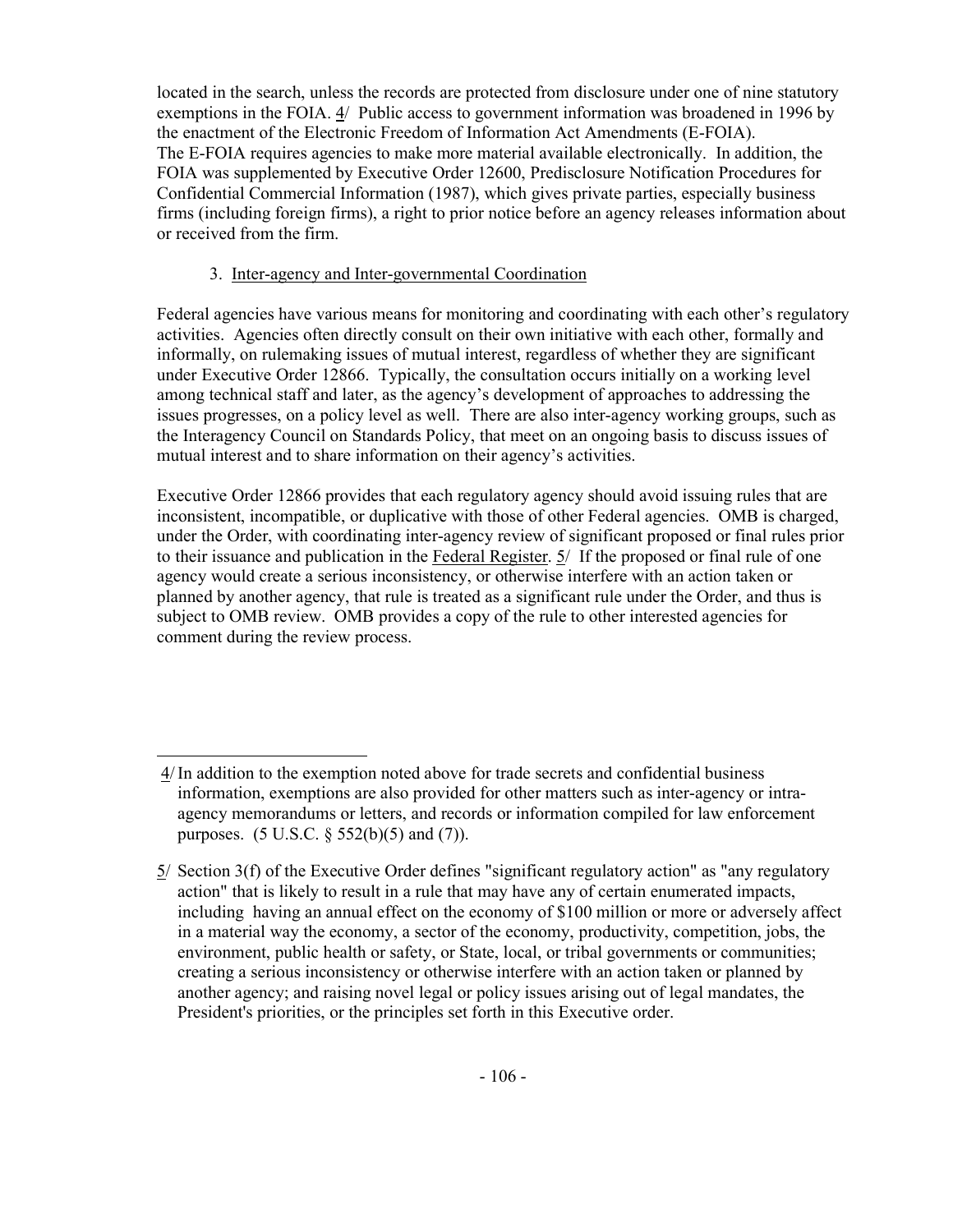# 4. The Administrative Procedure Act

The primary mechanism for ensuring transparent and open rulemaking in the U.S. is a standardized system of consultations with the public as rules are developed and revised. The APA specifies requirements for rulemaking, i.e., the process by which Federal agencies formulate, propose, establish, amend, or repeal a regulation. Substantive rules issued by an agency under the APA have the force and effect of law.

If an agency's enabling legislation authorizes it to conduct rulemaking, the legislation typically specifies that either formal or informal procedures are to be followed:

- Informal rulemaking procedures require, with certain limited exceptions, that the agency provide prior notice and an opportunity to comment by submitting written data or arguments in response to the publication of a proposed rule. Any person, regardless of geographical location, may submit comments. This includes, for example, individuals, businesses and government agencies of other countries. These procedures require also that the data and arguments be considered by the agency and that, in issuing any Final Rules, the agency include a statement of the rule's basis and purpose and address the comments. A fuller discussion of informal rulemaking procedures is provided later in the text.
- Formal rulemaking procedures require an agency to conduct a complete oral, evidentiary hearing. The agency must offer persons who wish to participate an opportunity to appear and present oral and documentary evidence and views and to cross-examine other participants in the hearing. The hearings are generally presided over by an Administrative Law Judge. The record consists of the transcripts of the testimony and exhibits presented at the hearing, together with all documents filed in the proceeding.

Informal rulemaking procedures are required for most rulemakings, including most rulemaking involving the establishment of product requirements. Formal rulemaking has been, and continues to be, the exception. An agency must use formal rulemaking procedures if it is rulemaking under a statute requiring that rulemaking be conducted "on the record."

Some statutes require the use of "hybrid" rulemaking procedures, in which informal written comments are supplemented with oral presentations of some kind. In addition, agencies subject to informal rulemaking procedures may, at their discretion, decide to use "hybrid" procedures. For example, they may decide to hold public meetings when they believe that it would be beneficial to have a face-to-face exchange of views and information between the agency and the public. As with formal rulemaking, hybrid rulemaking represents a very small portion of rulemaking government-wide.

Agencies can add to, but never subtract from, procedures required by the APA or other statutes. As mentioned earlier, agencies engaged in informal rulemaking sometimes voluntarily decide to hold public meetings. The additional procedures used by an agency must not violate the procedural requirements in the APA or other statutes, such as the rules concerning consideration of written comments during a rulemaking.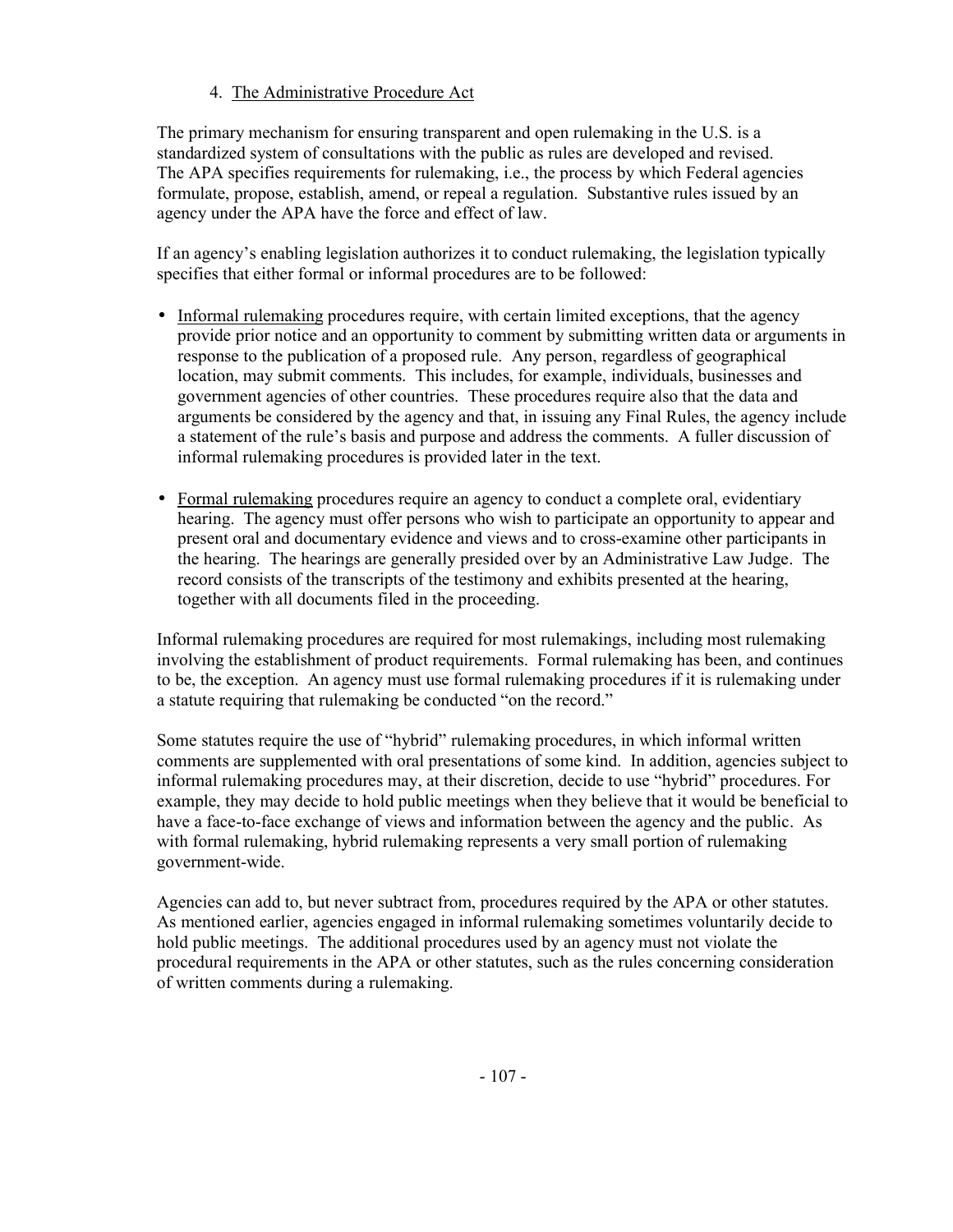Informal rulemaking proceedings proceed in the manner set forth below. Not all steps, e.g., preliminary notices, must be used in all rulemakings. The vast majority of rulemakings involve only three steps: issuance of an notice of proposed rulemaking soliciting public comment, agency consideration of all relevant information including public comments, and the issuance of a Final Rule after consideration of the relevant information. Since a greater range of steps is particularly likely to be used in some of the more significant rulemakings, the full potential range of steps is outlined below. It should be noted that the duration of rulemaking can vary from a few months to several years depending on the complexity, controversiality and nature of the action.

### a. Preliminary Notices

Although the APA does not require or even address the issue of preliminary notices, they are issued by some regulatory agencies. An agency contemplating rulemaking may decide that it wants to obtain additional information before developing and publishing a specific proposal for addressing a problem. In such cases, to obtain more information about the nature and extent of a possible problem or to obtain public views on which regulatory approach would be most effective and desirable, the agency may publish a preliminary notice seeking public comments.

The most common type of preliminary notice is the Advance Notice of Proposed Rulemaking (ANPRM). It provides an opportunity for public comment very early in the rulemaking process. It describes the general area that may be the subject of a proposed rule and usually asks for public comment on the issues and regulatory options being considered. It invites the public to identify any additional relevant issues.

The ANPRM specifies a certain period of time within which the public may submit comments. Comments may be submitted by any person. Some agencies place all comments on the ANPRM in a docket where they are available to the public, while others docket only those comments that support a subsequent Notice of Proposed Rulemaking. In both cases, trade secrets and confidential business information are not revealed. The comment period is usually 60 days, but it can be longer or shorter, depending on the circumstances.

# b. Notice of Proposed Rulemaking

In most cases, the initial step in the rulemaking process is to develop and then publish a proposed rule. The proposal is called a Notice of Proposed Rulemaking (NPRM). The purpose of the NPRM is to inform the public about the proposal and request public comment on it. The NPRM typically consists of two parts: a preamble, which is a narrative discussion, and proposed regulatory text. Some, however, do not include regulatory text. The amount of detail in preambles varies. The more detailed preambles identify the problem addressed by the proposal, discuss and analyze information regarding the existence, nature and extent of the problem, explain how the proposal will ameliorate that problem, and analyze the benefits and costs of the proposal. If the NPRM was preceded by the issuance of a preliminary notice, the NPRM may summarize and respond to the public comments on the preliminary notice. To the extent that the NPRM does not set forth and explain the factual assumptions, analyses and methodologies underlying the proposal, the agency places documents containing those matters in a public docket so that the public has an opportunity to comment on them.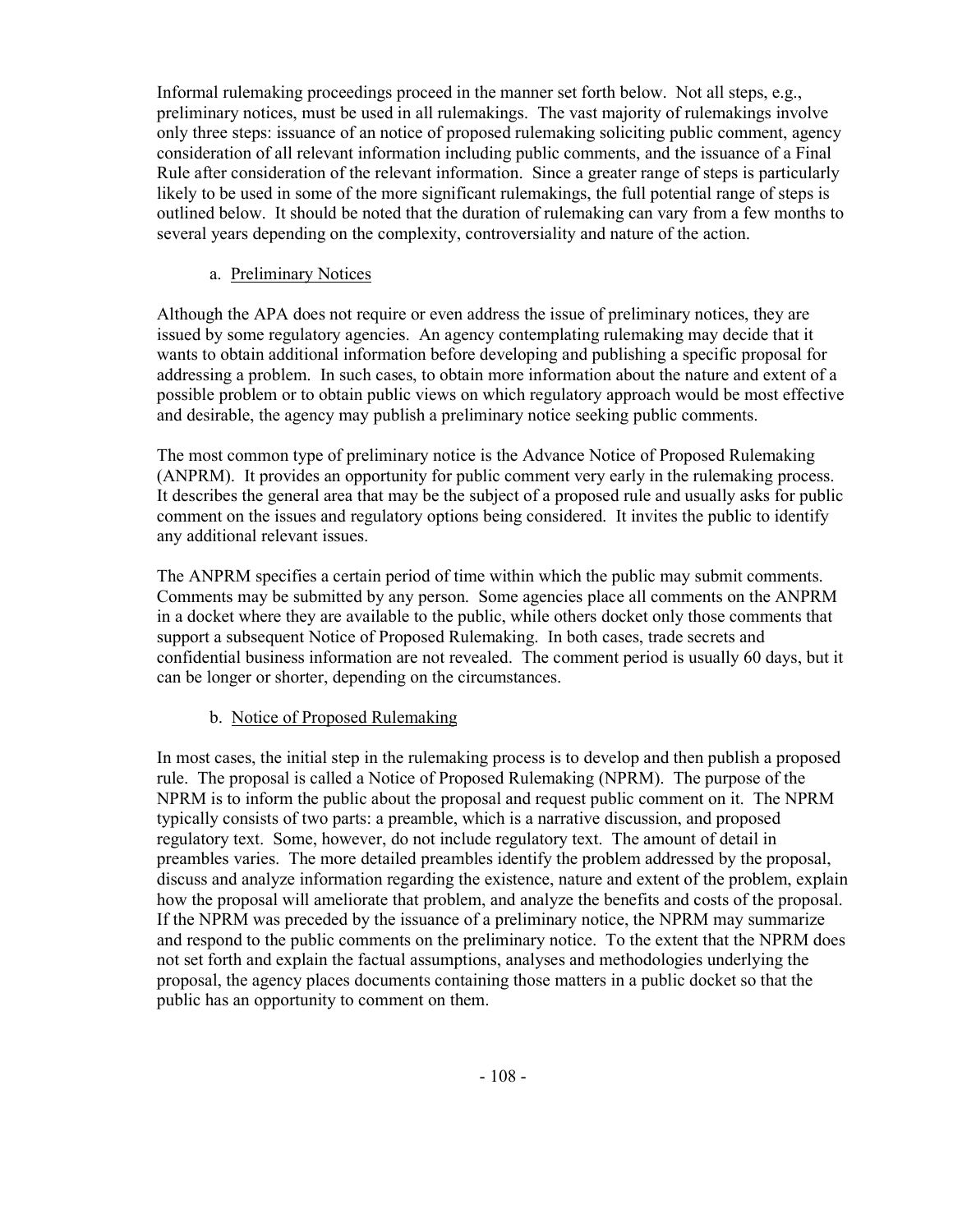The NPRM specifies a certain period of time within which any person who wishes to do so may submit comments. Executive Order 12866 recommends a comment period of 60 days, although the period can be longer or shorter, depending on circumstances. The agency places all comments in a public docket, except that trade secrets and confidential business information are not revealed. This public comment process serves a number of purposes, including giving persons the opportunity to:

- -- provide the agency with information that will enhance the agency's knowledge about matters related to the proposal; and
- -- challenge the factual assumptions, analyses, and tentative conclusions underlying the agency's proposal and show in what respect they are in error.

If, after the comment period, the agency obtains new information or analysis that is not simply cumulative and has a potentially significant bearing on the substance of the Final Rule, the agency must make it available so that the public may comment. If the agency has an established practice of considering late comments and other new material and will consider any late comments on the new information or analysis, it may not need to re-open the comment period on the NPRM. If, in addition to being non-cumulative, the new information or analysis will lead to significant and unexpected changes in the final rule, the agency must publish a notice in the Federal Register to ensure public awareness that the material has become available.

In response to the comments on the NPRM or developments (e.g., new research results) after the NPRM is issued, the agency generally changes certain aspects of the proposal. In most cases, the changes are within the range of regulatory approaches discussed in the NPRM, and no further opportunity for public comment is required. However, if any of the changes desired by the agency involve matters neither discussed in the NPRM nor a logical outgrowth of those matters, the agency must give the public a chance to comment on a revised proposal before issuing a Final Rule. To provide that chance, the agency issues a Supplemental Notice of Proposed Rulemaking.

c. Supplemental Notice of Proposed Rulemaking

The SNPRM identifies significant changes to the proposed rule that could not have been not reasonably anticipated from reading the NPRM. It also may identify significant new factual information that was not included in the record of the rulemaking at the NPRM stage, and that the agency wishes to rely upon in the Final Rule. The SNPRM explains the reasons for the changed regulatory language and seeks public comment on it. SNPRMs are issued significantly less frequently than ANPRMs.

# d. Final Rule

After considering the comments received during the rulemaking, the agency decides whether to issue a Final Rule. Final Rules include a preamble and regulatory text. If the agency issues a Final Rule, the preamble includes a detailed statement of the basis and purpose of the rule, explains why the agency agrees or disagrees with the substantive comments it received and describes the changes, if any, it made to the rule in response to the comments with which it agrees. If the agency allows petitions for reconsideration, it must state that petitions for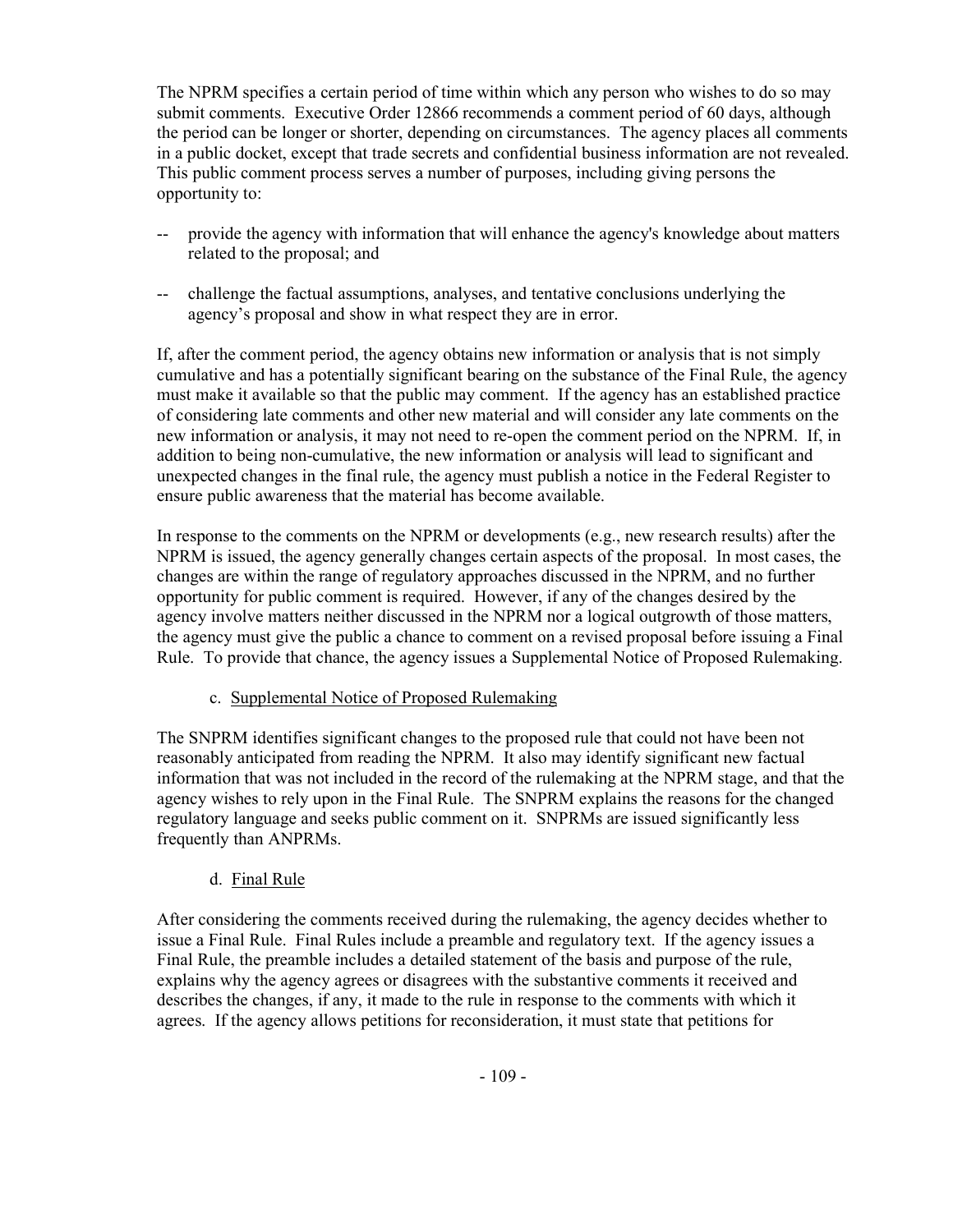reconsideration may be submitted and may specify a deadline for doing so. The Final Rule also specifies a date on which the rule will become effective. An interval (known as lead time) between the final rule and the effective date of 1 to 3 years is not unusual, particularly in the case of significant rules or rules governing new technologies or products. If the agency decides not to issue a Final Rule, it may issue a Notice of Withdrawal of the proposal, explaining the reasons for that action.

Normally, the APA requires that a Final Rule be published at least 30 days before it takes effect. However, compliance with the 30-day requirement is not necessary if the rule makes an exemption or relaxes existing requirements, or if the agency makes and publishes a finding that an earlier effective date is required "for good cause."

# e. Response to Petitions for Reconsideration

Even after a Final Rule is issued, the public may have a final chance to request the agency to make changes to the rule. Any person can do this by submitting a Petition for Reconsideration. The submission of a Petition for Reconsideration generally does not delay the effective date of the rule.

Some agencies respond to Petitions for Reconsideration by making changes to the Final Rule without first soliciting public comment, if those changes are either within the scope of the NPRM or are a reasonable outgrowth of the NPRM. Other agencies may issue a new NPRM before making any changes in response to Petitions for Reconsideration, regardless of whether the changes are within the scope of the NPRM.

The requirement for prior notice and an opportunity for public comment may be waived in cases in which the agency finds "good cause" that such procedures would be "impracticable, unnecessary, or contrary to the public interest."  $(5 \text{ U.S.C. } \S 553(b)(3)(B))$ . Courts have interpreted this language to allow an agency to waive the notice and comment procedures and issue rules when the agency can show it is confronting one or more of the following "emergency" situations: (1) where the agency was subject to a short, statutorily-imposed deadline; (2) where an immediate rule is required to address a serious risk to public health and safety; (3) where advance notice would thwart the purpose of the rule; or (4) where immediate clarification of existing rules and regulations is needed to alleviate confusion. It is important to note that the "good cause" exception is construed narrowly. Further, agencies may not automatically waive informal rulemaking procedures whenever one of these four situations arises or in the agency's judgment an emergency situation exists. Instead, an agency must clearly demonstrate that the waiver is proper in a particular circumstance.

# 5. Other Opportunities for Public Participation

Private citizens, industry, and organizations can participate in an agency's rulemaking activities in variety of ways. In addition to submitting comments and petitions as discussed above in the section on the APA, persons can directly contact the agencies in accordance with the agencies' own particular procedural requirements, participate in advisory committees formed by the agencies, or participate in negotiated rulemakings.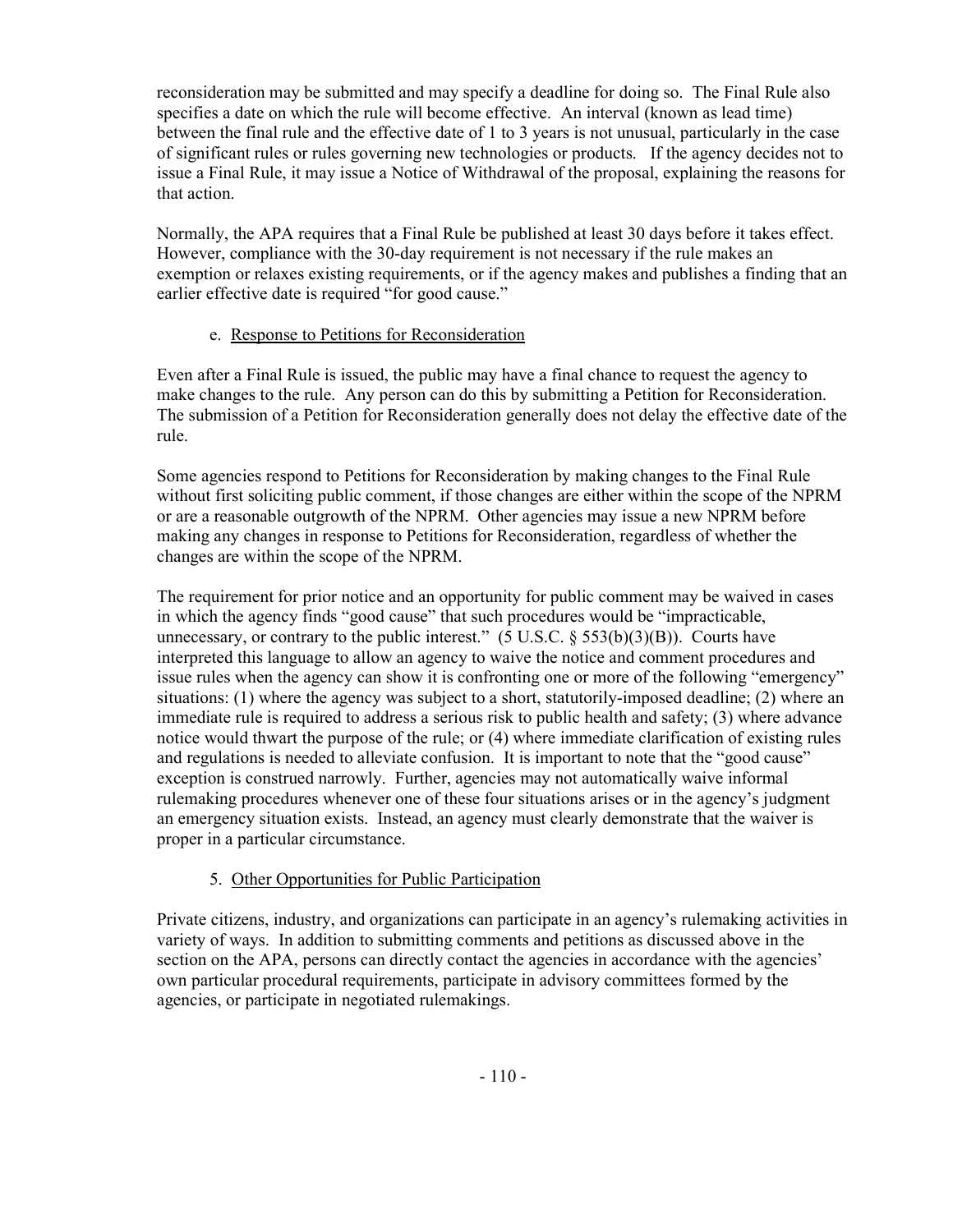While the APA limits ex parte oral communications in formal rulemakings, it does not do so in informal rulemakings. 6/ However, the various Federal agencies have adopted their own policies about such communications during informal rulemakings. These policies vary. Some agencies discourage, but do not prohibit, ex parte oral communication during all stages of a rulemaking proceeding, even before an NPRM is issued. Other agencies discourage ex parte oral communications only after an NPRM has been issued. Still others permit them at any time during a rulemaking proceeding. In all cases, however, to the extent that an agency wishes to rely in its Final Rule on information or data received in ex parte oral communications, it must document the substance of the communications in a memorandum that is made publicly available. Such documentation is necessary to ensure that the public and the courts (in the event of a lawsuit) are aware of the communications.

Federal agencies may meet with committees or groups of persons to augment the opportunity for dialogue and public input in their rulemakings. Some of these committees or groups may be advisory committees within the meaning of the Federal Advisory Committee Act, 5 U.S.C. App. 2 (FACA). Under the Act, an advisory committee is any committee or group containing at least one member who is not a full-time Federal employee, that is established or utilized (i.e., managed or controlled) by a Federal agency, in the interest of obtaining advice or recommendations. Advisory committees may be established under the FACA after public notice is given and a determination is made that the formation is in the public interest. The committees must be chartered by the General Accounting Office and have a clearly defined purpose. Membership must be fairly balanced in terms of the points of view represented and functions performed. Meetings of the advisory committees must be announced in the Federal Register and generally open to the public. Minutes of the meetings and all related documents must be made public.

The Negotiated Rulemaking Act of 1990 (NRA) establishes a framework for conducting a negotiated rulemaking and encourages agencies to use negotiated rulemaking to enhance the informal rulemaking process. 5 U.S.C. §§ 561, *et seq.* The premise underlying negotiated rulemaking is that bringing together representatives of an agency and the various affected interest groups to negotiate, and reach consensus on, a proposed rule will lessen the likelihood of litigation when a Final Rule is issued. Under the NRA, an agency forms an advisory committee consisting of representatives of the affected interests and representatives of the agency for the purpose of reaching consensus on a rule to be issued in a notice of proposed rulemaking. The committee is subject to the FACA, and thus generally must hold its meetings in public. The negotiations within the committee are generally assisted by a neutral facilitator. The goal of the committee is to reach consensus within the limits of the agency's legal authority and policy objectives for the rulemaking. If consensus is reached, the agency uses the product of the consensus as the basis of its Notice of Proposed Rulemaking. As in the case of rulemaking proceedings that do not involve negotiated rulemaking, the agency must consider the public comments on that notice before issuing a Final Rule.

<sup>6/ &</sup>quot;Ex parte communication" is defined in the APA as meaning "an oral or written communication not on the public record with respect to which reasonable prior notice to all parties is not given, but it shall not include requests for status reports on any matter or proceeding..." (5 U.S.C. § 551(14)).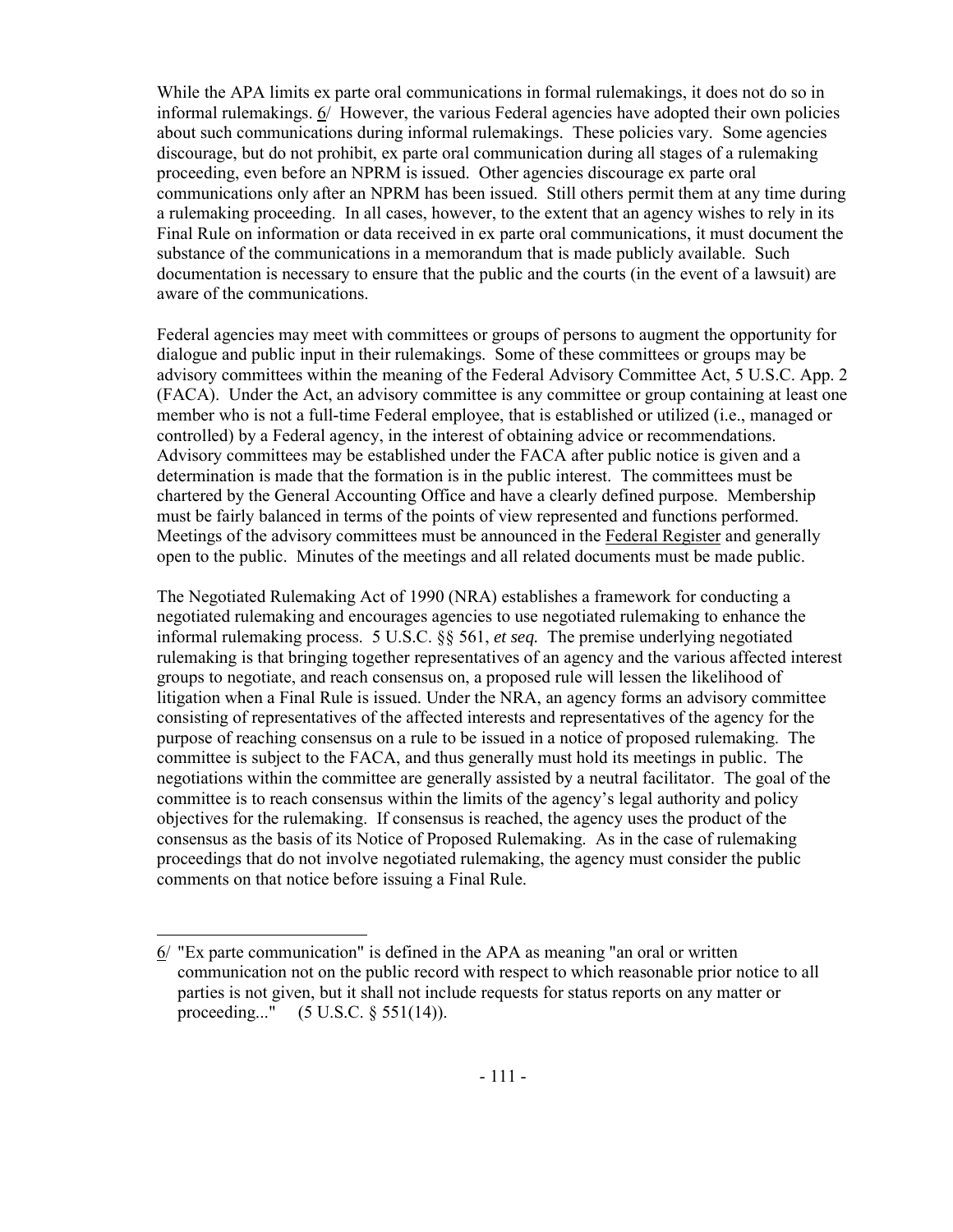# 6. Other Rulemaking Requirements

In addition to the requirements in their enabling legislation, regulatory agencies are subject to other statutory requirements for analyzing various impacts of their proposed and final rules. Among these are requirements to analyze the impacts of any rule on small business (the Regulatory Flexibility Act) or the environment (the National Environmental Policy Act). If the rule will require subfederal governments or the private sector to spend more than \$100 million in any one year, its impacts must be analyzed (the Unfunded Mandates Act). Further, the impact of the information collection requirements in any rule must be analyzed (the Paperwork Reduction Act). These analyses, like the other required analyses, must be made public.

In addition, other requirements are established by the Executive Branch through the issuance of Executive Orders. The most significant of them is Executive Order 12866. The Order, which was issued on 30 September 1993, sets out an overarching regulatory philosophy and principles to guide agencies in developing effective and efficient rules. It provides that agencies should, to the extent permitted by law, assess both costs and benefits (quantitative and qualitative) of an intended rule and propose or adopt a rule only upon making a reasoned determination that the benefits of the intended rule justify its costs.  $\frac{7}{1}$  The Order states that, in choosing among alternative regulatory approaches, agencies should select those approaches that maximize benefits. One of the principal objectives of the Order is to make regulatory processes more accessible and open to the public. The Order requires that before regulatory agencies issue proposed and final "significant" rules, they submit them to OMB for review. Significant rules must be accompanied by an extensive regulatory impact analysis. The analysis is placed in the public docket to facilitate public comment on it. The Order can be found at http://reginfo.gov/eo12866.htm.

The National Technology Transfer and Advancement Act (NTTAA) of 1995 directs Federal agencies to use voluntary consensus standards, both domestic and international, in lieu of government-developed regulations, as a means to carry out policy objectives or activities determined by the agencies, except when doing so would be inconsistent with law or otherwise impractical. (Public Law 104-113) (15 U.S.C. § 272 note). The Act further directs the agencies to participate in voluntary consensus standards development activities "when such participation is in the public interest and is compatible with agency and departmental missions, authorities, priorities, and budget resources." Such participation is aimed at contributing to the development of voluntary standards that will minimize the need to develop and maintain separate government regulations.

Federal agencies are also required, in developing their regulations, to take into consideration relevant international standards and, if appropriate, base their regulations on those international standards. Title IV of the Trade Agreements Act of 1979 (Public Law 96-39), as amended in 1994 (Public Law 103-465) and 1996 (Public Law 104-295) (19 U.S.C. § 2532(2)). The Act expressly provides that the reasons for which it may not be appropriate to base a regulation on an

<sup>7/</sup> Some statutes authorizing the issuance of product regulations limit the extent to which the issuing agency can consider cost in selecting those regulations. Some even provide that the regulations are to be selected and issued without regard to cost.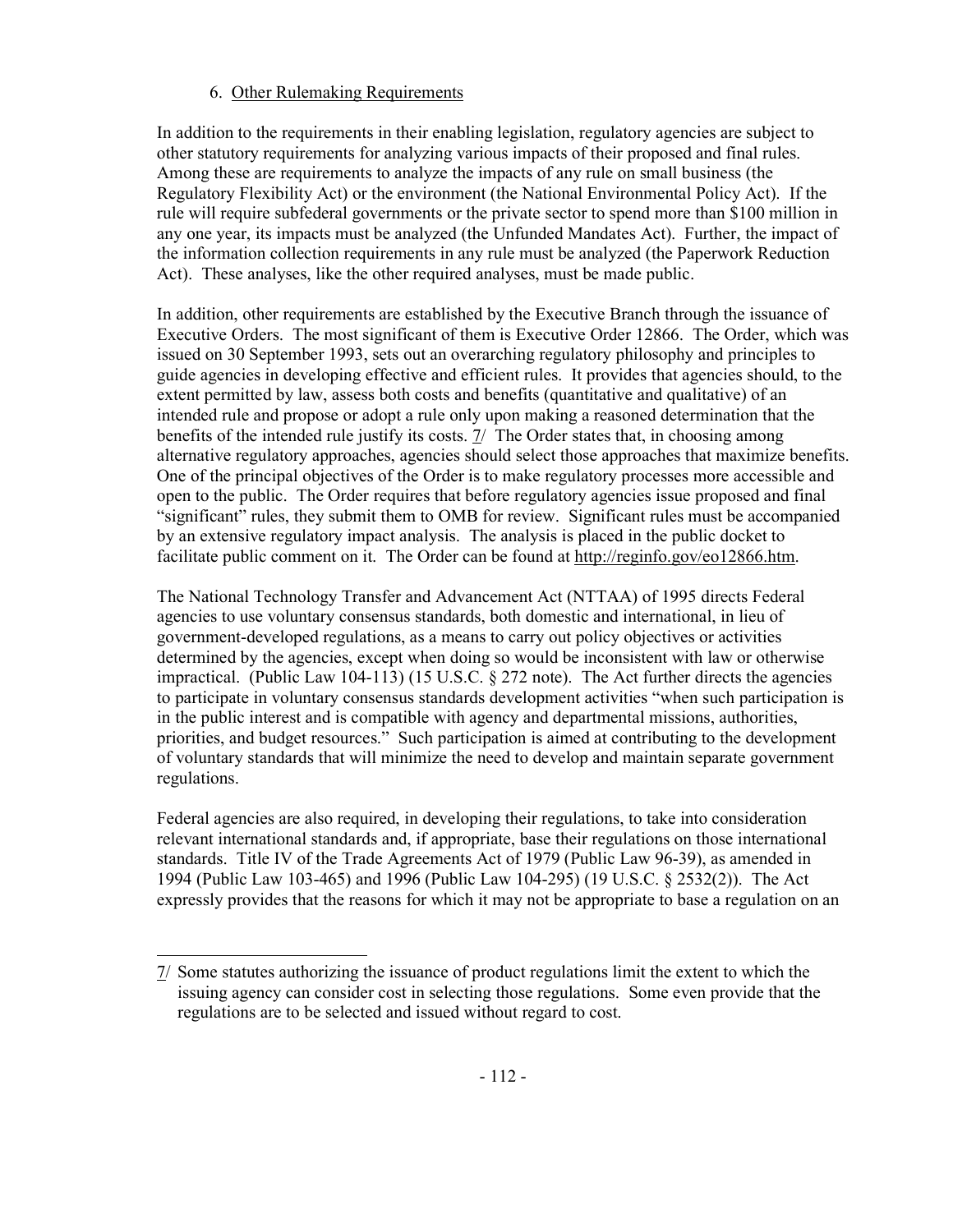international standard include, but are not limited to, the protection of human health or safety, animal or plant life or health, or the environment.

# C. CONGRESSIONAL REVIEW

Most product regulations issued by agencies as Final Rules must be submitted to Congress for review under the Congressional Review Act, 5 U.S.C. §§ 801, *et seq*. (CRA) and to Congressional oversight. 8/ The CRA establishes a special procedure through which Congress may vote to disapprove any such agency rule. The effect of a disapproving vote is to nullify the rule. A rule is rejected if both houses of Congress adopt a joint resolution by majority vote and if the President then signs the resolution. A rule is also rejected if both houses of Congress adopt such a resolution and then override a Presidential veto of the resolution. While Congress can adopt a resolution rejecting a rule in its entirety, Congress cannot adopt a resolution under the CRA either amending a rule or directing that a rule be amended. When acting under the CRA, Congress can either take no action or adopt a disapproving resolution.

When acting outside the CRA, i.e., under its normal legislative procedures, Congress may, in effect, nullify an agency's rule by enacting new legislation that prohibits the agency from using appropriated funds to enforce the rule. Alternatively, Congress may enact legislation identifying the regulatory provisions to which it objects and specifying that the agency cannot maintain an existing rule, or issue a new rule, containing those provisions.

# D. JUDICIAL REVIEW

All Final Rules establishing, amending or revoking regulations may be judicially reviewed pursuant to either an agency's enabling legislation, the APA or particular agency-specific statutes. In addition, other final actions are judicially reviewable, including denials of petitions for rulemaking, denials of petitions for reconsideration, and decisions to terminate rulemaking after the issuance of an NPRM. Although the percentage of rules issued through informal rulemaking and then judicially reviewed may be relatively small, there is a steady and significant number of cases involving procedural and/or substantive challenges. Further, given the precedential effect of court decisions, judicial review can have a significant and long-lasting effect on agency rulemaking.

Under the APA, any person may seek to have a Final Rule or other final agency action overturned in the Federal courts if he has "standing" to do so. To have standing, a person must first show that the final agency action actually injured him and that it is likely that the injury will be redressed by a favourable decision by the court.

<sup>8/</sup> In the case of a "major rule", the CRA provides that such a rule may not take effect sooner than the end of the 60-day period following the submission of the rule to Congress. A "major" rule is defined for the purposes of the CRA as a rule that OMB finds will result in any of the following: (a) an annual effect on the economy of \$100 million or more; (b) a major increase in costs or prices; or (c) significant adverse effects on competition, employment, investment, productivity, innovation, or the ability of United States-based enterprises to compete with foreign-based enterprises in domestic and export markets.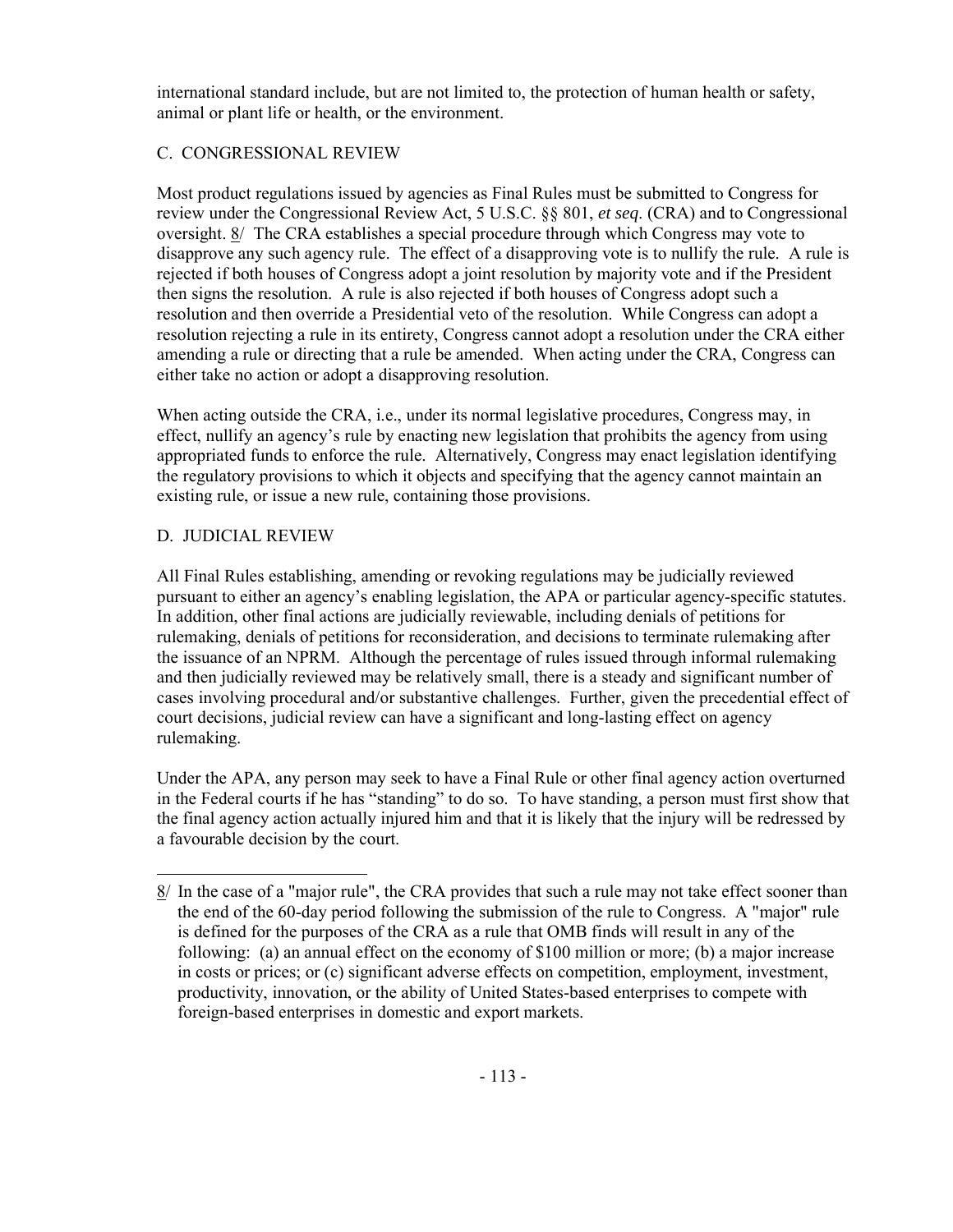The person must then demonstrate that his injury is within the "zone of interests" which Congress sought to protect in enacting the statute under which the final agency action was taken. Generally, any person directly subject to a product regulation or any person who purchases or uses the products subject to the regulation can demonstrate that his injury is within the zone of interests protected by the statute under which the regulation was issued. An organization which has not itself suffered such an injury may nevertheless have standing if it can demonstrate that its members would otherwise have standing on their own to sue, the interests it seeks to protect are germane to the organization's purpose and neither the claim asserted nor the relief sought requires the participation of individual members in the suit.

Under the APA, a person may seek to have a final agency action overturned on a variety of grounds, including the ground that the action is arbitrary, capricious, an abuse of discretion, or otherwise not in accordance with law. Suits challenging agency rules typically allege both procedural and substantive grounds for overturning those rules. Among the procedural grounds are lack of adequate notice. Persons alleging lack of adequate notice often argue that the difference between the proposed and final regulatory text was so great that commenters could not reasonably have anticipated, and thus could not comment on, some important part of the Final Rule. Another common argument is that, in order to support the Final Rule, the agency relied on data or analysis that was not made known to commenters in time for them to offer comments before the Final Rule.

To avoid having a rule overturned or remanded as arbitrary or capricious, an agency should: state the factual predicates for its rule; support the factual predicates by linking them to evidence in the rulemaking record; explain how it reasoned from factual predicates to the expected effects of the rule; relate factual predicates and expected effects to each of the relevant statutory goals, purposes or criteria that is made relevant by its statute; avoid basing any aspect of its Final Rule on factors which Congress did not intend to be considered; explain its reasons for agreeing or disagreeing with major comments and for resolving issues raised by commenters as it did; and give reasons for rejecting plausible alternatives to the rule it adopted, especially those that arguably would better promote the goals of the statute under which the rule was issued.

A reviewing court generally will not substitute its judgment for that of the agency or overturn factual conclusions as long as the agency's conclusions have a substantial basis in the administrative record. (See discussion of administrative records below.) This is particularly true when the subject matter is technical, concerns a newly developing technology, or involves exercise of the agency's expertise.

A Final Rule revoking a regulation is subject to the same degree of judicial scrutiny as a Final Rule establishing or amending a regulation. There is a presumption that a settled course of agency behaviour represents that agency's informed judgment that, by pursuing that course, it will carry out the policies committed to it by Congress. Thus, if the agency departed from past agency practices or positions in adopting a new rule, the agency must explain in some detail why it did so.

The court's review is based on the administrative record. The administrative record is compiled by the agency and consists of the Final Rule, and all the information the agency had before it at the time of its issuance of the Final Rule, including the NPRM, all comments on the NPRM, and research results and reports.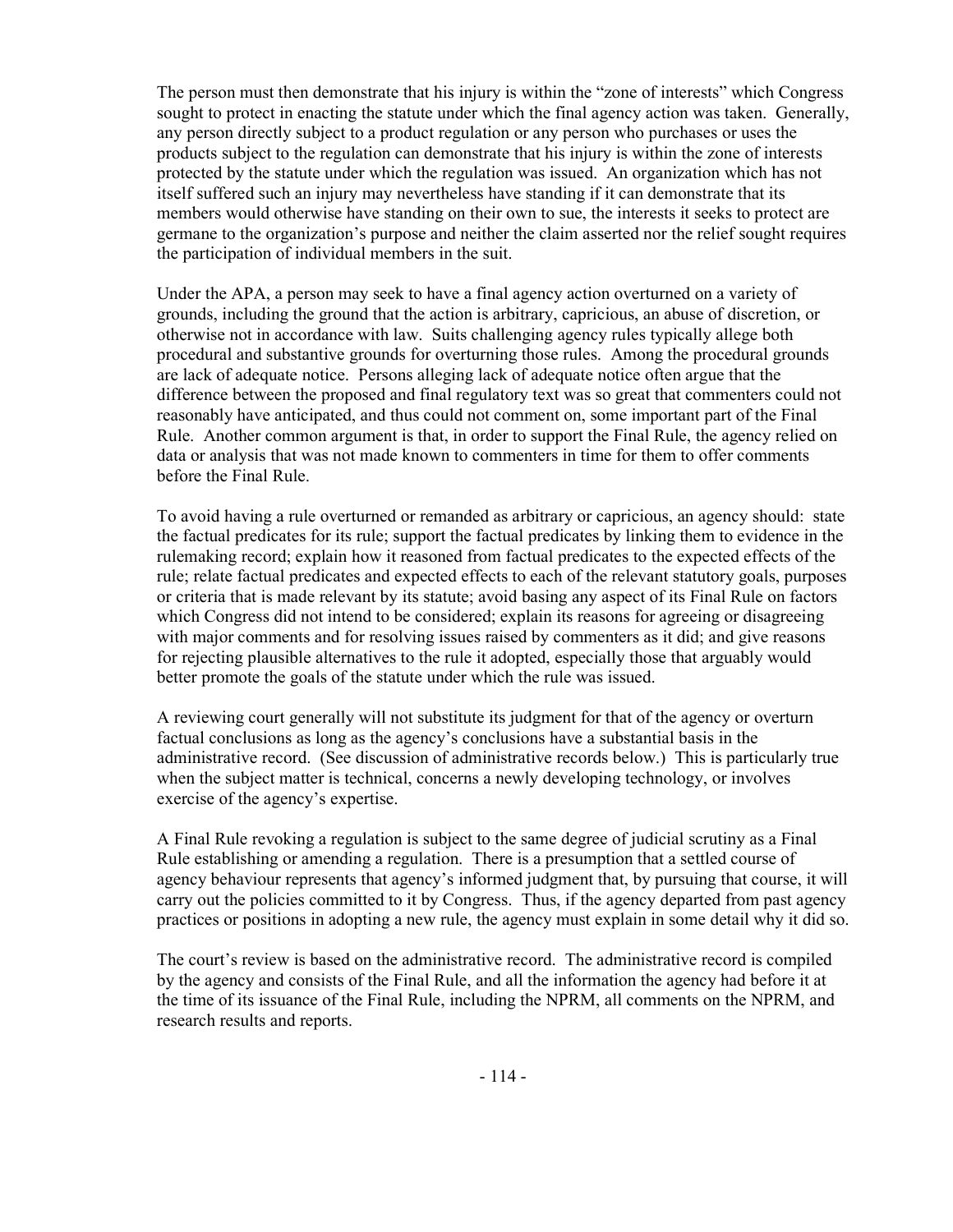If the court overturns a Final Rule, it will return the rule to the agency for further consideration. The court may either vacate the rule, in which case, it has no legal effect; or the court may simply remand the rule, requiring the agency to reconsider its position, but leaving all or part of the rule in effect during that period of reconsideration.

# **III. U.S. Process for Assuring Compliance with Safety and Emission Standards**

In the United States, the Federal government maintains a set of objective (e.g., numerical), practicable safety and environmental requirements that all vehicles, equipment and parts must meet. These requirements are embodied in the Federal motor vehicle safety standards (FMVSS) and the Federal emission standards. The standards are stated in performance terms. Compliance with the standards can normally be achieved using a variety of different designs, which leaves manufacturers with a great deal of flexibility in designing their vehicles, equipment and parts.

The following discussion outlines the Federal Government's compliance and enforcement system as it relates to safety and environmental requirements for wheeled vehicles, equipment and parts.

# A. NHTSA AND SELF-CERTIFICATION

The National Highway Traffic Safety Administration (NHTSA) is authorized to issue FMVSSs that specify performance requirements for new motor vehicles and items of motor vehicle equipment. U.S. Federal law prohibits any person from manufacturing, introducing into interstate commerce, selling, or importing any new motor vehicle or item of motor vehicle equipment unless the vehicle or equipment item conforms to all applicable safety standards.

Unlike agencies that enforce standards through a type approval system, NHTSA does not approve motor vehicles or motor vehicle equipment items, nor does the agency endorse any commercial products or their vendors. Manufacturers are required by statute to self-certify that their products conform to NHTSA's safety standards before they can be offered for sale. 9/ Evidence of that certification must be displayed in the form of a label as required by 49 CFR Parts 567 and 568 which specify the label's size, location and text. A motor vehicle manufacturer must also submit certain identifying information to NHTSA pursuant to 49 CFR Part 566 not later than 30 days after it begins to manufacture vehicles.

 <sup>9/</sup> The motor vehicle safety statutes, found in Chapter 301 of Title 49, U.S. Code, establish a self-certification process under which each manufacturer must certify that its products meet all applicable safety standards. (See 49 U.S.C. § 30115; 49 CFR Parts 567, 568) The FMVSSs are contained in 49 CFR Part 571. In addition to the FMVSSs, certain vehicles must be certified as complying with the Bumper Standard at 49 CFR Part 581, and the Theft Prevention Standard at 49 CFR Part 541.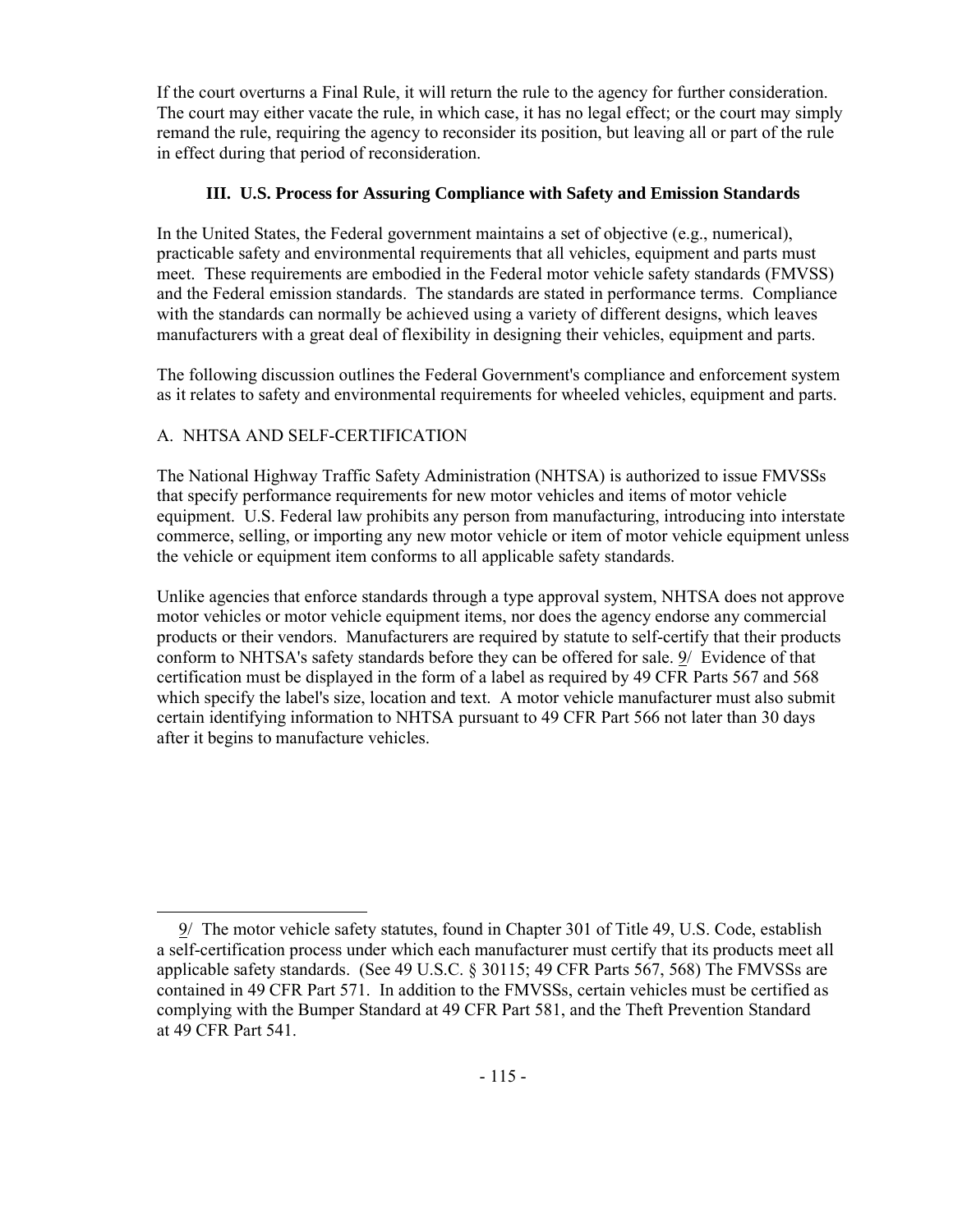# 1.How Manufacturers Self-Certify

Each of the safety standards specifies the test conditions and procedures that NHTSA will use to evaluate whether a vehicle or equipment item conforms to the standard's performance requirements. Dynamic tests are prescribed in some of the standards, such as FMVSS No. 208, "Occupant Crash Protection", and FMVSS No. 301, "Fuel System Integrity", and the agency may conduct performance testing in accordance with those tests to determine whether compliance exists. However, the agency does not require a manufacturer to crash test vehicles or to evaluate its products only in the manner specified in the safety standards. A manufacturer may choose any means of evaluating a vehicle or equipment item to determine whether it complies with the requirements of an applicable standard, provided that the manufacturer chooses a means that provides reasonable assurance that the vehicle or equipment item will comply with the standard when tested by NHTSA. Most manufacturers certify compliance through testing in accordance with the FMVSS. On rare occasions, certification is based on studies or analyses, rather than testing.

In addition to the initial certification, a manufacturer is also expected to monitor continued compliance of vehicles and/or items of motor vehicle equipment throughout the entire production run. To accomplish this, an effective quality control programme should be established to periodically inspect and test vehicles and/or items of motor vehicle equipment to ensure that the original, certified performance is achieved by all other units.

Unlike a type approval system, NHTSA's self-certification system provides manufacturers with greater flexibility to make and introduce changes in their products.

# 2.How NHTSA Ensures/Monitors Compliance

NHTSA conducts compliance testing to monitor compliance. NHTSA's annual compliance programme tests an average of 30 of the 44 testable FMVSSs (30 vehicle standards and 14 equipment standards). The government randomly selects (purchases) vehicles and items of equipment from the marketplace and tests them to determine if they comply with the safety standards. If NHTSA's compliance test were to show an apparent non-compliance of a vehicle or equipment item with an applicable standard, the agency would notify the manufacturer promptly. Often, the manufacturer will then promptly conduct a recall, a procedure in which the manufacturer notifies owners of the non-compliance and provides them with a free remedy. If the manufacturer does not do this, the government will initiate an investigation to determine whether the manufacturer failed to comply with the standard. At the conclusion of the investigation, the government can order the manufacturer to recall all the non-complying vehicles and items of equipment. In addition, the agency can seek civil penalties for violations of 49 U.S.C.  $\&$  30112(a), which provides that a person may not manufacture for sale, sell, offer for sale, introduce or deliver for introduction in interstate commerce, or import into the United States, any motor vehicle or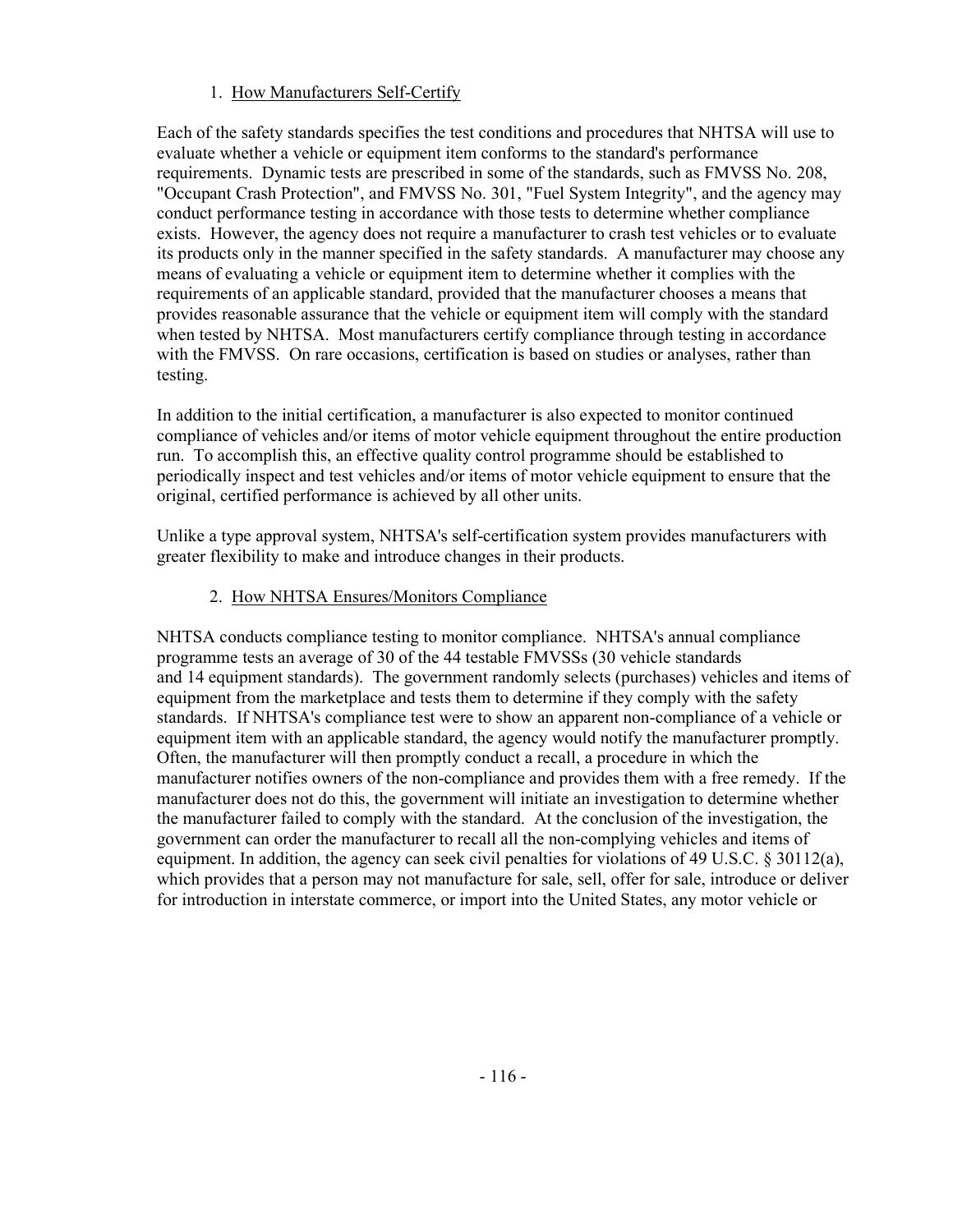motor vehicle equipment manufactured on or after the date an applicable motor vehicle safety standard takes effect, unless the vehicle or equipment complies with the standard and is covered by a certification issued under 49 U.S.C. § 30115. 10/

Safety defects that do not result in non-compliance with a FMVSS can also result in a recall. NHTSA typically opens defect investigations on the basis of consumer complaints called into NHTSA's Hotline, or received from other sources. In addition, members of the public can submit petitions seeking a defect investigation.

While a recall can be a significant and costly step for a manufacturer, its purpose is to eliminate the safety risk posed by non-compliant or defective vehicles or equipment. A recall requires the manufacturer to notify all purchasers, urging them to bring their vehicles or items of equipment into their dealer to have the non-compliance or defect remedied at no cost to the purchaser. The manufacturer has the option to repair or replace the vehicle or item of equipment, or refund the purchase price. Most decisions to recall are made by a manufacturer prior to a formal decision by NHTSA that a safety defect or a non-compliance exists, without a formal order from the agency. If a manufacturer refuses to comply with a NHTSA recall order, the government may seek to enforce the order in Federal court.

### B. EPA ENFORCEMENT AND COMPLIANCE PROVISIONS

EPA's procedures for enforcing emission standards are similar in many ways to NHTSA's provisions; nevertheless, there are some significant differences. While EPA also requires certification of vehicles, equipment and parts (engines, in particular), its statutes do not allow selfcertification. Instead, manufacturers must apply for certification from EPA. Manufacturer applications must contain specified information, including emissions testing information, needed for EPA to determine whether the vehicle, equipment or part meets the emission standards. EPA may perform confirmatory testing, or require that the manufacturer perform such testing. If EPA determines that the vehicle, equipment or part meets its standards and other requirements, EPA issues a certificate of conformity. As with safety standards, manufacturers must affix a permanent certification label on all production models of certified vehicles, equipment and engines.

 <sup>10/</sup> Section 30112 (b)(2)(A) provides that a non-compliant vehicle or item of equipment is not a violation of law if the manufacturer used "reasonable care." NHTSA has long said that it is unable to judge what efforts would constitute "reasonable care" in advance of the actual circumstances in which a non-compliance occurs. What constitutes "reasonable care" in a particular case depends on many factors including the limitations of current technology, the availability of test equipment, the size of the manufacturer, and above all, the diligence exercised by the manufacturer. It is important to note that, while the exercise of "reasonable care" may relieve a manufacturer of liability for civil penalties in connection with the manufacture and sale of non-complying vehicles or equipment, it does not relieve the manufacturer of the responsibility to provide purchasers of the non-complying vehicles or equipment with notification of the noncompliance, and to remedy the non-compliance without charge. Similarly, Section 30115 provides that a person may not certify a vehicle as complying with all applicable safety standards "if, in exercising reasonable care, the person had reason to know the certificate is false of misleading in a material respect."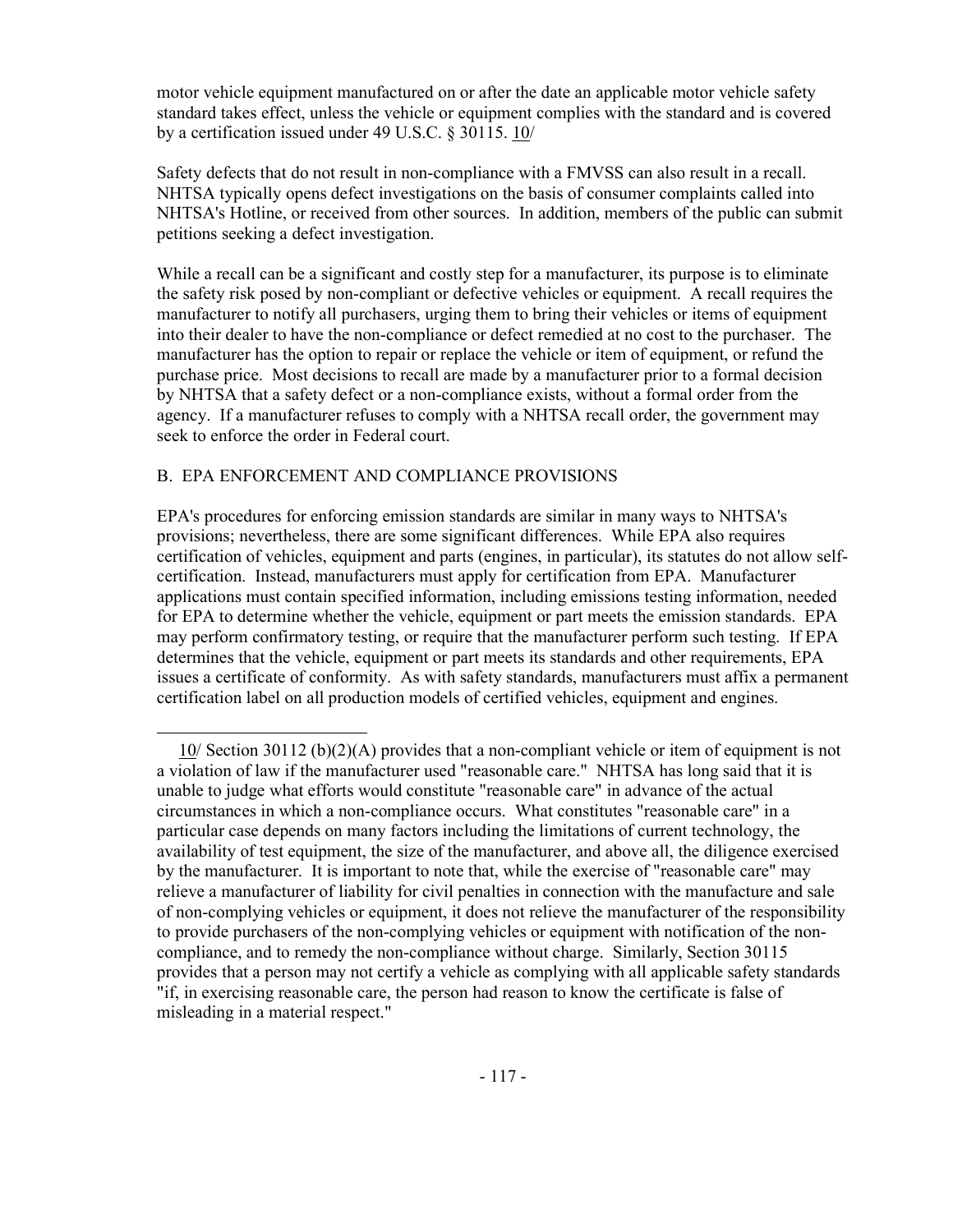Manufacturers may not sell or otherwise introduce into commerce any regulated vehicle, equipment or part without a certificate of conformity. If a manufacturer violates this provision (e.g., by introducing into commerce vehicles that are materially different from vehicles described in the applications for certification), the manufacturer can be subject to substantial monetary penalties.

EPA also selectively tests, or requires that manufacturers test, vehicles, equipment or parts after they are manufactured and assembled. If a set of vehicles, equipment or parts does not meet EPA emission standards, EPA may order a recall. EPA's recalls are similar to NHTSA's recalls. Manufacturers may challenge a recall order in an agency administrative proceeding or, if unsuccessful within the agency, in court. In addition, if EPA determines that assembly line vehicles, engines or parts are materially different from their certified configurations, EPA may assess monetary penalties for introducing uncertified configurations into commerce.

Similarly, since the emission standards apply for the useful life of a vehicle or engine, EPA tests vehicles and engines after they have been placed into operation for a substantial period of time to ensure that they continue to meet the emission standards. EPA's authority for recall and monetary penalties under its in-use testing provisions is similar to its authority under the assembly line testing provisions discussed above.

### **IV. Glossary of Acronyms**

| <b>ANPRM</b> | Advance Notice of Proposed Rulemaking            |
|--------------|--------------------------------------------------|
| <b>APA</b>   | <b>Administrative Procedures Act</b>             |
| <b>CFR</b>   | Code of Federal Regulations                      |
| <b>CRA</b>   | <b>Congressional Review Act</b>                  |
| <b>FACA</b>  | <b>Federal Advisory Committee Act</b>            |
| <b>FOIA</b>  | Freedom of Information Act                       |
| FR.          | Federal Register                                 |
| <b>NIST</b>  | National Institute of Standards and Technology   |
| <b>NPRM</b>  | Notice of Proposed Rulemaking                    |
| <b>NRA</b>   | Negotiated Rulemaking Act                        |
| <b>NTTAA</b> | National Technology Transfer and Advancement Act |
| <b>OMB</b>   | Office of Management and Budget                  |
| <b>RISC</b>  | <b>Regulatory Information Service Center</b>     |
| <b>SNPRM</b> | Supplemental Notice of Proposed Rulemaking       |
| <b>USC</b>   | <b>United States Code</b>                        |
|              |                                                  |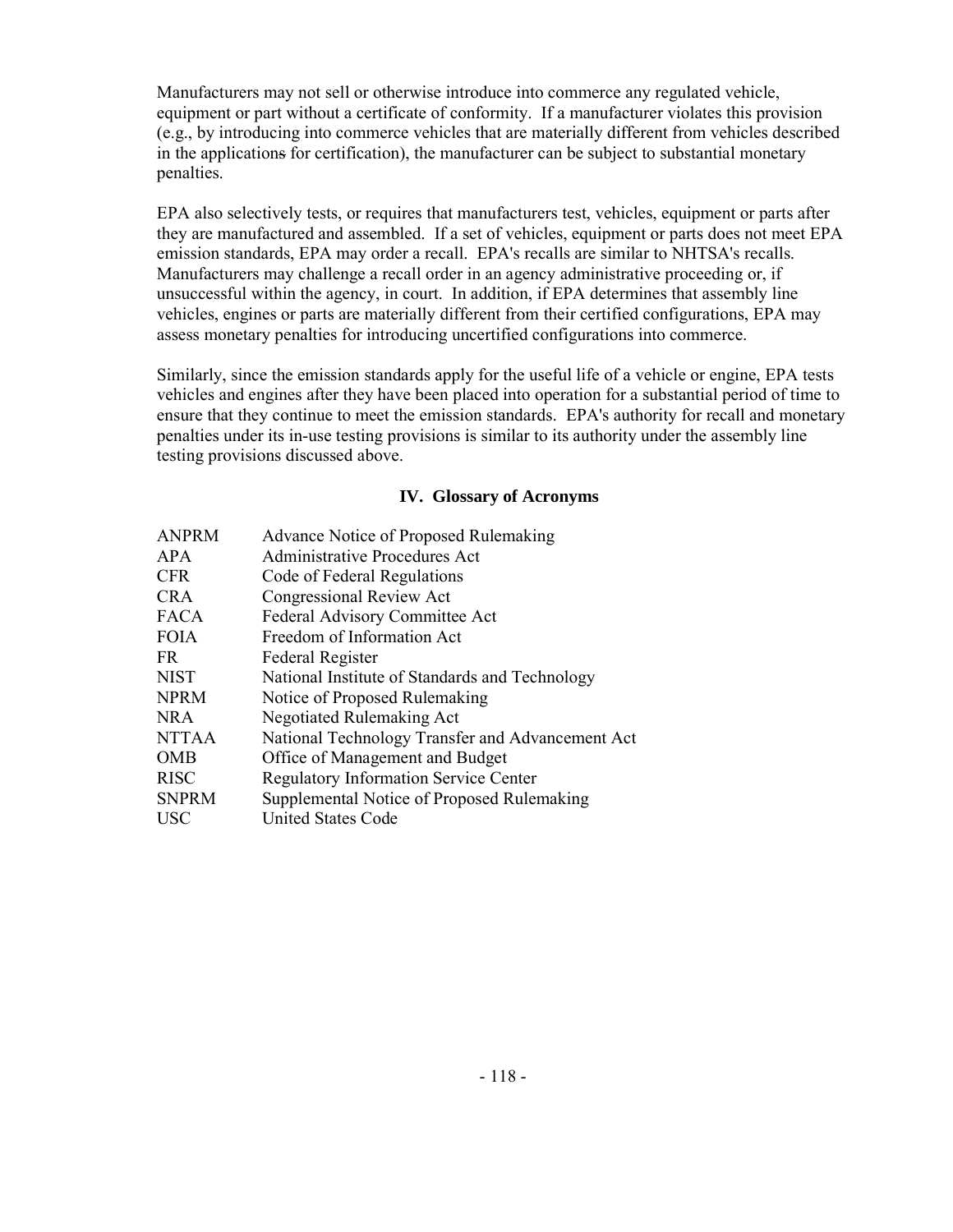#### **V. For Further Information, Contact**

- NHTSA Ms. Julie Abraham, Director of International Policy and Harmonization, National Highway Traffic Safety Administration Room 5208, 400 Seventh St., SW, Washington, DC 20590. Telephone: (+1)-202-366-2114; Fax: (+1)-202-366-2559; E-mail: jabraham@nhtsa.dot.gov.
- EPA Mr. Kenneth Feith, Senior Policy Advisor/Scientist, Office of Air and Radiation, Environmental Protection Agency, Ariel Rios Building MC 6103A, 1200 Pennsylvania Av. N.W. Washington, D.C. 20460. Telephone: (+1)-202-564-1679; Fax: (+1)-202-564-1554; E-mail: feith.ken@epa.gov.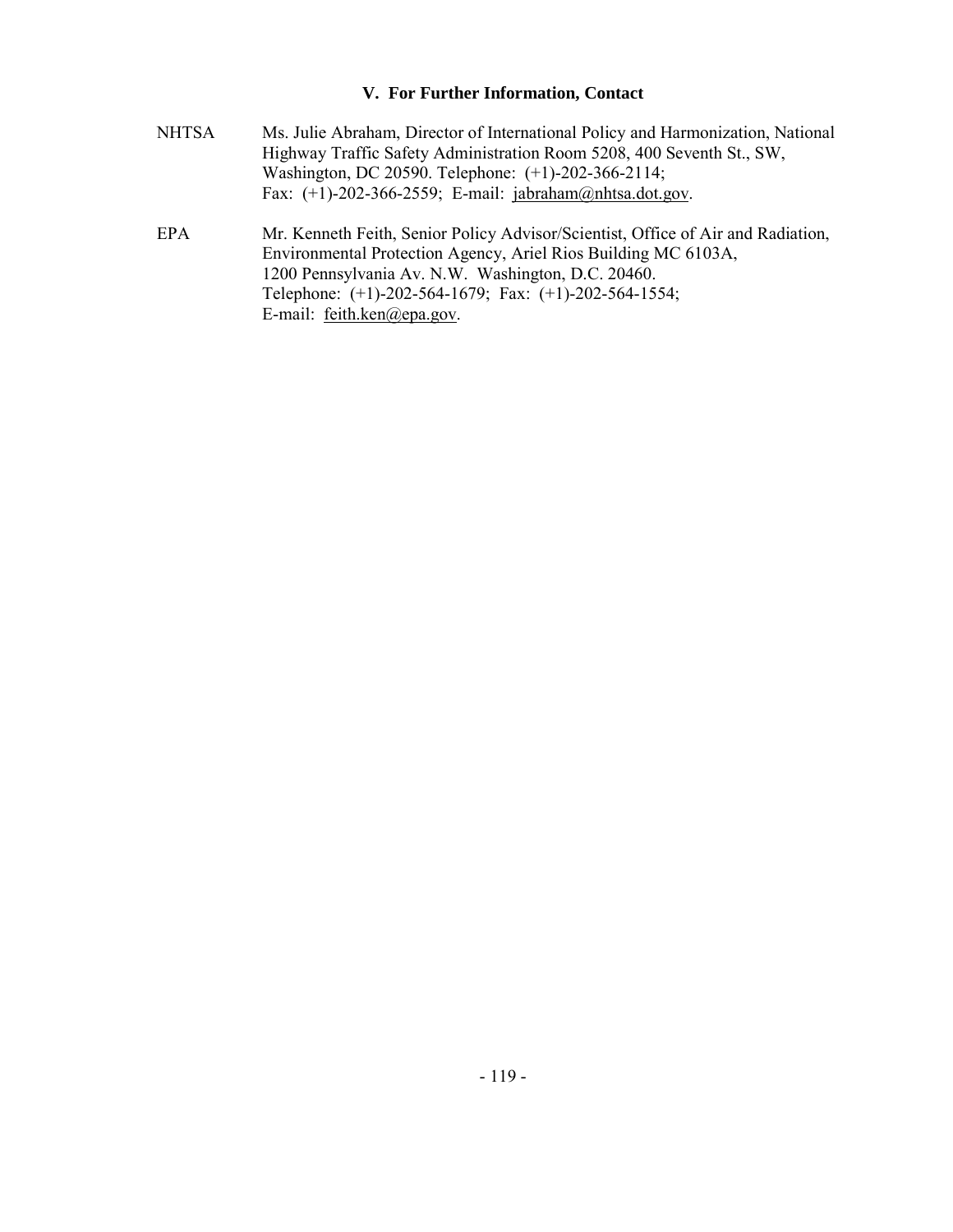#### RULEMAKING PROCESS - UNITED STATES OF AMERICA

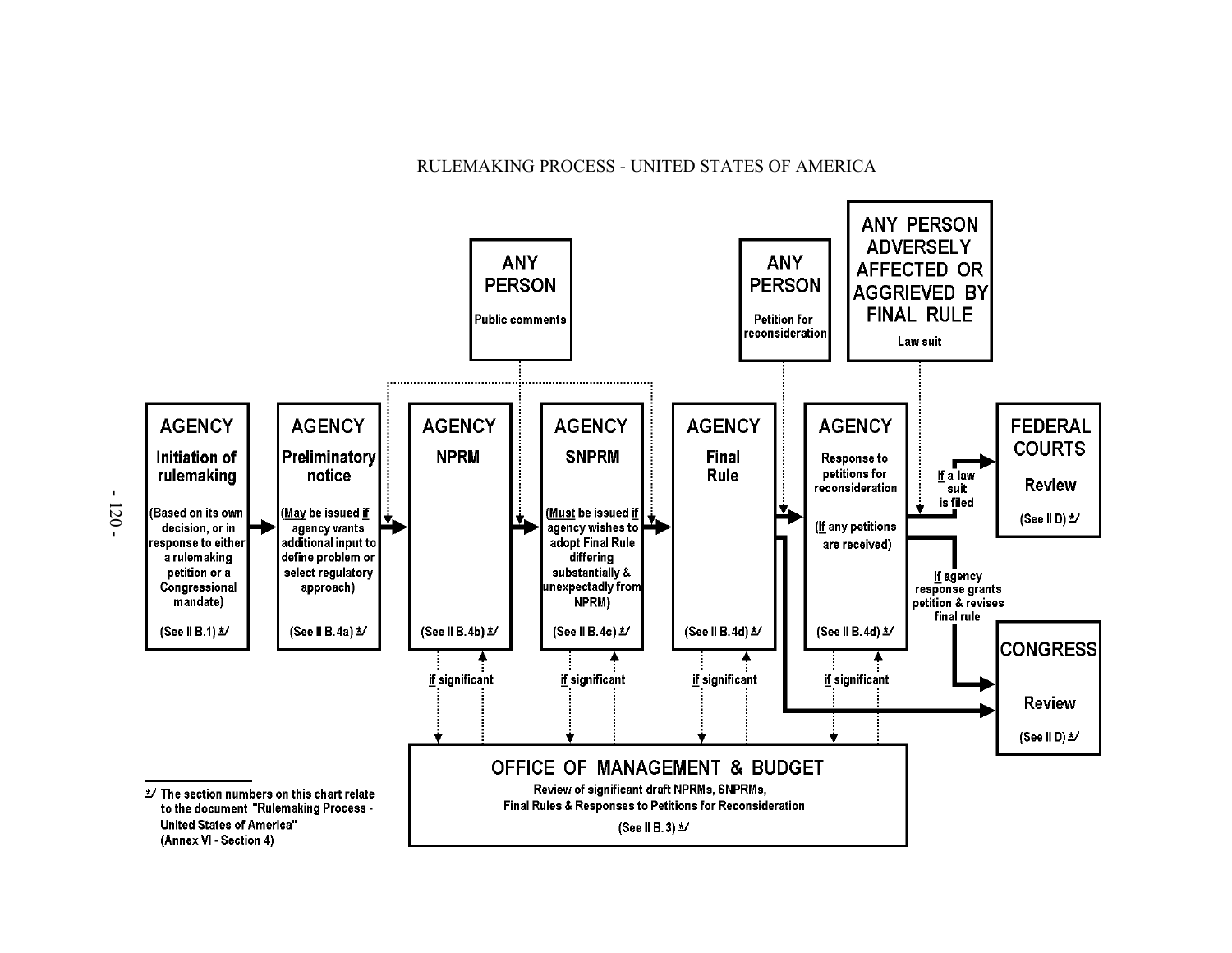### Section 5

# **REGULATORY PROCESS – CANADA**

This is a summary list of the steps involved in the introduction of a motor vehicle safety or emission regulation, or an amendment to such a regulation in Canada.

#### Initiation

The need for a regulatory initiative can result from:

- a hazard identified by research
- a hazard identified by collision investigation
- a hazard identified by public complaints
- an industry request
- a regulation becoming an impediment to new technology
- the need to maintain regulatory harmony with provincial or foreign government requirements
- the need to facilitate the enforcement of a requirement

#### **Testing**

Regulatory development testing may be conducted at this or a later stage to determine the feasibility of a technical requirement.

#### Steering Committee

A steering committee coordinates development activities and draws on staff members knowledge as required. Representatives of industry or other relevant bodies, as necessary, may serve on this committee.

#### **Drafting**

The proposed regulation, the Regulatory Impact Analysis Statement (RIAS) (a document which summarises the regulation and all the factors relevant to it), and other documents such as method of test are drafted with the advice of legal staff.